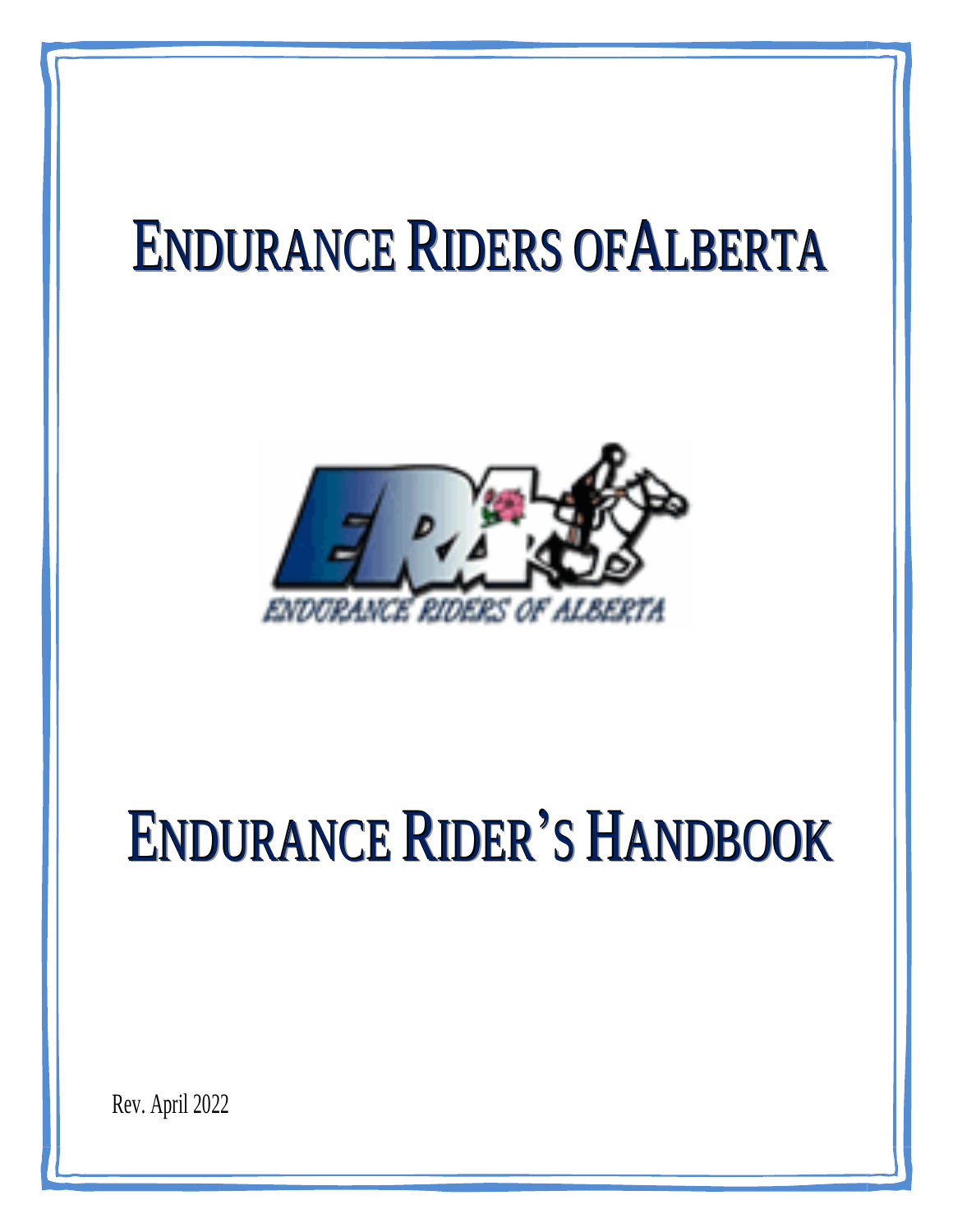#### PREFACE

This is a lengthy article, well worth reading. For a shorter description of endurance requirements, read ERA's "Getting Started" written by ERA and found on the website: enduranceridersofalberta.com Click the Menu/Recruits/Getting Started

This handbook has been largely borrowed from AERC, but has been updated with references to current ERA rules. This handbook is a guide. *All rules that govern endurance riding in Alberta are found in The Endurance Riders of Alberta Rules & Regulations.* Ensure to read the manual with this in mind.

This document largely consists of the AERC handbook.

Riders should read the information in the Veterinary Handbook and the Ride Organizer's Handbook available on the ERA website.

*Notes in italics are generally editorial comments by the assembler of this document for ERA - Wayne Delbeke.*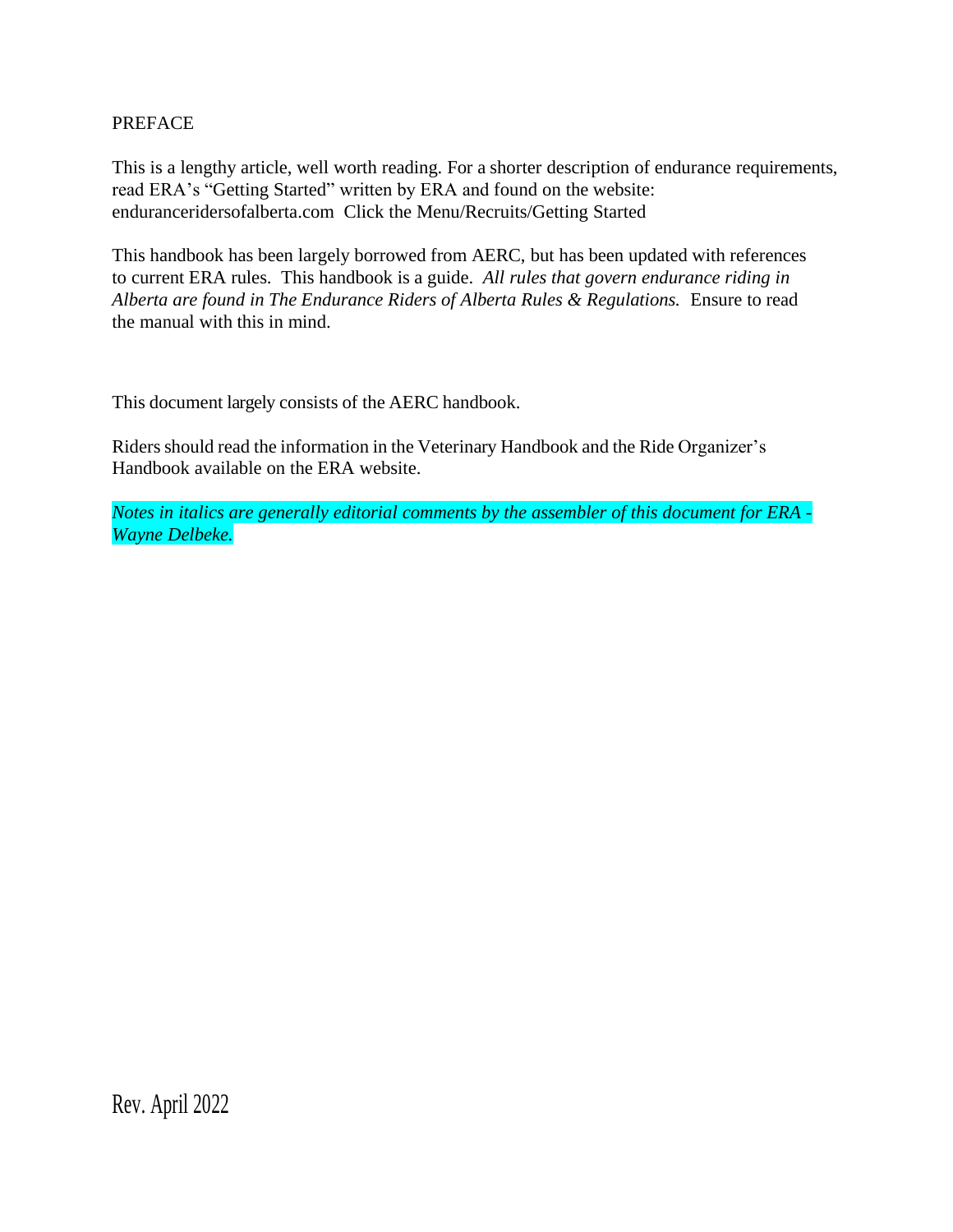# **TABLE OF CONTENTS**

|                                            | $-1-$  |
|--------------------------------------------|--------|
|                                            | $-3-$  |
|                                            | $-3-$  |
|                                            | $-4-$  |
|                                            | $-5-$  |
|                                            | $-7-$  |
|                                            | $-8-$  |
|                                            | $-8-$  |
| VII. THE TRIP HOME                         | $-9-$  |
|                                            |        |
|                                            |        |
|                                            | $-11-$ |
|                                            | $-11-$ |
|                                            | $-12-$ |
|                                            |        |
|                                            |        |
|                                            | $-12-$ |
|                                            | $-14-$ |
|                                            | $-15-$ |
|                                            |        |
|                                            | $-18-$ |
|                                            | $-18-$ |
| II. VITAMINS, MINERALS AND OTHER NUTRIENTS | $-19-$ |
|                                            | $-19-$ |
|                                            | $-20-$ |
|                                            |        |
|                                            |        |
|                                            | $-22-$ |
|                                            | $-22-$ |
|                                            | $-23-$ |
|                                            | $-25-$ |
|                                            | $-27-$ |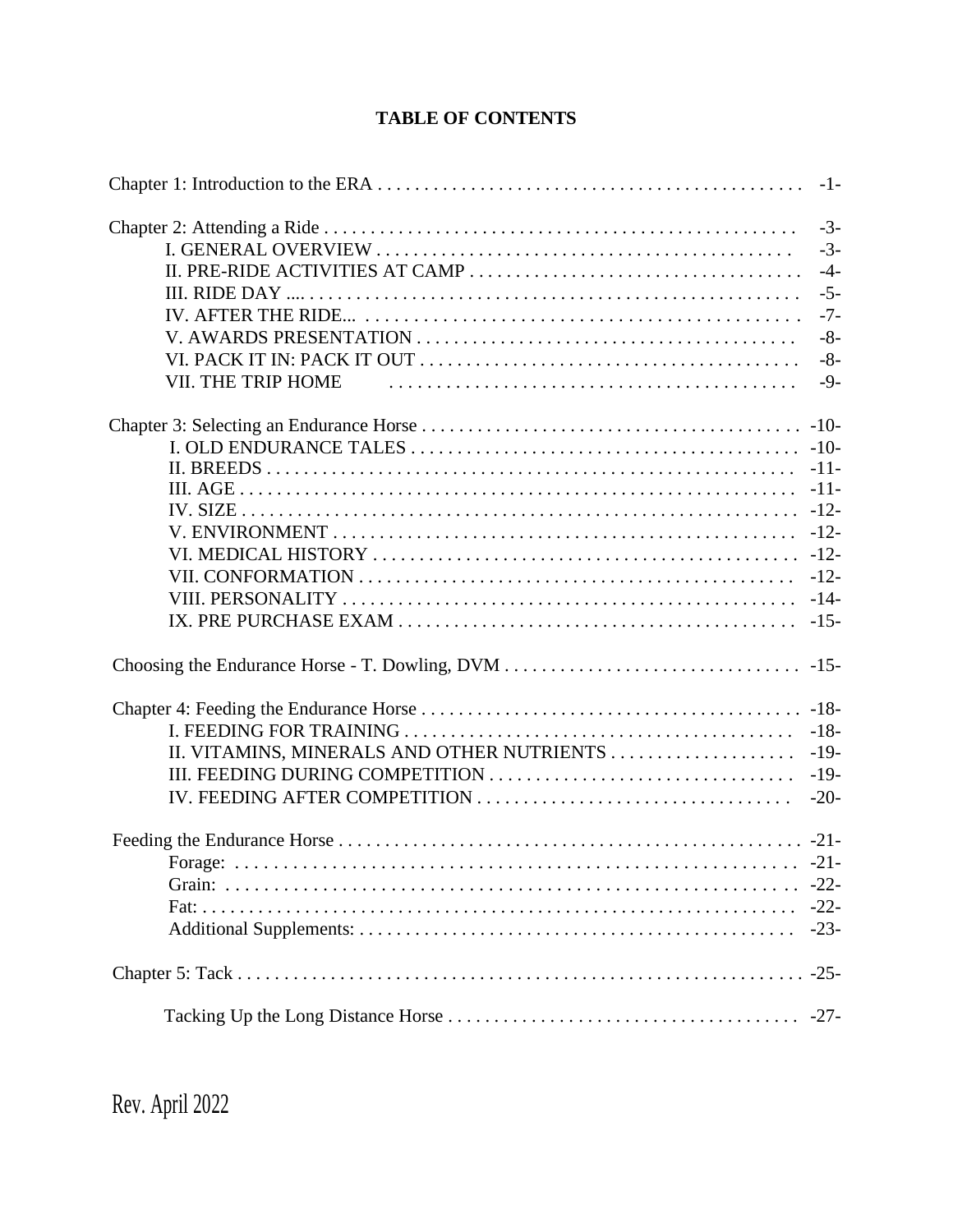|                                                                   | $-31-$ |
|-------------------------------------------------------------------|--------|
|                                                                   | $-31-$ |
|                                                                   | $-32-$ |
| III. PHASE TWO: NINETY DAYS TO NINE MONTHS                        | $-35-$ |
| IV. MOVING ON: NINE MONTHS AND UP                                 | $-39-$ |
|                                                                   | $-40-$ |
|                                                                   | $-40-$ |
|                                                                   | $-40-$ |
|                                                                   | $-41-$ |
|                                                                   | $-42-$ |
|                                                                   | $-42-$ |
| Evaluating the Horse's Heart Rate: Part 2: The Heart Rate Monitor | $-43-$ |
|                                                                   | $-43-$ |
|                                                                   | $-44-$ |
|                                                                   | $-45-$ |
|                                                                   | $-46-$ |
|                                                                   | $-50-$ |
|                                                                   | $-50-$ |
|                                                                   | $-51-$ |
|                                                                   | $-53-$ |
|                                                                   | $-55-$ |
|                                                                   | $-55-$ |
|                                                                   | $-55-$ |
| III. KEEP ENERGY EXPENDITURE CONSTANT                             | $-56-$ |
|                                                                   | $-57-$ |
|                                                                   | $-58-$ |
|                                                                   | $-58-$ |
| II. CARE OF THE HORSE DURING THE VET CHECK                        | $-59-$ |
|                                                                   | $-64-$ |
|                                                                   | $-64-$ |
|                                                                   | $-65-$ |
|                                                                   | $-65-$ |
|                                                                   | $-66-$ |
|                                                                   | $-66-$ |
|                                                                   | $-68-$ |
|                                                                   | $-68-$ |
|                                                                   |        |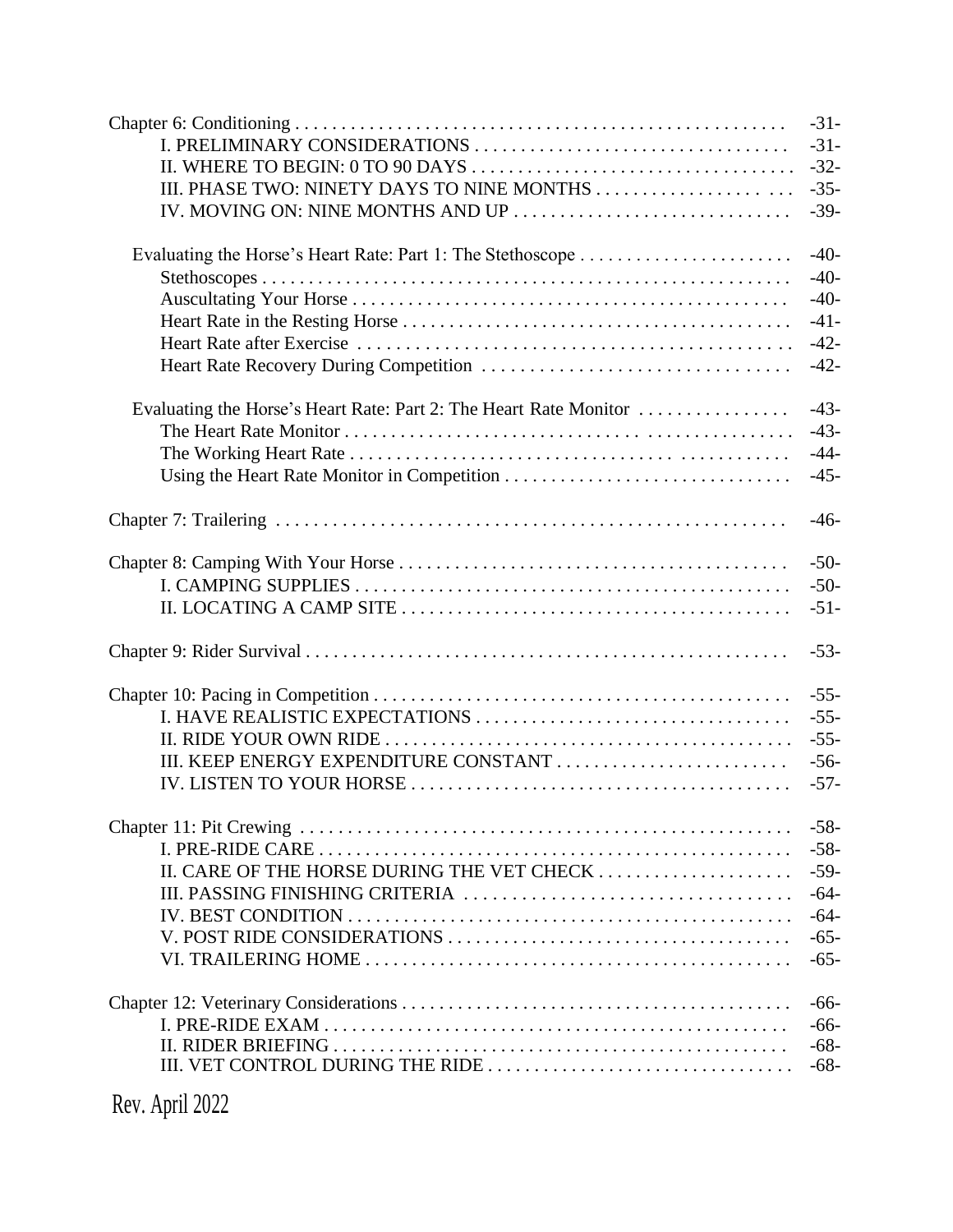|                                                 | $-68-$ |
|-------------------------------------------------|--------|
|                                                 | $-70-$ |
|                                                 | $-71-$ |
|                                                 | $-71-$ |
|                                                 | $-72-$ |
|                                                 | $-72-$ |
|                                                 | $-72-$ |
|                                                 | $-73-$ |
|                                                 | $-73-$ |
|                                                 | $-74-$ |
|                                                 | $-75-$ |
|                                                 | $-75-$ |
|                                                 | $-76-$ |
|                                                 | $-76-$ |
|                                                 | $-77-$ |
|                                                 | $-77-$ |
|                                                 | $-78-$ |
|                                                 | $-78-$ |
|                                                 | $-78-$ |
|                                                 | $-78-$ |
| 4) Look for published detection times for drugs | $-79-$ |
|                                                 | $-80-$ |
|                                                 | $-80-$ |
|                                                 | $-81-$ |
|                                                 | $-82-$ |
|                                                 | $-83-$ |
|                                                 | $-84-$ |
|                                                 | $-85-$ |
|                                                 | $-86-$ |
|                                                 | $-89-$ |
|                                                 | $-89-$ |
|                                                 | $-89-$ |
|                                                 | $-89-$ |
|                                                 | $-92-$ |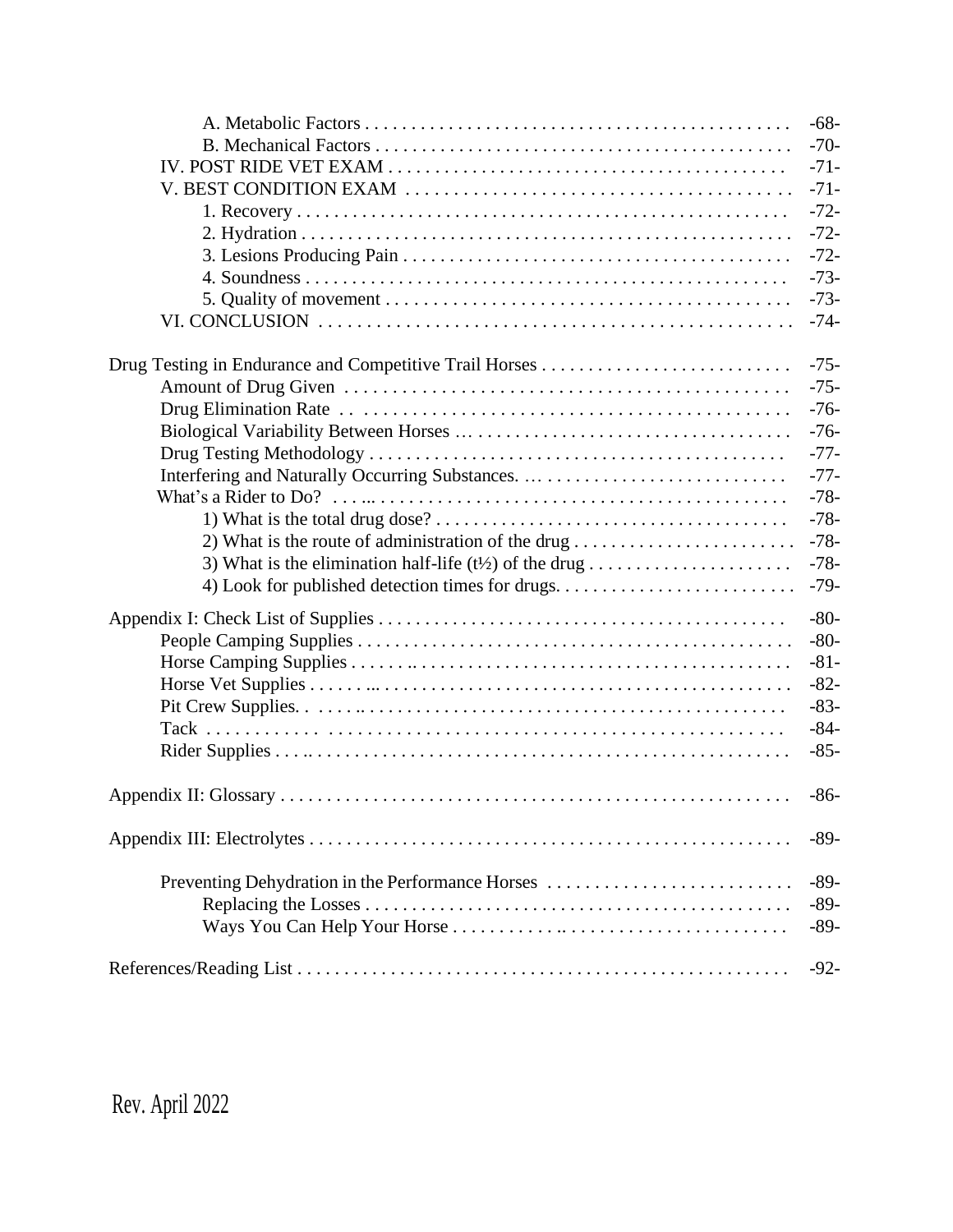The Endurance Riders of Alberta was founded in 1989 as a governing and record keeping body for horses and riders for sanctioned long distance horse riding in Alberta. Over the years, it has developed a uniform set of rules and guidelines designed to provide a standardized format, and strict veterinary controls. At the same time, it has striven to avoid the rigidity and complexity that characterize the rule books of many other equine organizations and hasin fact encouraged individualism in its members and diversity in its competitions.

Basically, rides sanctioned by the ERA must abide by the following simple rules:

An endurance ride must be at least 80k/50m in length per day. Limited Distance rides, held in conjunction with endurance rides, must be at least 40k/25m but must not exceed 56k/35m.

The horses must be under the management of control judges experienced with horses or endurance rides. Control judges are persons that have graduated with a Degree in Veterinary Medicine from an institution of recognized standing, or second to fourth year students of Veterinary Medicine. However, students must work with a DVM. A control judge will provide judgment as to an equine's ability to remain in competition. Control judges are not to provide a diagnosis and will refer equines identified as requiring diagnostics to a veterinarian legally licensed to practice. A control judge who is also a veterinarian legally licensed to practice may perform concurrent duties outside the role of control judge such as providing a diagnosis and/or medical treatment.)

The ride must be open to any breed or type of horse or mule.

To compete in rides of 80k (50 m) or longer, horses must be at least five years (60 months) old. Horses competing in one-day 160 k (100 m) rides must be at least six years (72 months) old. Horses competing in Limited Distance or Intro rides must be at least four years (48 months) old.

There is no minimum time limit for completion.

All riders who successfully complete the ride must receive an award.

The winner of the endurance ride is the rider who successfully completes the ride in the fastest time. The winner of the Limited Distance is the horse that recovers to heart rater parameters the quickest.

An award is given to the best conditioned horse in each distance division. The Best Condition Award is earned by the horse and rider team, judged by the veterinary, to have finished in the best condition. This is a score obtained from a formula, calculated by applying riding time, weight carried, and vet score. The first ten horses to finish in each distance) are eligible for this award. The vet will give the horses a final examination and the best conditioned award is given to the top horse.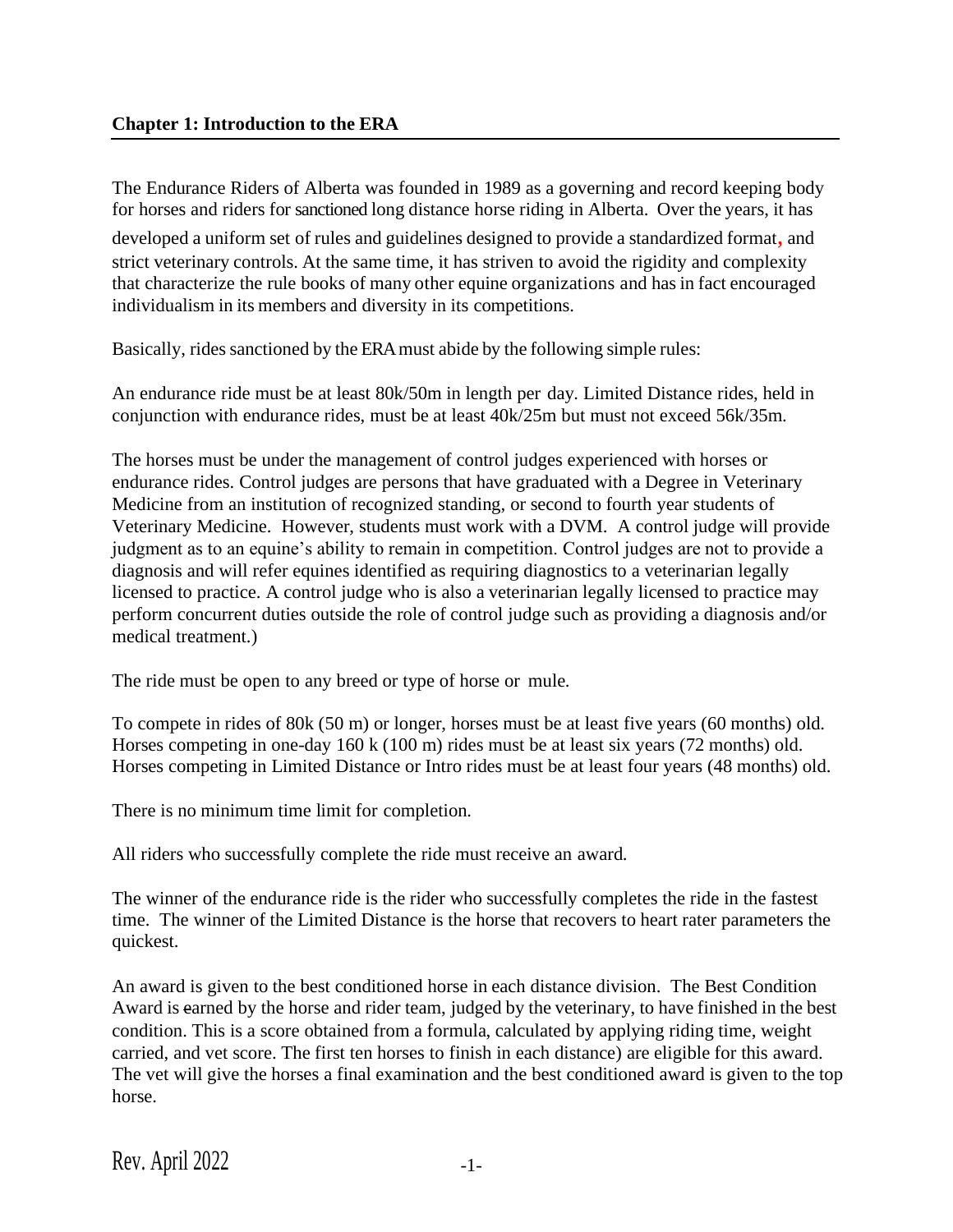A junior rider is a rider under the age of 16 as of January 1st. Juniors must be accompanied by an adult (18 years or older) throughout the ride. A youth rider is  $16 - 21$  years (under 22 as of Jan.1st)

# **ERA competition season is October 16 to October 15.**

*.*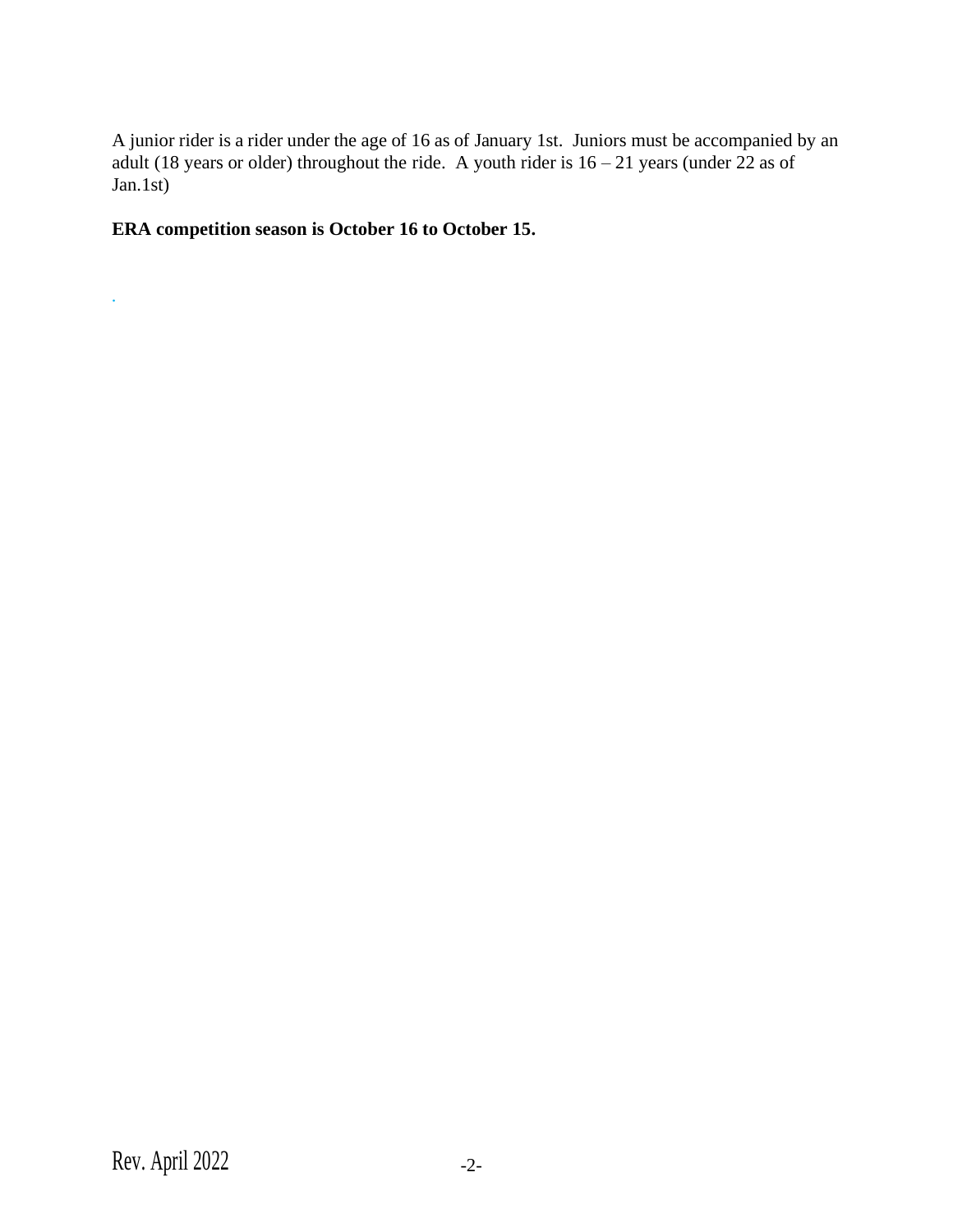#### **I. GENERAL OVERVIEW**

Throughout this book you will find detailed information about all aspects of endurance riding. This chapter will give a general overview of a competition format. It is designed for someone who has never attended a ride and doesn't know what to expect.

Reduced to its most basic explanation, an endurance ride is a marathon for horses. It is run over a pre-marked, pre-measured trail. Although it is a race with awards based on the fastest riding times in the different divisions, many people compete not to race, but to finish within the maximum time allowed (twelve hours for an 80K and twenty-four hours for 160 k). There are designated rest stops along the way with veterinary examinations at each one. At the checks, the horse must show that he is able to safely continue, with that judgment being made based on vet examination based on specific metabolic and mechanical recovery factors. The length of time allowed for the rest periods varies with the distance covered up to that point, weather, terrain, and other factors: most commonly it ranges from thirty minutes to one hour. At the conclusion of the ride, the horse must pass a final inspection.

Within one hour after the conclusion of their finish, the first ten horses are judged for the Best Condition award. The honour is a reward for the horse. Aside from the open rides of at least fifty miles, there are novice rides of twenty-five to thirty-five miles designed for beginners. A successful ride begins long before the competition, not only with proper conditioning of the horse, but also with planning and preparation for the trip. You should contact the management well in advance of the ride date and get an application with information about it. (Ride registration will be posted to the Endurance Riders of Alberta website and Facebook page when entry opens.) You want to be sure it is still being scheduled, to find out if there are any special requirements, and to clarify the directions. Some rides have an entry limit or a pre-registration deadline, and if you just show up you might not be allowed to enter.

#### *The following paragraph relates to the US. If travelling to the US, you will need health papers as described.*

All states require you to have a health certificate and proof of a negative Coggins test; some require a brand registration. If you are stopped by the authorities and don't have what you need, you will be fined and you might even have your horse and trailer impounded. Ride management also usually requires a negative Coggins test. Be sure your paperwork hasn't expired. Health certificates are only good for a few days, and a Coggins is valid from six months to a year, depending on the state (usually they are good for a year). Your veterinarian can provide the health certificate and Coggins papers; brand registrations are provided by state authorities. Your horse doesn't actually need a brand to get a brand registration, it's just a document showing ownership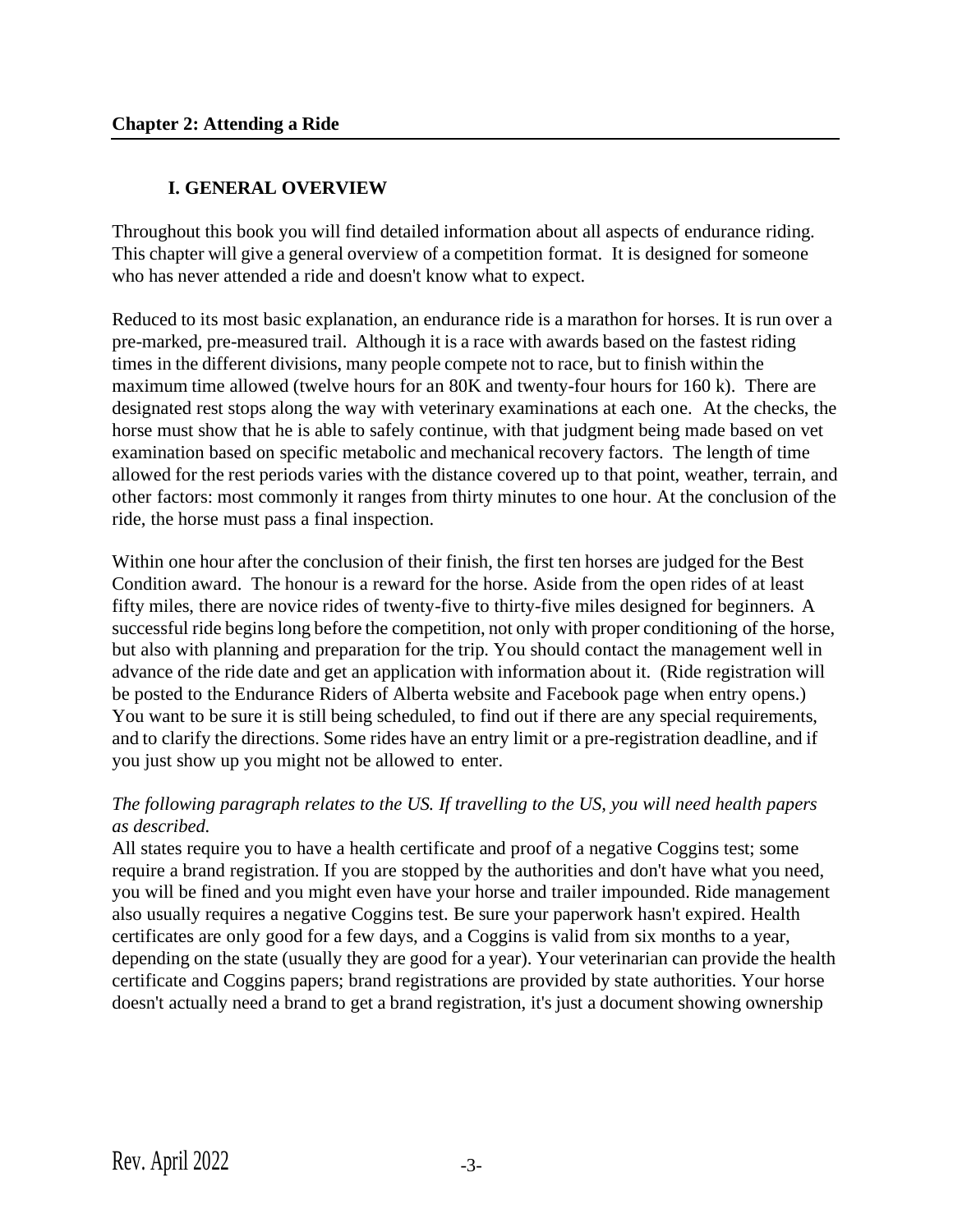of the horse. If your horse is registered, bring along a photocopy.

After you have your paperwork in order, start packing your truck and trailer. Refer to Appendix I to see what you will need. It's a good idea to use a checklist to make sure you don't forget something important. After a while you will probably organize all of your endurance ride gear in tack boxes and the like to make the packing and unpacking chores easier. Don't forget to take along all of the things you need for your own comfort.

Trailering to the ride is covered in Chapter Seven. Give yourself ample time to get there, allowing for unforeseen problems such as flat tires. It helps considerably to arrive at the camp site well before dark

# **II. PRE-RIDE ACTIVITIES AT CAMP**

When you arrive, check in with ride management before parking your rig. It's a real pain to finish unpacking everything only to be told you've parked in a restricted location and have to move. Then, set up your camp.

Be sensitive to the ecology of the area, especially if the camp is on public lands. Follow any "keep off" directions to the letter, and never tie your horse to a tree. Nothing seems to alienate a forest ranger faster than finding a tree damaged by a horse having chewed off the bark, or by long nails or screw eyes having been pounded deep into the trunk. Actions speak louder than words when it comes to showing the authorities that endurance riders are responsible custodians of the land and its resources. *(Tree huggers are permissible in many parks in Canada. These can be made out of an old cinch to avoid scarring a tree.)*

Once you get set up and have your horse comfortable, go and check in. There will be a table or tent where you submit your application and pay your entry fee. You will pick up any ride materials there. On a "no frills" ride this could be nothing more than a vet card; if it is a big ride there could be a packet full of programs, free samples, maps, vet books, etc. (On-line preregistration has now become common, with all information provided on-line or emailed to participants.) Be sure to read over any printed ride rules you are given, as they could contain important changes from what you expected. Be sure you know where and when to bring your horse for the pre-ride check, and also the time and location of the rider's meeting.

At most rides you can present your horse for the pre-ride exam as soon as the veterinarians get there. It's a good idea to go early and get this over with, as there could be a long line later. If you do find a long wait and your horse is "antsy", show some courtesy and keep him off to the side so he won't be a problem or a hazard to the other horses. Don't forget to bring your vet card. Your horse must be presented in hand, un-tacked. If the weather requires a blanket, you will be asked to remove it during the exam. Full details on what the vet looks for, and how the exam is conducted are covered in Chapter Twelve.

Sometime during the afternoon it's a good idea to saddle up and go for a short ride (a couple of miles is sufficient). This loosens the horse up after his trip, helps settle him into the camp routine,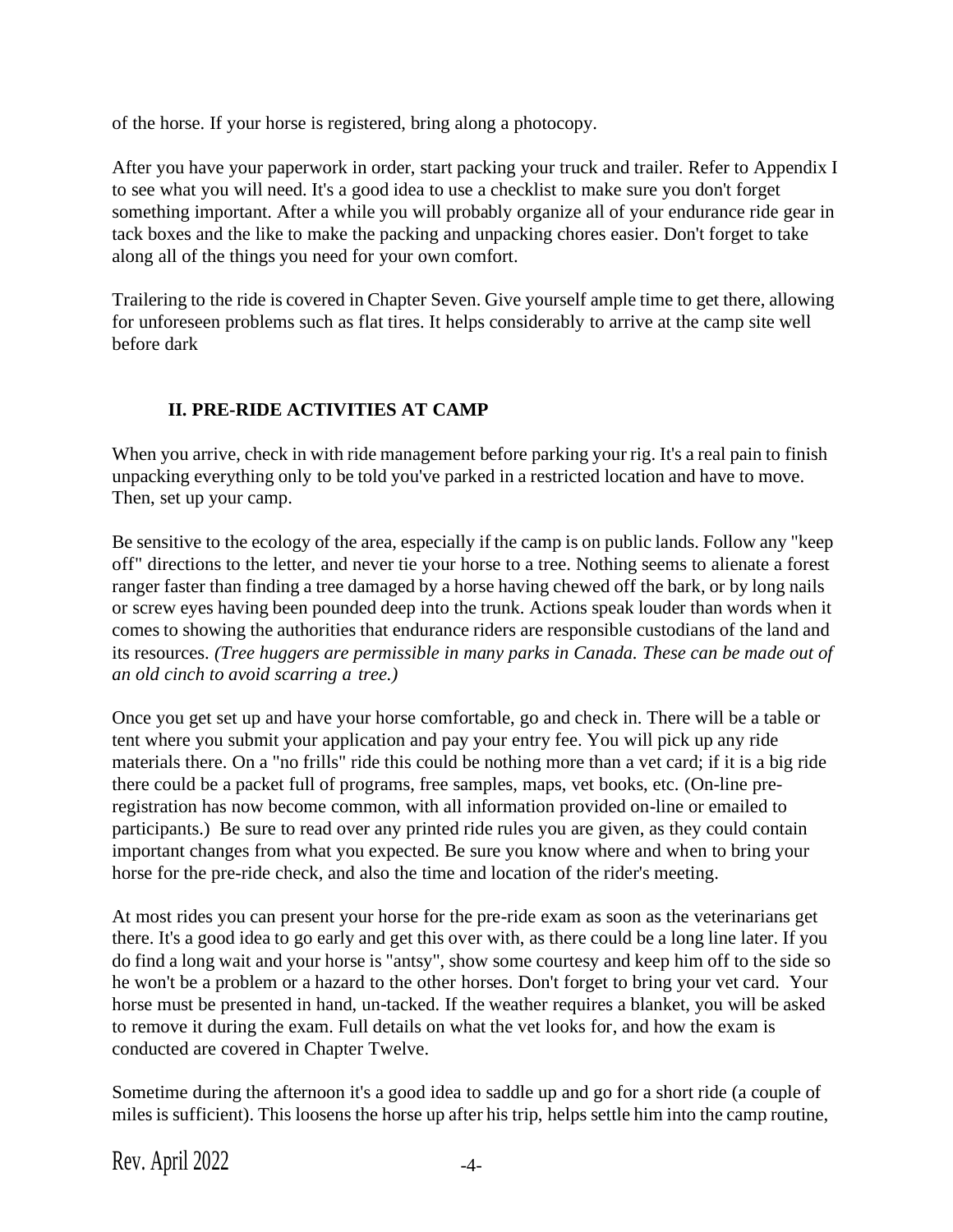and gives you a look at the start and finish of the trail. If you've come very far, you should do this before the vet exam; the exercise will limber your horse up and reduce any filling that might have built up on the trailer. Another benefit of this excursion is that you will find out early if you brought all of the necessary tack and equipment. If not, you will still have time to beg, borrow or steal substitutes. It will also make you locate where you put everything, and have it all adjusted and ready to go well in advance of the starter's whistle.

There will be some kind of pre-ride meeting, usually held the evening before the competition. Bring a chair, light, pen, paper, and something on which to write. Listen attentively and if there is anything you don't understand, don't hesitate to ask. Sometimes at the pre-ride briefing, the management will ask first time riders to stand up and introduce themselves. This is a nice way to say welcome, and serves to assure new people that everyone will be on the alert to help them out during the ride if they should need it.

The briefing usually covers the trail (and informs you of any special conditions or hazards); the number, type, and location of the vet checks (and the length of each leg of the ride in miles); vet check and crew procedures; vet check criteria; and any special rules or requirements. All of the vital information issupposed to be supplied in writing, but don't count on it. Some rides give you little, if any, information in writing, and depend on the rider's meeting to cover it all. A misunderstanding here could result in your taking a wrong loop or getting lost. Pay particular attention to the way the trail is marked and to the vet check procedures. If you're still unclear about anything, contact ride management after the meeting and ask for further information. There is usually a central campfire built in the area where the briefing takes place, and if you have everything in order for the next day, you can enjoy a few hours of socializing before you go to bed. Don't hesitate to pull up a chair, even if everyone there is a stranger. It won't take long before you're part of the group. Endurance riders love to re-hash anecdotes, and they're always happy to have a fresh ear to bend! Don't stay up too late, however. It's pretty hard to enjoy an endurance ride without having had a good night's sleep.

# **III. RIDE DAY**

Allow yourself plenty of time to tack up in the morning before the ride starts. Many rides begin before dawn, so you might have to get ready in the dark. If you've never done this before it can be quite an experience. Things look altogether different by flashlight, and feeling around for that errant piece of equipment isn't likely to get your day off to a good start. If it's getting down to time to go and you have to hurry to get ready, it's all too easy to get a pad on crooked or to get a buckle in the wrong hole. Messing up here could cost you an accident.

You should begin warming up your horse about fifteen minutes before the start. Just lead him around at a walk for a few minutes, then mount up and ride first at a walk and then at a trot. Alternate walking and trotting a few times, and then keep walking until the start. That's enough if you plan to do a slow ride (which, if you're reading this chapter, is what you should be doing!). Experienced riders planning a fast race will want to do a more thorough warm-up. Don't get in the front of the pack just before you start - you could get run over! Especially at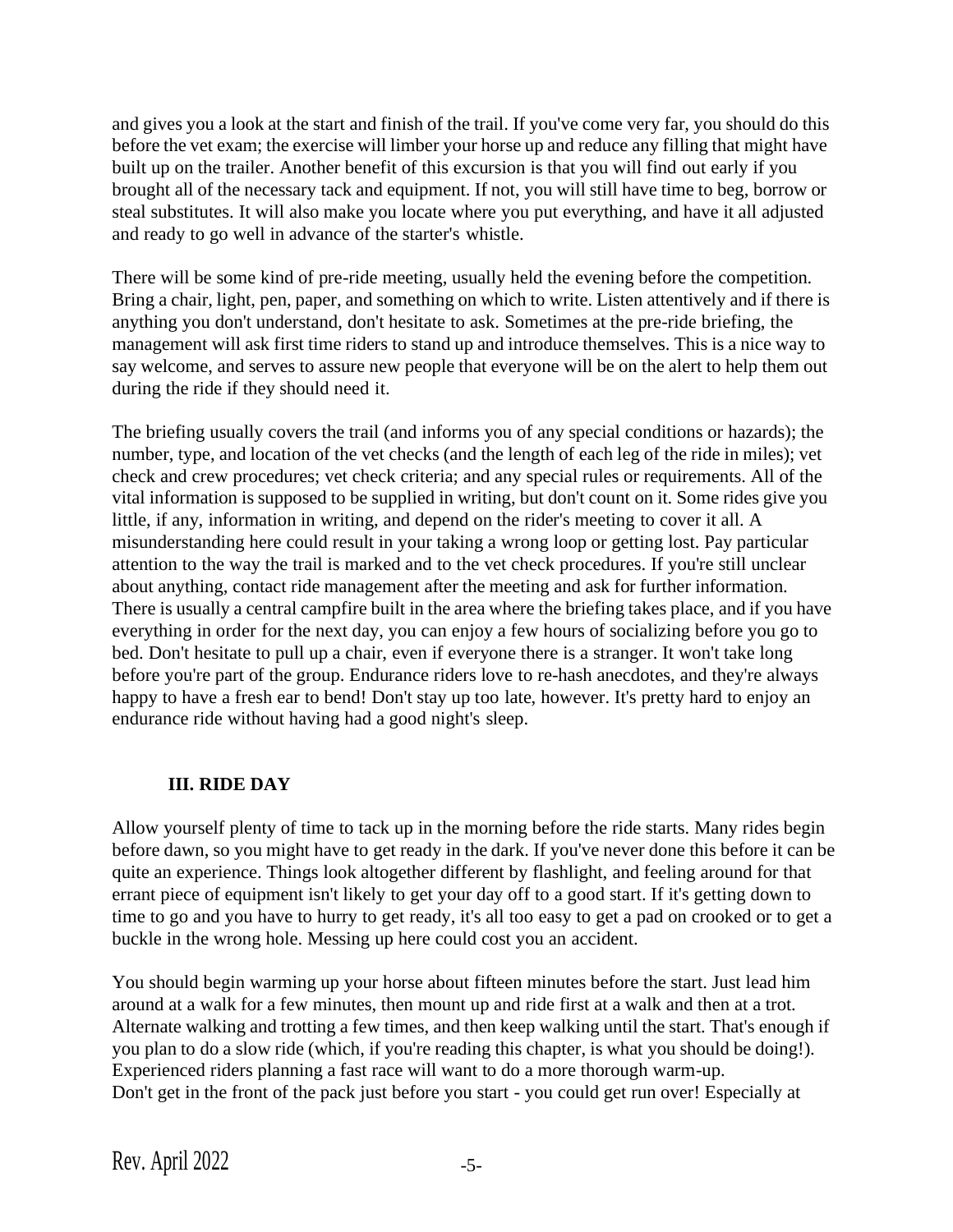some of the fast fifty milers, a few people will be taking off as if they were on the way to a fire. Another danger with being up front is that many horses, especially if they are green, can be unexpectedly difficult to control. If your normally quiet horse is magically transformed into a raving lunatic at the start of the ride, get out of the way and dismount. Let the crowd get out of sight and wait until your horse gets a grip on himself. (You have ten minutes after the trail is open (Start is called) to depart.) Then you can remount and proceed in a more dignified manner! Pacing the ride is covered in Chapter Ten, but at this point the main thing for you to remember is to take it slow. If you trot the easy parts of the trail and walk the tougher ones, you will be able to finish within the maximum time allowed.

Always be on the alert for the trail markings, even when you're riding back in a long line of horses - in fact, especially when you're in a long line of horses. It's not unusual for a group of riders to go miles out of the way because the rider in front missed a ribbon and everyone else just followed along.

Many kinds of ribbons are used. Because you listened closely at the rider's meeting (you did listen, didn't you?), you will know what to expect on the trail. You might be following surveyor's ribbons hung from tree branches (when there are trees), or Surveyors' ribbons stuck on the ground (when there are not). The management might use limestone/painted arrows on the ground to point the way, or put lime stripes/caution ribbon across the trails you don't take. Signs, permanent or temporary, might be used, such as paper plates with arrows, or signs denoting official horse trails.

Ribbons will be colour coordinated for different loops of the trail. ERA rides mark each loop with a different coloured ribbon. (Although some rides use up leftover ribbons and have all colours of the rainbow out there). Most rides try to put all the ribbons on the right side, except when there is no place to hang ribbons on the right. Ride Organizers should inform you of this at the ride briefing. Many rides use three or more ribbons close together, or three ribbons tied on the same branch, to denote you are approaching a turn. (Before the turn, it's common to hang two white ribbons with a third, coloured ribbon on one side to denote the direction of your turn.) If you are unclear on any of the details of how the trail is marked, be sure to ask for a clarification before you begin.

It seems that getting lost happens most often in the first five miles, when people are bunched up and sometimes moving too fast (and when the rising sun sometimes gets in their eyes just at the crucial turn), or late in the ride when they are tired and not paying attention. If you do find yourself off the trail, turn around and go back to the last marker you saw and then go forward again looking carefully for the marker you missed. Don't try to make up the lost time all at once; you will just tire out your horse and make matters worse. If you should become hopelessly lost, the best plan is to stay in one place and wait for someone to rescue you (see Chapter Nine). One of the things that characterizes endurance riding is a high degree of sportsmanship, and that includes courtesy to other riders on the trail. Basically, the "golden rule" applies - treat others as you would like them to treat you. For example, if someone overtakes you as you are riding along a narrow trail, ask if they want by. If they do, pull over to the side and allow them to pass safely. If you overtake another rider and plan to pass, always call ahead and let them know. A simple "passing on your left" works fine. If your horse has a tendency to kick if another horse runs up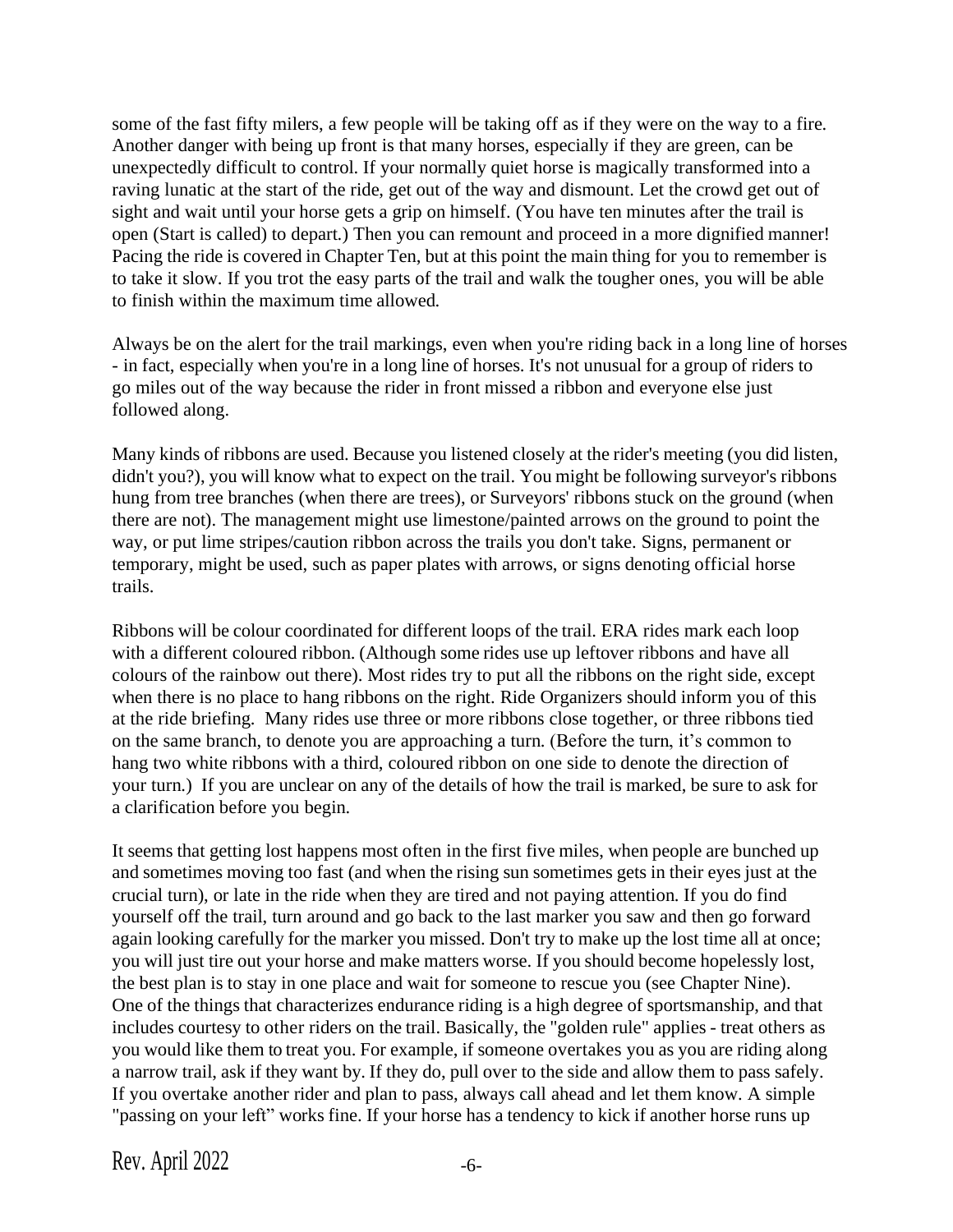on him, put a red ribbon in his tail; if he bites, put a red ribbon in his mane. Then, try to cure him of that obnoxious (and dangerous) habit!

If you are riding with other riders and you come to a creek, try to let everyone have access to the water. Don't drop your sponge right next to another horse's muzzle. Most importantly, wait until all the horses are finished drinking before riding off. Many horses will not drink if their buddies are leaving them.

If you're leading your group and you see a hazard, call a warning to the riders behind you. For example, "hole on the right" or "slick rock." Of course, if you come upon a downed rider or a rider having some kind of problem, try to help out, call ride management, or ask if you can notify anyone at the next vet check.

As the ride progresses, try to estimate how far you've gone, and keep an eye on your time so you will have some idea of when you should be coming into a vet check. (Most riders either use an app on their phone or some device to track speed, distance and ride map.) When you see the check up ahead, slow to a walk so that your horse will come into it with his pulse already down to criteria. Most vet checks are run as 'gates' into a hold. This means that your hold time begins as soon as your horse is "down" to the pulse requirement; in other words, as soon as he passes the 'gate" (see Chapter Eleven, Pit Crewing, for details). Your mission is therefore to spend as little time as possible getting through the "gate", and hence the suggestion that you should come into the check at a walk.

# **IV. AFTER THE RIDE**

After you finish, remember that your horse must pass a post ride vet exam before you qualify to complete the ride. Your final vet check must be completed within one hour of finishing. Cool him out carefully, keeping him moving enough to prevent stiffness or cramping from setting in. If you have gone slowly, your horse will probably already be cool and dry when you arrive at the finish. **If the ride allows you to get the completion exam done as soon as the pulse is down to criteria, you should do so.** Don't use any liniments or medications until after this exam. (If you are entered in a 2-day ride on the same horse, your final vet check Day 1 will be your Pre-Ride check for Day 2, so you are entered for the second day and cannot use liniments or medications.) If your horse isn't recovering as fast as you think he should, or if he looks as if he won't recover by the deadline, don't hesitate to ask someone for advice and help.

**After** the final exam, you can apply liniments (See note above re: 2-Day rides), or a body brace if you want (**unless you are eligible for the BC Condition award,** in which case you will have to wait until this exam is done).

Blanket the horse if appropriate for the weather conditions, and in general try to make him comfortable. Provide him with plenty of hay, water, and free choice salt. Wait until after he has rested another hour or so before giving him his grain feeding (See Chapter Eleven on Pit Crewing).

If you have a long trip home ahead of you after the ride, it's best to camp over. The next morning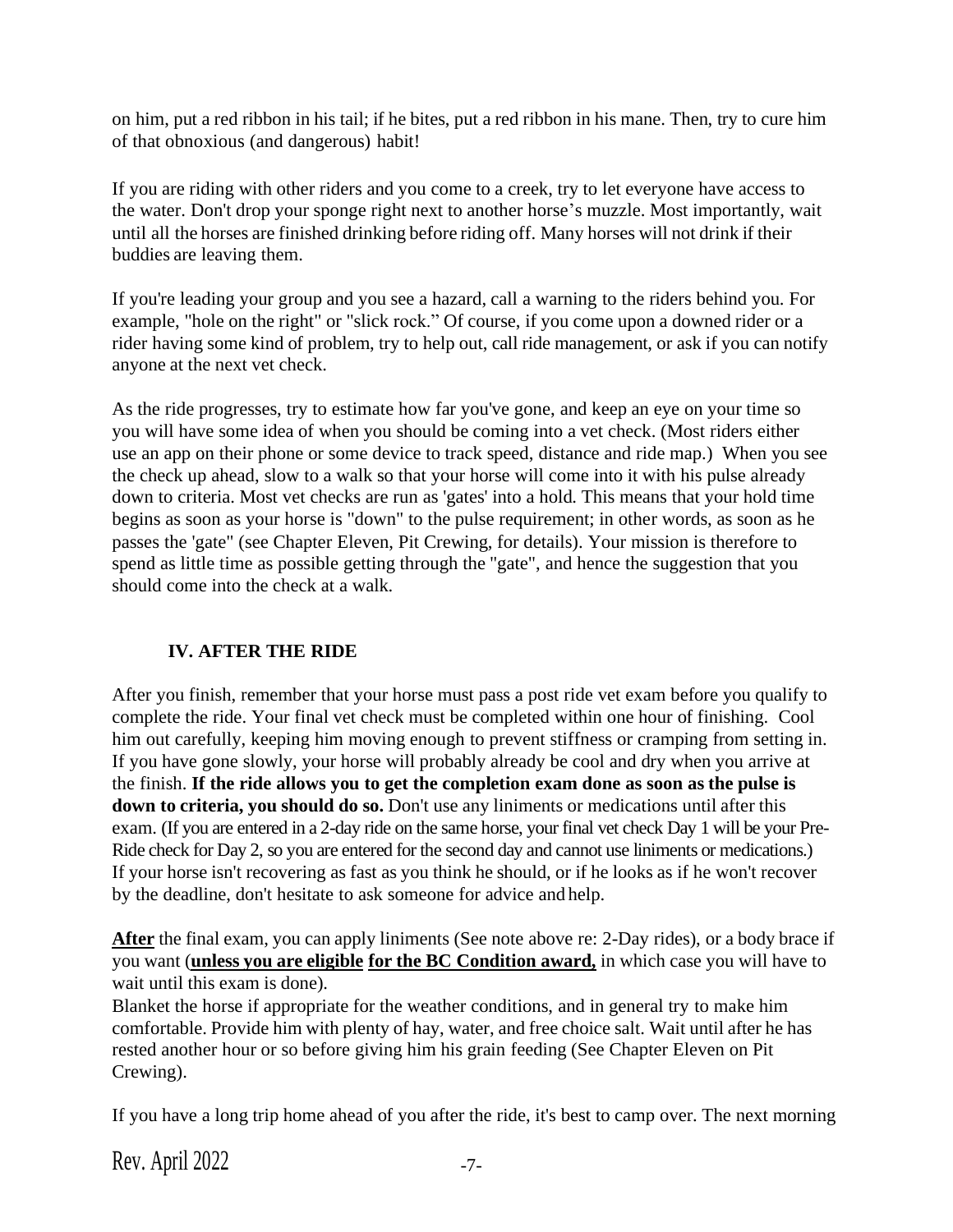both you and your horse will be rested and in a better frame of mind to face the drive. In the unlikely event that your horse has had any trouble during the ride, especially if he needed veterinary attention, it is foolhardy to leave camp the same day. Transporting an ill or exhausted horse often results in an intensification of the condition, and laminitis (founder) is not an uncommon sequel to serious cases.

#### **V. AWARDS PRESENTATION**

Most rides provide a meal after the competition, and awards are usually handed out at this time. For the twenty-five and fifty milers there will probably be a dinner presentation; for the hundreds, it will normally be a breakfast presentation the next morning.

The number, quality and diversity of the awards will vary greatly from ride to ride, depending on the budget and size of the event, and to some extent on the whim of the management. Everyone who successfully completes the ride will receive an award of some kind. Anything from a certificate to a silver belt buckle might be given, and items like flashlights, tee shirts, brushes, key chains, etc., are common. An award will be available for the horse judged to be in the best condition, and this is a highly coveted honour. All rides must provide awards to the top four in each age/distance division.

Additional awards: High Vet Score, Turtle, Middle of the Pack, etc. are Ride Management choice.

At the presentation, people are usually encouraged to say a few words when they accept their awards, and sometimes the group is entertained with stories and anecdotes. Everyone has a tale to tell about the day's trials and tribulations, and after the dinner people often linger to visit and "kick back".

Even though you've taken good care of your horse throughout the day, you should not neglect to see to his needs periodically throughout the evening. Keep water, hay and salt at his disposal at all times, and if he is confined to a picket line, take the trouble to walk him for ten minutes or so at least a few times before you go to bed.

# **VI. PACK IT IN: PACK IT OUT**

At a moment in our history when there is great competition for recreational trail use, it is very important that endurance riders act responsibly when using public land. Before you leave camp, be sure to clean up after yourself and your horse. Collect all your garbage, and if there is no disposal site, back home with you it goes. Scatter piles of hay and manure, or pack it out if that is a requirement. In short, leave the area at least as nice as you found it. If the park ranger/land owner should drop in while the ride is going on, be courteous and express your appreciation for being able to use the park/land. Rangers have many user groups to accommodate, and their authority must be respected. They are usually happy to work with you if you give them a chance, and very often they take real delight in seeing the area in their jurisdiction being appreciated and enjoyed.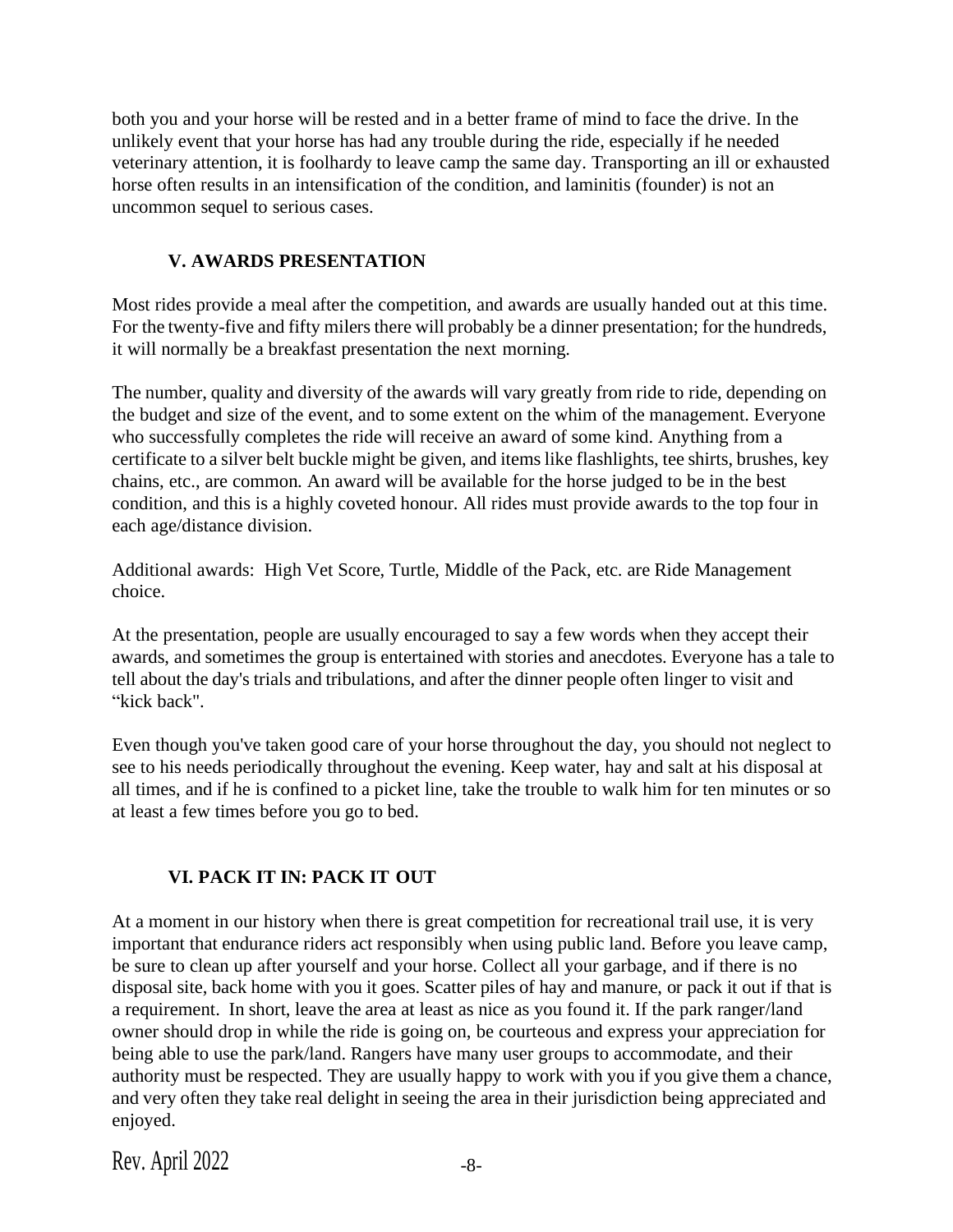#### **VII. THE TRIP HOME**

Be considerate of your horse on the trip home, making sure that he is neither too hot nor too cold. Give him periodic breaks (at least every four or five hours), and offer him water frequently (see Chapter Seven and Eleven). When you get home, unpack the rig and put everything away so you can find it again. Clean up the tack and clean out the trailer, too. Putting off this chore will just make it more difficult and unpleasant when you finally get around to it. Turn your horse out for a few days of pasture rest before you resume conditioning. Then, start planning for the next ride!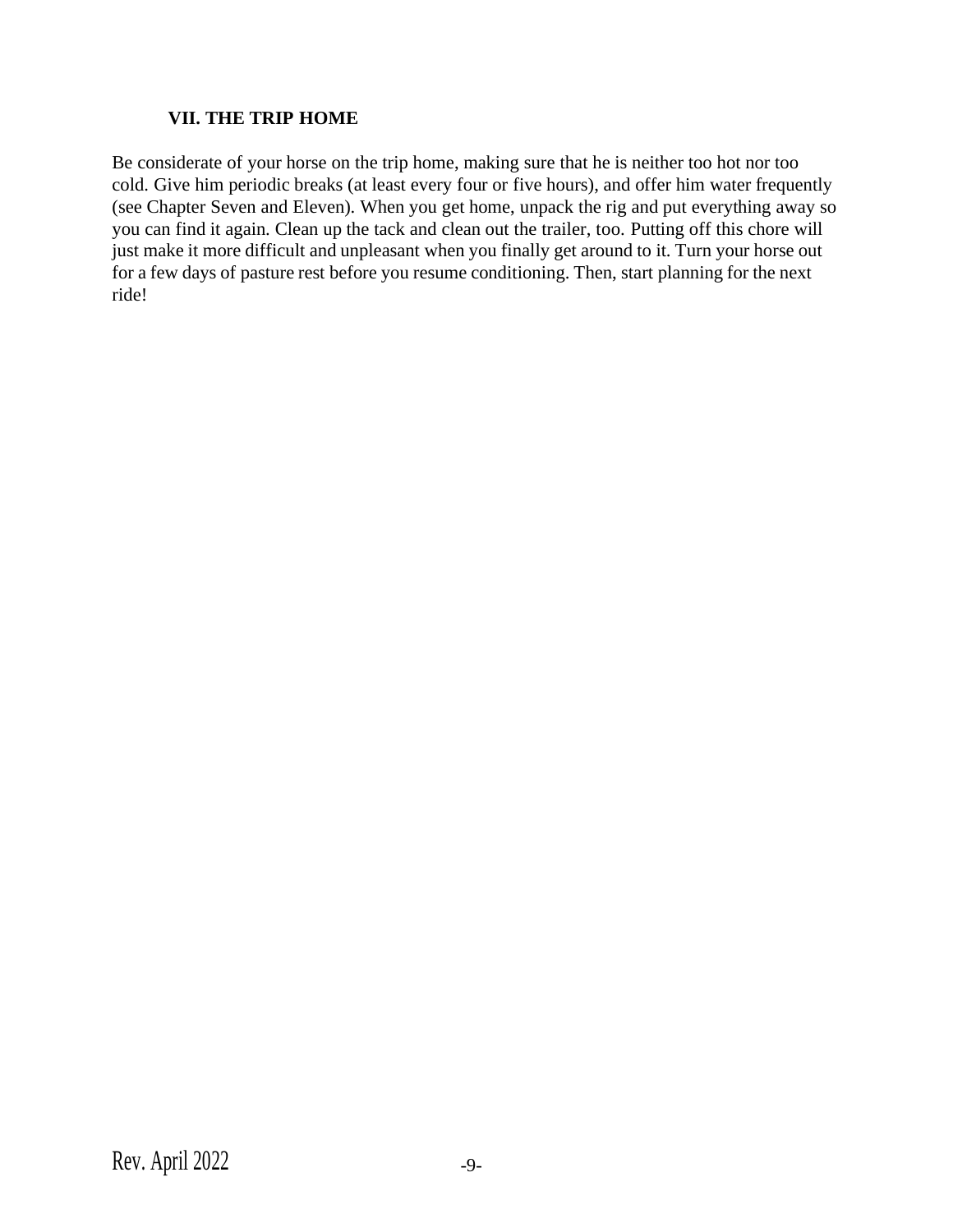Ask a dozen successful endurance riders what they look for in an endurance candidate and you will probably get a dozen different answers. Ask them how they found their star performers, and if they are truthful they will probably admit that it was just plain dumb luck. The scientific mind might well ask why this is so, given the fact that so much is known about the relation of form to function. Couldn't a knowledgeable person just measure all the horse's physical components for ideal proportions and angles, add it up and make the right choice?

Unfortunately, the problem is much more complicated than that, for regardless of how well the horse is put together, no matter how well he moves, and no matter how nicely the personality seems suited to endurance work, there is no way (short of testing at a university that specializes in such things - such as Kansas State), to anticipate how efficiently the metabolic system will respond to the rigors of the hundred mile endurance test. We can't know in advance how well his heart will be able to pump; we can't measure the way the lungs will respond; we can't foretell the way the body chemistry will function.

Due to the relatively low prices endurance horses command and the late age at which they begin to compete, it may not be economically feasible for people to breed them, although a few do it for personal satisfaction or for other reasons of their own. And while there are a few bloodlines that consistently perform above average, truly outstanding individuals tend to pop up out of nowhere rather than to be predictable products of certain gene pools.

With no bloodlines being especially prominent, and with so much that is vital to performance being hidden from view, what guidelines can then be used when shopping for an endurance horse? There are a number of empirical theories: generally they are highly speculative and, inevitably, glaring exceptions can easily be brought to mind. Nevertheless, empirical theories usually have at least some degree of merit, so it would be worthwhile to mention a few of the more popular ones. You can make of them what you will.

# **I. OLD ENDURANCE RIDERS' TALES**

Some very successful (but perhaps foolhardy) riders regularly scan the classifieds for ads that might read, 'spirited, for experienced rider only." Just how "spirited" the horse is might become apparent as soon as you meet the prospective seller, who is wrapped in casts and covered with stitches! The reasoning behind the endurance rider being interested in this type of situation is that (1) the price will be right, and (2) the horse is a renegade that has successfully thwarted anyone's efforts to conquer him. He has a fighting spirit. Such a horse might simply be bored to distraction with the job his owner has picked out for him (perhaps dressage, western pleasure, or some other tedious enterprise). It's possible that the horse just needs a career change, and if this is the case, endurance might be his cup of tea. On the other hand, reclaiming a horse with an attitude problem is a very risky business. A novice rider on the wrong side of thirty might be well advised to beef up his hospital and disability coverage before undertaking this particular type of project!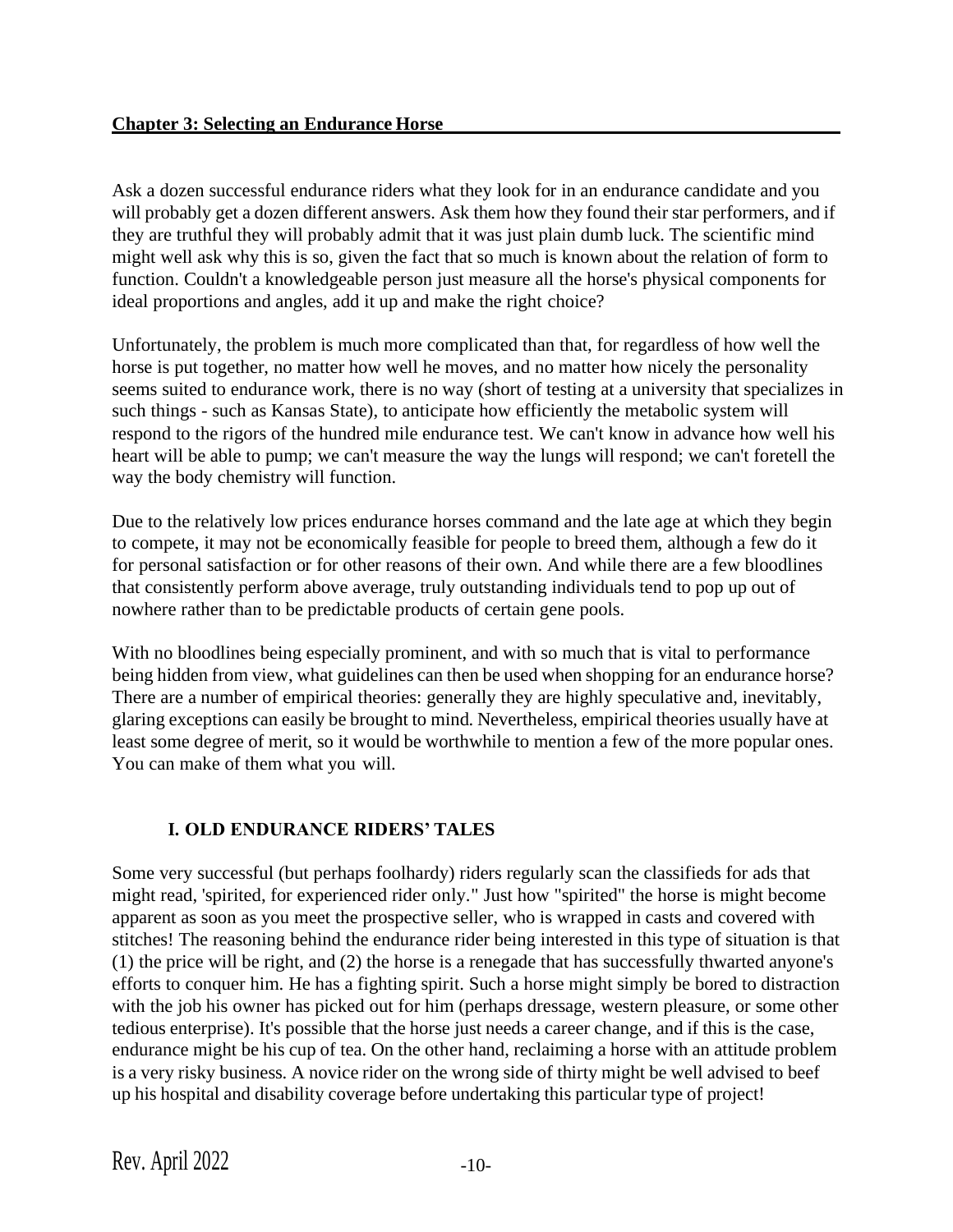Some riders look for a horse that has a dominant personality in the company of other horses -one that leads the pack. Some feel that an aloof attitude is preferable. Perhaps a socially independent horse might be a better bet than a domineering one, if for no other reason than he would be less likely to quit when he got by himself on the trail.

Many people feel that a very low resting pulse rate (less than 30) indicates an exceptionally efficient metabolic system. However, it is very difficult to get the resting rate on a horse, and in any case many (perhaps most) top endurance horses seem to have more average counts.

A hearty appetite is an important asset to an endurance horse. Nobody would argue that point. Running hundreds of miles requires huge amounts of fuel, and it stands to reason that a horse that is easily thrown off his feed will not be able to function satisfactorily. There are some big exceptions to this rule, however, and you should think twice before writing off a finicky eater. Another popular theory, especially among people who raise horses in the higher altitudes, is that horses raised where oxygen is in short supply will develop a superior ability to use whatever is available. Indeed, ever since the Olympics were held in Mexico City, altitude training has become a standard tool for human athletes. On the other hand, if a mountain raised horse were faced with dealing with other extreme climatic conditions, such as heat and humidity, the advantages of the altitude training might be more than offset by that individual's unpreparedness to face the problem of heat dissipation.

Now that you have been introduced to a few of the more or less questionable theories, let's move on to more concrete considerations. We will start with breeds, age and personal background, and then move on to conformation.

# **II. BREEDS**

When it comes to breeds, it's obvious that as a group, Arabians do the best. On the other hand, individuals from any breed can excel in endurance, and not all Arabians are suitable candidates.

#### **III. AGE**

The optimum age for a green prospect is probably somewhere between three and four. A younger horse is too young to break, and a mature one doesn't respond as fully to conditioning. An eight year old, overweight individual that has spent his life standing in a stall, stuffing himself on alfalfa and sweet feed, is going to take a long time to get fit. Still, if you see a horse that you really like, don't dismiss him simply because of age. Endurance horses often compete well into their teens, so there might still be time to get a lot of enjoyment from him.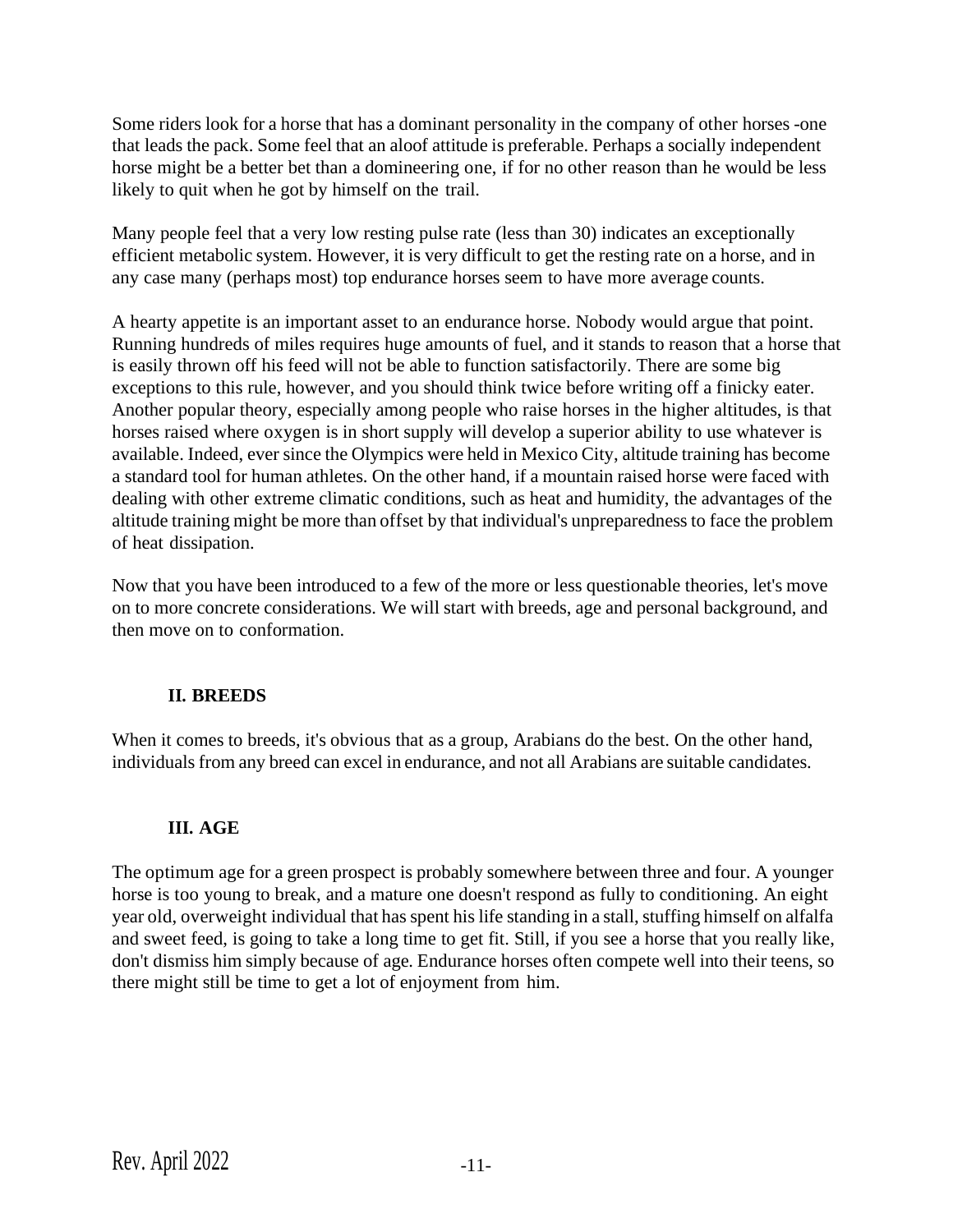#### **IV. SIZE**

There is no ideal size for an endurance horse. Ponies can do very well, as can horses of sixteen hands or so. Most good endurance horses run around fifteen hands, but since this is a common height for Arabians, this measurement probably has no special significance. The size of the horse should be appropriate for the size of the rider, however. No one could expect a pony to be competitive carrying a two hundred pound man. Small, lightweight riders obviously have an advantage in that they have a greater range of sizes from which to choose.

#### **V. ENVIRONMENT**

The environment in which a horse is raised can have a significant impact on his future performance. An endurance horse should have grown up in a situation that allows him to express his equine nature. In other words, it is good for the horse to have grown up with plenty of room to play with others of his kind. He should have had plenty of good grass and hay from which to choose, but not have been overfed. He should have been allowed to defend himself against the elements and otherwise to have developed in a way that has prepared him to cope with hardship and discomfort. This is not the same thing as having grown up neglected in somebody's back lot, or in an over-grazed field, with no attention to regular de-worming and hoof care.

# **VI. MEDICAL HISTORY**

When selecting an endurance prospect, it is very helpful to know his medical history. Has he been wormed regularly? Has he ever had any serious injuries? Has he ever had any mysterious bouts with colic? Has he ever had any pulmonary infections? Such problems might be caused by, or be the result of, internal abnormalities that could affect future performance.

# **VII. CONFORMATION**

A horse with a great metabolic system will be able to excel in endurance, at least for a while, even if his conformation isfaulty. On the other hand, perfect conformation will never be able to make up for a poor metabolic system. Nevertheless, if the horse is going to remain sound for very long, he will have to be well put together, and the higher your competitive goals, the more important correct conformation becomes. Although space does not permit a thorough discussion of all aspects of conformation, there are some points that need to be made.

If good conformation could be summed up in one word, that word would probably be balance. The horse should give the impression that all of his parts fit together smoothly and in proportion to each other. A moderately long neck with a nice shape might help the horse to carry himself in a more balanced way, at least to some extent, but by and large the head and neck are important more from an aesthetic point of view than from a functional one. A deep heart girth is traditionally thought to indicate large heart and lung capacity. Hindquarters should be large in proportion to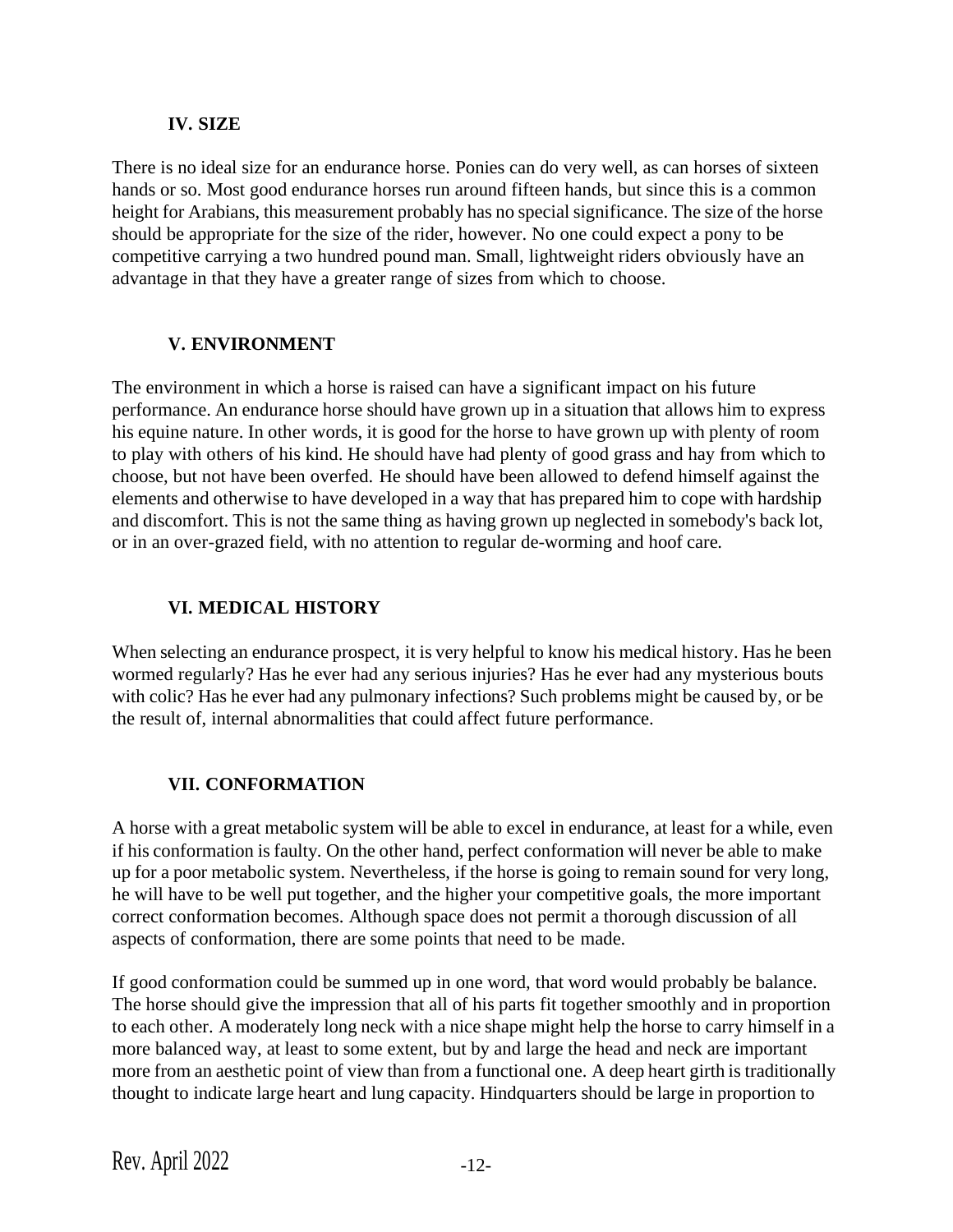the rest of the body, and should give the impression of strength even in the unconditioned individual. The back should be shaped in such a way as to enable it to hold a saddle comfortably. An extremely long back tends to be weak and prone to soreness. The bony structure should be sturdy, perhaps even somewhat coarse. The muscles should not be thick or bulging. We are looking for a marathon runner, not a weightlifter, and the body build should reflect that.

The feet of the endurance horse are very important. The walls should be dense and thick, with a smooth, waxy surface rather than a ridged, split or chalky one. Even in a foot that has been neglected, there should be no significant splitting and cracking. Viewed from the front, with the foot still on the ground, look for a foot that is shaped like a cow bell (gradually getting wider from the coronary band to the ground). In addition, there should be no dishes, flares, etc. The heels should be wide apart, and the frog should be prominent and rubbery. Viewed from the bottom, the hoof should be slightly longer than it is wide. A sunken frog and contracted heels might be indicative of a serious problem, navicular disease for example, or might only mean that the farrier has been doing some bad shoeing for a prolonged period of time. How the horse moves, the size and shape of the hoof, and the angle of the pastern might provide further clues about the seriousness of the condition.

A symmetrically shaped foot is necessary for the leg column to operate correctly. Such a foot reflects that the horse is landing evenly, as he should, over the centre of that structure. This in turn means that with every stride the impact is being taken up through the middle of the leg column rather than off to one side or the other. Over a period of time, uneven impact is extremely destructive to joints, ligaments and tendons. A symmetrical foot means one that is bisected by the frog, with each half being a mirror image of the other.

Finally, size is an important consideration when judging the endurance foot. A disproportionately small foot is a disadvantage because the weight carrying area will not be as adequate for handling the concussion.

Scanning the conformation of the forehand, you should look for a big shoulder, a long forearm and a short cannon. The knee and ankle should be large and bony, without mushiness or filling. The knees should face clearly forward, not be put on the leg column with an outward or inward twist. Viewed from the front of the horse a vertical line dropped from the top of the centre of the forearm should pass through the centre of the knee, ankle and pastern, and end up at the centre of the toe. Knees that turn either in or out are likely to cause some degree of uneven break over and faulty flight path of the legs. Ankles present the same problem if they are crooked. Base narrow or base wide legs are structurally faulty. Offset knees are fairly common in Arabs, but they usually do not pose too great a problem, especially if the condition is not extreme. Calf knees are also common in Arabs, and this, unfortunately, is more likely to cause trouble somewhere down the road. Similarly, a horse that is "tied in" below the knee (a marked difference between the circumference of the leg below the knee) is more subject tounsoundness.

Good pasterns are important and the ideal ones are medium in length and have the same angle as the hoof (this is known as an unbroken hoof/pastern axis). Pasterns that are extremely sloping place an undue amount of pressure on the supporting superficial flexor tendon and suspensory apparatus. On the other side of the coin, a steep, upright pastern usually produces a jarring effect on the legs and feet (especially if the other joint angles don't help compensate).

Rev. April 2022 -13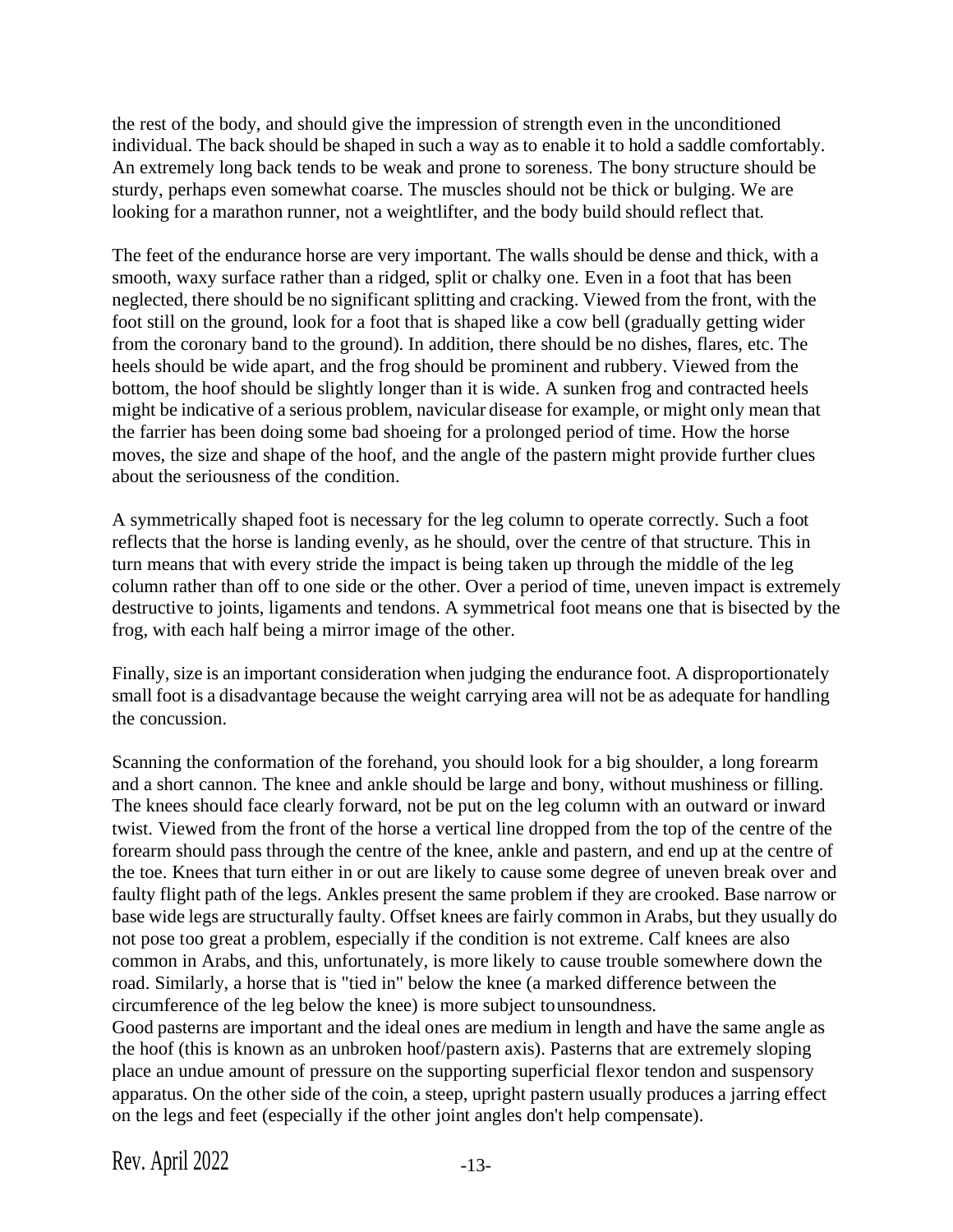The master principle to keep in mind when considering conformation is that the front legs act as support columns and must absorb, with as little trauma as possible, the impact of landing. Like any support columns, they are only as strong as their weakest part. Imperfections that would never be a problem to the soundness of a show horse might be disastrous to the endurance horse: you have to be picky if you want a good one.

Moving to the hindquarters, you should keep in mind that the primary function here is to propel rather than to support. Good size relative to the rest of the body is very important. Viewed from the side, hocks should be wide and set on the leg fairly low. Sickle hocks predispose the horse to injury because of the excessive strain they place on the back of the legs. Cow hocks, unless they are so extreme that they cause the horse to hit his ankles, are not really a problem.

Assuming that the horse has passed the standing inspection, the next step is to see how he moves. The trot is the most important gait to consider. If there are any break over problems, this is where they will show up. The way the horse stands and the shape of the foot should have already given you some good clues as to the flight path that the leg will follow, but watching the actual movement will provide the proof.

What you hope to see is that the foot breaks over at the centre of the toe as it leaves the ground. The leg should then follow through with a straight flight path, with the hoof hitting the ground evenly over its centre. Horses with irregularities in their way of going, such as winging in or out, crossing over, etc., have a lot of wasted movement. Furthermore, they are likely to impact the ground to the side of the hoof, causing strain to the leg. If deviations in the flight pattern are extreme, they might even result in one limb striking the other.

Watching the flight of the hind limbs, the main concern is that the horse travels widely enough so that he does not interfere with his other hind leg and does not over-reach and grab either of his front legs. While it is true that a number of successful endurance horses interfere, you must realize that this problem will be a difficult one with which to contend.

Looking at the horse from the side as he moves, you want to see a long, low, forward sweeping stride: high knee and hock action are a waste of energy. The horse should look free and loose in his shoulders and hips, like a gunslinger, and he should have a good over stride at the walk. Short, tight strides will get you nowhere, and will work you and the horse both to death. An average stride is acceptable if the break over is correct, but a really big, powerful, floating trot that covers a lot of ground with effortlessness is a thrill to ride.

# **VIII. PERSONALITY**

If the horse trots out in hand to your satisfaction, the next move is to take him for a spin, and this is where matters of personal preference take over. Because of the tremendous amount of time you will be spending with your endurance horse, it is imperative that you like his personality as well as his mechanical and metabolic make-up. If you don't enjoy riding him, whether he is gifted or not, the partnership is never going to gel.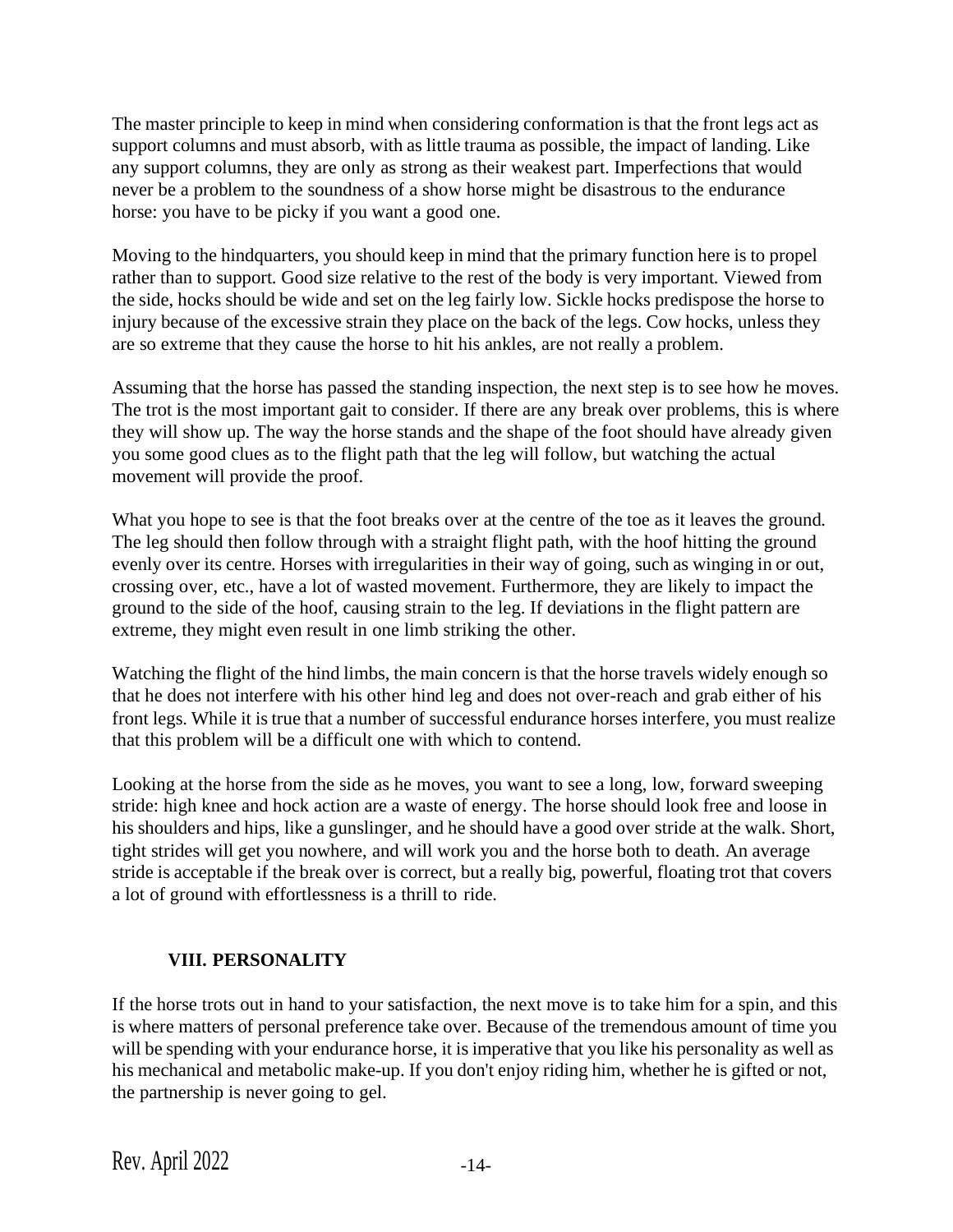Some people like a relaxed, laid-back sort of fellow, while others prefer one that is more "ready". Most endurance riders don't consider a lazy horse much fun to ride, but on the other hand, a very tense horse that is on the borderline of being out of control, even in a non-threatening situation, is likely to come unglued in a real race. Many beginners think that an uncontrollable horse is one that just "loves to run". Nothing could be farther from the truth. The best horses are generally self-possessed and businesslike about their work. They can concentrate on the job at hand and, when they are well trained, will usually leave the rider with little to do but steer and otherwise stay out of the way.

# **IX. PRE PURCHASE EXAM**

After riding the horse, if you are in love and know you can't live without him, the next move is to get the veterinarian to check him over. Be sure he understands how you intend to use the horse. Ideally, the vet should be familiar with endurance riding and the demands that it involves. Usually one with a lot of practical field experience will be able to give you better advice than a team of experts from a research facility.

#### Happy hunting and good luck!

*The following is a write up by Trish Dowling, DVM provided to ERA for this handbook*.

# **Choosing the Endurance Horse** - T. Dowling, DVM

With the motto of the sport being "To finish is to win", any sound and reasonably fit horse (donkey or mule) can do well in endurance riding. Many people get started in this sport on whatever particular horse they own at the time and are quite successful. However, the seriously competitive ranks of the sport are dominated by Arabians and Arabian-crosses. The success of Arabians in long distance events is due to a combination of factors: size, muscle fiber type and proportion, skin thickness, and hoof quality. Studies of top winners show the typical competitive horse to range from 14.2 to 15.2 hands, fairly typical of most Arabians. Horses under 14.2 tend to be unsuitable for the average adult rider, and as body thickness increases with height, horses over 15.2 tend to be less efficient at cooling and cardiovascular recovery. The ideal muscle type of a distance athlete is long, sloping and flat. The thick muscling of western stock type breeds is less efficient at dissipating the heat generated with exercise and contains predominantly *fast twitch* muscle fibers, which are designed for anaerobic (without oxygen) work at short distances. Arabians have more *slow twitch* muscle fibers, which are designed to work aerobically for long periods of time. Breeds such as Thoroughbreds, Standardbreds and Saddlebreds have an overall balance of *intermediate* type muscle fibers. Thin skin, with an abundance of surface blood vessels, is also a trait of Arabians and Thoroughbreds, and allows rapid cooling. Hoof size and quality has been a neglected trait in some breeds, while for their size, Arabians typically have large hooves with thick, strong hoof walls. So while as a breed, Arabians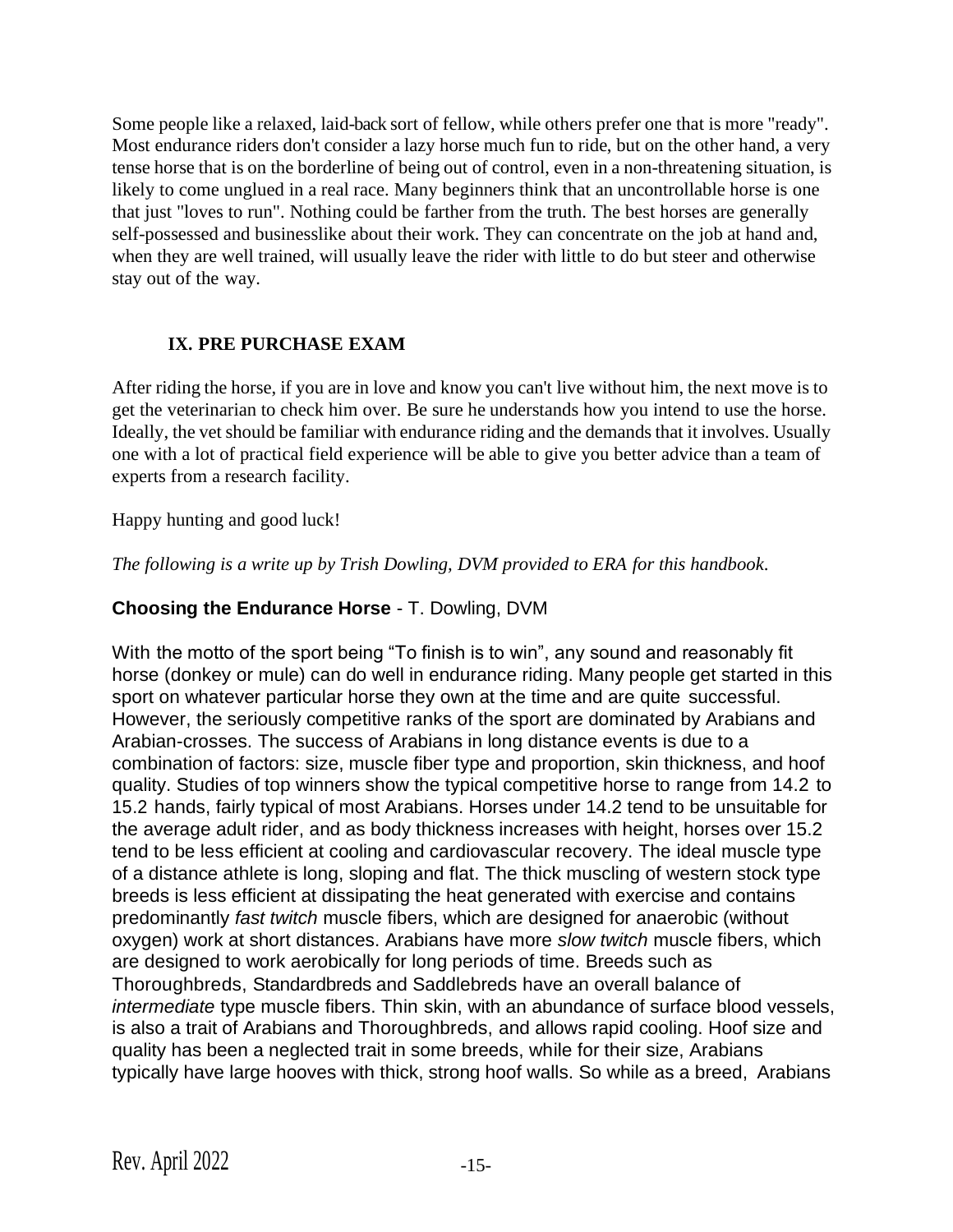excel in the sport, there are numerous examples of other types of equines competing quite successfully - this year's Best Condition Award at the notoriously difficult Tevis Cup was won by a 17-hand mule! (1999)

When you begin your search for the ideal distance horse, investigate any prospect's early environment. Avoid the "hot house tomatoes" that spent their early formative years confined to a stall, in favour of the pasture-raised horse. He may look less shiny and glamorous, but his musculoskeletal system has had healthy stress that builds the foundation needed for long distance work. Make sure that he's been on sound health and nutritional programs as well.

When you go to check out a prospect, start from the ground up. Don't be fooled by a flashy colour or pretty head. The old saying, "No foot, no horse" is absolutely true for distance horses, so being very particular in this area will save you a lot of grief in the long run. Look for a good hoof size relative to the horse's body. The hoof horn should be of good quality; beware of thin hoof walls, cracking or peeling horn, or evidence of "white line" disease. The sole should be slightly concave, as flat-footed horses bruise more easily on rocks and stones. Make sure that the feet are similar in size or shape. A small hoof indicates unequal weight bearing and may be a sign of a chronic lameness problem. Horses with less than ideal hooves may still make good competitors, but may require much more care and expense with special shoes and pads.

Working upwards from the hooves, critically evaluate the prospect's leg conformation. Flaws that would not affect performance of a show ring horse, may seriously limit the career of an endurance horse. So look for medium length pasterns for strength with shock absorption. Cannon bones should be relatively short in relation to the forearms to take advantage of mechanical efficiency. They should also be sturdy in proportion to the horse's weight - the ideal circumference (measure the leg just below the knee, including tendons) is 8 inches for 1000 lbs. A long sloping shoulder is also ideal for shock absorption and a comfortable ride, and should end in well developed and well placed withers for ease of saddle fitting. On the hind limbs, the hocks should be well angulated, but avoiding the extremes of "sickle hocks" or "post-legged". The hindquarters should be in balance with the other parts of the body, and long, sloping muscle is ideal. The loins should be short and strong and lead into a barrel that is deep through the heart girth but not overly wide. The depth of heart girth provides ample room for heart and lungs to work efficiently. Extra width through the barrel limits the efficiency of "radiator" cooling, and may limit movement of the forelimbs and result in girth galls. The back should be relatively short and level, leading into the well-formed withers. Be very particular in this area, as problems with saddle fitting increases with the distance you compete at and may cause major problems. When evaluating a prospect that has been in work, look for patches of white hairs along the back and withers that indicate problems with saddle fit.

After thoroughly examining the horse at rest, evaluate his movement. A distance horse needs to have an efficient, ground covering stride. Avoid energy wasting high action, or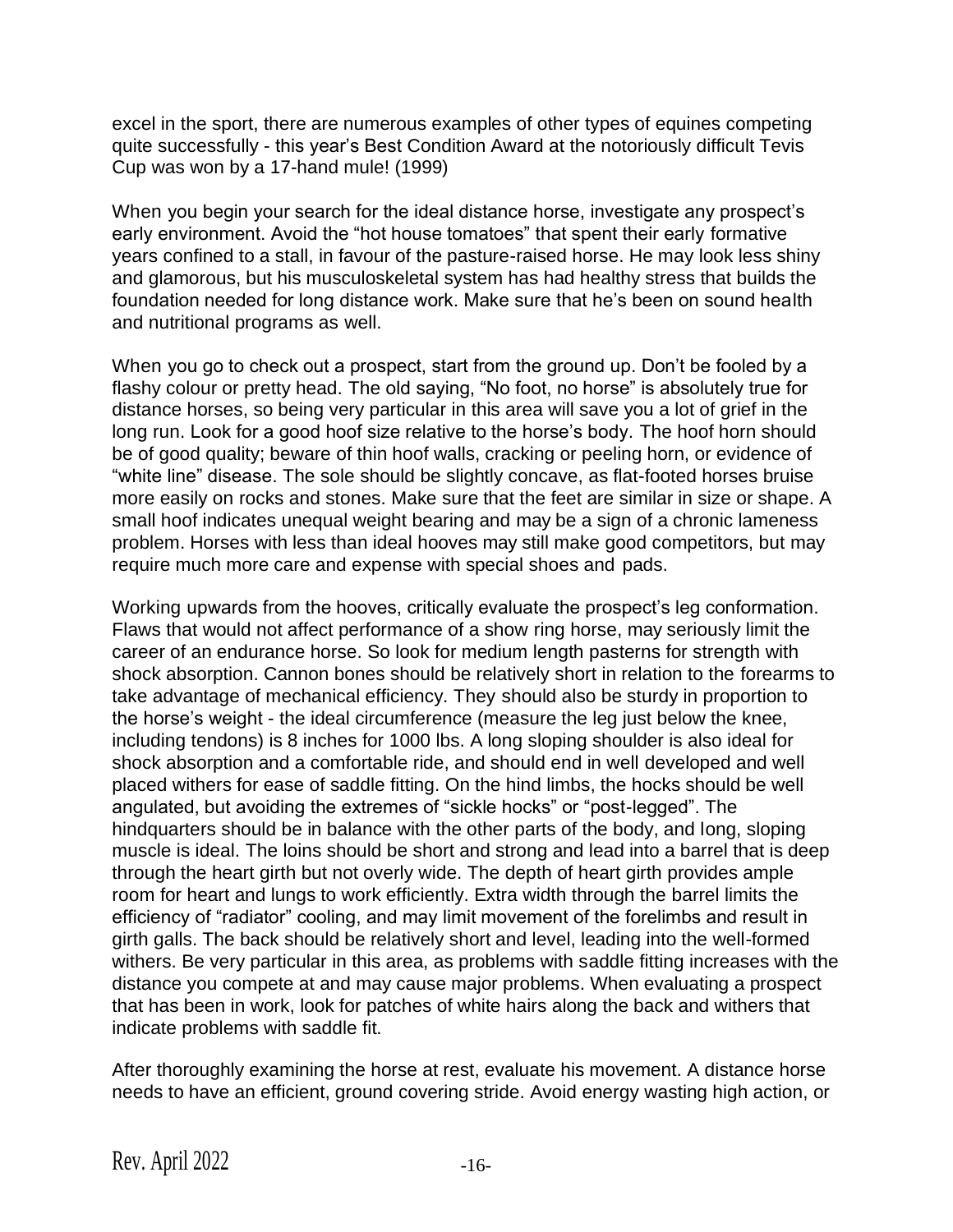rough, pounding action. Observe the horse coming and going at the walk and trot and watch for any evidence of conformation faults that cause interfering. Slight interference becomes much more significant as the horse tires over long distances. Ride the horse if possible to see if his gaits are comfortable and if he is responsive to you. Remember you will spend many hours in the saddle, so you need to make sure that you will enjoy riding this horse!

Also spend time evaluating his personality and temperament in as many situations as possible. Watch for evidence of vices or bad habits. He should have a bold and willing attitude, but not be dangerous or uncontrollable. He should handle the stresses of new situations and travelling. Make sure that he eats and drinks well under most circumstances. The athletic effort of endurance riding requires replenishing body stores to maintain condition. The finicky eater or fussy drinker will drive you crazy at rides and this may limit his competitive ability more than a conformation fault.

When you've done your homework and thoroughly evaluated your prospect, contact a veterinarian who is familiar with the sport to carry out a pre-purchase examination. A complete pre-purchase examination does cost money, but it's a valuable investment and may save you money and heartache in the long run. It is not the job of the veterinarian to "pass" or "fail" your prospect, but simply to conduct a complete examination and document the horse's condition. A veterinarian who is familiar with endurance riding will be able to give you valuable advice on whether or not the prospect is suitable for the goals you have in mind.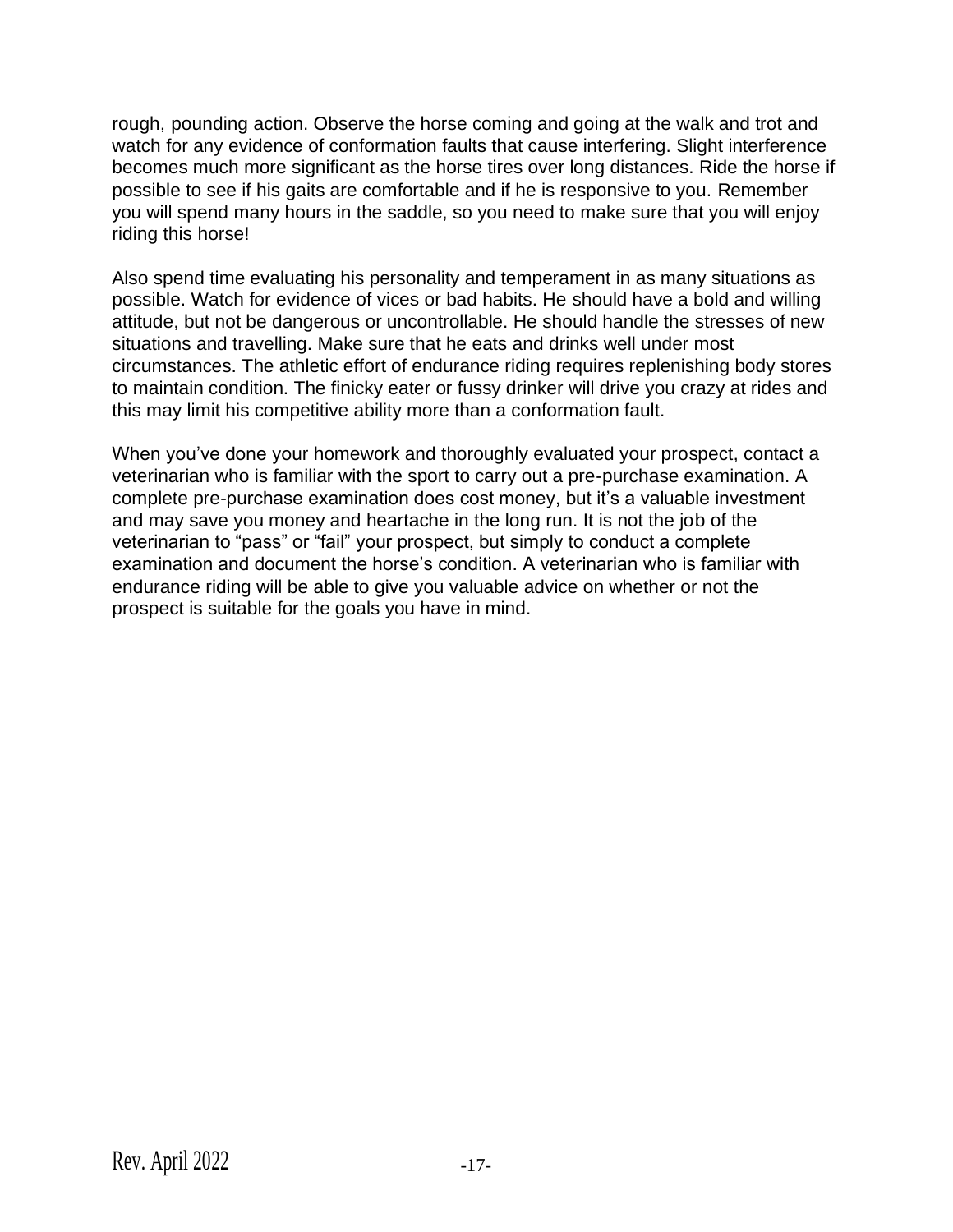Long distance effort is almost exclusively an aerobic (oxygen burning) slow-twitch fibre exercise (as contrasted to the fast-twitch needs of track racing). Fat stores and their circulating products (free fatty acids, triglycerides) are the energy fuels for endurance. They are derived primarily from forage (hay, grazing) rather than concentrates (grain). Pure fats (vegetable oil, animal fat) can be fed to horses to maximize fat availability, but only the front-runners under intense energy demand can make reasonable use of this kind of added energy source.

Please use all the subsequent information given in this article as rules of thumb, not as absolutes, and vary it according to the individual response of your horse.

# **I. FEEDING FOR TRAINING**

Distance horses need reserves of water, energy and electrolytes to enable them to perform for 5 to 15 hours of serious effort. Keeping the gut filled with high quality foodstuffs will meet these needs. The average 1000 pound horse requires approximately 15 Mcal (Mcal = 1,000 cal) of energy per day for normal body maintenance. The additional energy needed for the average mile of exercise may be calculated by several different complicated formulas, but approximates O.75Mcal per mile. The average horse will only consume 25 to 30 pounds of foodstuffs (approximately 2.5% to 3% of body weight) per day. He is more likely to consume only 25 pounds because of time and appetite restrictions. The average hay has from 0.8 to 1.1 Mcal per pound, depending on the type of hay and the stage at which it was cut. Pasture is a better energy provider than hay when compared on a dry matter basis, but unfortunately growing grass is as much as 1/3 water and therefore would require three times as much poundage to achieve a similar amount of calories. Horses should be allowed free access to all the hay (a mixture of grass and legumes is best) or grass they want at all times; however, it is unlikely that they will eat enough to meet their caloric requirements when they are in a hard training period. Concentrates (grains) are therefore required. Concentrates range in calories from oats (1.5 Mcal/pound) to barley (1.64 Mcal/pound) to corn (1.75 Mcal/pound). The daily energy requirements of a horse averaging 100 miles of training and competition per week could be calculated as follows:

Maintenance: 15.0 Mcal/day x 7 Days/week = 105 Mcals Exercise:  $0.75$  Mcal/mile x 100 Miles = 75 Mcals Total: 180 Mcals

To meet these needs, you might feed, for example, approximately eight pounds of oats (1.5 Mcal/pound x  $8 = 12$  Mcal) and 17 pounds of timothy hay (0.8 Mcal/pound x 17= 13.6Mcal). This will provide approximately 26 Mcal/day for approximately 180 Mcal / week. Don't forget to vary the amount of grain fed each day according to the horse's work schedule - more on heavy work days, less on off days.

Fat may also be added to increase the caloric content per pound of consumption. Fat has 2 1/2 times as much energy per pound as grains (carbohydrates). Normal commercial mixes contain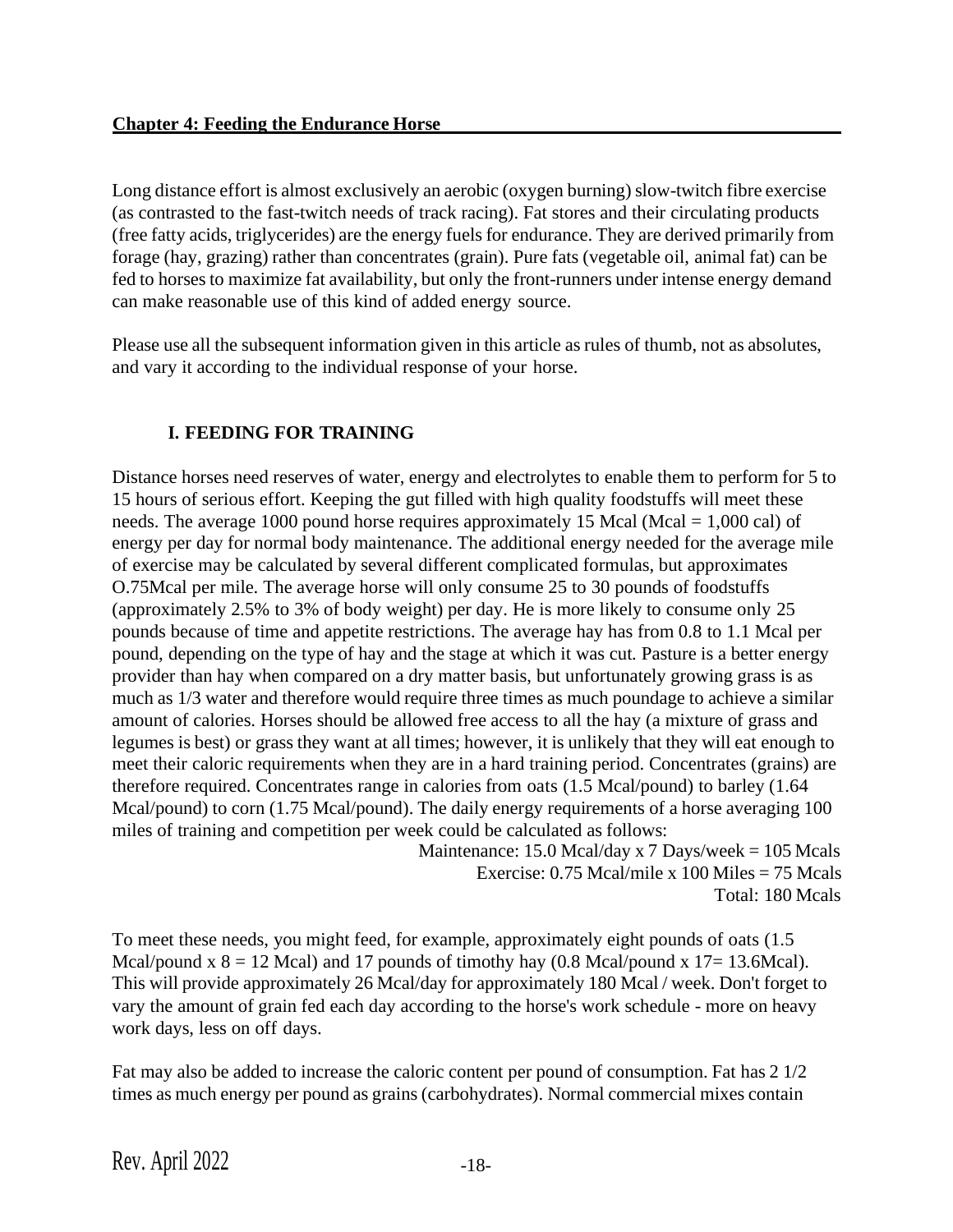about 2 1/2 % crude fat, while the equine athlete can tolerate as much as 10 to 15% fat (in the form of vegetable oils) in his diet. Following exercise the high-fat diet also appears to promote the metabolization of the free fatty acids before utilizing the available glucose stored in the blood and muscle. This leaves a larger reservoir of glucose available to combat fatigue. Care must be taken when initiating a high-fat program. Avoid rancid fats and used animal fats as they are potentially toxic. A vitamin E supplement (about 4,000 units daily) is advisable when feeding high levels of fat. The daily level should start at a few ounces and be increased gradually. The level should also be decreased gradually when the horse is removed from competition and high level training.

*(NOTE: feeding of fat is hotly debated, there is some indication of elevated heart rates and reduced gut sounds in endurance horses on high fat diets. Recent research suggests backing off feeding of fats a few days before a ride. )*

# **II. VITAMINS, MINERALS AND OTHER NUTRIENTS**

Protein is probably the most over heralded nutrient in the adult horse's diet. If you feed almost any reasonable quality diet, sufficient amounts of digestible protein will be present. Exercise seems to have little or no effect on protein requirement. The little that is lost through sweat seems to be adequately met by the increased food consumption required by the increased exercise. Most of the necessary trace minerals will be in the pasture, hays and grains. The content may vary with soil concentrations, type of foodstuff and processing of that foodstuff. Therefore a free choice accessibility to a trace mineral salt block or lick may be advantageous. During heavy and prolonged exercise, excessive amounts of sodium, chloride, potassium, calcium and magnesium are lost through extensive sweating. An additional supplement of these minerals given the day prior to competition may be helpful. An equal mixture of Lite salt (1/2 sodium chloride and 1/2 potassium chloride) and table salt (sodium chloride) would give the proper proportions of the mentioned minerals. Mix three parts of this mixture to one part of a calcium additive such as ground limestone to produce a good supplement. Two ounces of this supplement given with feed three or four times on the day prior to the competition may prove beneficial. Commercial supplements, electrolytes, are also available. Free choice water at all times is essential!

A diet of reasonable quality forage, hay and grain will usually supply all the necessary vitamins. If there is any question of deficiency, the water-soluble vitamins (primarily the B complex) which are stored in the body for only a few days, may be supplemented with harm possible only to your pocketbook. The fat-soluble vitamins A, D and E are stored for long periods and shortages do not pop up overnight. Excessive supplementation of these can prove toxic. In some areas of the country (check with your county extension agent) forages are vitamin E and Selenium deficient, so inquire and supplement appropriately!

# **III. FEEDING DURING COMPETITION**

On the day of competition it is disadvantageous to feed your horse any concentrates within four hours before the start of the ride. You should feed a moderate quality grass hay the night prior to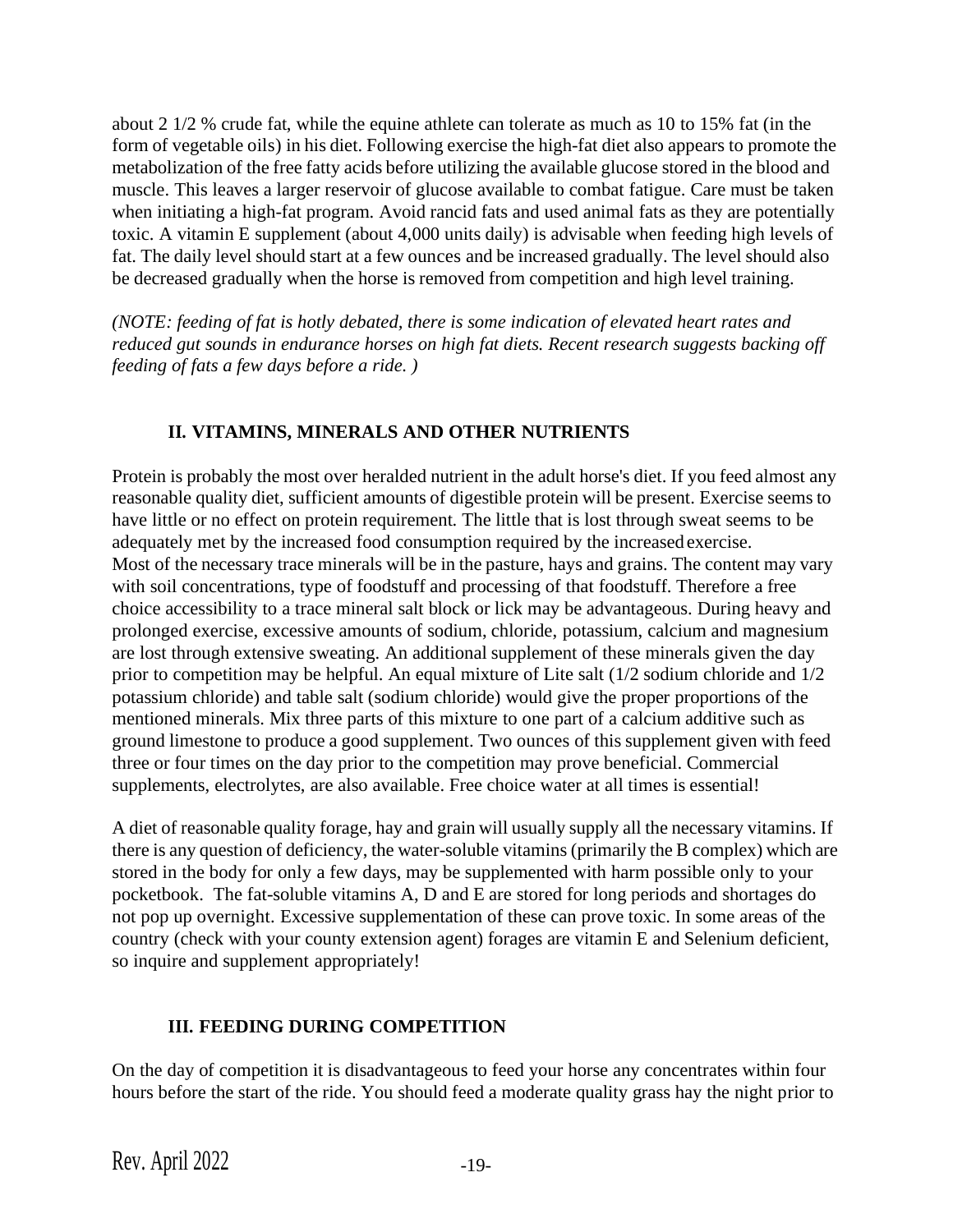the ride. During distance competition, horses get hungry, sometimes even ravenous. Forage best meets the needs of this hunger, since it stimulates additional fat mobilization, steadies the blood sugar levels, adds to water and salt concentration and delivery, and occupies more "chew time'. Use a light or moderate quality grass hay, not a rich, heavy duty legume. Grain meals during competition give less fill, require more water for digestion, trigger unwanted carbohydrate use and risk damage to gut bacteria essential for roughage digestion. Sloppy bran and carrot feeds are an acceptable substitute for hay or grass, but are not an improvement on it. Let your horse drink all he wants at every opportunity, and eat grass and hay steadily, but not so wolfishly as to choke. With the tremendous amount of sweat loss, especially in hot humid climates, there is probably benefit to giving him electrolytes (Na, K, Cl, Ca and Mg) at each vet check. If the trail is barren of edible forage, for a 100 mile competition you might take a few pounds of hay with you out of the last few vet checks, feeding your steed as you go so that you might keep all systems functioning.

*NOTE: Providing electrolytes is now an essential component of successful endurance riding. It is recommended that electrolytes be given approximately once per hour, regardless of speed. The horse that is going slowly may need more electrolytes than the speedier horse. Note also that not all electrolytes are created equal. Check the strength of the electrolytes you are using. The sweeter, less concentrated forms may require as much as three times as much dry powder as the stronger forms. See also Appendix III*

# **IV. FEEDING AFTER COMPETITION**

After hard work the gut is more receptive to energy concentrates and the horse needs rapid replacement of his energy stores. More grain may be fed with less risk by feeding many small meals of concentrates at hourly intervals. At 0.75 Mcal per mile it would take one pound of corn (1.75 Mcal per pound) to replace the energy used for every 2 1/2 miles of competition. The first 12 hours after the ride is the most effective time to refuel, but don't exceed 15 pounds within 8 hours. For a 100 miler your horse will use up 90+Mcal(15 Mcal maintenance plus 75 Mcal in work) in one day. This is equal to more calories than in a 50 pound sack of corn. It will take 3-5 days to refuel.

Enough science! Let your horse eat all the forage he wants. Train and compete consistently, sensibly and progressively. Watch his weight and attitude: if either start to slip, add some grain and ease up on demand until that gloss of coat, that gleam in his eye and bounce in his gait return. No super diet will turn an "also ran" into a champion, but a Proper diet could keep a champion from becoming an "also ran". The most important difference in the ability to perform is in the horse's genes. Next come training and nurture. The longest and best careers are built on selecting a suitable candidate, training him progressively, using him sensibly, and feeding him rationally.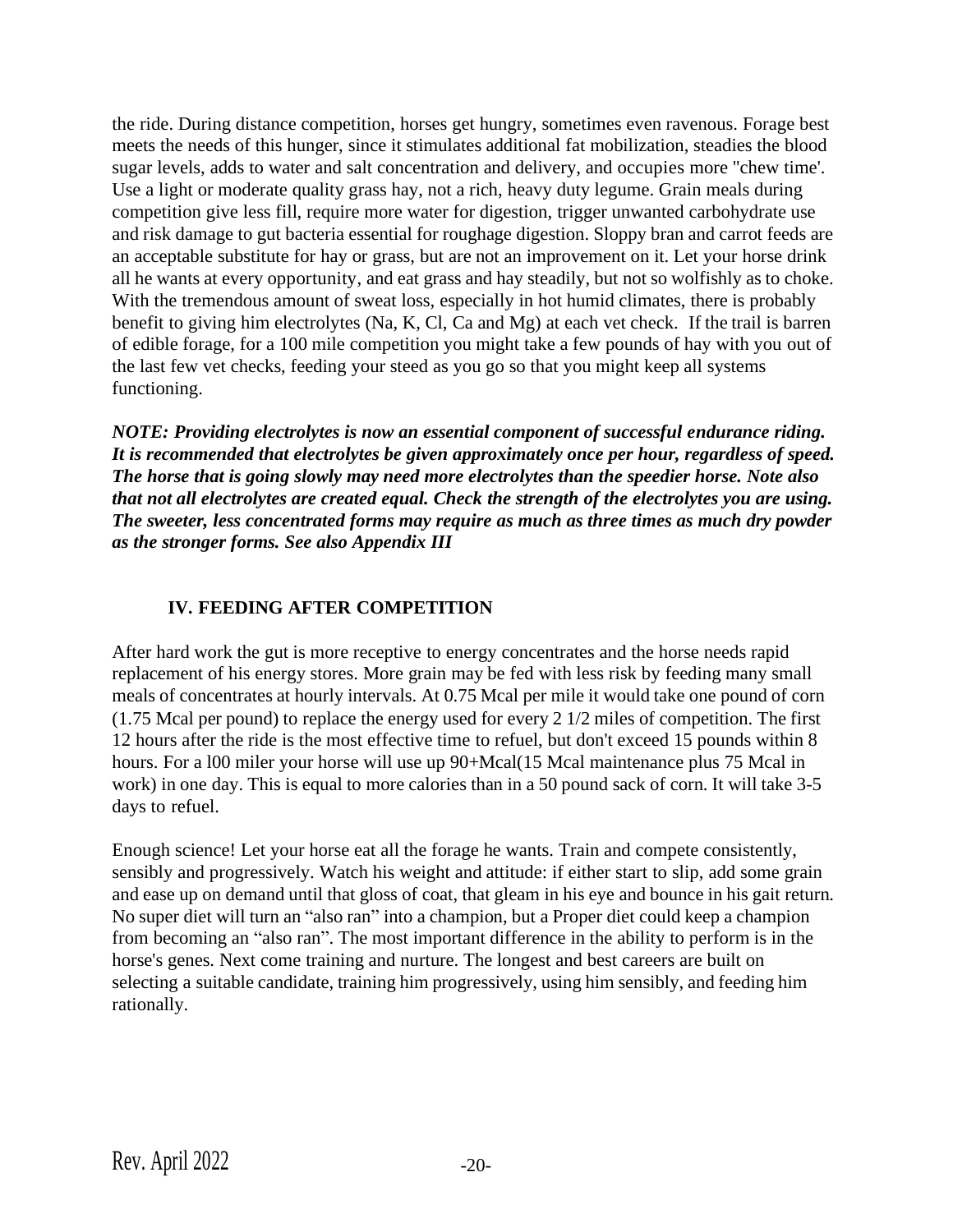*The following is a write-up by Trish Dowling, DVM provided to ERA for this handbook*.

# **Feeding the Endurance Horse**

During a race, endurance horses perform prolonged, low-intensity work, fuelled by muscle glycogen as their energy source. Fatigue occurs when muscles become depleted of glycogen stores. Therefore, energy is the most important nutritional component of the diet, and your feeding strategy must reduce the demand on muscle stores of glycogen and supply the energy demands of competition. According to the National Research Council (NRC), energy demands for working horses are 25-100% above their maintenance requirements. But many factors influence an endurance horse's energy requirements, such as the horse's fitness, body weight, training level, rider's weight and skill, environmental factors (temperature, humidity), work duration, terrain, age and muscle fibre composition. Therefore, the NRC requirements should only be used as a guideline, and you should determine the appropriate feed intake by carefully monitoring your horse's body weight in light of the work he is doing. Below is an example of a well-balanced endurance horse diet.

**Forage:** The basis of an endurance horse diet should start with high quality forage hay and/or grass. Horses evolved as grazing animals, continuously eating grass and leaves. Fibrous materials largely bypass the horse's small intestine, for digestion by bacterial fermentation in the large intestine. Fibre in hay and grass is important for normal function and motility of the horse's digestive tract, and a diet low in fibre can cause colic problems. An additional benefit of feeding hay to the endurance horse, is that the horse will drink more and retain more water prior to the competition. This roughage/water/electrolyte reserve in the horse's large intestine can be drawn upon when needed during the race.

The hay of a competitive horse should be a mostly grass hay. In western Canada, a mid-bloom timothy hay is ideal. Alfalfa hay contains excessive amounts of protein and calcium. The excess protein is inefficiently used for energy and increases the work load of the kidneys. Feeding excessive amounts of calcium on a regular basis to the endurance horse causes the normal mechanisms for mobilizing calcium stores from the bones to become sluggish. Then during an endurance race, when the horse does need to rapidly replace the calcium lost in sweat, the normal mechanism does not respond adequately and the horse may suffer from the effects of low blood calcium. So feed a grass hay on a regular basis or keep the endurance horse on good grass pasture, and offer small amounts of alfalfa hay only during the ride when extra calcium is required.

In this sample ration, beet pulp is added as a source of soluble fibre. Beet pulp is available as a dehydrated pellet, which is usually soaked in water and allowed to expand prior to feeding. It can be fed dry without causing digestive upset, but endurance riders prefer to feed it re-hydrated as an additional method of getting water into the horse. Beet pulp provides greater energy than the timothy hay and it complements the water/electrolyte reservoir of fibre. Most horses will learn to like the sweet taste of beet pulp if you start by adding small amounts of it to the grain ration.

Rev. April  $2022$   $-21$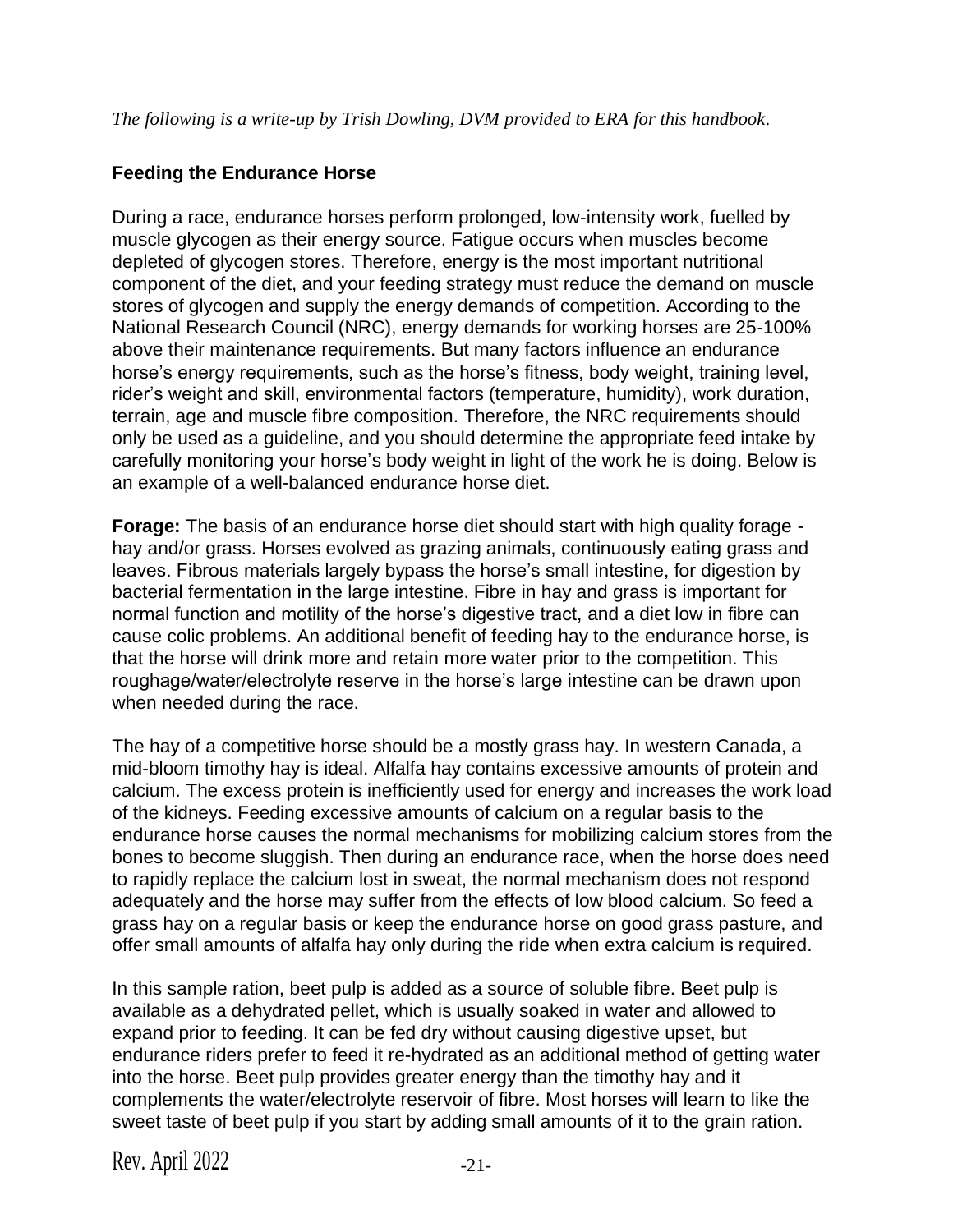The wet beet pulp is also useful to dilute and disguise additions to the ration such as medications, electrolytes and fat.

**Grain:** With the athletic performance required of endurance racing, a forage only diet does not meet the horse's energy needs and concentrates must be fed. The quality and quantity of carbohydrates in the diet are important. Quality carbohydrate sources include balanced grain mixes that contain a blend of energy sources such as oats, barley and corn. But there are limits on how much carbohydrates a ration should contain for performance horses. If during a single feeding, excessive carbohydrates are fed, some will bypass digestion by enzymes in the small intestine and will reach the horse's large intestine. In the large intestine, carbohydrates are digested by the bacterial flora, resulting in an abundance of lactic acid and gas production. Lactic acid lowers the pH of the large intestine and alters the normal bacterial flora, and along with the gas, may cause colic. Therefore, the grain portion of an endurance horse's diet should be split into as many small portions as possible over the day to maximize digestion in the small intestine.

Another caution in feeding concentrates prior to a race is the potential for insulin rebound. Rapid absorption of sugars from a high carbohydrate meal will cause a large surge of insulin about 90 minutes post-meal. This excessive insulin release can cause blood sugar levels to drop precipitously. To prevent this hypoglycemia from occurring during the race, concentrates need to be fed at least 3-4 hours prior to the start, and then small amounts are fed at frequent intervals during the race.

Glycogen loading, a dietary protocol used by human athletes who eat large pasta meals before a competition, does not seem to be an effective way of generating energy reserves for endurance horses. Horses naturally have higher muscle glycogen levels than humans, so there is less potential for super-compensation in horses. In addition, it is difficult to feed large amounts of highly digestible carbohydrates to horses without causing colic and laminitis.

**Fat:** One of the most recent developments in the feeding of equine athletes is the addition of fat to the diet. Fat contains more energy than an equal weight of carbohydrates. Because fat increases the energy density of the diet, the total feed intake needed will be less to meet the endurance horse's energy demands. Fat also appears to preserve glycogen stores longer and moderates the insulin surge and rebound hypoglycemia seen with feeding carbohydrates during endurance exercise. High fat-low carbohydrate diets reduce the incidence and severity of exertional rhabdomyolysis ("tying up") in some horses.

#### *(See previous note on reducing fat supplementation before a ride. An ongoing debated topic.)*

Commercial horse feeds contain only small amounts of fat, usually less than 3%. Fat can be slowly added to the concentrate portion of the horse's diet up to 10%. Horses require up to 21 days to adjust to a fat supplemented diet. Adding fat to the diet on the day of the race is of limited benefit. There are commercial horse feeds available that

Rev. April  $2022$   $-22$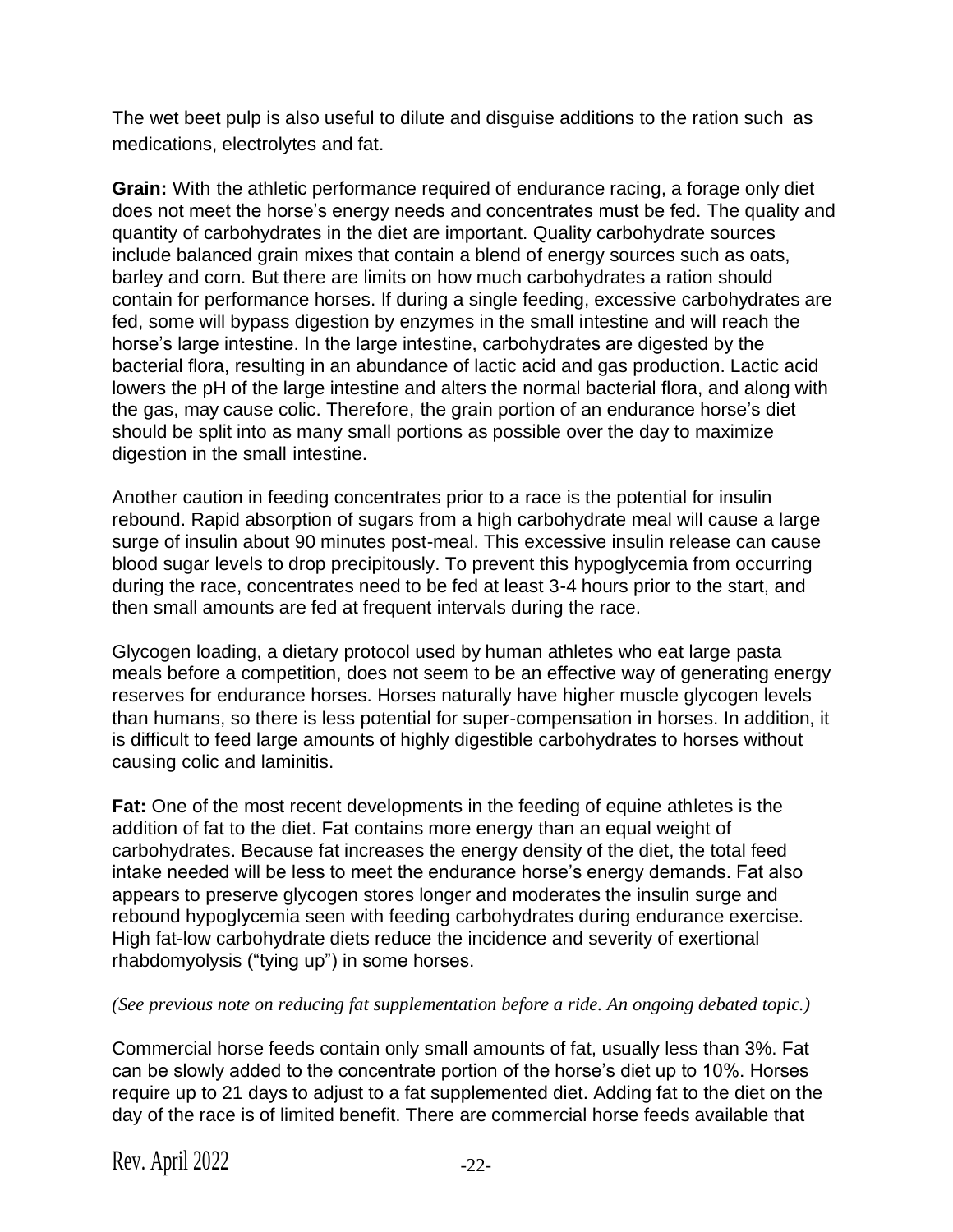contain added fat, but there are advantages to top-dressing the fat. When you top dress the feed with corn or canola oil, you can manipulate the energy portion of your horse's diet easily. For example, if the horse's energy demands are reduced temporarily, you can easily cut back on the amount of fat added. Also, purchasing corn or canola oil in large quantities and top-dressing is less expensive than a high fat commercial feed. Feeding fat also increases the palatability of the feed, helps with the absorption of vitamin A and vitamin D, provides essential fatty acids that improve skin and hair coat, and it controls dust and fines in feed. However, corn and canola oil can easily become rancid. So bulk supplies should be stored in a cool place and kept in a tightly closed container to reduce oxidation. Even though it may smell fine to you, if your horse starts refusing feed with added fat, then the oil is likely to have become rancid.

**Additional Supplements:** There are numerous supplements available for performance horses. These supplements are most appropriately used to correct some specific deficiency or imbalance in a horse's diet. If you feed a commercially formulated horse feed and good quality hay or pasture, it is highly unlikely that your horse's diet will be deficient in vitamins or minerals. Owners and trainers like to feed supplements as "insurance" for optimum athletic performance. Over supplementing is usually harmless and merely a waste of money, but in some cases an excessive amount of a nutrient may cause toxicity and decrease performance.

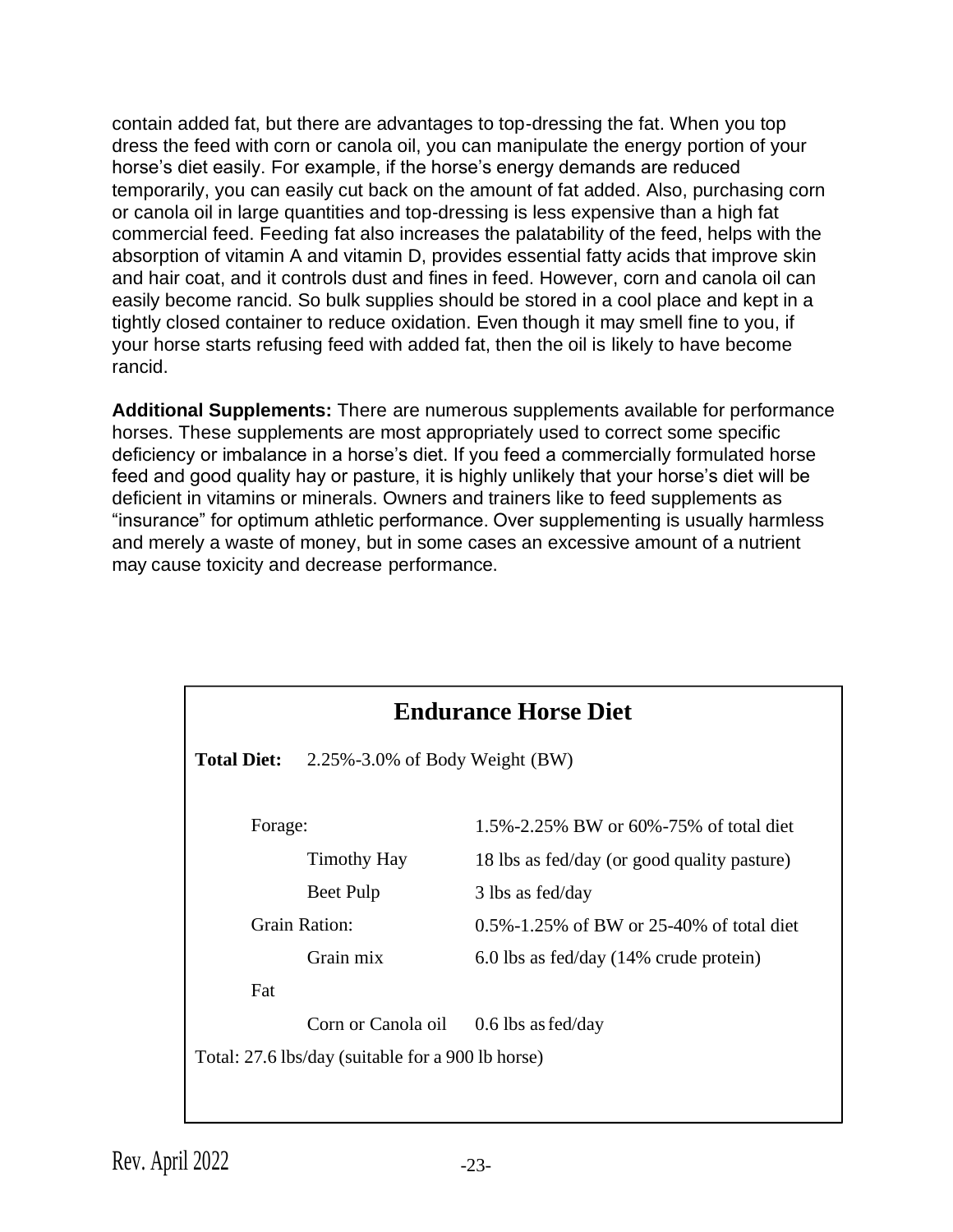**Zwaan Farm Feeding Strategy:** We offer our horses high quality grass/alfalfa hay at all times at a ride. If they will eat it wet, we soak the hay in order to get any extra water into them. We feed a normal grain/beet pulp/canola oil feeding the evening before the race. One of us gets the early morning wake up call, to offer a small meal of predominantly beet pulp (with some grain and oil) about 3 hours before the start time. At vet checks, we continue to offer free choice hay and small amounts of a sloppy mash of beet pulp and some grain. We take advantage of any good grass at any check point. After the race, we allow the horses several hours to drink and fill up on hay, then usually split the regular evening ration into two portions, giving the first about dinner time and the second before we call it a night!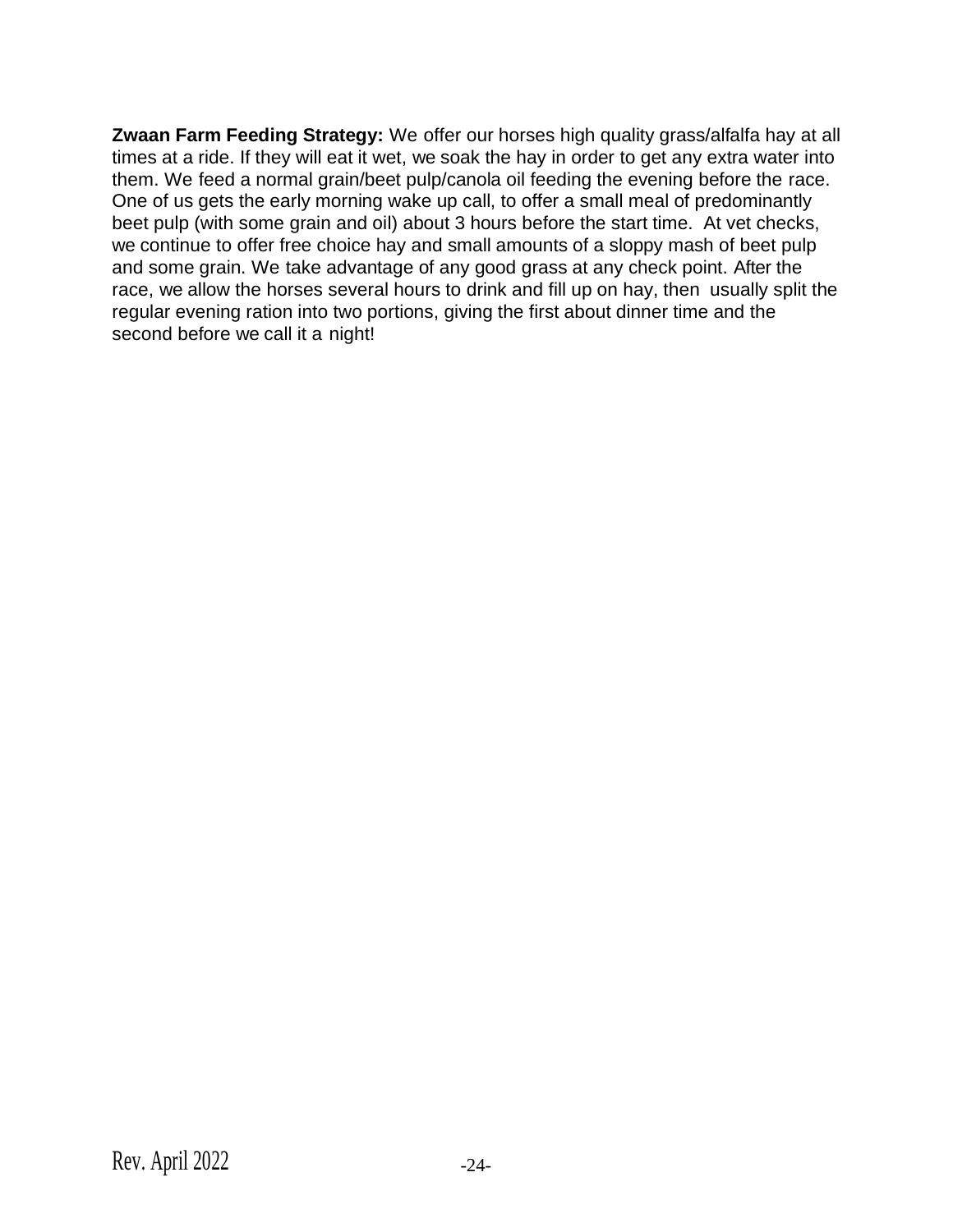#### **Chapter 5: Tack**

Using the right tack can make the difference between finishing a ride with a happy, healthy horse and finishing (if you finish at all), with a horse suffering from a sore back, girth galls, or worse. It can also make the difference between an enjoyable ride for you and an experience akin to a session in a medieval torture chamber. Endurance riders have learned much about what works and doesn't work, and this chapter will try to pass along some of that experience.

At a typical endurance ride you'll see nearly every kind of saddle known to man or beast. Many beginners ride a traditional Western saddle, but it is a poor choice. First it is heavy, and any extra weight is a penalty for a horse going 25 to 50 miles or more. Worse, most Western saddles put the rider's weight too far to the rear, leading to early fatigue and soreness. They are designed to keep the rider in place while working cattle, not to provide balance and comfort for miles and miles. Roping saddles are even worse in this respect. Another flaw of Western saddles is that the rigging istoo far forward, contributing to girth soreness or galls. Again, the heavy double-rigged roping saddle is the worst of all in this regard. The stiff fenders and stirrup leathers of the Western saddle might wear like iron, but can rub a rider's legs raw (endurance riders don't wear chaps). Finally, the saddle horn, necessary for roping, just gets in the way on endurance rides and is a hazard in a fall.

English saddles are lighter and put the rider's weight more forward than Western saddles. They offer closer contact with the horse than Western saddles, but riders sometimes feel less secure in them. Some English types are more suited to endurance than others. In general, "hunt" type saddles are the most appropriate. The biggest shortcoming of English tack is a lack of proper distribution of the rider's weight; that is, many of them don't spread the rider's weight over a large enough area of the horse's back.

Australian stock saddles have a strong following. Most of these are high quality, give the rider a firm seat, and seem to work well for endurance riding. However, many are quite heavy.

McClellan saddles have a lot to offer the endurance rider, but comfort is not one of them. This saddle was used by the cavalry, and was designed to be good for the horse with no compromises toward rider comfort. In fact, it's been said of this saddle's designer that he loved horses and hated men. If you find them satisfactory for your own body, you might not find a better saddle for keeping your horse happy.

There are a number of saddles on the market today specifically designed for endurance. They fall into three broad categories: those based on Western designs, like the Sharon Saare, Frost Center Ride, Skyhorse, and original OrthoFlex; those based on English designs such as the Win-Tek, and those based on McClellan designs such as the original Stonewall.

Actually, many of these are hybrids borrowing from each traditional type. For example, the Stonewall Clifer has an English- like seat, with McClellan style rigging, and Western style stirrups. Ortho-Flex, an innovative and quality product, has models reminiscent of the old Plantation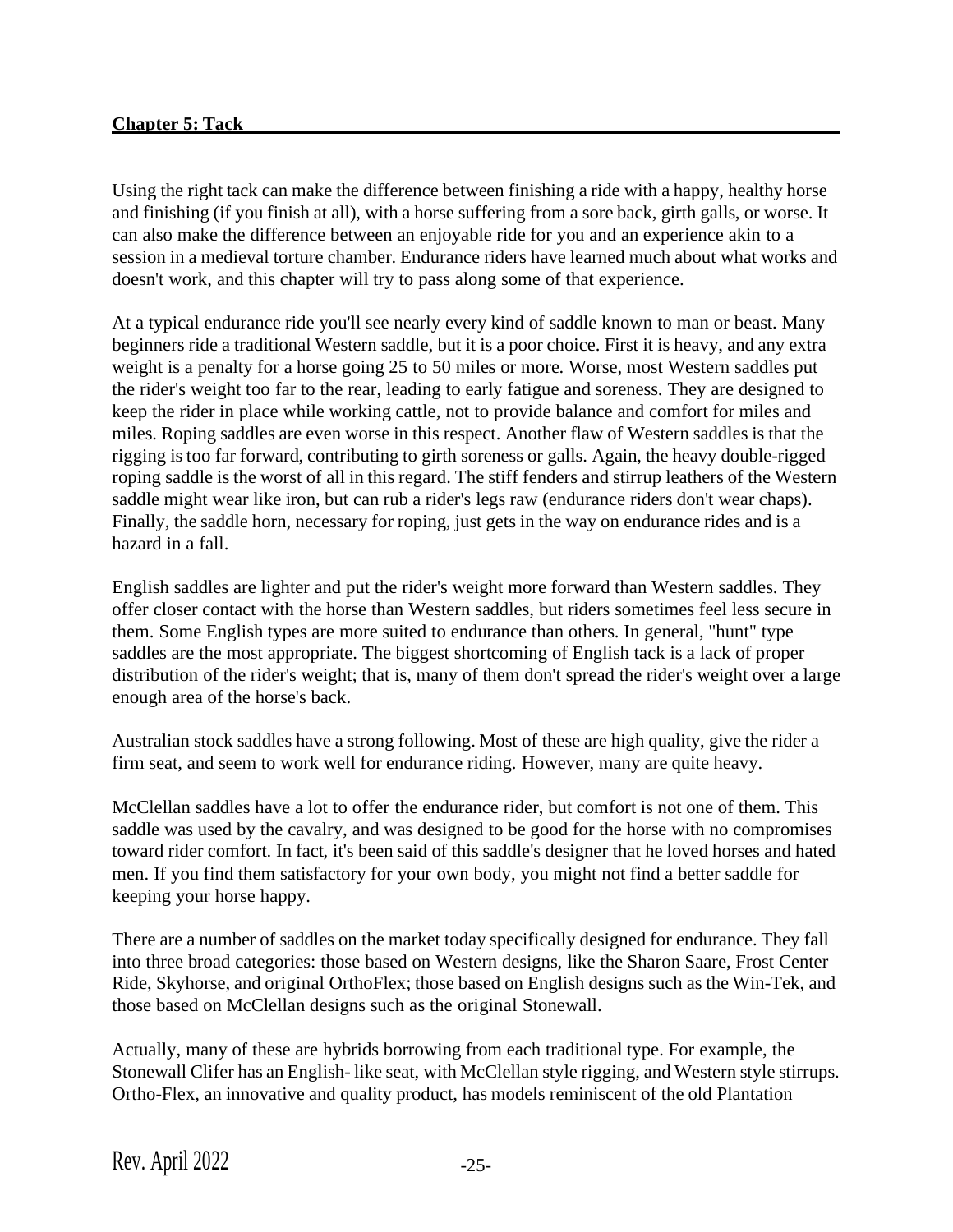saddles, only with a close-contact, English design.

So which one is best for you? There's no easy answer for that. First of all, the saddle must fit your horse, and every horse is an individual. Weight might or might not be an important consideration for you, but no endurance tack should weigh over thirty pounds - unless you're trying to make a minimum weight for a race with those requirements.

If you like the close contact and very light weight of an English design, the Stonewall Clifer or the Australian Win-Tek might be a good choice. If you prefer Western design and can tolerate a little more weight, then the Ortho-Flex, Sharon Saare, Frost or Skyhorse might suit you.

There are many improvements today on the traditional western stirrups or English "irons.' There are several lightweight designs with extra-wide platforms for your foot; a narrow stirrup is likely to cut off the circulation to your toes resulting in painful cramps and numbness. Some designs use springs, rubber blocks, or flexible materials to add shock absorption to the stirrup. Others include safety features such as open sides or breakaway fastenings to prevent being dragged in a fail. Almost any of these special designs will be lighter, safer, or more comfortable than traditional stirrups.

Pads are another important concern for your horse's back. The traditional Western blanket doesn't work very well. It has little resiliency and covers too large an area. As to material, natural wool pads with a foam lining often work the best. If you can't afford wool, Kodel is the next choice. Several manufacturers make pad liners that vary in thickness and/or density over different parts of the horse's back, and these might help the saddle to sit level and therefore aid the rider in maintaining a balanced seat. Some saddles have a custom made pad built in to achieve the same result.

#### (*Skito, Toklat, and Cloud Nine make excellent foam pads that cushion and protect the horse's back and actually - personal opinion - make it more comfortable for the rider.)*

Don't make the mistake of thinking 'more is better' and use two or even three pads; thick pads won't cure problems caused by an ill-fitting saddle. Too many pads or pads which are too thick allow the saddle to roll. A stack of pads can also cause the back to retain a lot of heat.

Whatever type pad you use, the shape of the pad should match that of the saddle. Especially in hot weather, you don't want to cover any more of the horse's back than necessary.

Breast collars, cruppers, and bridles come in nylon, leather, and Bioplastics. Ordinary nylon gets stiff from absorbing salt and dirt, and is hard to keep clean. Bioplastic is nylon with a smooth plastic coating; it washes clean easily, doesn't become stiff, and usually does not rub the horse. It is available in many widths and colours, and more and more suppliers are making horse tack out of it. Traditional leather can cause chafing and will need regular care to stay soft and pliable. However, leather will break in case you have a fall, and this is a good safety feature. Serious accidents can result from the rider being hung in the tack.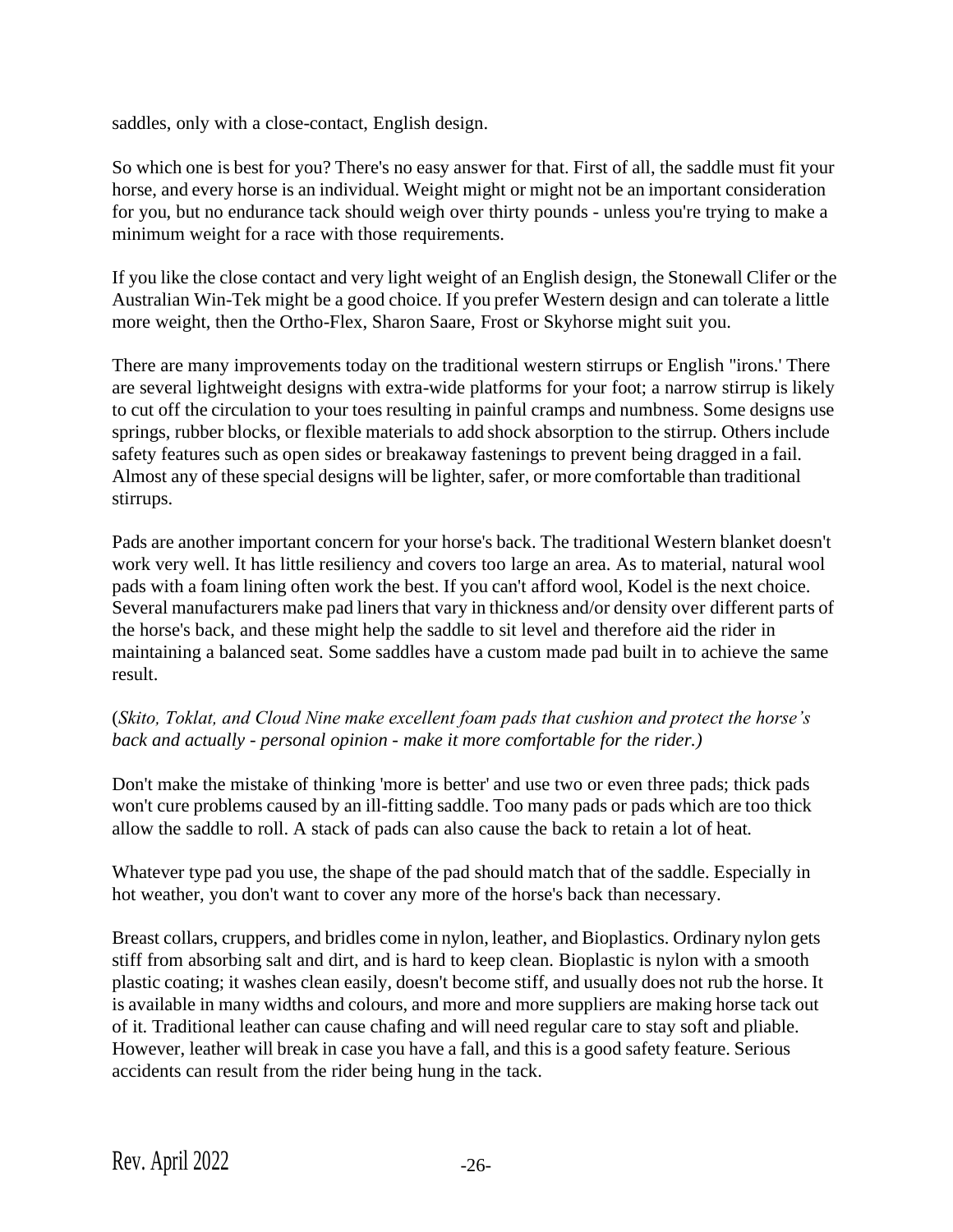A good breast collar can help hold the saddle in place, preventing its sliding back or rolling sideways. However, any breast collar which goes straight across the chest of the horse can make the shoulder muscles sore (especially on a 100 mile ride). These don't do much to prevent the saddle from shifting sideways, either. You should use a design in which the collar is shaped like the letter "Y, with the stem of the "Y" between the front legs, and with the branches going up the front of both shoulders to the saddle. This works much better without soring the horse. Most horses don't need cruppers, but if your horse has low withers a good crupper can keep you from finding yourself riding his ears on a steep downhill! If you decide to use one, be sure to accustom your horse to it at home. In fact it's not a good idea to try out any new equipment at a ride.

There are as many different bit and bridle designs as there are riders. Some serve as a combination halter and bridle, and these are very convenient at vet checks. Many people prefer a hackamore to a bit for endurance riding; it allows the horse to drink and graze easily on the trail. The ease of drinking is especially welcome at shallow streams and puddles. Be careful, though, in the type of hackamore you use - if it has long shanks it can make drinking even more difficult than a bit does. Use the shortest shanks you can find. With a calm or well-trained horse you can use a pony hackamore that has no mechanical leverage at all, and shanks so short they don't extend below the horse's muzzle.

Of course, whatever tack you use, be sure it fits the horse and that you keep it clean and in good repair. A little thought, planning, and care in choosing and fitting your tack will make a big difference in performance on the trail.

*The following is a write up by Trish Dowling, DVM provided to ERA for this handbook*.

# **Tacking Up the Long Distance Horse**

Just as any breed of horse, donkey or mule can compete in endurance and competitive trail riding, there are few rules dictating tack and equipment. In fact, saddles are not required at all! Of course most people do use saddles, but the point is that riders are free to use the equipment and tack that work best for them. Endurance Net (www.endurance.net) is a website devoted to distance riders and features many vendors of tack and equipment and offers secure, on-line shopping. Many have on-line catalogues where you can see photographs of equipment described in this article.

# **Saddles**

English, western, Australian and specifically designed endurance saddles can all be seen at the rides. Saddles designed for endurance and trail riding come equipped with extra "D" rings for attaching a crupper and saddle bags. Saddles can be made of leather or synthetic materials like Cordura, and may have wooden, steel, ralide or plastic trees. The Sports Saddle is a treeless saddle, consisting of a pommel and cantle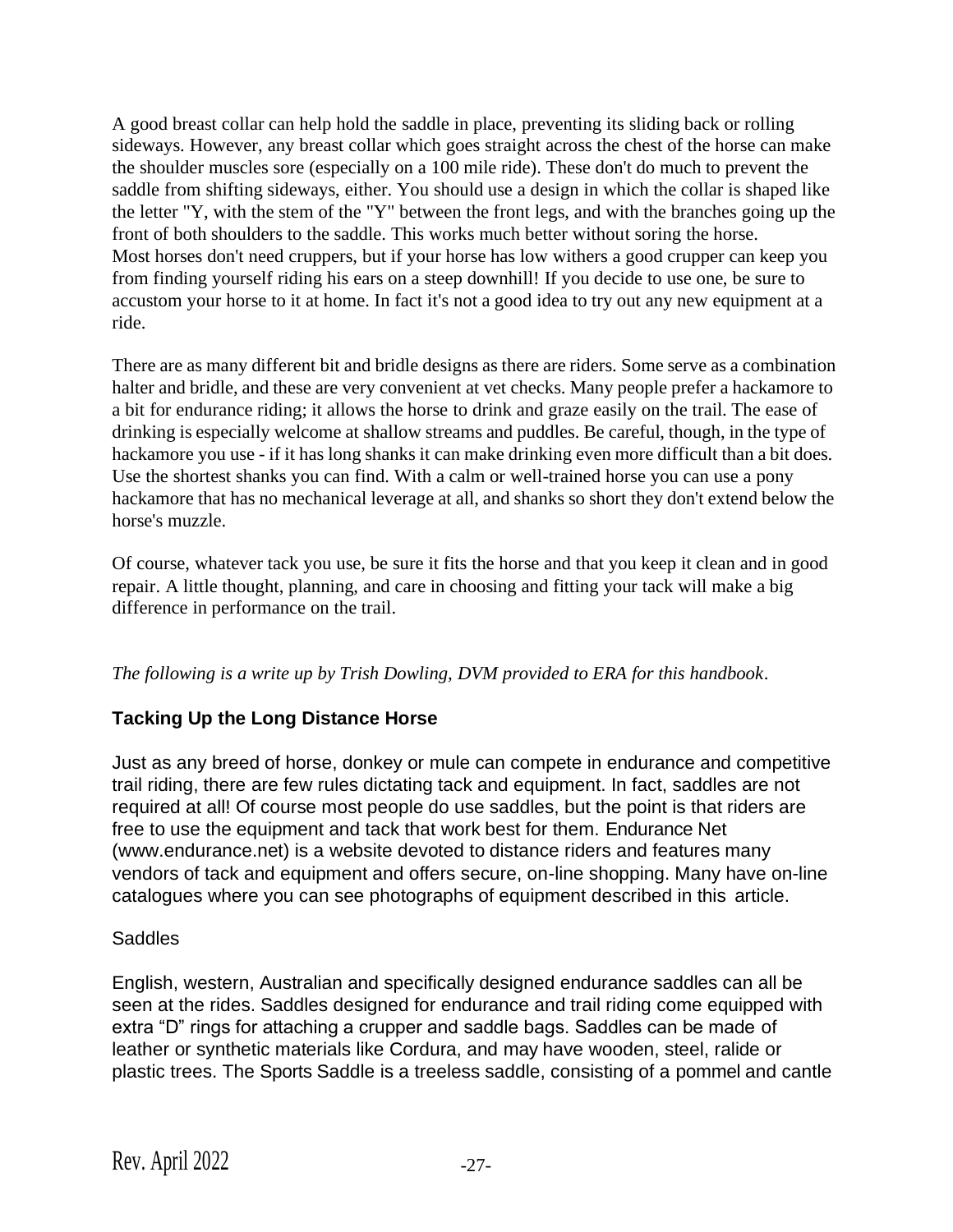attached to a pad. It is popular with lightweight riders and for horses who have back trouble with regular treed saddles. Heavyweight riders often look for the lightest possible saddles, while featherweight riders may have trouble making weight with an English or other lightweight saddle at rides with weight requirements (usually a minimum weight of rider and tack of 165 pounds). The Boz saddle comes with a hollow, plastic tree that can be filled with lead shot to allow a rider to make weight.

No matter what style of saddle appeals to you, what matters most is that the saddle fits you and your horse. The size of the tree (length and width) and the angle at which it contacts the horse's back determines how well the saddle fits the horse. The size and shape of the seat and twist, and where the stirrups hang on the tree determines how well the saddle will fit the rider. To check a saddle for fit, place it on the horse's back without pads. Three fingers width should easily fit between the horse's withers and the pommel of the saddle. If the gullet is too narrow, when you sit in the saddle, the narrow gullet will press the long muscles of your horse's back bones and cause pain. If the saddle tree is too wide, the saddle will bruise the withers. If the tree is too narrow, the saddle will pinch the horse behind the shoulder. A tree with long bars will gouge behind the shoulder and in the hip area of a short-backed horse. A short tree on a long-bodied horse will press on the loins and cause rubs and soreness. The cinch/girth should attach to the saddle such that there is 3 to 4 fingers width between the horse's elbow and the cinch/girth. With the cinch/girth loose, you should be able to slide your hand along the back for the full length of the saddle without a pinched feeling. If you find a space under the saddle where it does not touch your hand, then the saddle is "bridging". A bridging saddle confines the rider's weight to the front and back edges of the tree and can really sore a horse.

Minor saddle fitting problems become increasingly major concerns as the rider goes longer distances and spends more time in the saddle. Check for dry spots after riding hard enough for your horse to work up a sweat. Dry spots under the saddle pad indicate saddle pressure severe enough to prevent the sweat glands from functioning. White hairs show up with a new coat from pressure spots that damage the hair follicles. Bald patches or sheared hairs are common over the loins, and also indicate poor saddle fit. Expect to pay between \$750 and \$2500 for a new saddle suitable for long distance riding. Used saddles will be cheaper, but be sure to check them for hidden damage to the tree. Beware of bargain saddles, as that "bargain" may end up costing you a great deal in vet bills and delays and disappointments in training and competing!

Girths and cinches also come in a wide variety of styles and materials. It usually takes experience to determine what material will work best for your horse without chafing or galling. Neoprene cinches/girths are popular with distance riders. They are designed to be worn slightly loose, and as the horse sweats under the neoprene, it provides a lubricant that allows the neoprene to slide freely over the horse's skin. However, some horses will have skin reactions to neoprene and can develop a rash where it contacts skin. String girths or fleece covered cinches/girths are often used on horses that gall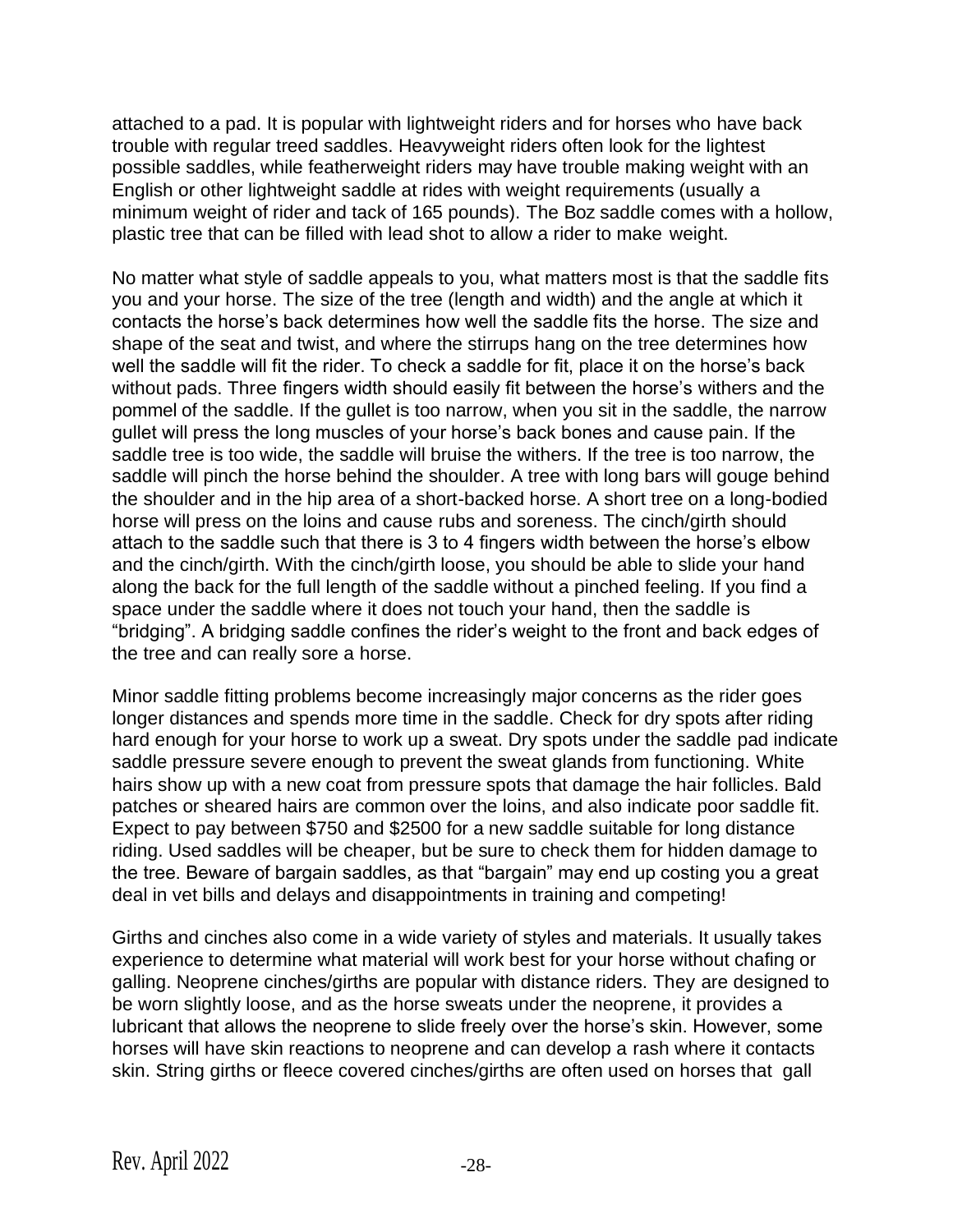easily. Natural fibres such as wool are preferred as they dissipate heat better than synthetic materials.

Saddle pads are available in a wide range of styles and materials. Pads have two primary functions: 1) to protect the saddle from the horse's sweat, and 2) to protect the horse's back from a saddle that doesn't fit perfectly. However, there is a limit on how far a pad can go to correct a poorly fitting saddle. The pad should extend as little as possible from under the saddle, to allow for maximum cooling. Natural fibre pads are preferred for long distance riding, as they dissipate heat better than synthetic materials, however they are more expensive and require more care. Rubber or rubber-covered gel pads should not be placed directly against your horse's skin, as they hold in heat and can cause scalding. When washing saddle pads, use natural detergents or minimal amounts of soap and be sure to rinse well. Soap residues can cause skin reactions in some horses. Expect to pay from \$50 to \$250 for a well made saddle pad.

Any type of bridle, reins, stirrup leathers and breast collars can be used on distance horses, but the most popular tack is made with Biothane, a polyurethane-covered nylon webbing. Biothane is almost as pliable as leather and comes in a huge array of colours that can be custom made to suit any rider's tastes. Biothane doesn't crack or peel in heat or cold, never fades, and doesn't absorb sweat. It doesn't rub your horse, as it slips when it is wet. The best thing about Biothane tack, is that you can clean it by throwing it in the washing machine or on the top rack of your dishwasher! Biothane is used to make many different styles of bridles, but a popular style has a built in halter with clips on the cheek pieces that hold the bit. This allows the rider to quickly drop the bit at rest checks to allow the horse to eat and drink comfortably, without having to carry a separate halter. Covered with pebble rubber, Biothane makes excellent reins. Some riders prefer reins made of mountain climbing rope, which is soft, flexible and incredibly strong. This rope is more suitable than Biothane for a tailing rope, as Biothane is too stiff to fold up easily in a saddle bag.

Any style of bit is also acceptable. So as not to discourage horses from eating and drinking whenever possible, many riders prefer bitless bridles: bosals, mechanical hackamores, vosals and sidepulls. Vosals are a cross between a mechanical hackamore and a bosal, that works off of nose and jaw pressure with a scissor action. It can be used with neck or direct reining. A sidepull is basically a halter with rings, and the horse is directed with nose pressure.

Breast collars are frequently used to help keep the saddle from slipping backwards when climbing hills. The "V" shaped breast collar is preferred, as the horizontal type breast collar can impinge on the horse's windpipe on steep hills. Running martingales are often used, especially to gain some extra control when your horse is excited at the start of the race. Standing martingales are not used, as they are dangerous if the horse gets into a situation where he must get his head down to save himself, such as when swimming a river. Some riders also use cruppers, a soft padded loop that goes around the tail and attached to the back of the saddle. The crupper prevents the saddle from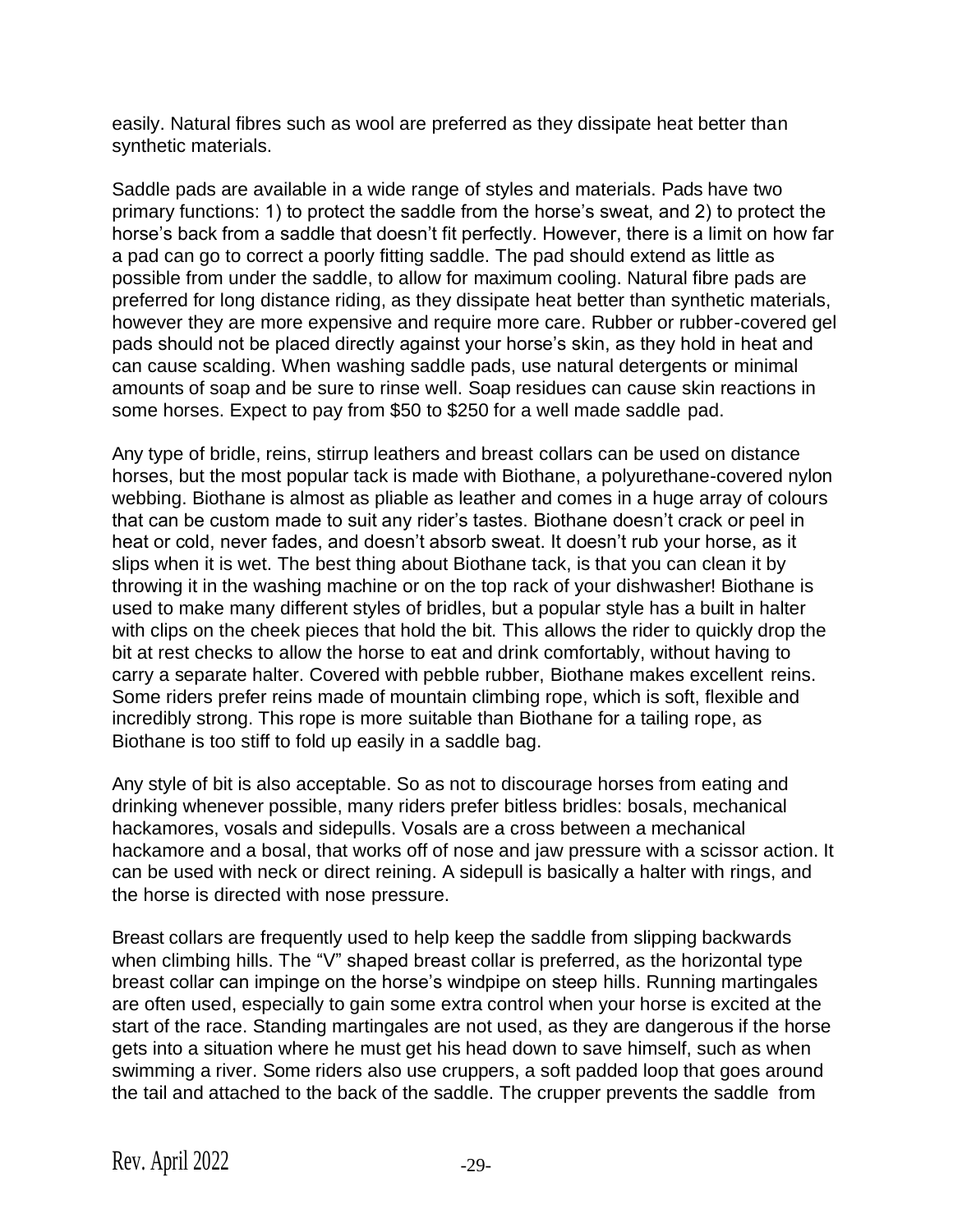sliding forward on low withered horses and mules.

There are several brands of stirrups designed for long distance riding, with a wide base of support for the rider's foot and thick cushioning to disperse the rider's weight over the entire ball of the foot. Some stirrups have a rubber donut or suspensory mechanism at the connection to the stirrup leather to absorb. These types of stirrups typically cost \$75 to \$100. Stirrup cushions are also available with a canvas cover that allows you to wrap them around traditional English or western stirrups. All of these ways of cushioning your feet also help reduce fatigue of your knees and ankles on long rides.

Most endurance and competitive trail riders start into the sport with the tack that they already own. Only lots of miles and wet saddle pads will truly let you know what equipment really fits and holds up with hard use; then you can begin to try the pieces of specialized tack to make long distance riding even more comfortable for both you and your horse.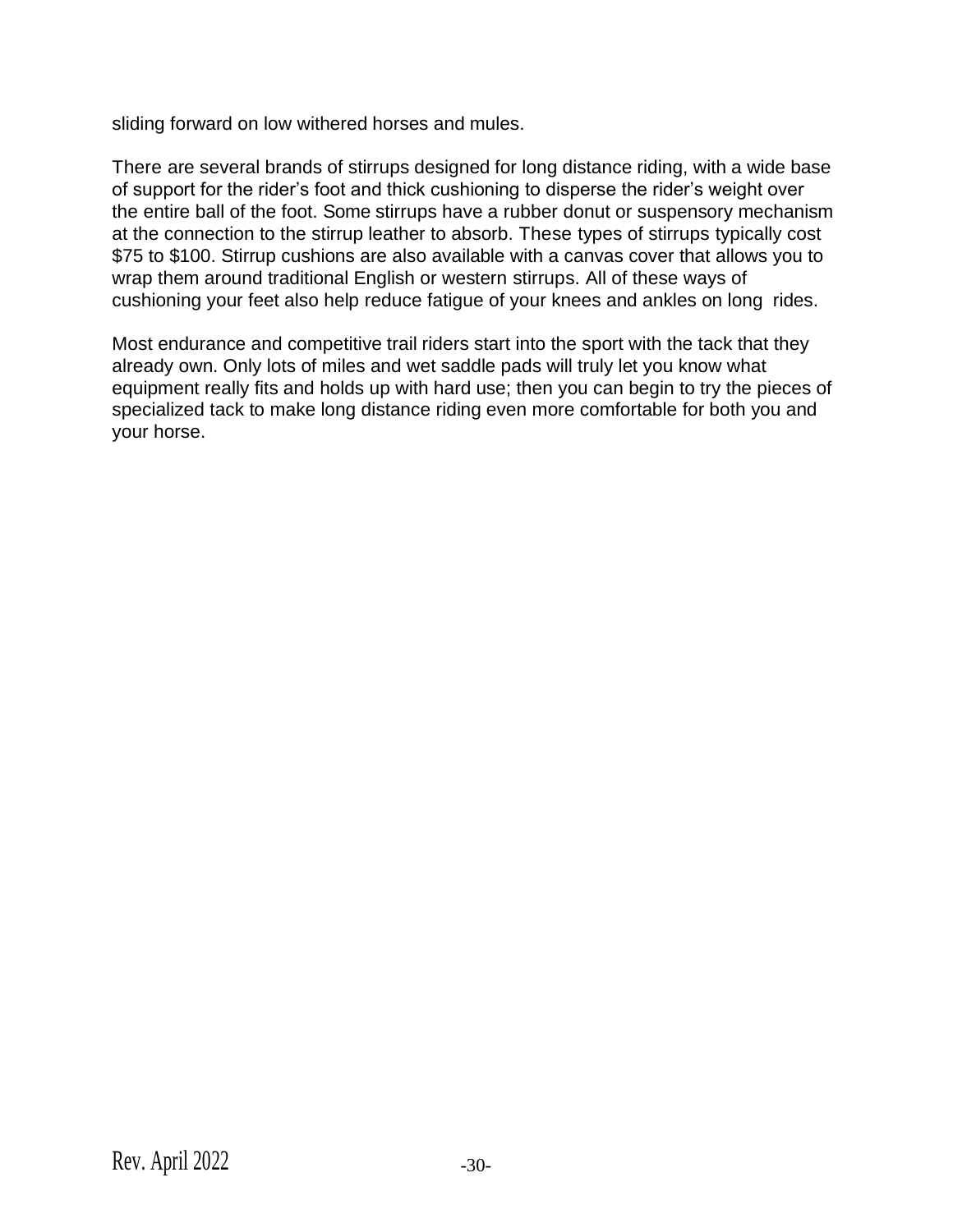# **I. PRELIMINARY CONSIDERATIONS**

In conditioning, the ultimate goal is to develop to maximum potential whatever natural athletic ability any given individual possesses. The object of this chapter is to acquaint the reader with the basic principles of conditioning and to suggest some methods and time frames appropriate for preparing a horse for competition in an endurance test.

Science, methodology and time charts are not the whole story, however. Conditioning horses is as much an art form as a science. There is an old saying that "the eye of the master maketh the horse fat." For our purpose, it is more appropriate to say "the eye of the master maketh the horse fit." The best trainers concern themselves with more than pulse rates and blood counts, although these things are surely important. The best trainers have developed an intuitive "feel" for how the horse is doing overall. They know whether an individual prefers routine or diversity. They know the difference between the horse being lazy, or being bored, between being eager or actually being fearful. They know if the horse likes his work - and if he doesn't they worry about how to get him to like it. "Know your horse" is the best piece of advice you'll probably ever get, although it might be some time before you understand what it means. You should also occasionally ask yourself what your horse thinks of you.

Finally, all the knowledge and intuition in the world won't count for much unless the conditioning program is conscientiously applied. Everyone has duties that will sometimes interrupt the schedule, but it is all too easy to let one missed day become two, and for the whole program to become haphazard. If you skip one day you can't make it up by riding twice as hard the next. If you are serious about what you are doing you must maintain your momentum. Before getting started, the rider should realize that any endurance prospect has a limit to his innate ability, and that this limit might not be sufficient to satisfy the rider's competitive goals. Recognizing this problem and coming to terms with it is perhaps the most difficult thing any horseman will ever do. You can't make a Kentucky Derby winner out of a plow horse, no matter how hard you try. If your goal in endurance riding is to find a companion that can carry you quietly across the miles while you enjoy the beauty of the countryside, your needs will be quite different from the ambitious individual who plans to win next year's national championships.

Decide honestly what you want to do and choose your weapons accordingly.

If you are in satisfactory health, you should consider jogging to improve your own fitness, because when you become fatigued you will not ride as well. Someone who is off balance or tense from pain will adversely affect the performance of the horse, causing him to tighten or twist his back, or compensate in other ways. This added effort accelerates fatigue and increases the likelihood of injury.

Aside from developing your overall fitness, jogging will also acquaint you with how it feels to work hard physically. It gives you a much better empathy with your horse when you are both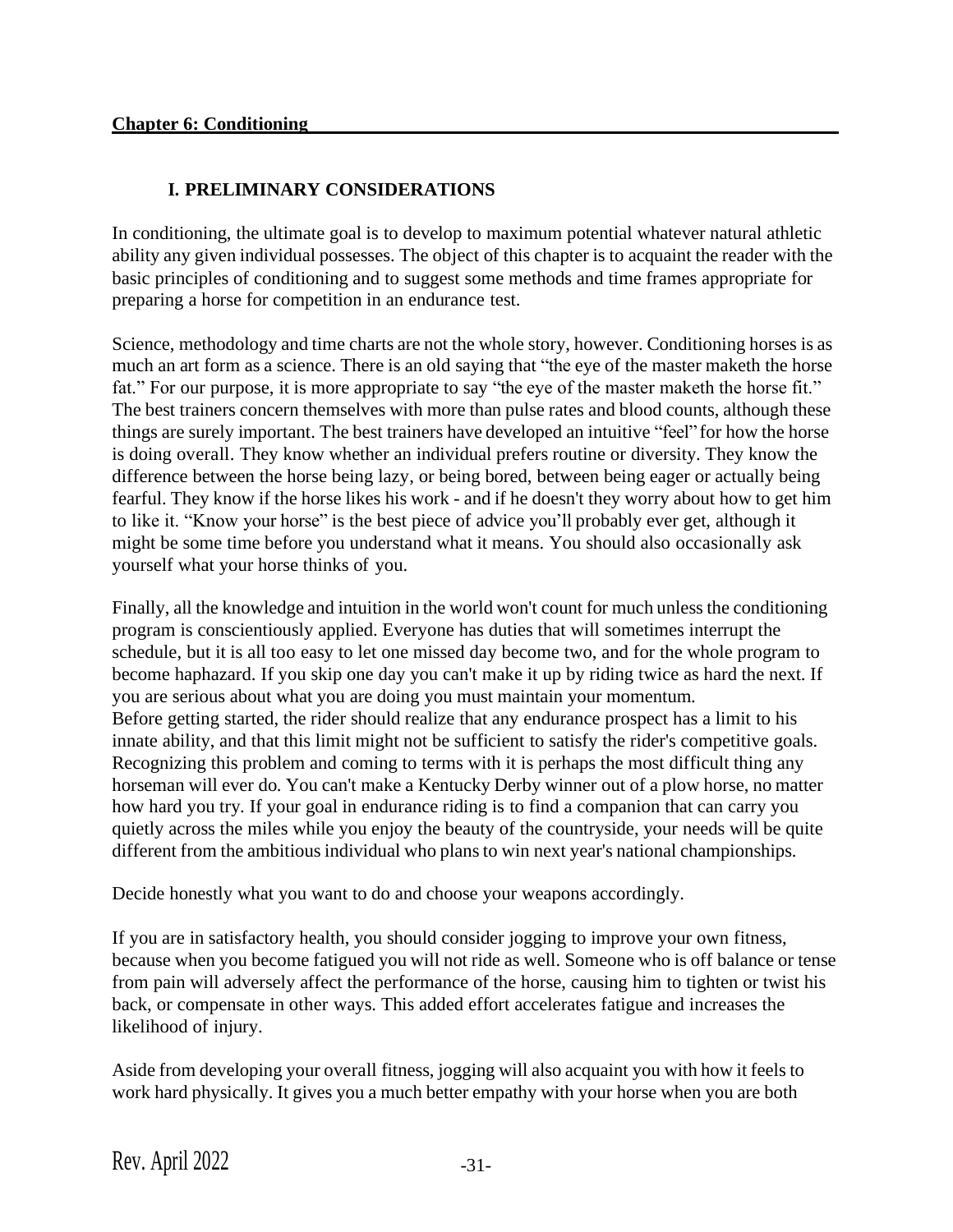undergoing the same remodeling. Lack of time is no excuse for not jogging, because you can run alongside your horse as you warm him up every day. However, just as with the horse, your exercise program should be carefully constructed and implemented. Consult a knowledgeable person to help you get started with a schedule appropriate to your present state of fitness. While it is true that many successful endurance horses have never seen the inside of a schooling arena, and that many successful endurance riders hope never to see one again, there can be no doubt that such work is beneficial if correctly done. Joggers often notice that while they get fit from their activity they also tend to get stiff. The same holds true for endurance horses. Elementary schooling in an arena (dressage) is a good way to get the horse to stretch and bend. Specific exercises can also help strengthen specific physical weaknesses, resulting in a horse that is better balanced overall and therefore less prone to injury. Last but not least, it trains the horse to be more disciplined and responsive to your demands.

Teaching your horse to jump a small course of fences can also beneficial. Like dressage, it helps the horse learn to use his body in different ways and to handle himself better. Besides, you are bound to encounter obstacles on endurance rides from time to time, and if your horse has at least been exposed to the basics, you are less likely to get stranded someday on the wrong side of a log.

### **II. WHERE TO BEGIN: 0 TO 90 DAYS**

Before you begin any conditioning program, be sure your horse has been recently wormed and has his feet in good working order. Assuming he is already broken to ride, and assuming that he is healthy and neither too thin nor obese, you can start by riding 2 or 3 miles at about 5m.p.h. If you have already been riding the horse on a fairly regular basis for some time, then you can probably double the beginning mileage.

Most people prefer to work five days a week, allowing two rest days. All of your work for the first two to three months will be slow rarely faster than a canter. Depending on your personal preferences and what is available, you may want to ride trails, make some rounds in a field, or hack, off down a country road. Don't forget to do a certain amount of basic arena schooling. This need not take up your whole day's routine, but 20 or 30 minutes twice a week incorporated into the other work will be of great benefit. Concentrate on teaching transitions from one gait to another, prompt (but smooth and calm) reactions to the aids, lateral and longitudinal bending, etc. Offer as much variety as you can in your program. Riding over hills is excellent exercise, requiring somewhat different muscular effort than flat terrain. The more places you can go to work, the better. At these early stages, however, take it easy. Young, unfit horses have neither the balance nor the strength to negotiate difficult terrain well. Be especially conservative as you tackle downhill grades; they are very destructive to juvenile joints.

On days that you add distance to your mileage, compensate by cutting back on the speed you usually travel. On days when you go a little faster than yesterday, cut back on the total mileage. If you go for a tough, hilly ride, don't make it the longest distance your horse has ever attempted. Just use common sense whenever you up the ante.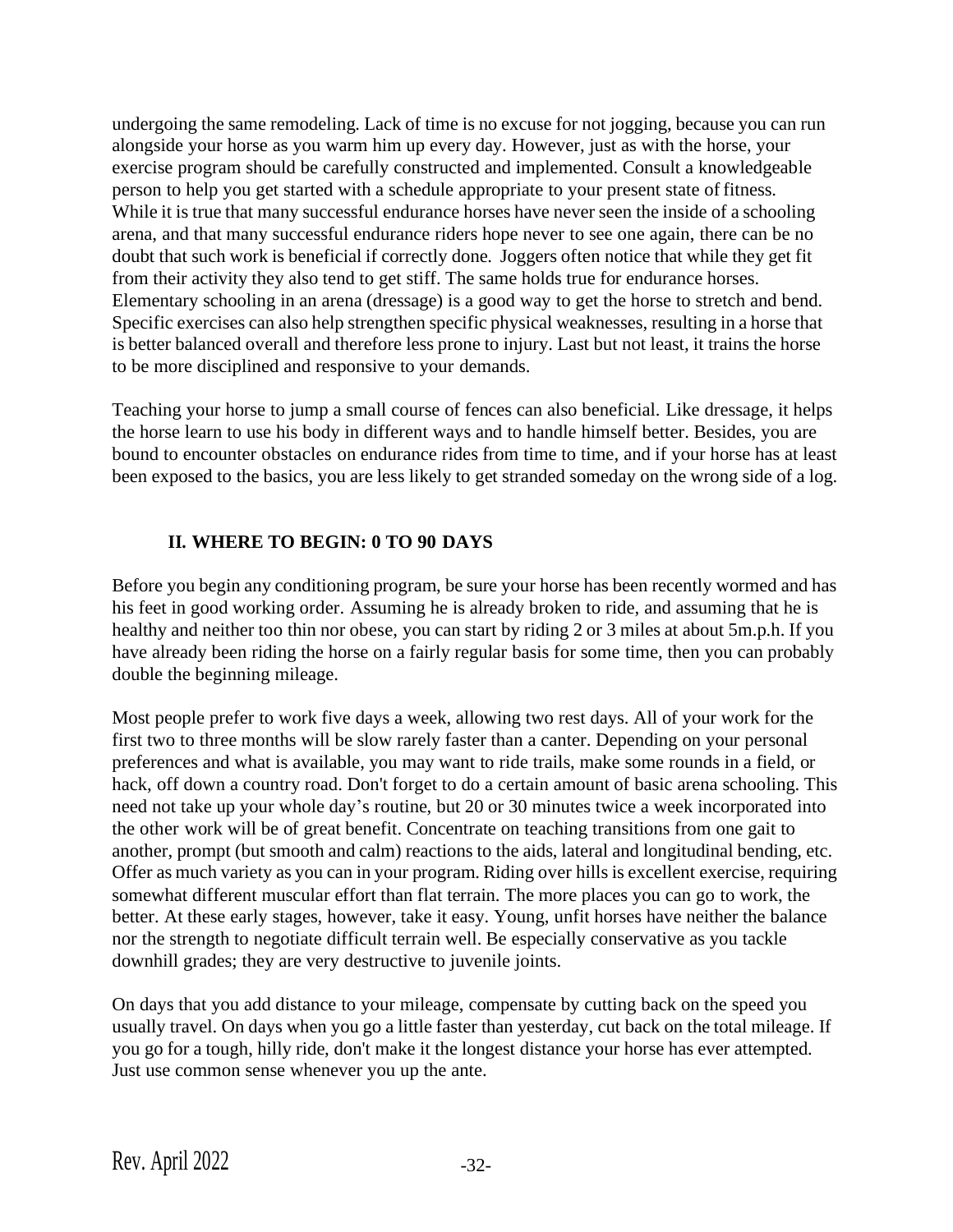The most accurate single indicator of condition is the horse's pulse rate, and this is why endurance riders are so preoccupied with their stethoscopes and heart monitors. A necessary first step in learning to condition a horse is in learning to take his pulse. To use your stethoscope (which you can purchase at most drug stores or through your veterinarian), stand on the left side of the horse and put the round flat piece behind and slightly above the elbow. Some individuals are easy to hear; others are more difficult. If you cannot pick up the ticking sound with your horse at rest, exercise him and try again. Exercise will make the beat louder and faster. Most horses will have a resting count of 32 to 44 beats per minute (BPM), but after a short canter it will probably double. As you listen you will hear a "lub-dub' sound. This counts as one beat, i.e., lub-dub, lub-dub, lub-dub,  $=$  3 counts.

Many endurance riders use heart monitors mounted on the horse both when they condition at home and when they compete. These monitors are a costly (\$300 and up) piece of equipment, but they can be very useful. They are a big step up in determining working rates, because by the time you stop your horse, dismount, and get out your stethoscope and watch, the rate will have already dropped significantly. A heart monitor is also essential if you want to do interval training later on.

How quickly the heart rate drops when you stop work reflects the capacity of the horse to perform at that level. No matter what the horse is doing he should be able to recover to the low seventies within ten minutes of the time he finishes his exercise. If he drops to sixty or so within ten minutes after a conditioning ride, it may mean that he has not worked hard enough to produce any cardio- vascular conditioning. However, during a competition, you should expect to recover to the low sixties within ten minutes of coming into a vet check. If it takes you much in excess of 10 minutes to recover to the low seventies on a ride, then you are probably going faster than you should. If you do not recover during a ride within 30 minutes of the time you arrive in a check, you will be eliminated. Aside from over-work, a poor recovery can indicate pain from illness or injury. If your horse usually recovers to 68 or 72 within ten minutes of a particular workout, and then one day hangs at 86, you'd better try to determine why.

Don't be unduly alarmed if a poor recovery should pop up on the first spring day that the temperature soars. Winter coats and hot weather make poor bedfellows. Boggy footing is another reason your horse might not recover within the usual time frame. Use common sense to try to get to the bottom of uncharacteristic responses. If a 'poor' recovery cannot be readily attributed to weather, footing or other such variables, it is very likely that you've pushed harder than you should.

When you begin conditioning your horse, you should have at least one place to ride where you know exactly how far you are going. There are various apps to download to your phone, or devices, like Garmins to wear, that measure distance, pace and time.

Experiment and see how long it takes your horse to cover the distance at different gaits. Does he walk at 3 mph.? Does he trot at 8 or 12 mph.? How slowly can he canter? How fast is his hand gallop? You must develop a feel for times and distances so that you can pace yourself in competition. You should also check your horse's pulse reactions at various times. Become so familiar with how they work that you can accurately estimate what the rate will be. It's all part of knowing your horse.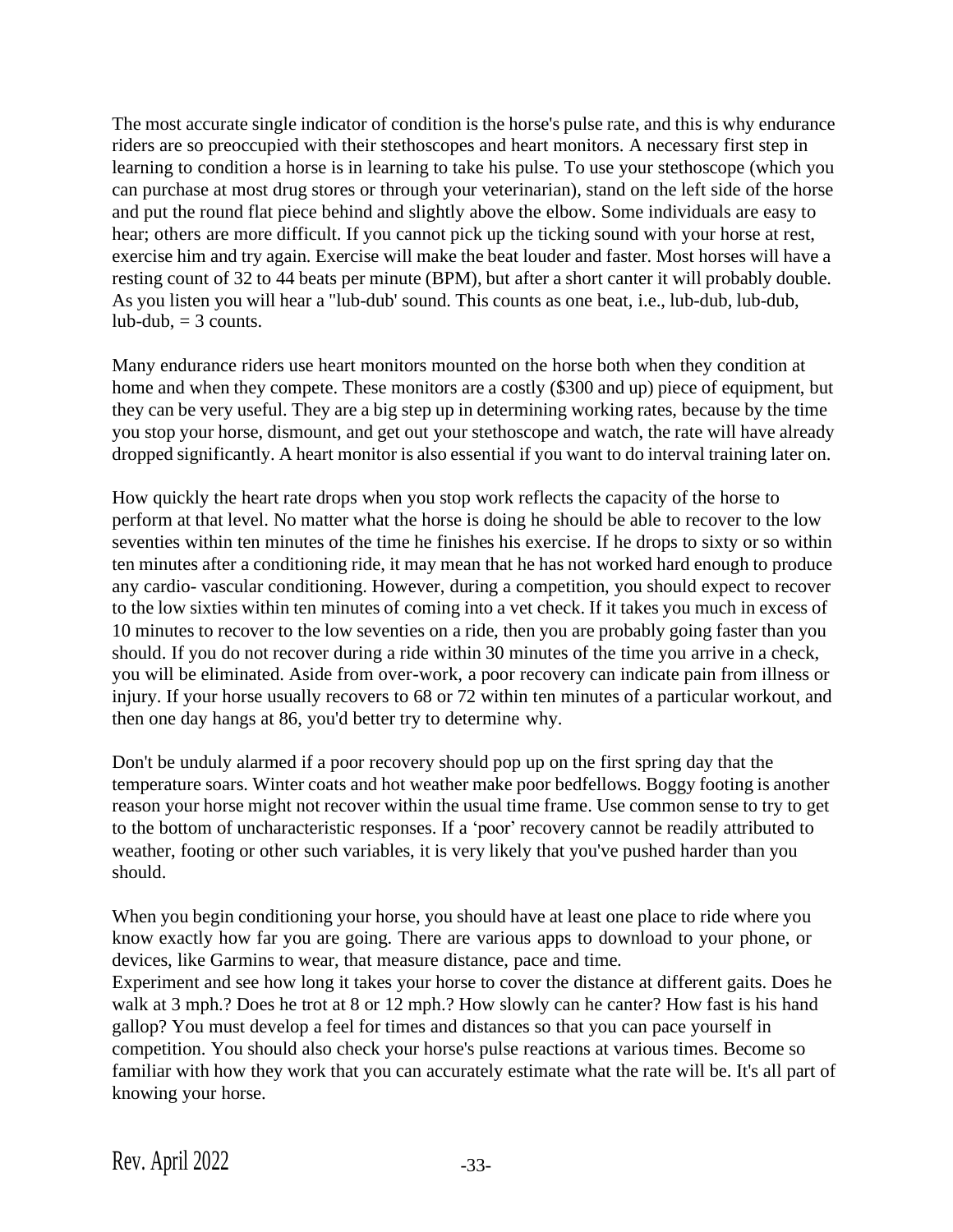The basic principle in conditioning is called progressive loading. It means systematically exposing the horse to small but steadily increasing levels of demand. Once complete adaptation to a particular level has been achieved, no further training effect can be expected of that level. Only increased demands will result in further progress. Your job each day is to determine how much more difficulty to add, and to recognize when adaptation has been achieved. Keep in mind that while you want to constantly challenge the horse's metabolic upper limits, if you go too far too fast, constructive stress becomes destructive strain. Breakdowns usually occur after a series of strains finally overpowers the body's ability to adapt.

The backbone of any conditioning program is Long Slow Distance (LSD) work. LSD is jogging for horses, involving use of a steady rate of energy expenditure over increasing distances. It is aerobic work, meaning that the body is able to perform at that level without going into oxygen debt. LSD teaches the body to use more oxygen, increasing both its ability to carry it to the cells and also to extract it once it gets there. As training progresses, the maximum rate at which the heart can perform aerobically moves upwards (from below 120 up to about 150 or so). In other words, the fitter the horse becomes, the faster he can go without becoming fatigued. In the beginning, the "S" in LSD will be about 5 mph.. Gradually you will be able to increase this to around 12 mph, depending on your horse. Distances will also increase, starting with two or three miles and moving to 15 or so. Aside from speed and distance, you can increase the difficulty of LSD work by increasing the difficulty of the terrain.

Throughout the first three months of work, the primary objective is to lay down a solid foundation for developing not only the cardiovascular and muscular systems, but also the bony frame (including the tendons, ligaments and cartilage).

All the horse's systems strengthen and thicken in response to progressively increasing demands, but they vary in the speed of their responses. Soft joints, tendons and cartilage are just beginning to respond when the muscles are already up to full power ( bony structures take four to five times as long to condition as muscles), so you must make haste slowly. Pushing too hard early in the program is the easiest way to put a quick end to a promising prospect. Just be patient. If your endurance prospect is a fully mature animal, his bones will be less subject to improvement by conditioning than those of the adolescent. However, to some extent, you can still strengthen the elasticity of the joint cartilage, tendons and ligaments through the principle of progressive loading. As with the young horse, figure on roughly ninety days of LSD before you get into more demanding work.

By the end of the third month, if everything has been going well, the maximum mileage you can do at one time might be as high as 20. The maximum speed might be up to 10 mph. A relatively conservative theoretical schedule for the week might be as follows:

- Monday: (a) LSD, 6 miles at 8 mph
	- (b) arena work, 30 minutes; emphasis on smoothness of transitions, even bending, etc.

Tuesday: Cross country hilly ride of approximately 10 miles (two hours or so)

Rev. April  $2022$   $-34$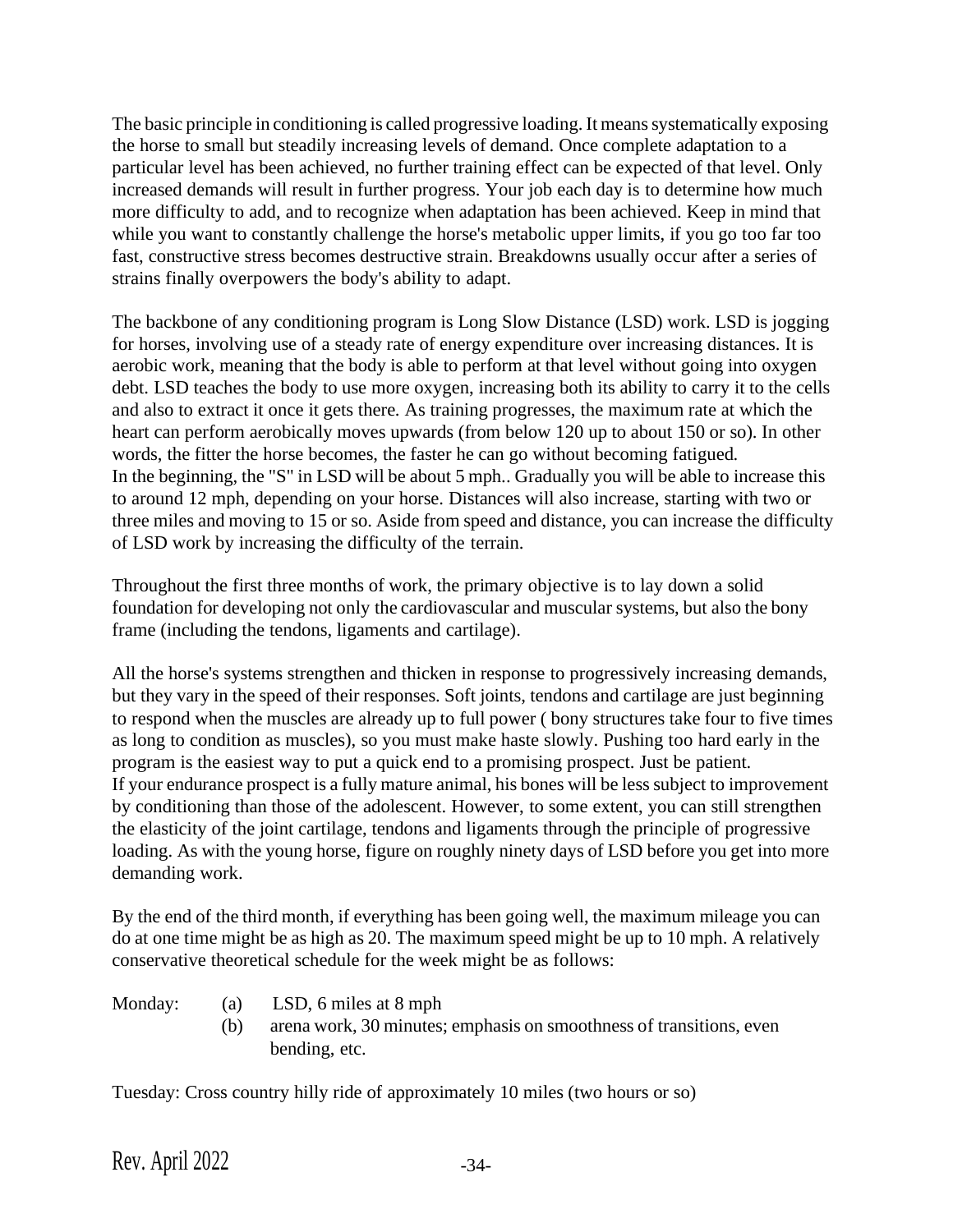|           | Wednesday: (a) LSD, 5 miles at 10 mph<br>20 minutes of arena work, concentrating on stretching<br>(h) |
|-----------|-------------------------------------------------------------------------------------------------------|
| Thursday: | Cross country hilly ride of 12 miles (approximately 2 1/2 hours)                                      |
| Friday:   | LSD, 5 miles at 10 mph                                                                                |

Always be on the alert for signs of excessive stress. If a normally eager horse becomes dull, if he goes off his feed or if his stride becomes a little shorter than usual, you should be on full alert. Most horses express how they feel very honestly. Your logical response to these signs is to give a few days off and then come back with more modest demands. Drop back to whatever level of work the horse can comfortably accommodate.

It is very tempting during these first months of rather boring work to convince yourself that it would be just as beneficial to do the recommended amount of mileage, but at a faster than recommended speed. You are strongly cautioned against this, inviting though it might be. Increase distance if you feel that your horse can do more but do not imagine that faster works will serve your long term goals. It must be repeated that joints, tendons and ligaments are very unforgiving of abuse. Once damage has been done, a truly full recovery is unlikely.

### **III. PHASE TWO: NINETY DAYS TO NINE MONTHS**

After two or three months of long slow distance rides, you can begin to incorporate an occasional day of more strenuous work into your program. The object is to increase the horse's anaerobic threshold, or the point at which his system must go into oxygen debt to perform (pulse of 150 or so). If you train at this level twice a week for 1/2 hour, it will dramatically increase your horse's cardiovascular proficiency.

Start off with easy gallops and gradually increase the level of difficulty by adding to the length and number of repetitions. For example, on the first day you might want to do 2 miles of warm-up, then gallop 1/3 mile. Follow with 2/3 miles of easy canter to allow for partial pulse recovery. Repeat the gallop-canter sequence three more times for a total of four miles. Finish by trotting a mile or two to allow for gradual cooling off. By the end of the month you might have worked up to 6 gallop sets, utilizing the format of 1/2 mile gallops and 1/2 mile canters. Another term frequently used in sports medicine is 'fartlek'. Roughly translated from Swedish it means 'speed play'. It involves a random assortment of stresses at the anaerobic level (sprints, hill work, galloping), intermixed with periods of aerobic recovery (target pulse = 80). Almost any kind of trail ride or venture across country can be adapted to fartlek conditioning. You can also use these opportunities to expose your horse to as many different types of footing as possible. Trot down a gravel road, canter up a hill, walk down the other side, gallop across a field, pick your way through a bog, trot down a narrow forest path, etc. Aside from the cardiovascular benefits of this work, you will learn a lot about your horse's personality. Different individuals have different preferences and talents. Some like to pick their way through the woods; others like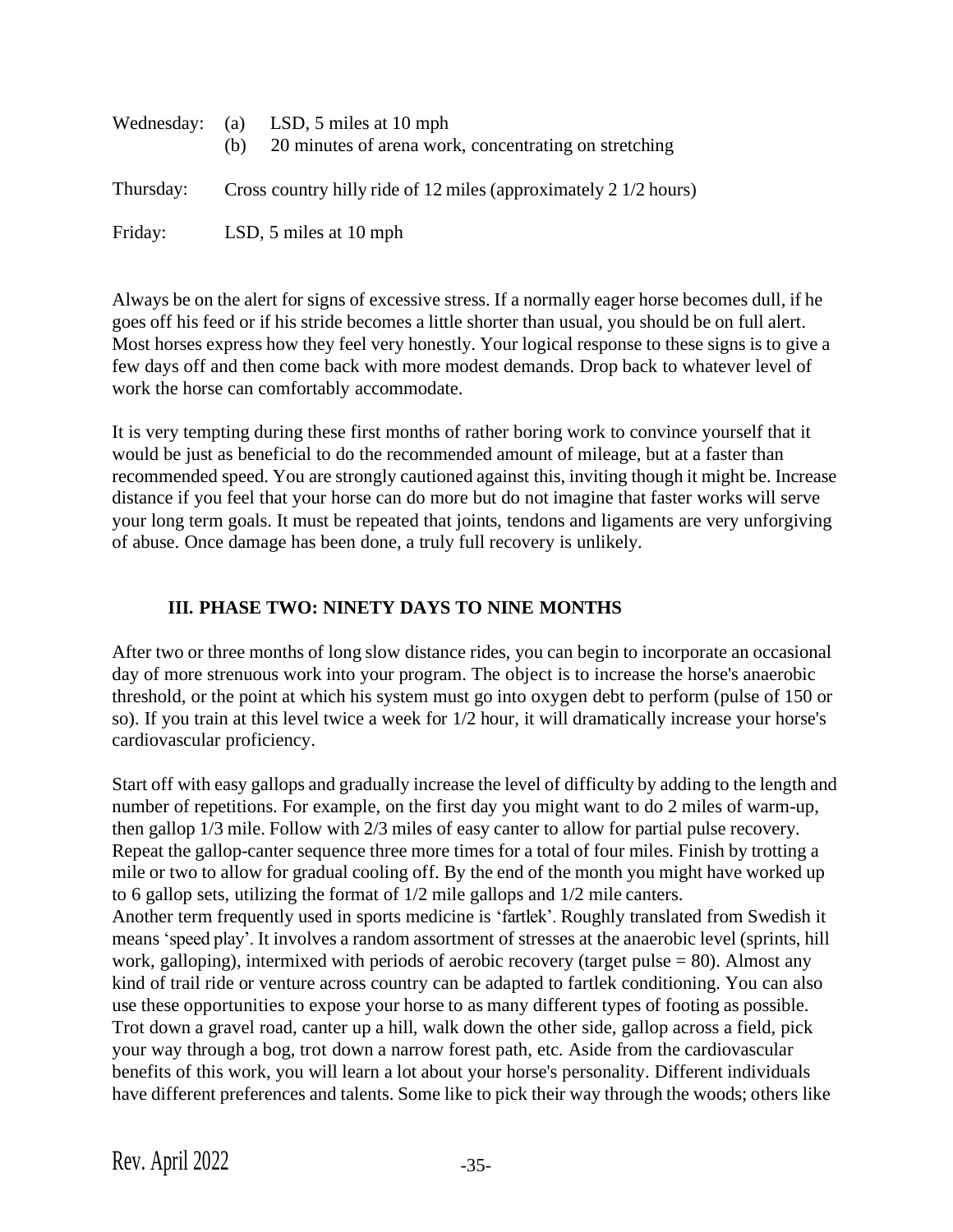to gallop down long stretches of dirt roads. Some can handle mud but not rocks; others are like mountain goats, but hate to get their feet wet. It's part of the fascination of the sport, to see what each horse enjoys or dislikes.

As you condition, you will simultaneously be training your horse to take natural obstacles, like logs and creeks, in stride. You should also make sure he has been introduced to cattle and other farm animals, as well asto traffic, joggers, dirt bikes, and motorcycles. Riding with an older, quiet companion is the best way to introduce your youngster to the terrors he will encounter once he is away from the security of home.

Towards the end of the first six months of training you can begin to trot and canter down some moderate hills. Go carefully, however, because this type of activity is still very stressful to joints. Practice only until you are comfortable that you and your horse can manage to maintain control. Later on, in competition, you can use this skill to gain ground. Some horses are naturally well balanced and are easily able to scamper down a hill like deer. Others, probably due to conformation, never get very good at it. If your horse doesn't seem to improve with practice, he is probably the latter type. In this case you might as well leave the problem unsolved. Repeated efforts are not likely to make matters better, and may in fact lead to lameness.

As you experiment with times, distances, and training techniques, always bear in mind that it is of no use to have a cardiovascularly fit horse if he is not also a mechanically sound one. The longer and harder you ride, the more careful you must be about watching for signs that anything out of the ordinary is going on. You should memorize the way your horse's legs feel when you run your hands down them. Is there a small filling there today that wasn't there yesterday? Does one leg feel a little warmer than the others? Do the hooves show signs of unusual stress? Does the stride seem a little choppy or uneven? Is the appetite falling off? Does he play with his companions in the pasture, or is he too tired to bother? Even if you can't point your finger to anything specific, when your "horseman's intuition" tells you something is about to go sour, give your horse and yourself a few days off.

After five or six months of work, a week's schedule might look something like this:

| Monday:    | LSD, 6 miles at 10 mph                                                                                              |
|------------|---------------------------------------------------------------------------------------------------------------------|
| Tuesday:   | 2 hours across country                                                                                              |
| Wednesday: | (a) LSD, 10 miles at 10 mph<br>(b) 20 minutes arena work; emphasis on figures (10 metre circles, serpentines, etc.) |
| Thursday:  | 3 miles at trot, 2 miles at gallop, 1 mile trot, 2 miles gallop, 2 miles trot                                       |
| Friday:    | (a) LSD, $5$ miles at 10 mph<br>(b) 20 minutes arena work, emphasis on stretching and bending                       |

Perhaps the best known "new" technique for conditioning at the anaerobic level is called interval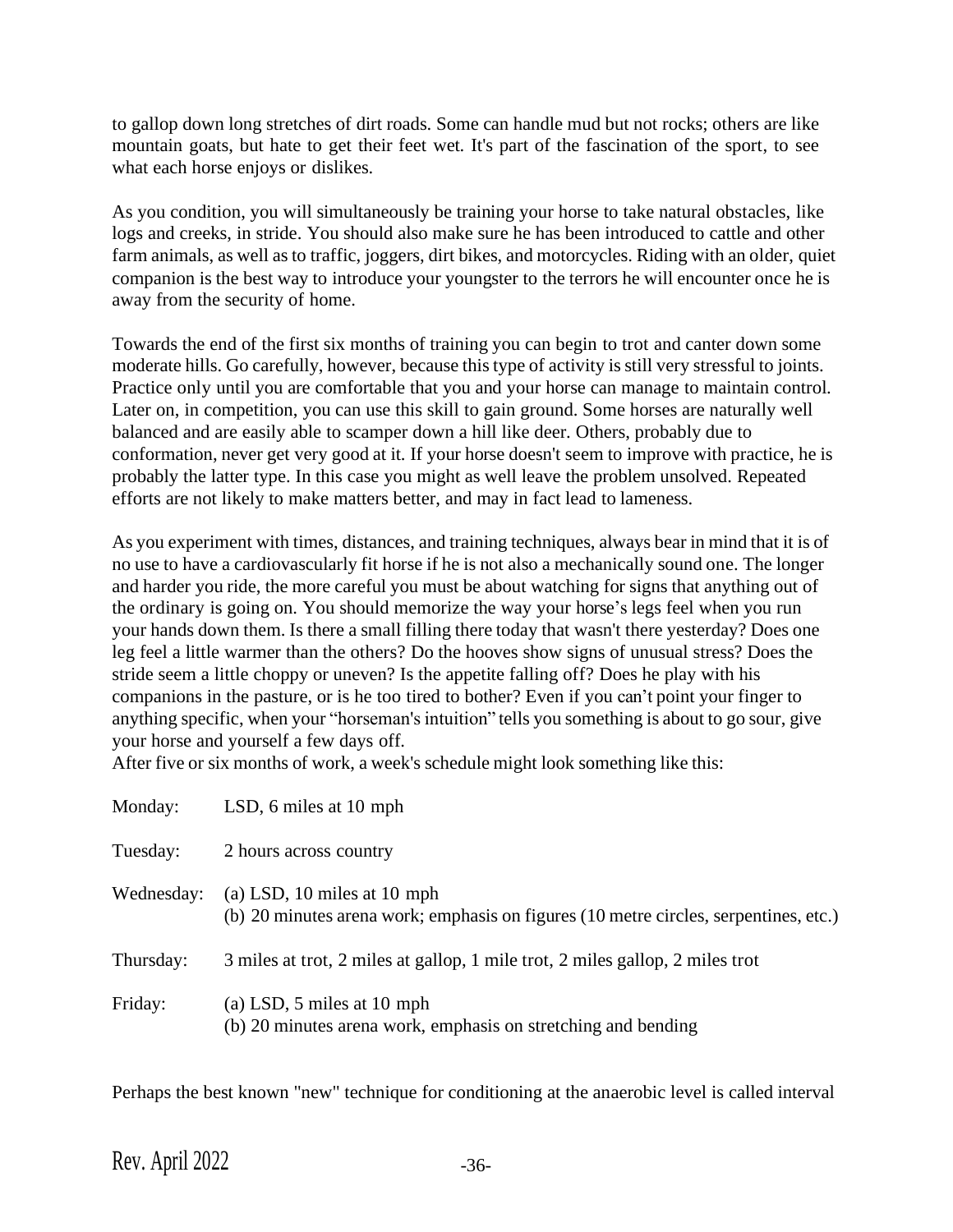training. Its first proponent was Tom Ivers, who borrowed it from human athletics and adapted it to flat and harness racing. Simply stated, "intervals" are repeated, controlled speed works, separated by slower jogging periods. These periods allow for partial pulse recoveries. The physiological goal for interval training is to stimulate the energy pathways the horse will need for speed competition. It is the repeated raising of the pulse rate past the anaerobic threshold (approximately 150 and up), rather than the length of time that it is maintained, that is supposed to achieve the training effect. During the jogging interval, the pulse is allowed to return to 100 to 120. It is critical to the program that these intervals are repeated only until a higher relief pulse during the relief phase, or a higher working pulse during the work phase, signals fatigue. There are three variables that can be utilized to increase difficulty: 1) the speed of each bout, 2) the length of each relief period, and 3) the total number of repetitions.

The beauty of the interval training concept is that the work is tailored specifically to the individual's pulse recoveries, not to a pre-set time or distance.

While extreme bursts of speed are rarely required for endurance riding, there are occasions when anaerobic ability is called for. Interval training has the potential to help with that. The rider should take care, however, not to overdo speed work. He must also be aware that to be effective, interval training requires an on-board heart monitor for precise pulse monitoring.

Experiment with all the tools of conditioning - gallop sets, interval training, fartleks, heart monitors, blood counts, etc. It's fun and fascinating, but it's also very easy to get so wrapped up in charts and monitors that you lose touch with your horse. Be aware of the methods, but be conservative in their use: one day a week of speed work is enough, even with a veteran athlete, and two really strenuous days of work should be separated by a lighter day. No matter where you are in your conditioning program, rely heavily on LSD. Also, once a horse has achieved a certain level of conditioning and started competing, you will be approaching the point at which rest can be more beneficial than more work.

If your horse ever develops a lameness problem, consult a good equine veterinarian. If you question his diagnosis, get a second opinion. Give the horse whatever time off is recommended, and when you resume work, start back gradually. Don't get discouraged when you encounter some "down time"; everyone goes through a certain amount.

Remember to be flexible and imaginative in tailoring a program to your individual horse. Everyone is different. Some horses thrive on a heavy work schedule - others can't handle it and don't need it. Some horses don't show much of an aptitude for endurance work at first, but eventually come around and develop into real stars. Remember that the "eye of the trainer" makes all the difference.

Extremes in weather pose special hazards to horses in a strenuous conditioning program, and as such deserve to be noted separately. The effects of a combination of high heat and humidity, especially early in the spring when the body has not yet had a chance to adapt, can be devastating. Even veteran riders are sometimes shocked by the extent to which these factors can influence performance. Any time that the combined temperature and humidity total 150 or more, you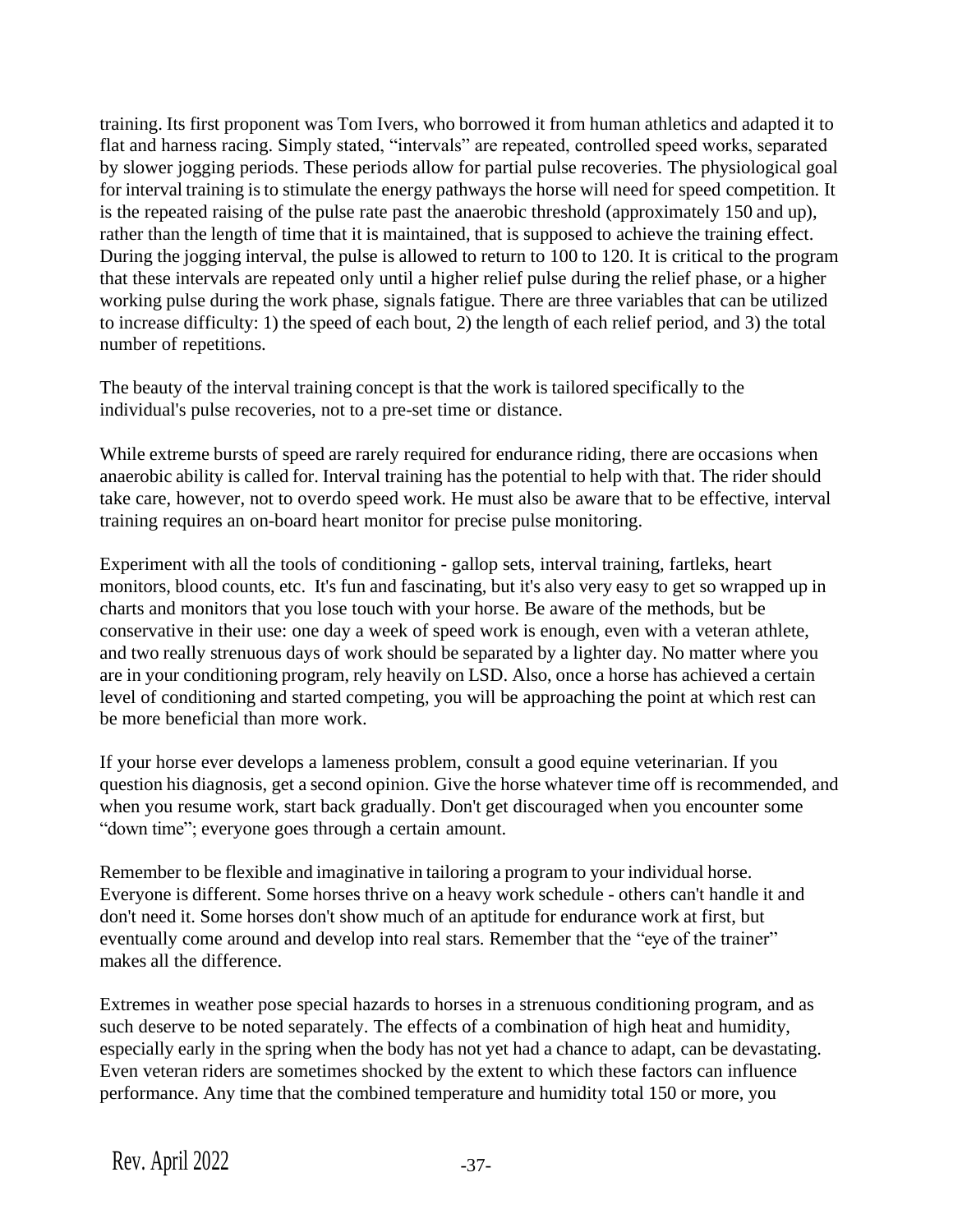should consider conditions to be dangerous. If you notice that your horse's breathing is becoming very rapid (130 breaths per minute or more), he might be overheating. Take his temperature, and if it is 104 degrees F or more, you'd better quit whatever you are doing. A temperature much above this is getting dangerous, and you should take steps to remedy the situation as fast as possible. Cold water, even ice water, applied to the veins of the legs and neck, is usually an effective course of action.

If you have a horse that is unfit, overweight, heavily muscled or thick bodied, or if he is a "senior citizen", be especially careful when heat stroke season comes around.

Make sure that your horse has an ample supply of water and salt at his disposal at all times, but especially in the hot weather. You may also want to supplement the free choice salt with extra electrolytes in the feed.

The other side of the coin is wet, cold weather, and this also requires some special precautions. Warm up and cool down more carefully under these conditions. When you get back to the barn, if your horse is still steaming, cover him up and walk him dry. Keep in mind that stress from the extremes of conditioning can make the endurance horse more prone to chills and colds. Give him the extra consideration he has earned when the weather is extreme.

After about six months of steady conditioning you should be ready to scout out a fairly undemanding 25 mile competition. The object of the mission will be to see how your horse handles the unfamiliar situation, as well as the distance. You'll want to see how he behaves in company, whether he will eat and drink away from home, etc. Relaxation, even boredom, is your goal. No matter what happens, you must not race or lose your temper. Perhaps your horse is perfectly capable of covering this particular 25 miles in l 1/2 hours, but that isn't the issue. You are teaching him that endurance riding is a non-threatening situation, that he can trust you to keep him safe, and that it doesn't matter what is going on around him. The ideal scenario is to find someone who plans to go slowly, and is on an old veteran endurance horse. Pace with them, and your horse will probably calm down as the day unfolds.

If your horse goes mental at the beginning of the race, you might have to let the herd get out of sight before you even mount up. Once you get started down the trail keep everything as low key and as relaxed as possible. This is not to say that you should dawdle along, however. On the contrary, be businesslike. Aim to keep your horse trotting at a steady rate. Gauge it so that when you arrive at the vet check the horse's pulse will be right on target. If you have been practicing at home, you will know just how fast to go to do this. If your horse has not recovered to normal ranges (low 40's) within the rest period, you've been going too fast.

You can expect that things will be a little rough at first. Perhaps your horse will shy at everything in the woods. Perhaps he will whinny at night at camp and keep everybody awake. Perhaps he will refuse to drink any water all day and will view every creek crossing as a threat to his life. Just be patient. Remember that it's all new to him. Give him a chance to understand how you expect him to behave. It may take only a few rides, or it may take a lot, but until you feel like you have the situation under control you should not try to move up to the more taxing 50 milers.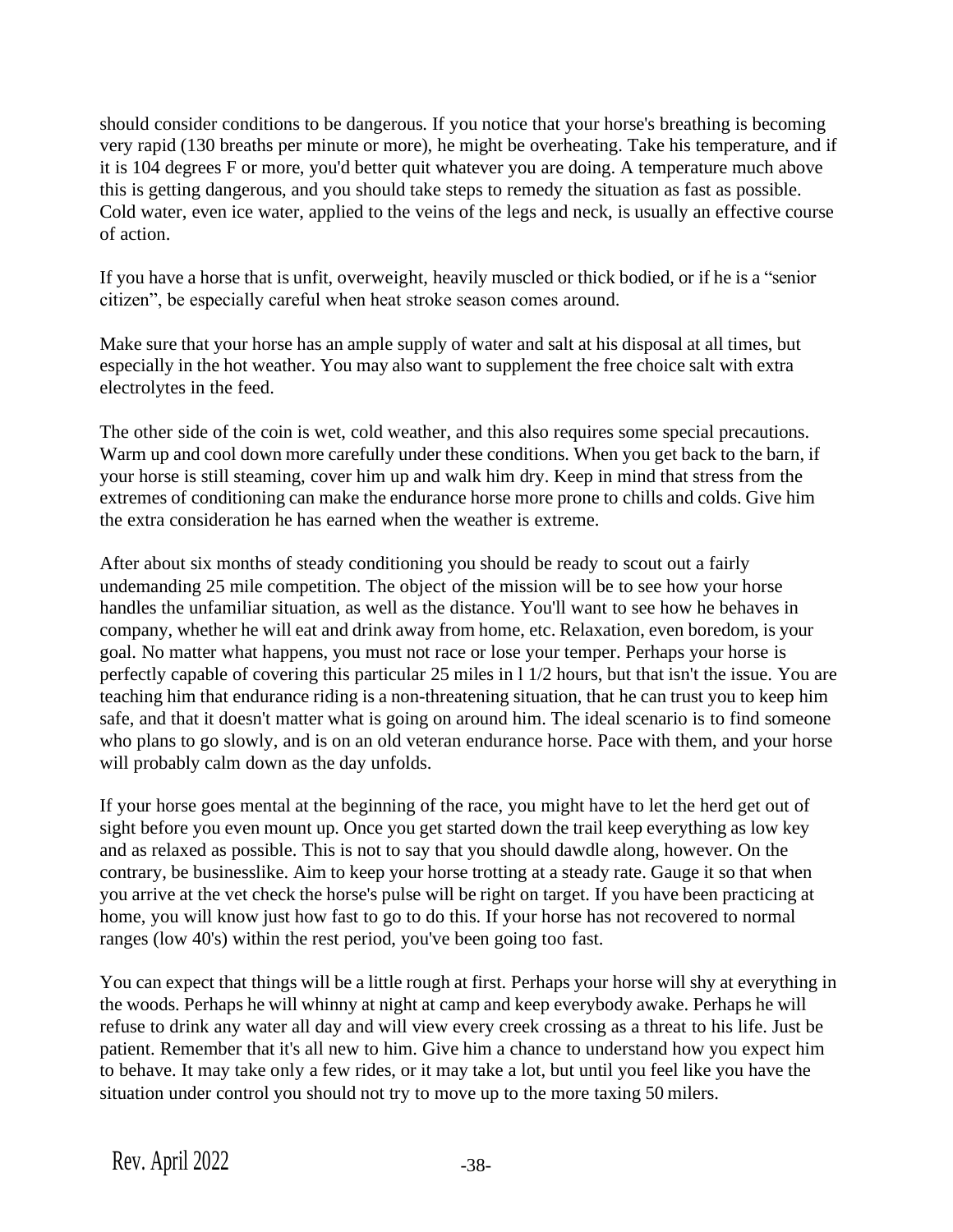# **IV. MOVING ON: NINE MONTHS AND UP**

After 9 to 12 months of steady conditioning and 3 or 4 LD rides you should probably be able to handle a 50 miler, both physically and emotionally. However, at this point it would be wise not to have any fixed aspirations as to your placing. Be very aware of how your horse feels after he completes a ride; that will be your signal about how soon to do it again and whether you can be more demanding next time.

Somewhere, in your second season, you can tackle your first hundred miler, and if you finish in good shape you can pat yourself on the back for a job well done. You have now arrived as a real endurance rider and proved your competence as a horseman.

Once you let your horse go out of training at the end of the season, the first thing he will begin to lose is his speed. Studies have shown that this process begins to take place after about the first three weeks. Within about four to six weeks he begins to lose muscle tone, and between three and six months his endurance will have begun to decline.

To bring the horse back into a work program after he has already been fully conditioned at some previous time, you should schedule 30-45 days of LSD for gradually building back up, and another 30-45 for coming back into full performance mode.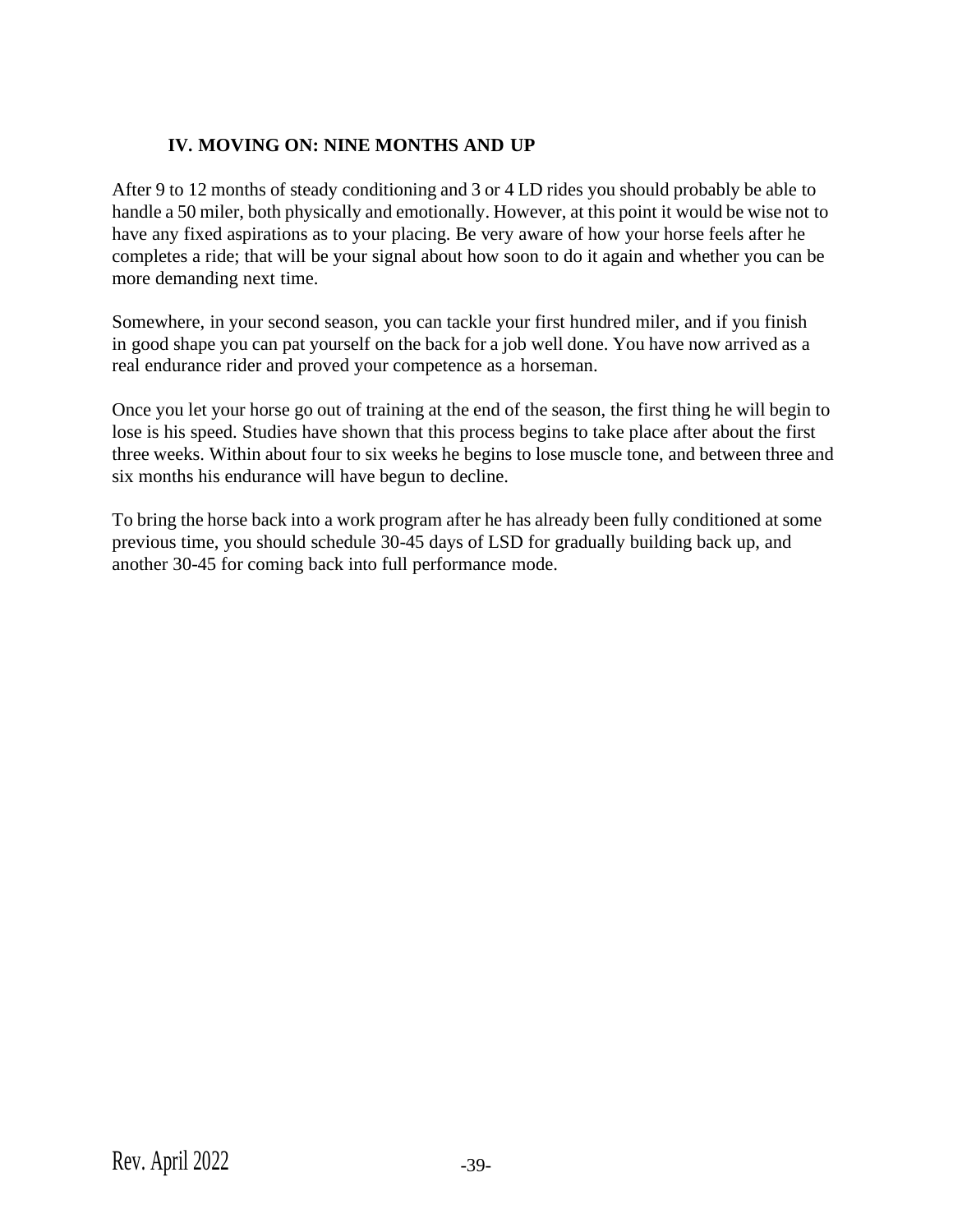#### **Evaluating the Horse's Heart Rate: Part 1: The Stethoscope**

by Trish Dowling, DVM

In both endurance racing and competitive trail riding, the horse's heart rate is relied upon by the veterinarian to determine the horse's fitness and physical ability to continue down the trail. To optimize your success in either sport, you need to be familiar with your horse's heart rate and its relationship to his whole cardiovascular function, both at rest and in response to exercise. This article describes how to become proficient with a stethoscope in Part 1, and discusses "on-board" heart rate monitors and the cardiac recovery index in Part 2.

### **Stethoscopes**

If you are planning on becoming a competitive distance rider, you should purchase a good quality stethoscope and become comfortable in auscultating (listening to) the normal heart sounds of horses. A good stethoscope will have comfortable ear pieces angled forward to fit snugly in your ear canals. The tubing may be forked single tubing (Littman™) or double (Sprague Rappaport™), but should be about 12 to 15 inches long. The longer the tubing, the more sound is lost as it travels to your ears. If your stethoscope tubing is longer than 15 inches, I suggest you remove the chest piece and trim the tubing. The chest piece frequently has two sides, a diaphragm side and a bell side. There will be a metal tube that attaches the chest piece to the tubing, and it will rotate to allow you to listen from the diaphragm or the bell. If it is a single sided stethoscope, it will have a diaphragm. The diaphragm side is used for routine auscultation of the horse's heart. Find a stethoscope that is comfortable to your ears and use it frequently. Inexpensive stethoscopes can be purchased for under \$20, but their sound quality is very poor. A really good stethoscope will cost over \$100; my personal choice is a Littman™ Master Cardiology, made by 3-M Medical Products. Check with your veterinarian or physician for where to purchase one. When trying out your stethoscope, you need to realize that the ear is not equally sensitive to all sound frequencies, and there is considerable variation from person to person. So one person may be able to hear certain heart sounds better than another person. When first learning to auscultate, be sure to start in a quiet environment. Even low background noise can obscure the sounds you are trying to hear.

# **Auscultating Your Horse**

When first learning to auscultate a horse, it will help if you choose a relatively narrowchested horse and exercise it first to increase the heart rate. The horse's heart is positioned on the left side of his chest, so position yourself on the left side of the horse and have the horse stand with its left foreleg extended forward. Before even trying to listen with your stethoscope, place the palm of your hand on the side of the horse's chest at the level of his elbow and see if you can first feel the heart beating. Move your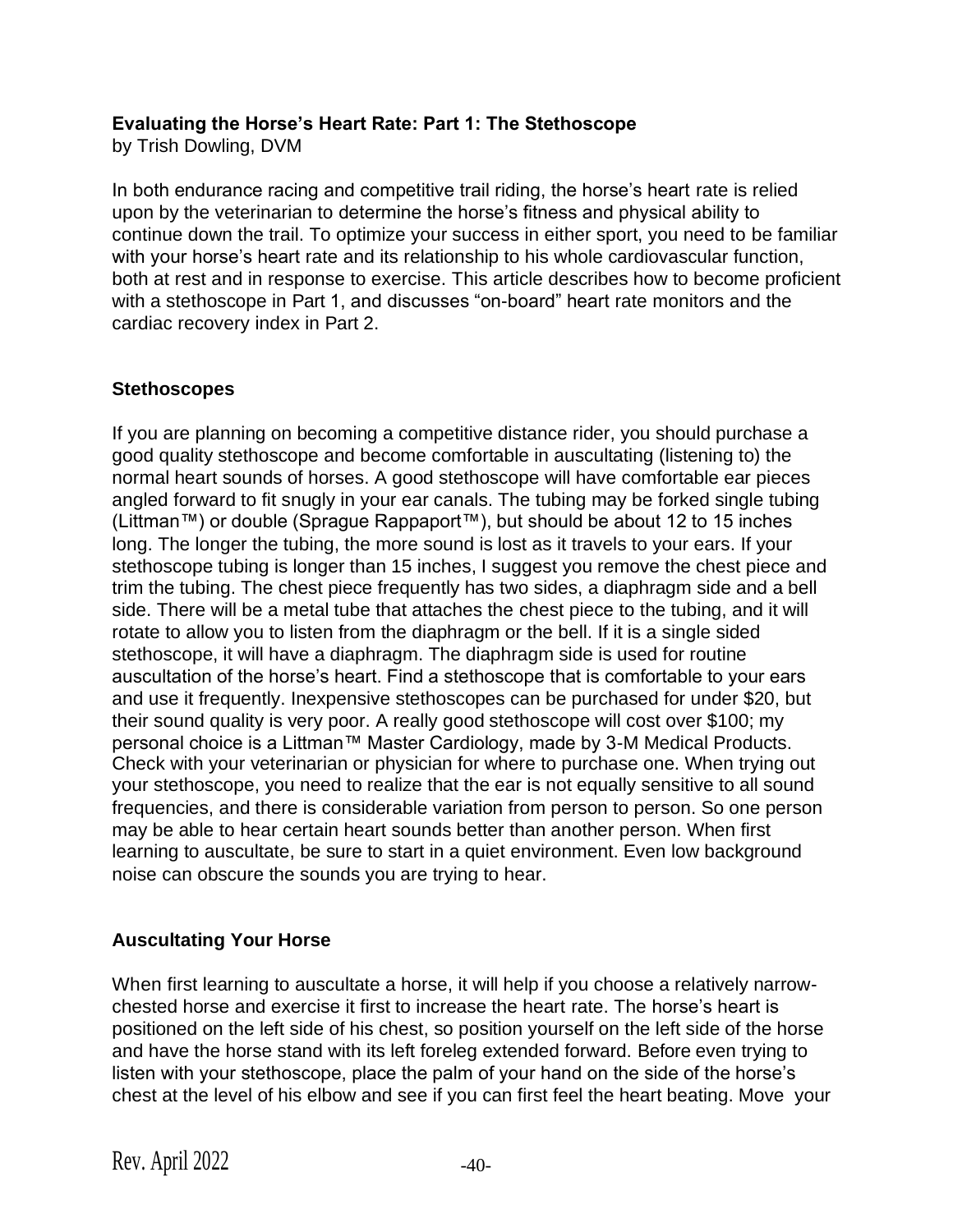hand around until you determine where you feel the heart beats most strongly. On some horses, you may have to push your hand forward between the horse's elbow and the chest wall to find the best spot. Now place the diaphragm of the stethoscope at that point and begin listening to the heart sounds. Your first impression should be that you hear two sounds: "Lup-dup". They should sound close together and come at regular intervals. These are the first and second heart sounds. The first heart sounds corresponds to closing of the mitral and tricuspid valves after blood is moved from the horse's atria into the ventricles. The second heart sound corresponds to closing of the pulmonic and aortic valves after the horse's ventricles have contracted and forced blood out into the lungs and the rest of the circulation. Two additional heart sounds can be heard at rest in normal horses. The fourth heart sound is sometimes heard just before the first heart sound, and a third heart sound can sometimes be heard as a soft sound following the second heart sound. The first and second sounds are the most clearly heard and are used to calculate the horse's heart rate, but it's a good skill to be able to hear the other normal sounds. When in doubt about normal versus abnormal heart sounds, ask your veterinarian to check your auscultation findings.

To calculate the heart rate, count pairs of "Lup-dups" starting with the first pair as "zero". Count for 15 seconds, then multiply by four to get the number of heart beats per minute. Practice listening to many horses of different body types so that you can appreciate the differences in heart sounds between normal horses.

### **Heart Rate in the Resting Horse**

In general, the larger the animal, the slower the resting heart rate. The heart rate in the resting horse is usually in the range of 25 to 40 beats per minute (BPM). In comparison, the resting heart rate in humans is about 80 BPM and in cats is often greater than 160 BPM. In human athletes, the resting heart rate decreases with fitness. This has not been found to be true in horses, because of their already slow rates, and one should not evaluate endurance prospects on the basis of a resting heart rate. The normally slow heart rate of the horse is due to strong activity of the vagus nerve. The vagus nerve is part of the parasympathetic nervous system, which is responsible for normal, "housekeeping" functions of the body in a relaxed state. When faced with a "fight or flight" situation, the sympathetic nervous system releases epinephrine (adrenaline), which overrides the vagal tone and can rapidly increase the horse's heart rate to a maximum of 220-240 BPM.

When listening carefully to the resting horse, you may notice that the rhythm of "Lupdups" speeds up and slows down at regular intervals. This slight change in rhythm is called a "sinus arrhythmia" and is caused by movement of the horse's chest as he breathes and is perfectly normal. Because of the strong activity of the vagus nerve, some fit horses will "drop beats" at rest. What you will hear is "Lup-dup, lup-dup, lupdup, ...... lup-dup, lup-dup, lup-dup". If you listen very carefully, in the pause where you should hear a "Lup-dup" you will hear a very soft fourth heart sound. This "AV block"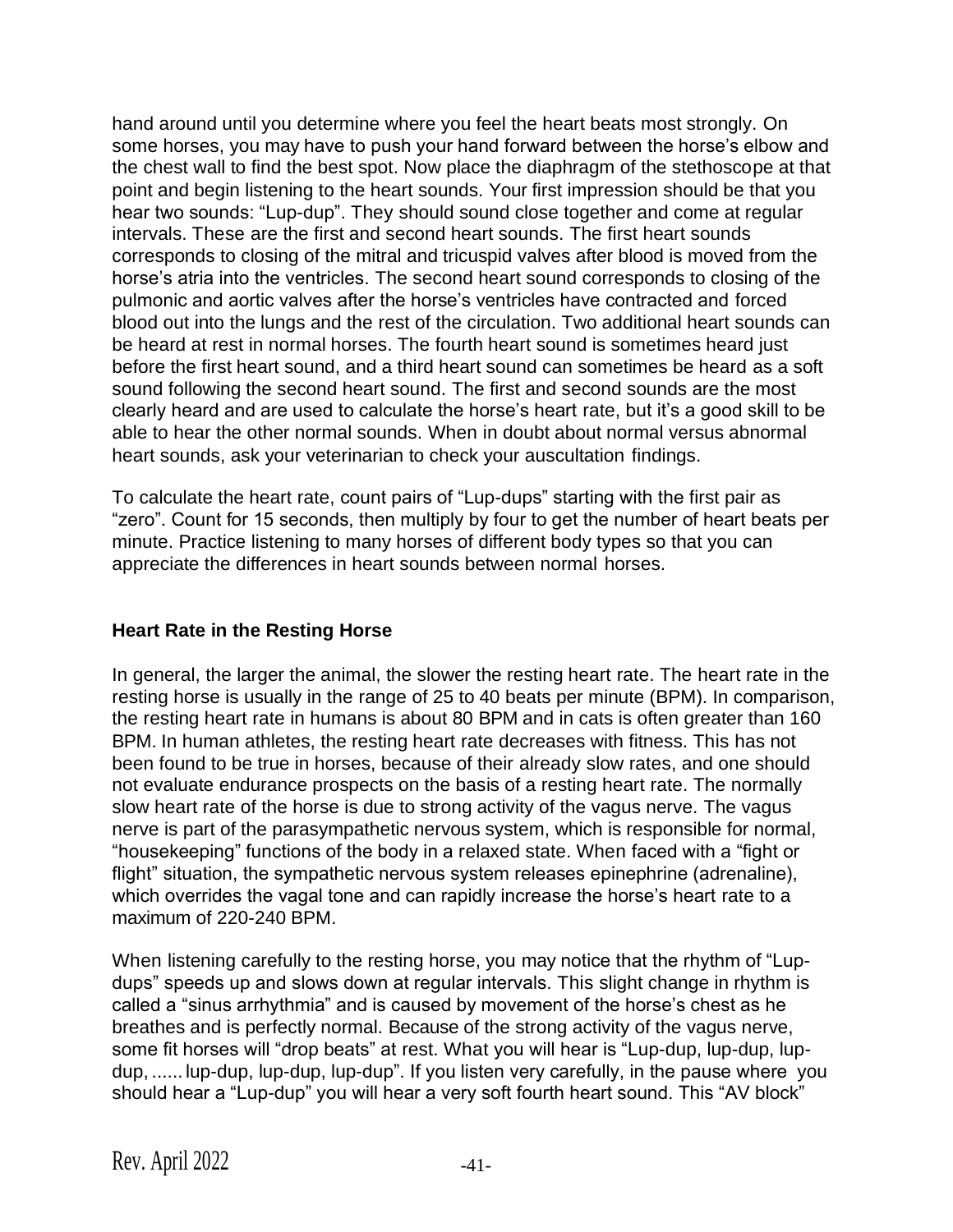rhythm is normal and common in horses with a slow resting heart rate as long as it disappears when the horse's heart rate increases with exercise. Heart diseases will cause several different types of auscultable sounds such as murmurs or clicks, but some sounds can be normal. Have your veterinarian check any unusual heart rhythms or sounds.

After getting to know your horse's normal heart rate at complete rest, evaluate it again as you tack him up for a ride. With the anticipation of a ride, most horses will elevate their heart rates to 48 to 60 BPM. This is close to the recovery heart rate that will be expected during the vet checks of a competition. Get to know what is normal for your horse. Any elevation from his normal "saddled and ready to work" rate should be investigated as a potential sign of stress from overwork from the previous day, or an impending lameness or colic problem.

# **Heart Rate after Exercise**

The dynamics of the horse's heart rate during work will be covered in Part 2 of this article which focuses on the use of on-board heart rate monitors. During training, get to know your horse's normal heart rate recovery after exercise. Take the heart rate with your stethoscope immediately after dismounting and again at 5 and 10 minute intervals. The heart rate will normally drop very rapidly in the first minute after exercise stops, then it decreases more gradually to a resting rate. You should get to know what is normal for your horse for any degree of work. In general, if the horse's heart rate recovers to 60 BPM within 10 minutes of rest, then the horse is fit for this level of stress. If the heart rate is > 72 BPM after 10 minutes of rest, then the horse is either hot, or the distance, or speed of the work he has just done has exceeded his physical tolerance. During a competition, the rider should increase efforts to cool the horse and use the veterinary examination to make sure the horse is fit to continue the ride. In training, the rider should consider shortening that day's work or decreasing the intensity, or speed. If the heart rate recovers to < 52 BPM within 10 minutes, then the horse's work is too easy, and will not have had a significant conditioning effect. At the end of a ride or training session, this slow of a heart rate is a desirable sign of an appropriate warm down from exercise.

### **Heart Rate Recovery During Competition**

In competitive distance riding, rides are won by skillfully managing your horse into and out of vet checks. Most rides use a "gate into hold" method of evaluating the condition of the horses. When the rider arrives at the vet check (like entering a "gate"), his time is recorded. Whenever the rider decides that his horse meets the heart rate criteria for continuance on the trail (usually 60-68 BPM), he presents the horse to the Pulse & Respiration team for measuring heart rate and respiration. The horse must meet the criteria within 30 minutes after reaching the check point from the trail, or it is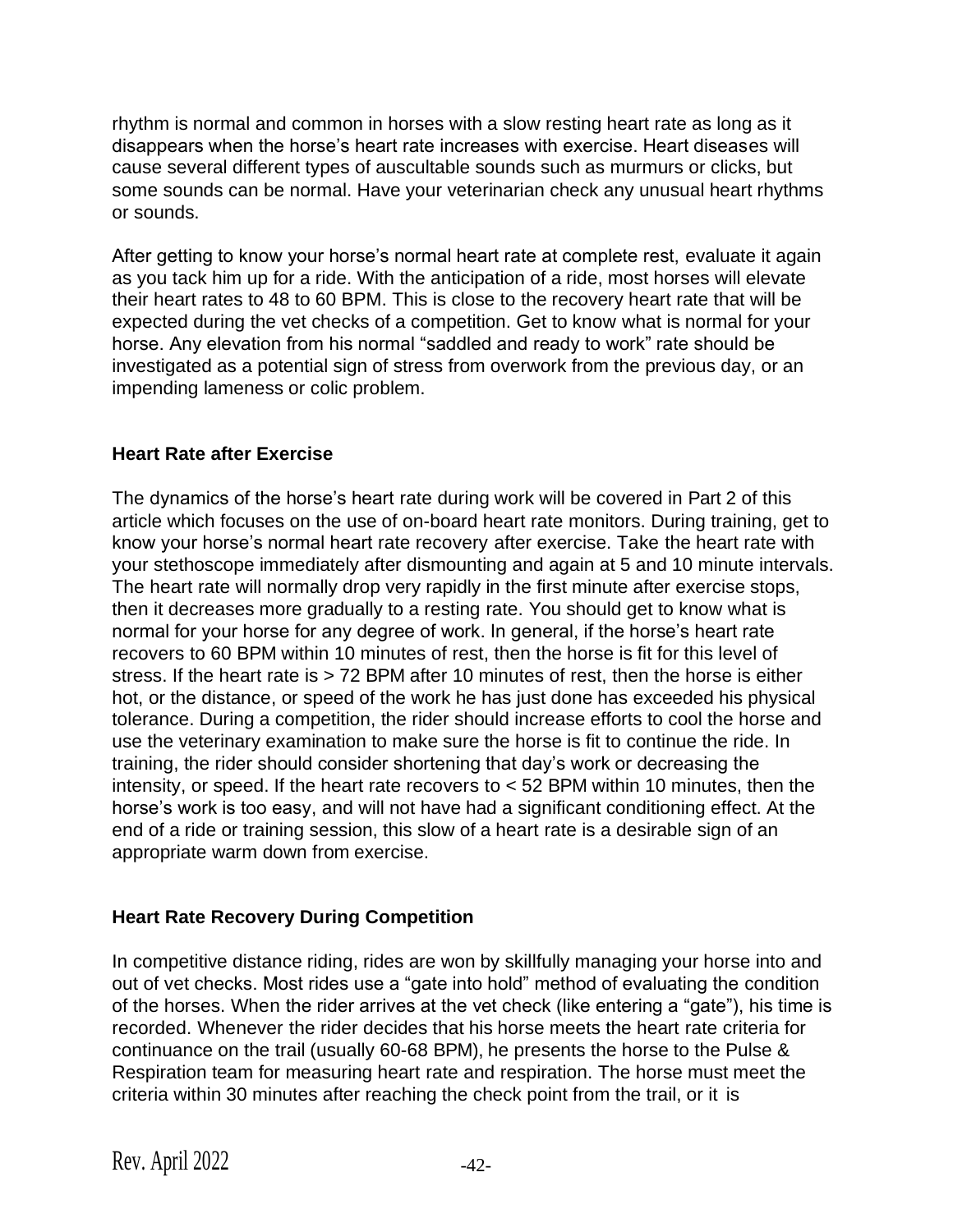disqualified and treated if necessary. Very fit horses achieve heart rates below 70 BPM within five minutes of rest. These horses rarely show other significant signs of metabolic fatigue. A recovery of 66 within 20 minutes and 60 within 30 minutes are reasonable expectations. Once the heart rate criteria is met, the "hold" or rest time officially begins. The "gate into a hold" method provides an advantage to the physically fit horses. They recover more quickly and are able to begin the mandatory hold period sooner than less fit horses. Horses are released from the vet checks at a time appropriate to their individual fitness levels and "hyper" horses are prevented from being run into the ground trying to keep up.

Ultimately, your horse's recovery is determined by his level of fitness, but you can help your horse to recover more quickly to the heart rate criteria. One of the factors that determines the heart rate will be the heat load generated by the working muscles. On a hot horse, the heart rate will stay elevated to pump blood to the skin blood vessels for cooling. Cooling your horse can make a dramatic difference in heart rate recovery. Remove your saddle and take advantage of shade or cooling breezes at the hold site. Keep the horse moving at a slow walk to flush heat and lactic acid from the muscles. Sponge or scoop water on the horse's neck over the large jugular veins, on his chest and down the insides of the legs where the major blood vessels lie. Heat is transferred to the water layer by conduction, so the water should be promptly removed with a sweat scraper and a new layer of water applied. (Much research has been done as to whether the method of removing, or just adding more water is most effective for cooling.) Repeat this process until the horse's chest no longer feels hot to the touch. Avoid putting water on the back and muscles of the hindquarters, as rapid cooling can cause these muscles to cramp. Once your horse meets criteria, you have the rest of the hold time to take care of him and yourself and to present to the veterinarian for the rest of the examination to make sure your horse is still fit to continue down the trail.

# **Evaluating the Horse's Heart Rate: Part 2: The Heart Rate Monitor**

Part one of this article dealt with learning to use a stethoscope during training or while competing in endurance or competitive trail rides. Using a stethoscope does require that you be on the ground with your horse at a standstill. The recent development of inexpensive, yet easy to use on-board HRMs allows riders to evaluate their horse's heart rate during exercise and competition. Heart rate monitors are a valuable tool for training your horse and managing him through an endurance race or competitive trail ride. A simple and accurate HRM can now be purchased for less than \$150.

### **The Heart Rate Monitor**

The most popular equine heart rate monitors are human ones modified to be used on a horse. The HRM consists of a two electrodes attached by wires to a transmitter that sends a signal to an LCD wristwatch that displays the measured heart rate in beats per minute (BPM). The left electrode is placed just behind the horse's withers on the left

Rev. April  $2022$   $-43-$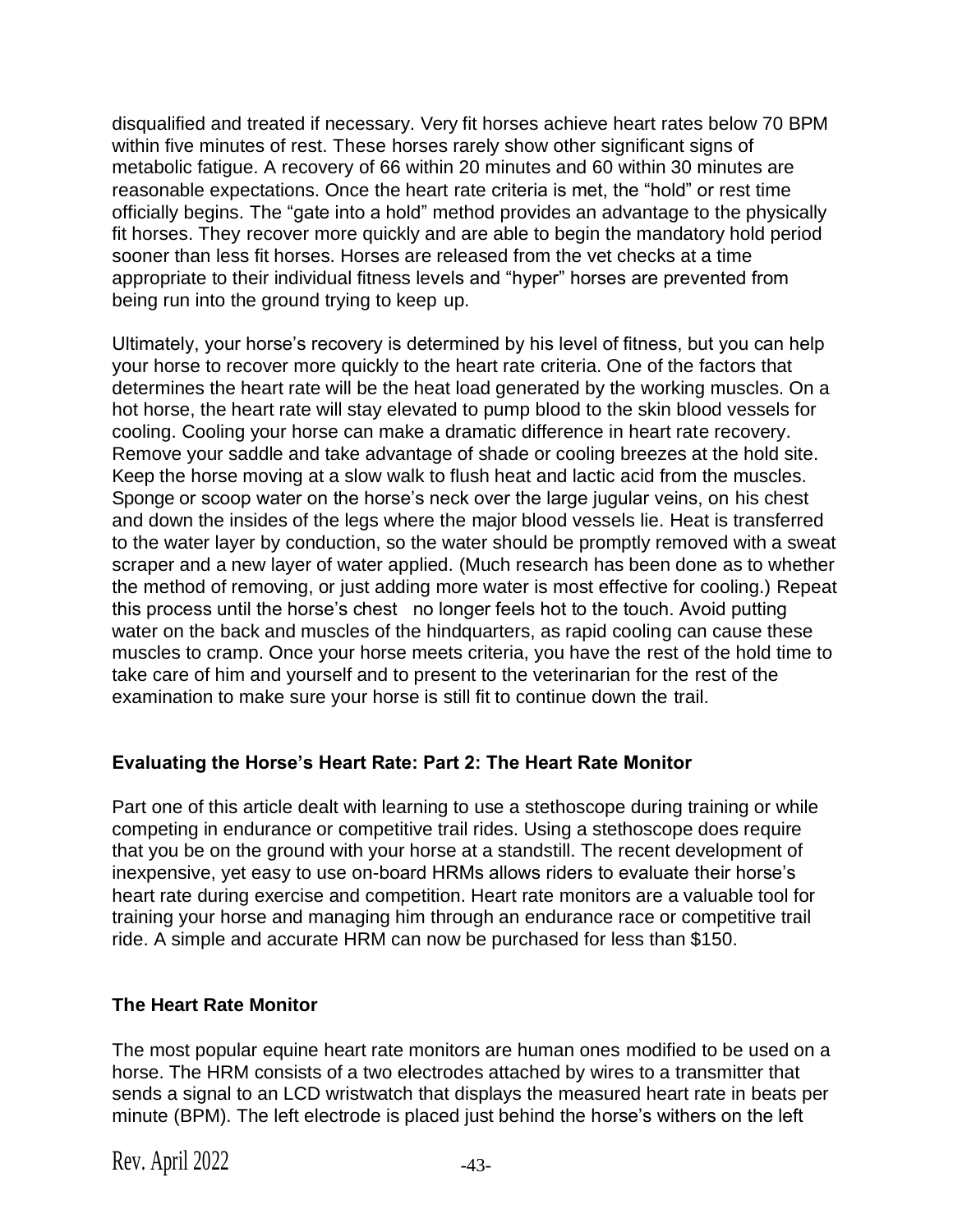side, so the electrode is positioned in the area where the stirrup leathers attach to the saddle. Velcro on the back of the electrode patch allows the electrode to stick to the saddle pad and stay in place. The right electrode is attached to the girth on the right side with a Velcro band so that it is positioned just below the right elbow. The transmitter can be placed in a pouch that attaches to the breast collar or D-rings of the saddle. To get good contact of the electrodes in order to pick up the electrical signals of the heart, the horse's skin must be wet with sweat or an electrode paste or aloe vera gel. In winter, it helps to shave the hair in the area where the electrodes are positioned to get good contact. Contact can be lost if the girth loosens during the ride, and should be checked if the HRM readings become erratic. (See photos)

When the electrodes are properly positioned to pick up the heart beats, the transmitter sends heart rate readings to the wristwatch every 6 to 10 seconds. With sudden changes in heart rate (like climbing a hill), there will be a few seconds lag time for the wristwatch to display the current rate. The transmitter can send a signal up to 3 feet, so the wristwatch is usually worn on the right wrist, so that you can still get accurate readings while leading your horse on foot. The simplest HRM's only display the heart rate. More expensive models have features such as time/date, stopwatch, light for night riding, and programs that download to a computer for analysis of the horse's heart rate over the whole exercise period.

#### **The Working Heart Rate**

With exercise, the HR quickly increases to supply the horse's muscles with oxygen and nutrients and to remove metabolic wastes. With extreme exertion, increasing the HR allows the horse to increase the output of blood from the heart sixfold. For conditioning the long distance horse, you predominantly want to maintain your horse's working HR at less than 160 BPM. This is considered the aerobic range, where the muscles most efficiently use oxygen. At an HR greater than 160 BPM, the muscles begin to work anaerobically, no longer using oxygen efficiently and producing lactic acid. As the lactic acid is produced faster than it can be neutralized, it causes muscle fatigue. Some anaerobic work periods should be included in your horse's training to prepare him for the demands of hills or sprints to the finish line.

You need to use your HRM consistently during training and competition in order to know what is normal for your horse and how his cardiovascular fitness changes with conditioning. Remember, a horse's resting HR does not change with increasing fitness, but his working HR will decrease for a given level of exercise and his HR recovery will become faster. So, when your horse is unfit, he may cover a given terrain and distance with a working HR of 120-150 BPM, but as his fitness increases, you will find that he can perform the same work with an HR of 90-110 BPM. Some horses work at a higher HR than others, so you need to compare your horse only to himself, not to other horses. Each horse finds a certain working HR at which his muscles most efficiently propel him down the trail. The lower this HR, the less oxygen the horse consumes to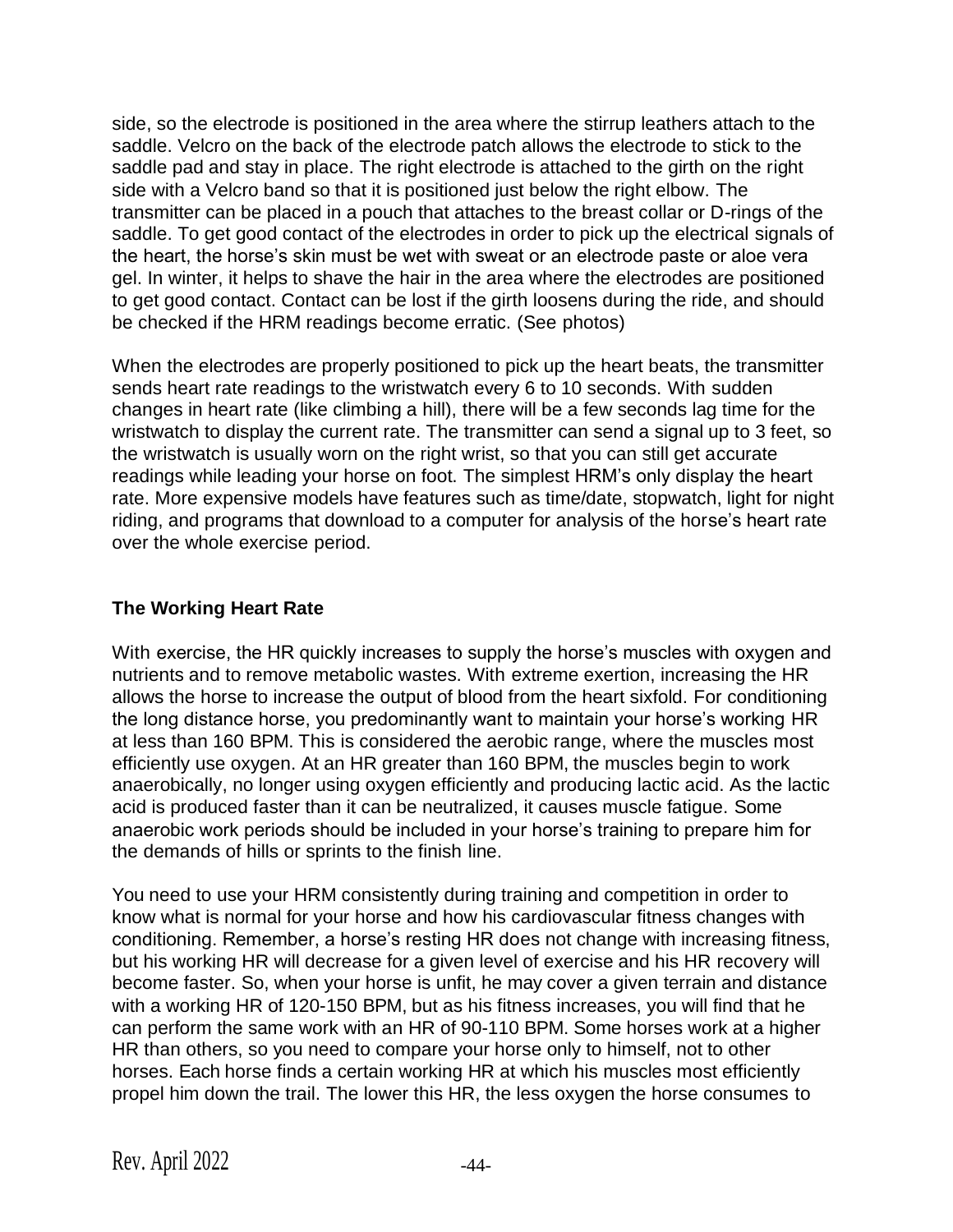fuel muscles and the less energy is expended.

The development of the on-board HRM allowed riders to fully appreciate the effect of gait on the working HR. In the early days of distance riding, most of the trail was covered at the trot because it was thought to be the most cardiovascularly efficient gait, and safest, as two legs are on the ground at any time. However, when riders began using HRM monitors, they noticed that many horses' HRs easily climbed to 135-150 BPM at a fast, extended trot, but once they changed to the canter, the HRs dropped back to 115-125 BPM. So competitive riders learn what gaits and speeds are most efficient for a particular horse and plan their ride strategy accordingly. It is not uncommon to see riders cantering for significant portions of the ride.

# **Using the Heart Rate Monitor in Competition**

During competition, you can use the HRM to know when to speed up or slow down. If your HRM reading is unusual or erratic for the work your horse is doing, first make sure that the leads and electrodes are properly placed and connected. If nothing is wrong with the HRM, then you need to assess your horse. An unusual increase in HR may be the first warning of an impending lameness, muscle cramp or colic. Check your horse over carefully before deciding to ignore an unusual HRM reading.

If you know from using your HRM how quickly your horse recovers, use the HRM to plan your strategy in reaching pulse criteria at a vet check. It can help you to decide to trot on into the check, or that you will need to walk your horse into the check in order to meet criteria within the time limit. For example, I know that if my horse's HR is 80-90 BPM walking into a vet check, then all I have to do is dismount and sponge cool water on his neck and insides of his legs and he will usually be at pulse criteria. Any higher HR, then I had better allow him to walk a longer distance into the check to allow heat to dissipate from his muscles.

If you don't remove your saddle at the check, you can use the HRM to know that your horse has reached criteria and you can call for an official pulse check. If you remove your tack, you will need to use your stethoscope. In some competitions, if your horse has not reached criteria when you call for the official check, there is an automatic wait time before you can ask for a recheck. Using your stethoscope or a heart rate monitor will save you precious time during a competition, and can help you manage your horse to improve your chance of winning!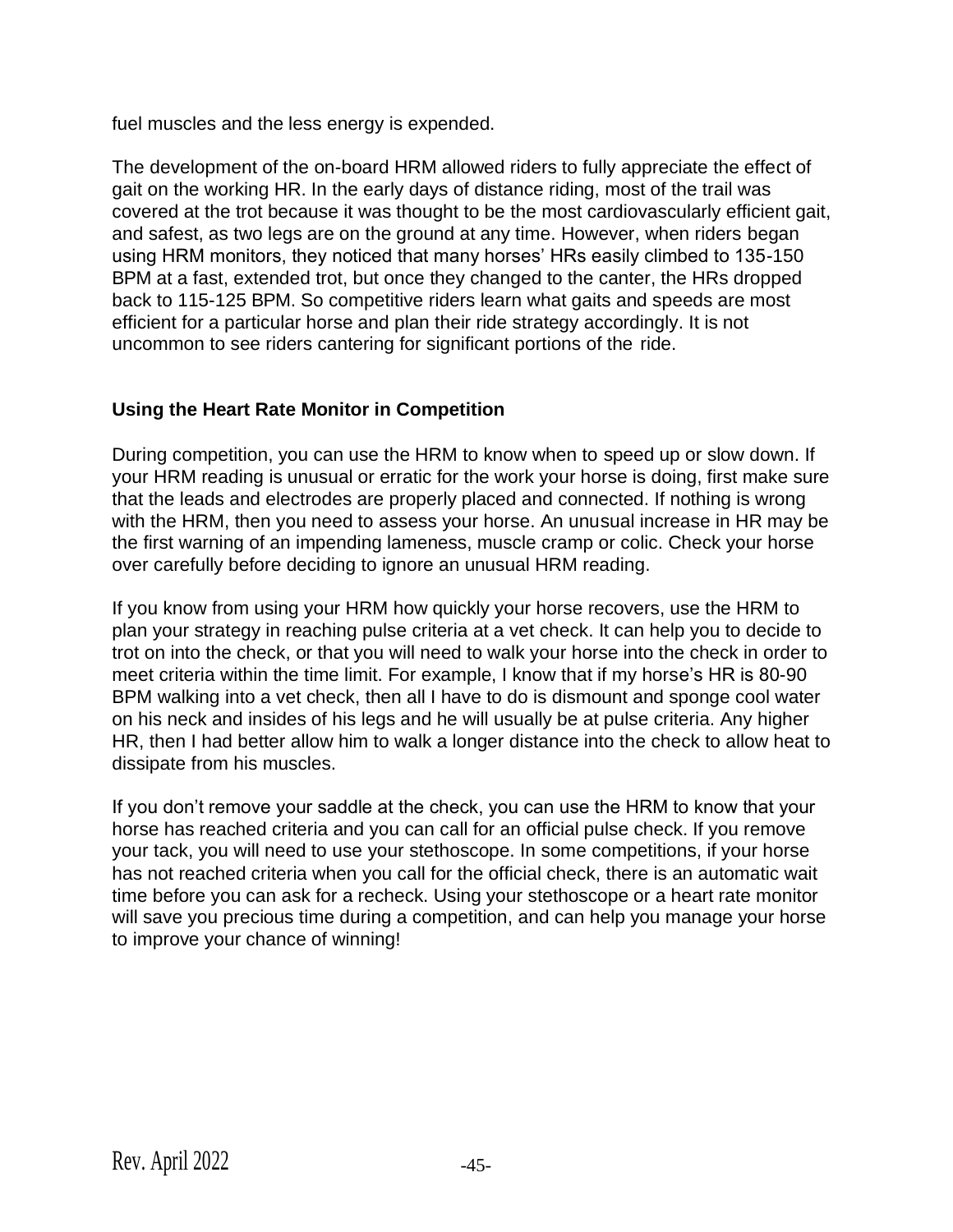#### **Chapter 7: Trailering**

The basics of good trailering are not complicated, but only too frequently they are overlooked. One of the realities of endurance riding is that you must frequently haul your horse long distances to competitions, so you should have a good understanding of how to make travel as safe as possible for your horse and yourself. Beyond that, because of the extremely stressful nature of the sport, it is vital for optimum performance that the horse arrives in camp as fresh as possible for the start of the ride, and that he is not subjected to unnecessary trauma and discomfort on the trip home.

*(It has been suggested that trailering is the equivalent of a fast paced walk for the horse. So, 6 hours of trailering is the equivalent of six hours of walking. Studies have demonstrated significant weight loss during trailering - up to 50 pounds over 10 hours. Some pundits suggest one day of rest prior to competition for every 10 to 12 hours of trailer time.)*

During the trip, one of the most important things to consider is ventilation. If the weather is cold, the doors and windows should be closed, and only the vents open to allow for air circulation. In hot weather it is absolutely imperative to have enough air flow to keep heat from building inside the vehicle. No matter how expensive or attractive your trailer is, unless it has a design that allows for ample movement of air, it is unsuitable for your horse. A hot trailer is inhumane and potentially even life threatening.

Thick rubber floor matting is also an important consideration. Most trailers do not have a system of shock absorbers, and thick matting can serve to alleviate concussion. In addition, heavy mats do not roll up and slide around on the floor like thin ones can, and they therefore provide much more secure footing. It may also be a good idea to bed the trailer down in straw or shavings if your horse is unwilling to urinate on a bare floor mat.

#### *(Watch the lining of the walls. Some linings are screwed on. If the lining gets pulled loose, the screws can cut the horse's legs like a knife.)*

Take care that your trailer allows your horse enough room to be comfortable. He should be able to stand without having his face jammed into the front of the vehicle, and without having to have his tail crammed up against the back door. Since most rides take place during the fly season, either put a fly sheet on him or be sure he has room to use his tail to brush them away. Keeping the trailer sprayed will also help control this problem. When you hang up a hay net in the trailer, don't stuff it so full that it takes all his head room away.

*(Be careful with hay nets. Horses can get their feet tangled in them if they are hung too low. Mesh hay bags work very well as they let small particles and dust out, but will not cause entanglement like hay nets. )*

During the trip it is very important to get your horse off the trailer from time to time. Many people feel that it is best to unload every four hours or so. During these breaks the horse should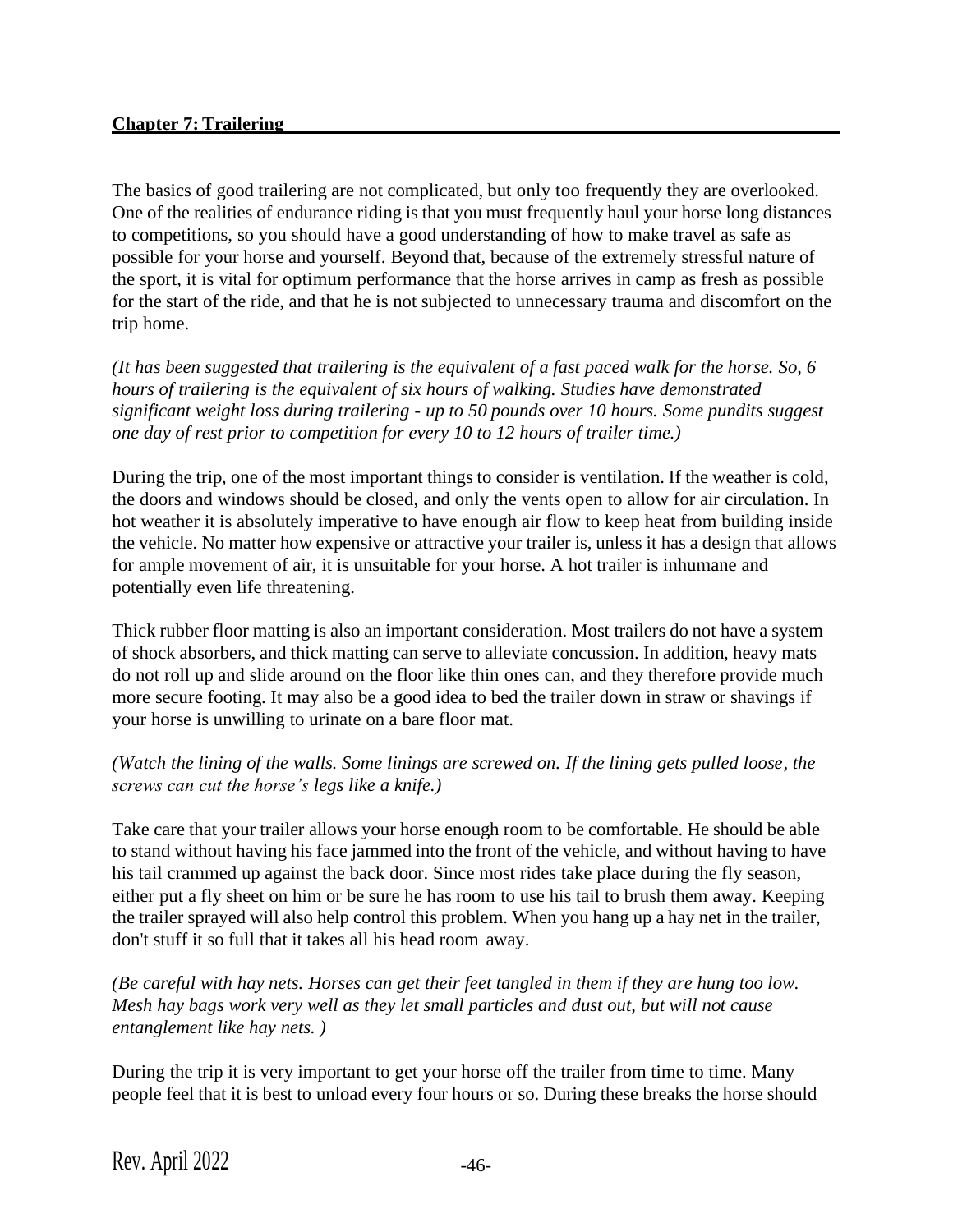be watered, walked, allowed to graze and relieve himself, and trotted a few times in hand. Horses frequently will not drink while on the trailer, and especially in hot weather, water loss can have serious consequences. Also, many horses will not urinate in the trailer, resulting in discomfort and unnecessary stress. Another reason for getting the horse off is the accumulation of detritus in his airways. A horse must lower his head below the level of his shoulders to cough and clear his throat, and he may not be able to do that in the trailer. Regular breaks are especially important for poor haulers, giving them a chance to relax tense muscles and stretch a little.

Since many of your breaks are likely to be at rest areas on the highway, there are some points of etiquette that you should keep in mind so that you will avoid getting in trouble with the public in general and the highway patrol, in particular. First, try to get off to yourself to unload. Sometimes people will want to come over to talk and look at the horse, and frequently children will be anxious to pet him. Be polite, but assume that they are unfamiliar with equine behaviour, and remember that you are responsible if they should get stepped on, kicked, etc.

As you water your horse and walk him around, stay away from the picnic area or anywhere that the grass is kept mowed. Dump any leftover water down a drain or around shrubbery. Once you have re-loaded, be sure you shovel up any manure and hay.

Many KOA's allow you to stay overnight with a horse and this is truly a privilege you should not jeopardize. By all means be considerate. The manager will show you where you can park and you must follow his directions to the letter. Don't assume that the other campers like your horse as much as you do. Be especially thorough in cleaning up manure and spreading out any piles of leftover hay. Give the area a good dousing with fly spray before you leave.

*(Local Chambers of Commerce, automobile associations, and various campgrounds can assist you en route to find "horse camping" spots. There are books available on horse camping, and a Google search will assist you to locate information. Many small communities have rodeo/fair grounds with stalls and camping facilities. They can usually be located through the Chamber offices, or at local service stations. Large truck stops are used as stops by a number of riders as they often have water, grass and an area to exercise the horses.)*

Since unloading and re-loading during trips is often done in frightening surroundings, it is imperative that the horse be well schooled in this before being taken away from home. He should step right up into the trailer when asked, with no fuss, every time. The effort spent on this will be well worth it and should not be neglected.

Leg wraps or shipping boots are good ways of protecting your horse during trips. If using wraps, however, be sure to put cotton quilting underneath them; otherwise they might be so tight that they cause circulation impairment. Also, be sure to cover the coronary band, as horses frequently step on themselves in this area.

To tie or not to tie the head - this depends. Some horses trailer so well they don't need it; others require restraint, especially when there are two travelling together. However, if you should have an accident, the horse is more likely to be hurt if he is tied. Always use a 'panic snap' on the rope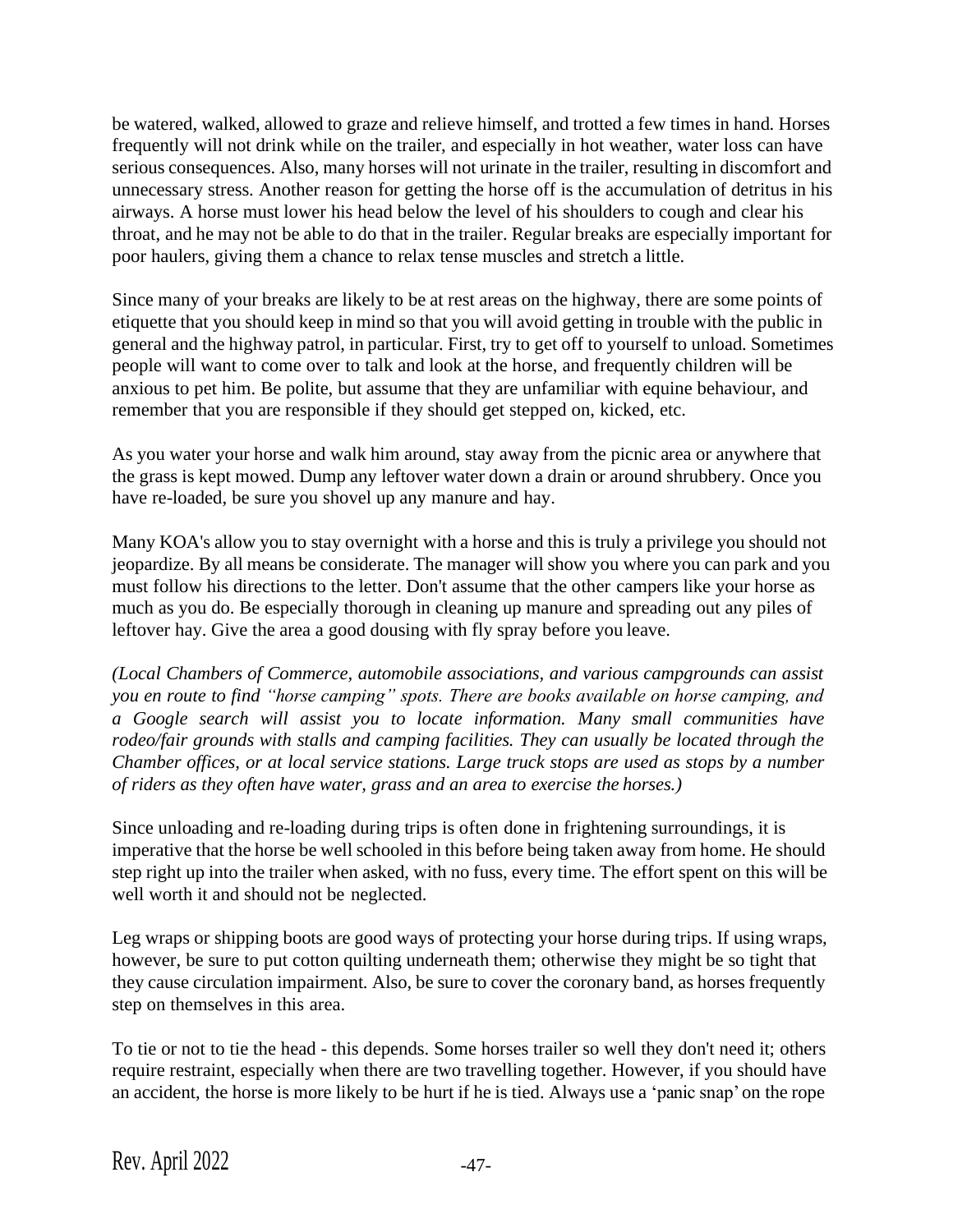and a safety breakaway or leather halter. Get in the habit of always releasing the horse's head before opening the trailer doors. A horse that starts to back out only to hit the end of the rope can panic and be seriously hurt. Conversely, always latch the door before tying the horse when you load.

*(Some horse trailer vehicle combinations are not totally stable when horses are able to move about. Wide track trailers are more stable than narrow trailers. Be aware of the capability of your vehicle and trailer before starting out on long trips.)*

If your horse is a poor hauler, constantly having trouble keeping his balance, you should experiment to see if you can't improve the situation. Many horses can't seem to keep their footing in a two horse trailer with a partition. If you travel alone you might try taking the partition out or fastening the end of it over to the side. This gives the horse an opportunity to spread his legs out so that he can brace himself, especially on turns. Even if you are trailering with two horses, as long as they are compatible, you might be better off without the partition. Given a free choice, horses will usually stand kitty-cornered *(often facing rearwards. Many European trailers actually provide for rear facing loading.)*, perhaps because it allows them a little more room. They also enjoy being able to see out, just as you do. Many horses travel better in a stock trailer than in the confines of a two horse trailer or van. Do whatever it takes to make your horse a happy traveler, even if it means getting a new trailer or remodeling the old one.

Another important consideration in safe trailering is good driving habits. Because of the physics involved in a towed vehicle, a trailer sways more than the truck pulling it and consequently puts more lateral force on the occupants - like 'cracking the whip'. Moreover, since the horse can't anticipate stops, starts, or turns, he is likely to get off balance. Perhaps the worst jolt you can give him is not slowing down for dips going into driveways or gas stations. If you've never ridden in a moving trailer, try it sometime. It can really open your eyes.

If your horse has to constantly fight to keep his feet and brace himself against repeated jostling, he'll arrive at the ride already used up. Taking an hour or so longer on the road may therefore make a lot of difference in his performance. Likewise, when you go home, you can turn an already tired horse into an exhausted and sick one unless you are careful. The key to good trailer driving is to anticipate, start and stop smoothly, slow down gradually before sharp curves, and enter driveways with caution. Watch well up ahead and practice defensive driving.

Regardless of how well you drive, there is always the possibility that you could have an accident. It is therefore a good idea to be prepared. Be sure to carry the tools you might need to break open a damaged door. Carry a long, stout rope that can be tied to the horse to pull him free. Take along an emergency vet kit, including some injectable tranquillizer. Be sure you know how to use it. Finally, always carry a fire extinguisher. Most people who have travelled extensively with horses have had some misfortune directly related to failure to see about routine maintenance of their trailer. This need not happen to you. Perhaps the most common problem is rotting boards in the floor. Be sure you check this from time to time, especially around the back door and the edges where moisture accumulates. When you have flooring replaced, ask the repairman to leave a space between the boards so water and urine can drain through. Use wood that resistsrotting,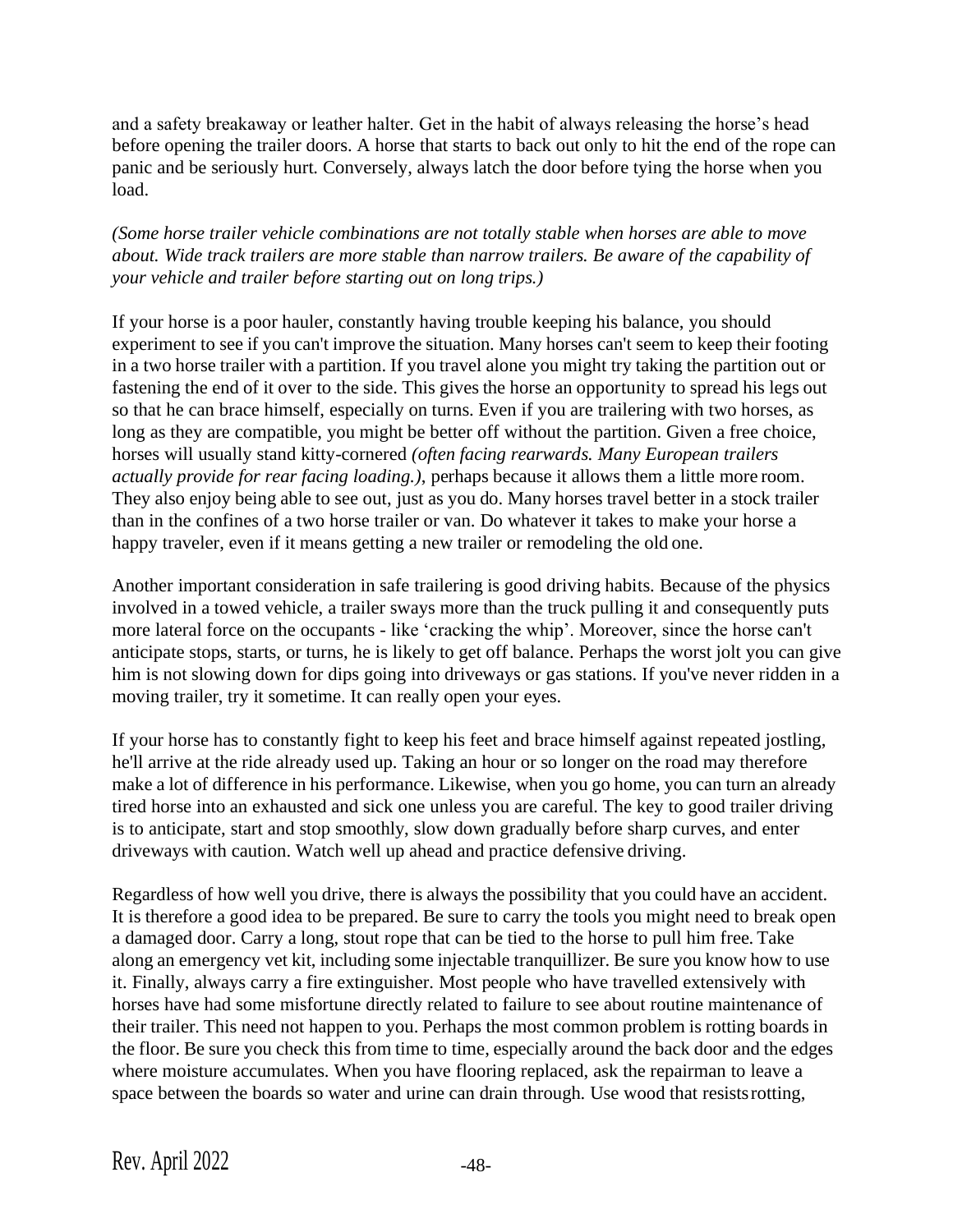oak for example; avoid pine or other softwoods.

Make sure the brakes and lights work every time you get ready to go somewhere. Trailer lights are notoriously unreliable. The trailer hitch should be bolted to the truck frame, not merely attached to the bumper. After a good deal of wear the inside of the hitch can wallow out over the ball to the point where the trailer can jump off. Have this checked regularly by someone who specializes in trailers. Safety chains must be heavy duty to be any real help.

Because trailers often sit for long periods of non-use, you may have what looks like a good tire, in reality, be a dry rotted one. Make sure your tires are in good shape, and always carry a spare. Since flats often occur on the side of the trailer where the horse is riding you might want to make a practice of carrying a single horse on the right side. This means that if you do have a flat, you will be more likely to be changing it on the side of the vehicle that is away from passing traffic.

What kind of vehicle you use to pull your trailer will depend largely on your pocketbook, however, there are some bare minimums you should keep in mind. Be sure your vehicle is heavy enough to pull the weight of your horse and trailer. Full sized trucks equipped with a towing package are usually the best bet, short of a motor home. Extra large cooling systems and heavy duty shocks are necessary features. You should also be sure that your brakes will be adequate to stop the weight you're pulling. Compact trucks and cars are not very satisfactory, even for pulling a light trailer.

#### *(Good trailer brakes properly set up are critical for safe stopping. The trailer brakes should be capable of stopping the vehicle on their own. With the trailer brakes on, the vehicle should not be able to start from a stop.)*

You should also pay attention to where the exhaust from your truck goes. Does it spew right into your trailer? Do you think you could run fifty miles after inhaling carbon monoxide for eight hours? You may have to re-route your exhaust pipe if you feel that this is a problem for you. All too often trailering to the ride is something people undertake without the planning or consideration that go into many other aspects of endurance competition. But problems here can jeopardize not only the enjoyment of the weekend but the horse's very life. A little attention to detail here can not only prevent an unpleasant experience for your horse, but will give you an uneventful and happy trip.

*Before departing, do a walk around of your trailer. Make sure all the doors are closed and properly latched. In the last few years, there have been several incidents of horses coming out of trailers on the move at highway speeds. There was at least one in Alberta in 2000, and one in the US where a horse jumped out of a trailer after getting untied, turning in a horse trailer, then jumping through the opening between the rear bottom door and the roof of the trailer. Horses have also jumped out the man doors, through feed windows and through front access panels. Check, then double check, all possible means of egress. And don't let your horse stick his head out those unbarred feed windows. A passing semi or a sign post could take his head off.*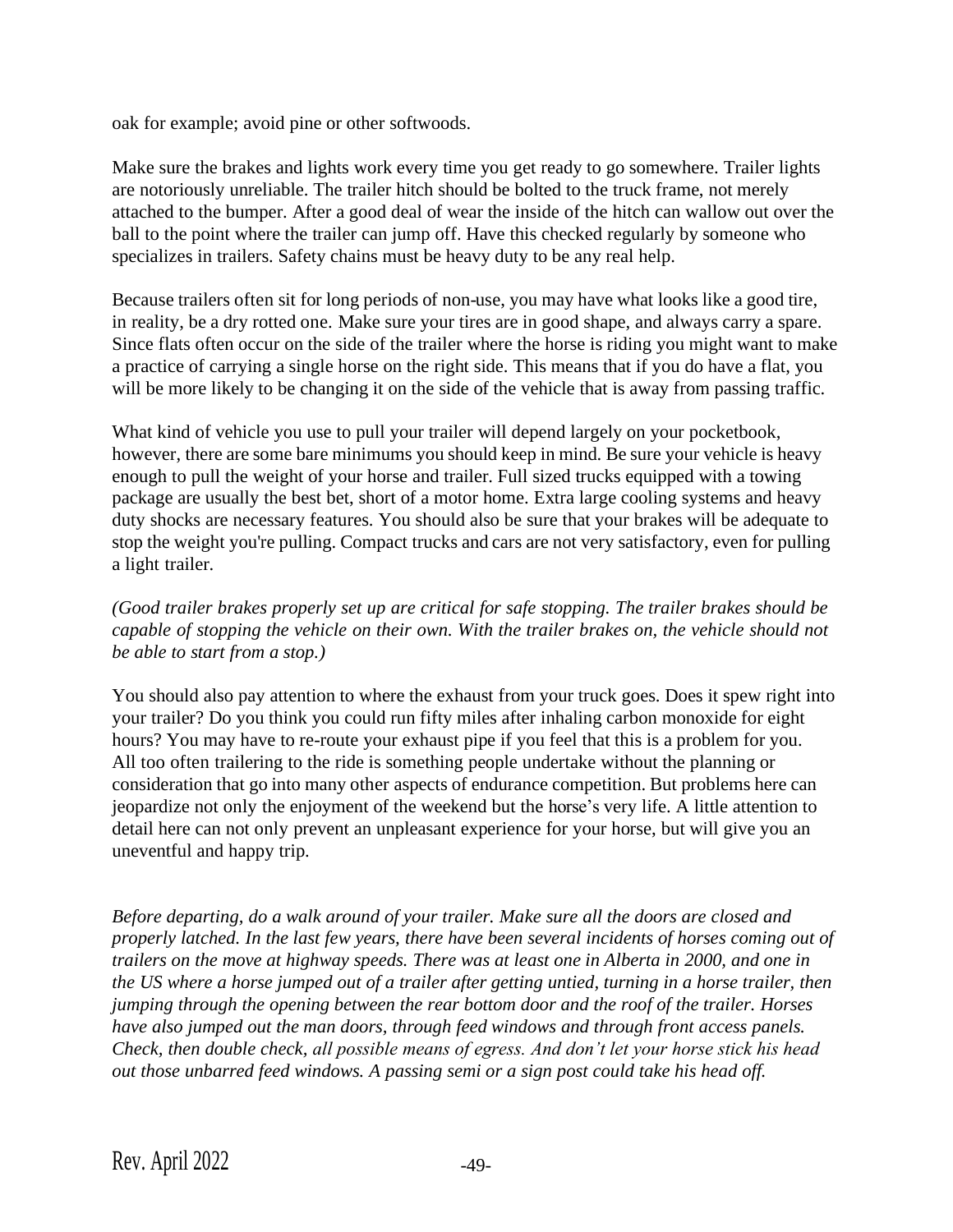# **I. CAMPING SUPPLIES**

Camping with a horse is a little more involved than camping by yourself, but with planning and practice you can devise ways of doing it safely and comfortably.

Facilities at ride camps vary widely. Some camps are set up at commercial stables or recreation areas with all the amenities, while others are held in open fields with no amenities at all. Unless you know in advance what will be available, it is safest to assume that you will have to provide everything, including drinking water for your horse. Always bring an ample supply of hay, grain and electrolytes with you; it's better to have some left over than to run short.

Be sure to bring along horse blankets, fly sheets, and insect repellents. Some camps are infested with flies and without protection your horse will be miserable. On other occasions, the weather can take a sudden turn for the worse, and without a blanket your horse will be shivering while his blanket is home in the barn.

For many people, the camping part of endurance riding is very enjoyable, while for others it is just a necessary inconvenience. The former are likely to put a lot of time and money into outfitting and erecting their ride camp, devising complicated arrangements, complete with 'patios' and lounge chairs, picnic tables, barbecue grills, etc. The latter are more likely to sleep in the back seat of their pickup trucks and bring a bologna sandwich. No matter what your preferences, however, you will find that you will require an alarming amount of equipment and supplies to camp with your horse. It's also very likely that you will find yourself forgetting at least one vital item per trip. One practical way of avoiding this aggravation is to make out a checklist of things you will need and then refer to it as you pack up. Rookie campers may want to use Appendix I in this manual as a guide.

There are many ways to keep your horse at a ride. The most obvious and easiest is to simply tie him to the horse trailer but that is by far the poorest method, and definitely not recommended. Trailer tying prevents the horse form moving around much, and almost guaranteesfilling and crampy muscles by morning. Also, a horse tied to a trailer cannot lie down.

A much better method than trailer tying is a high picket line. This involves the use of a stout rope tied six feet or more off the ground. A steel ring is placed on the rope, and the horse is tied to the ring. This allows the horse to walk the length of the line, which is much more comfortable for him. Feed and water buckets can be hung at each end of the line for safe and easy access. You can tie several horses to one picket line by putting "stoppers" in the rope (short pegs that won't allow the rings to pass) to keep them separated. If you use a picket line, be sure to tie the horse short enough that he doesn't get his legs tangled. Any horse that is tied, whether to a trailer or a picket line, should have some form of emergency release; a "panic snap" or safety halter is very important.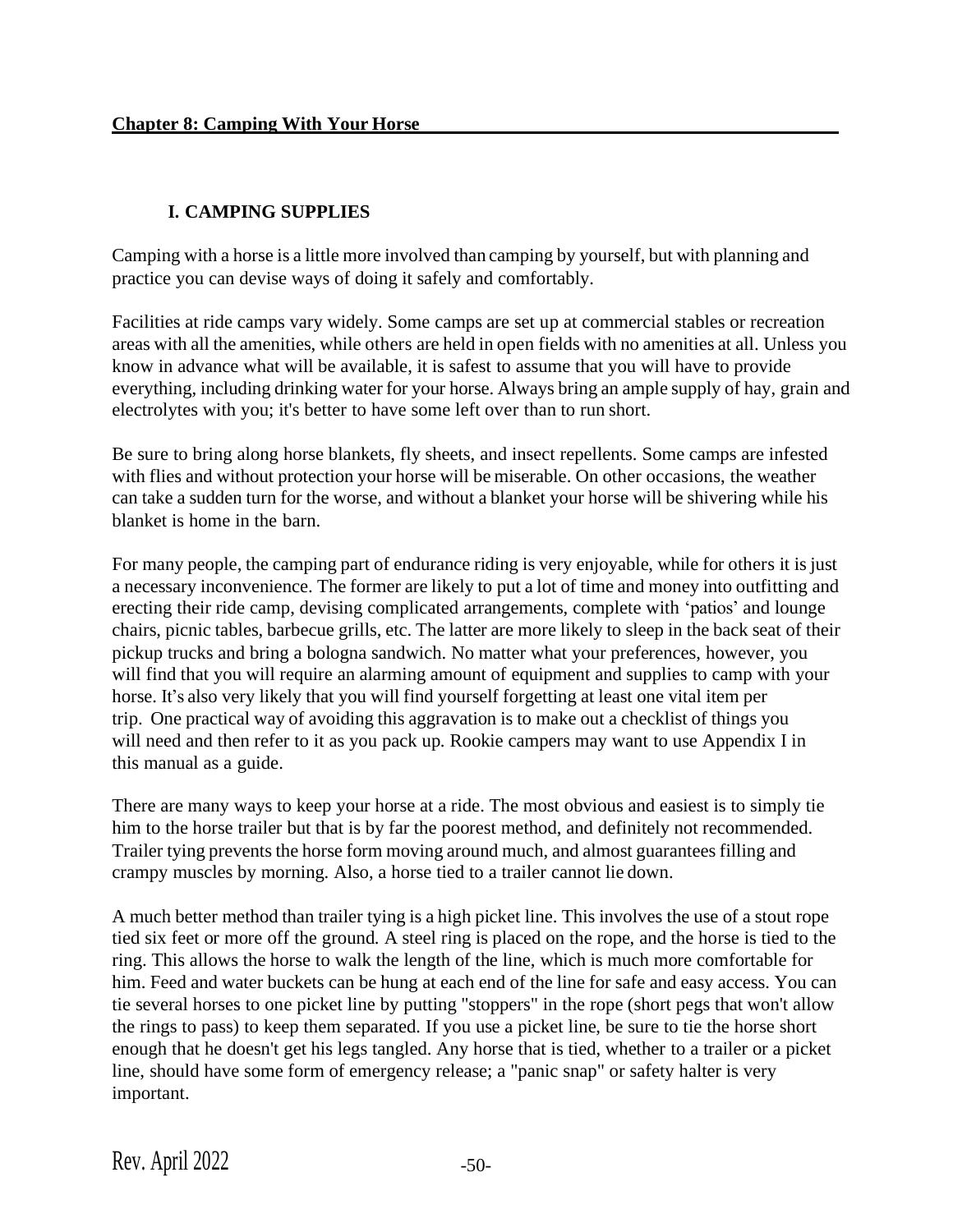Arguably the safest and most comfortable arrangement is a corral or paddock. Corrals can be made of metal or PVC plastic pipe. These can be transported on the side of the trailer and erected in a few minutes at the campsite. However, they do not allow much room for movement, and unless they're staked down a horse can lift them off the ground. A better choice is an electric fence corral. Such a corral is made by using electrically charged tape, strung on plastic or fibreglass poles. The tape is made of nylon with fine wires woven in to carry the electricity; a battery operated fence charger electrifies the tape. This kind of paddock can be any size or shape desired, can be put up or taken down easily, and allows the horse maximum freedom to move about with the least chance of getting tangled in something. The only drawback is that a panicked horse can run through the electric fence so the paddock might not be secure for animals with this tendency.

*(A type of trailer tie, high-tie, is available with a steel arm out from the trailer, and appropriately tied, the horse can wander about a bit and lie down.)*

# **II. LOCATING A CAMP SITE**

When picking out your camping spot during hot weather, try to anticipate where the sun will be in the afternoon, and look for a shady place. If you're using a paddock, it's ideal if part of the paddock is out in pasture and part in the woods for shade. It's a good idea to find out before you park where the water supply is; it's not fun carrying water buckets a quarter mile back to your camp!

Another consideration, especially if you have a big, heavy rig is getting out again if there is a rainstorm. Many camps turn into a sea of mud after a storm, and if you park at the bottom of a hill you'll need a tractor to tow you out. Parking where you have a clear downhill run back to the road can save you a lot of trouble.

Ride management often ropes off the most desirable areas, to keep people from parking there. They are not being inhospitable, they just need to have central areas with enough open space for ride briefings, vet checks, awards presentations, and the like. They need to reserve space for their workers, too, and they like to keep them together. You must respect these flagged-off areas even if you have to go a little farther to a less desirable spot.

Before parking, locate the finish line and avoid parking close to it. The additional traffic and noise there can be bothersome to you, and is likely to be upsetting to your horse. It is also unwise to set up camp close to the trail, since sometimes in a racing finish, horses will unexpectedly slam on the brakes when they recognize they are going past their living quarters. More than one race has been lost because a horse got "home' before he got to the finish line!

If you have a big rig with a generator, remember that one of the attractions of endurance rides is the peacefulness of camping out in the wilderness. Don't spoil that for everyone around you by running a loud generator at all hours, Few people mind a generator running during the day, but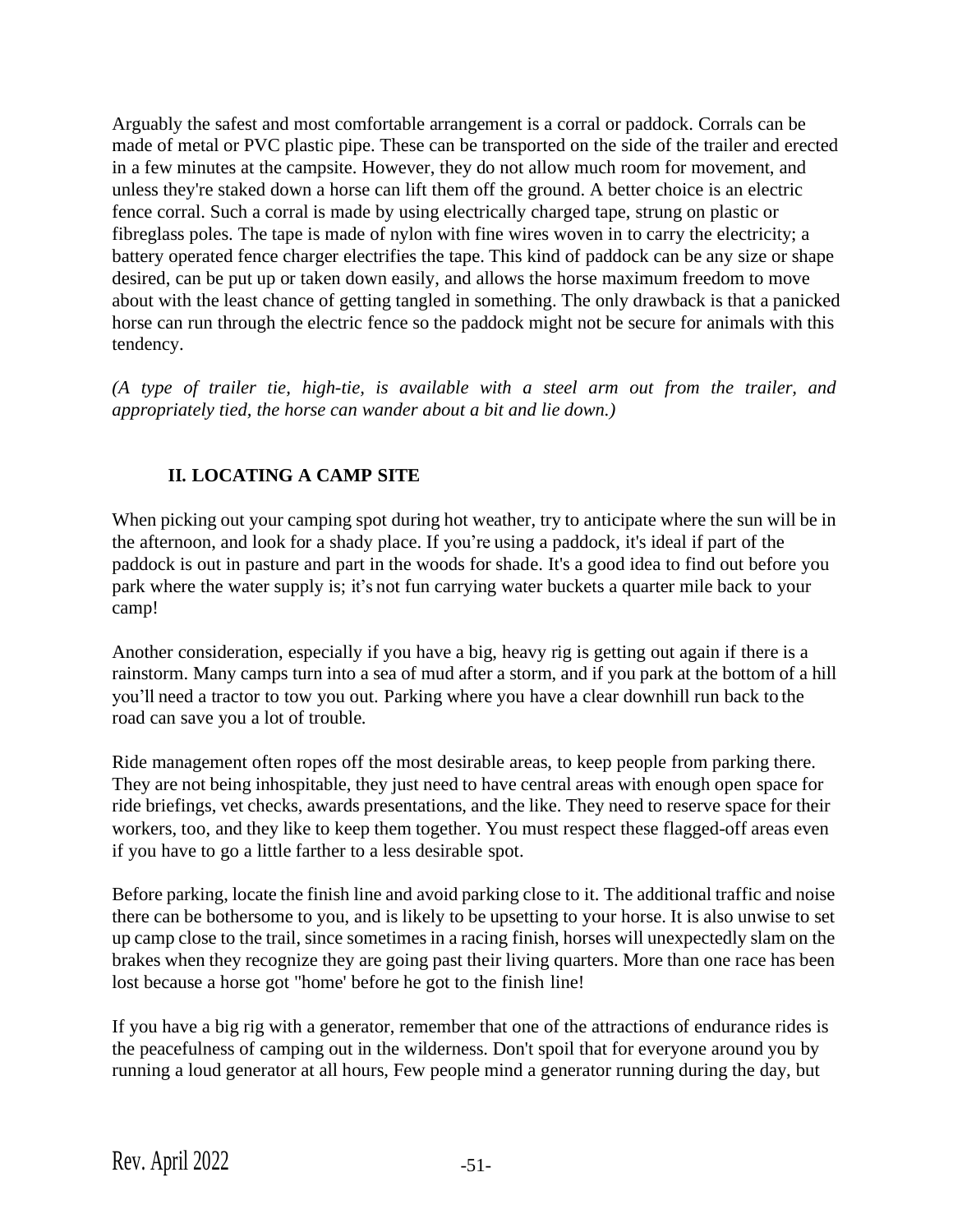by the time people are going to bed at night generators should be shut off. If you just can't live without your AC power, park off away from the rest of the camp where you won't bother anybody.

There are many variations on camping styles, and all veteran riders have their own little tricks.

Look around and ask questions; people are eager to help.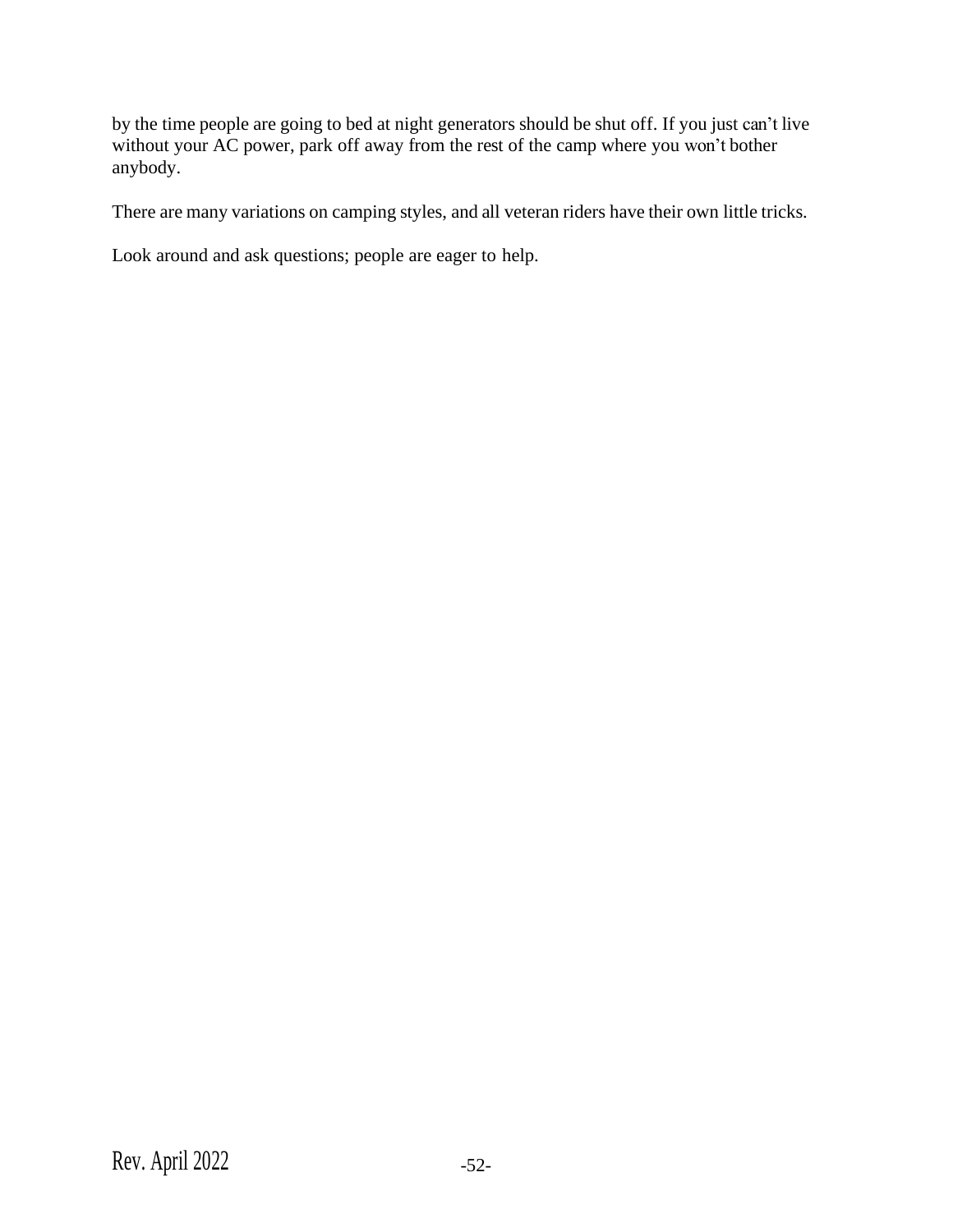Most endurance riders are in good physical condition. Those who are not usually eliminate themselves after a few physically demanding rides. However, staying in good condition, especially for the duration of a difficult hundred miler, requires the exercise of common sense. This begins with eating appropriate amounts of carbohydrate loaded foods, and drinking adequate amounts of appropriate fluids to maintain good hydration. Avoid drinking diuretics such as soda pop, coffee and alcohol - plain water is a good choice. Considering that getting lost is always a possibility, anyone requiring medication should carry enough in a secure pocket to last at least 48 hours.

Beyond these usual practices, riders should consider in advance how best to deal with an emergency and take precautions accordingly. If you should become hopelessly lost and/or thrown from your horse, and you have taken no precautions, the consequences could be disastrous. A major problem for such a rider can be hypothermia (subnormal body temperature). In bad weather, at night (especially in the mountains), hypothermia can become critical and even life-threatening.

*(Remember, it is easy to become separated from your horse. Keep emergency material, cell phone and management emergency numbers in your fanny pack. Emergency supplies on your horse are not much good if your horse has run off.)*

One obvious defense against hypothermia is appropriate clothing. Arrange for tie-downs on the saddle by which you can secure most of your clothing, but you should also carry something extra on your body. If you are thrown from your horse and he gets away from you, the extra gear on the saddle isn't going to be very useful. For an underlayer, next to the skin, the rider should wear silk or polypropylene. Cotton will hold perspiration and just make you colder when the temperature drops. Over your regular clothes, you should wear a warm, lightweight jacket, and on top of that you should wear something waterproof (such as Gortex). A helmet is not only useful for protecting your head from injury in a fall, it is also waterproof and will help conserve body heat. (Wearing a helmet is mandatory when mounted at an ERA event.)

In addition to clothing, you can carry a lightweight survival kit attached to your body. It should include a whistle (you can blow for help long after your voice gives out), a large plastic garbage bag (it's waterproof), a mylar blanket (the kind football spectators like to use- it retains heat and yet it is very small and lightweight), a small can of lighter fluid, a box of waterproof matches, a small metal cup (you can heat water in it), and a glow bar (it is much lighter than a flashlight and will last longer). All these items together weigh less than one pound.

Now let's assume that you have been thrown from your horse and that he has gotten away. Although unhurt, you are hopelessly lost. The temperature is dropping fast and it is late at night. You should hang up your glow bar where it can be seen from as far away as possible. Build yourself a fire with your waterproof matches and lighter fluid, and wrap yourself up in all your clothing, your mylar blanket and the garbage bag. Stay wrapped up and stay put. It is easier for rescue teams to find you if you are a stationary target. Also, assuming that you are suffering from some degree of fatigue and fear, it is very unlikely that you will have the presence of mind to

Rev. April  $2022$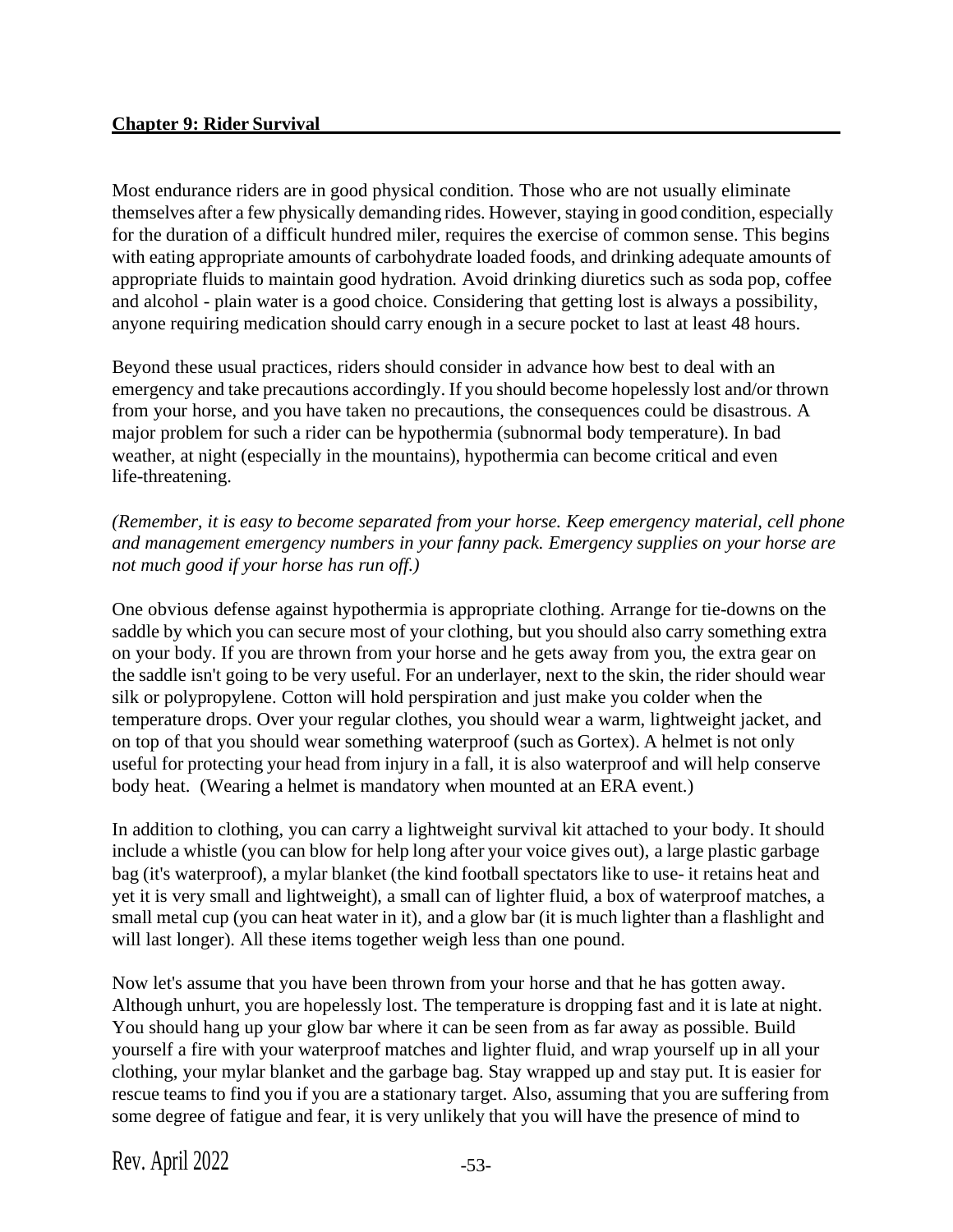improve your location. You could, in fact, wander farther off course, and in the darkness you could have an accident and become injured. Blow your whistle from time to time: the sharp sound carries for quite a distance. Once it becomes apparent to your pit crew or the ride management that you are seriously overdue at a check, a search party will be sent out to look for you. It is only a matter of time until you are found, but until then you should stay calm, stay in one place, and stay as warm as possible. (Make sure your cell phone is charged prior to leaving camp, and put the Ride Manager and Ride Organizer's numbers in your phone. Always carry your phone on your person, not in your saddle packs.)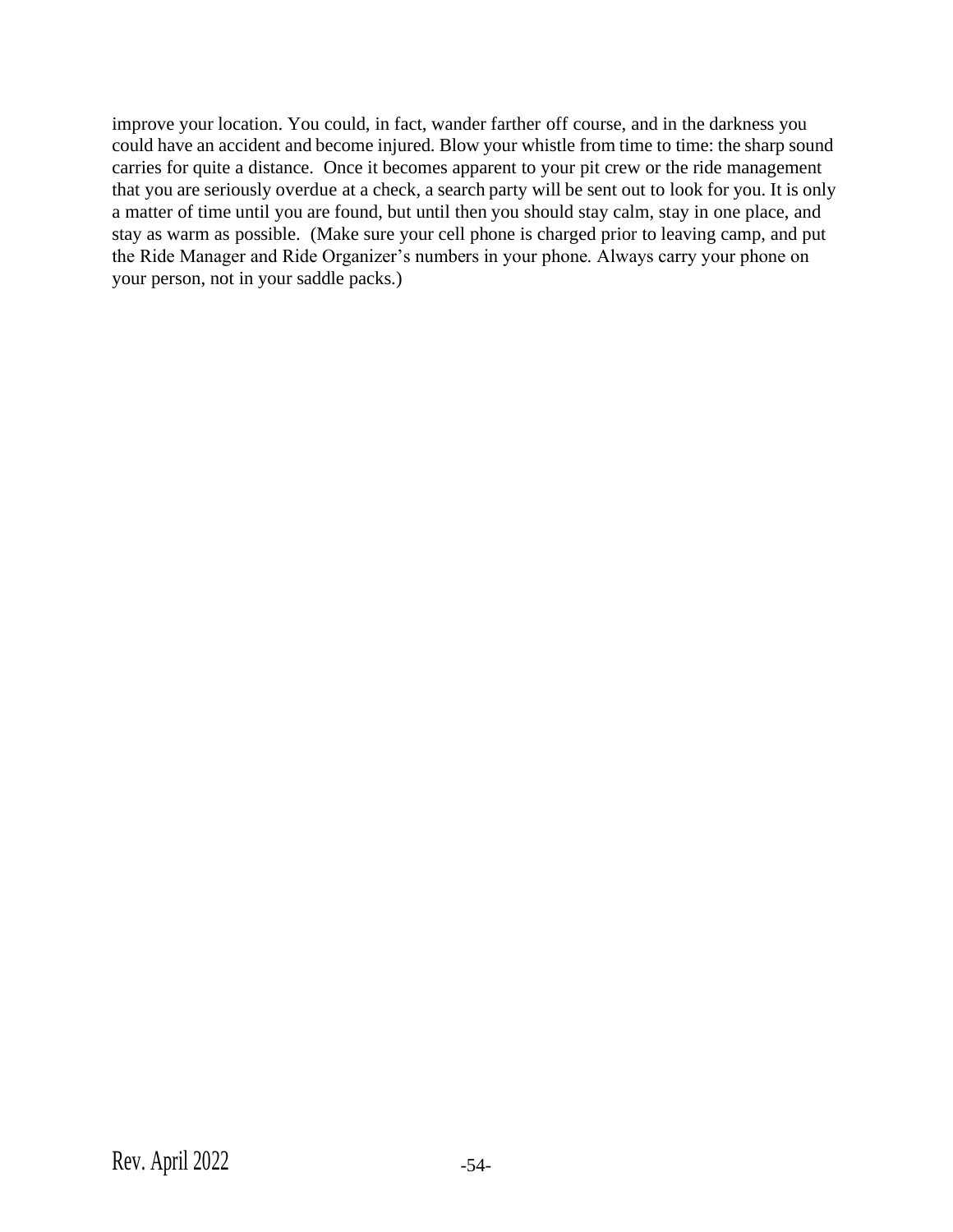### **I. HAVE REALISTIC EXPECTATIONS**

Having realistic expectations simply involves not asking your horse for more than he is able to give safely, either in competition or in training. Some horses are so naturally talented that they can run up front and even finish in first place with only a little conditioning. The problem is that such a horse has not had time for his bones, ligaments, joints, and cartilage to come up to maximum strength. Breakdowns are very common in those individuals whose natural cardiovascular superiority lulls their riders into the false impression of preparedness. Studies suggest that it takes the bony frame four to five times as long to come to full fitness as the muscular system (which takes about 90 days). So, if you want your horse to have the best possible chance of maintaining long term soundness, you will have to give him the required time to develop (see Chapter Six).

Assuming that you have conditioned thoroughly and well at home, you will probably have a very good idea of your horse's capacity to perform in competition, especially if you are an experienced rider. It does not make sense to imagine that your horse can maintain a 10 mph average on a 50 mile ride if he is unable to do 25 miles at that speed at home. Adrenaline and herd instinct may carry him along with the fastest moving group early in the ride, but it is unlikely that these factors will account for much after the first vet check.

### **II. RIDE YOUR OWN RIDE**

"Ride your own ride" has been preached by more people - and gone straight in and out more ears - than any other advice in endurance riding. Time and time again, even the most experienced riders fail to heed this advice, even though they might have frequently given it to others. Every horse is an individual, and each has his own optimum pace. In addition, every horse has some kinds of trail over which he does best, and other kinds of trail where he is not as competitive. If your horse is strong in the hills but does not have a lot of speed, then make your time in the hills. If your horse can maintain a relatively fast pace over flat terrain, then flat terrain is the place to move out. If you have a surefooted, flexible horse that can fly through a narrow, twisting woods trail, make sure you're first in line going into the woods.

By knowing your own horse's capabilities, his strengths and weaknesses, and by pacing to take maximum advantage of the strength while minimizing the penalties of his weaknesses, you can finish much better than by just following the leader. If you want to ride with others because it's more fun than riding alone, choose companions who are going at a pace within your horse's capabilities.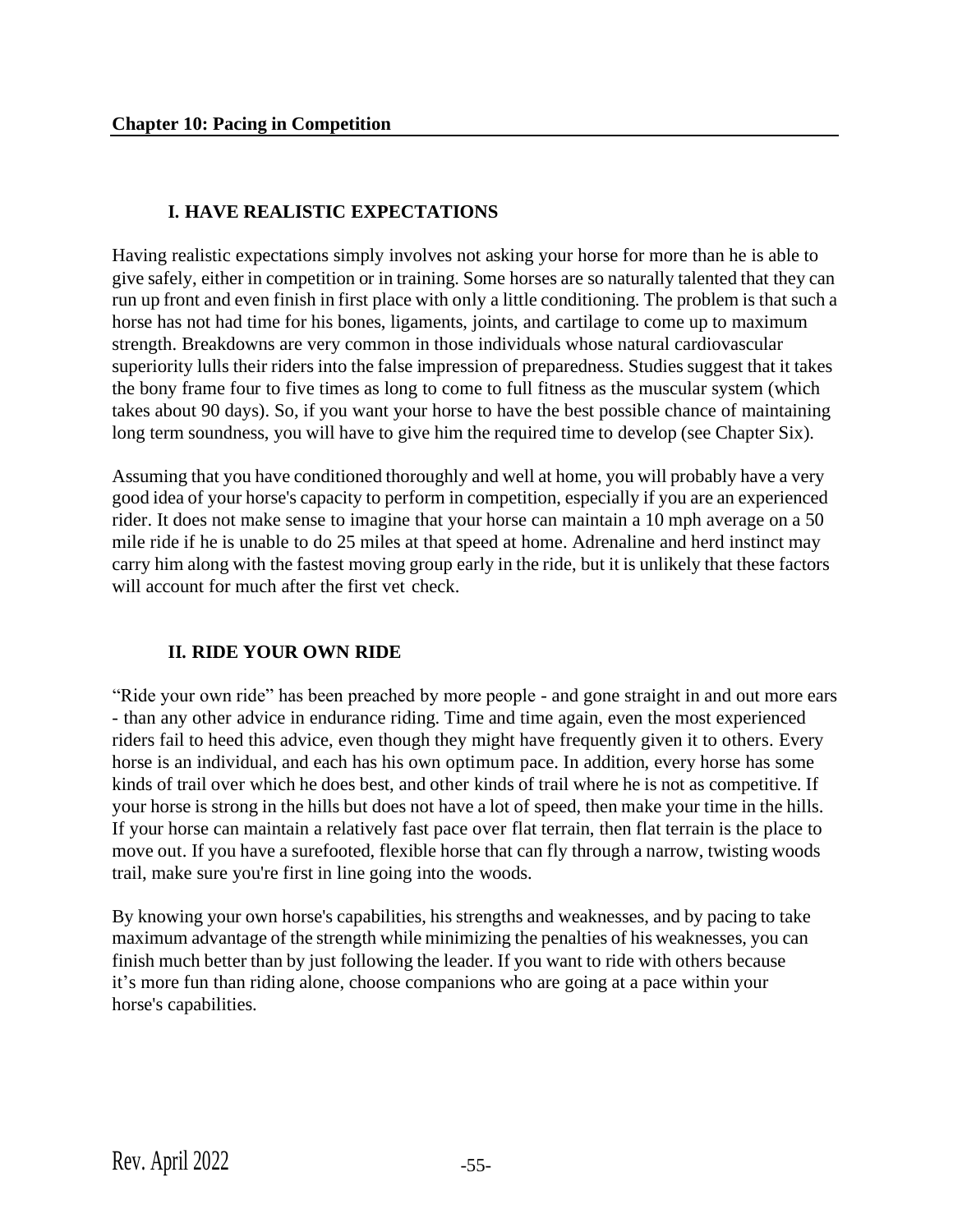#### **III. KEEP ENERGY EXPENDITURE CONSTANT**

Keep energy expenditure constant during the ride. This is one of the most important keys to success, and one another one that is often violated. To understand why this is so important, you need to know something of how a horse's muscles work. Simply stated, there are two types of energy production, aerobic and anaerobic. In aerobic metabolism, enough oxygen is delivered continuously to the muscles for the complete burning of carbohydrates (glycogen), free fatty acids and triglycerides. The maximum pulse rate at which a fit horse can work aerobically is in the range of 150 beats per minute. Aerobic work can continue for long periods with little or no need to rest. Anaerobic metabolism comes into the picture when the fit horse works hard enough to produce a pulse rate over 150 or so (in the unfit horse, the cross over into anaerobic metabolism will come at a lower pulse. See Chapter Six). Work of this nature depends on stored muscle enzymes to burn glycogen fuel. Because oxygen is not fully utilized, waste products like lactic acid accumulate rapidly and the body tires quickly. Anaerobic metabolism, as you can easily deduce, is a wasteful way to use the "fuel" your horse has in his tank. Your job is to set your cruise control at the optimum aerobic level and keep it there.

The maximum speed at which your horse can run aerobically varies with the elevation, grade, footing conditions and weather. You must go more slowly uphill, even on a gentle grade; the steeper the grade, the more slowly you must ride to maintain constant energy expenditure. Even though horses commonly prefer to rush up a steep hill, you as the rider must insist on a slower pace. You might even need to get off and lead up very steep grades to keep your horse within the aerobic boundary.

Don't be lulled into not adjusting your speed for a long gentle climb. If you run yourself, you know how failing to slow down a little for a slight grade can take its toll. It is a common mistake for endurance riders not to compensate for a long gradual incline, so be sure to look ahead and pay attention.

Trail conditions also affect the energy requirements. A rocky winding trail takes more energy than a straight smooth trail. Soft footing takes more energy than firm footing, with deep sand and mud the most tiring of all. Going too fast in deep footing also risks serious injury, particularly late in the ride when the horse is already quite fatigued.

Watch the trail ahead, evaluate its effect on your horse, and adjust your speed accordingly. The only time in the entire ride your horse should run anaerobically is in the sprint to the finish line. If you are fortunate enough to have a heart monitor you will be able to more accurately evaluate your horse's stress level. However, to use a monitor wisely takes practice and knowledge of your horse - you can't ride only by the numbers from a book.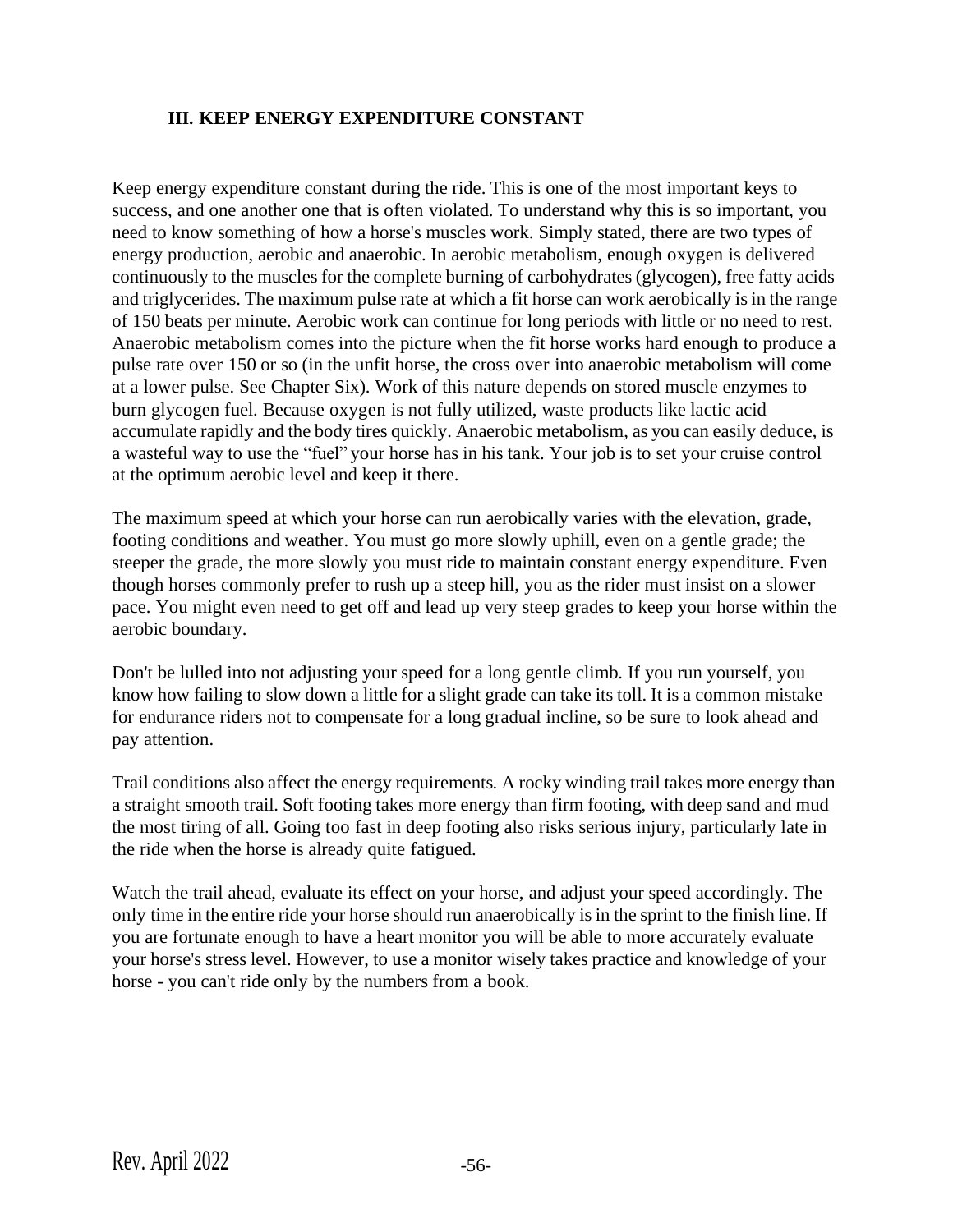#### **IV. LISTEN TO YOUR HORSE**

This brings us to the last rule; namely, listen to your horse. A good horseman doesn't necessarily need any special equipment to know how things are going, because the horse communicates in many ways. As horses tire, their strides will generally shorten and they will cover less ground at the same gait. They often stumble more, and recover with less agility (one reason tired horses are more prone to injury). There could be attitude changes, although some horses are so competitive that they will run aggressively until they drop, while others will act tired when there is plenty left in the tank. Common attitude changes include less willingness to respond to the rider's aids and reduced desire to keep up with the other horses (resulting in the need to constantly urge the horse on).

There are other more subtle signs of fatigue that you must learn to interpret, and this is where intimate knowledge of the personality and habits of the individual horse are important. For example, if your horse normally drinks water before the first vet check and then one day fails to do so, you should be on your guard. If your horse is normally eager and then for no apparent reason suddenly loses interest in the contest, he is probably in pain or discomfort of some sort. If a normally pleasant horse turns crabby and ill-tempered, there must be an explanation somewhere. It's up to you to be able to interpret your horse's 'language'.

By listening to your horse you will probably be able to avoid letting a borderline problem become serious. Usually you can re-group, slow your pace, and complete the ride safely. However, if you have reached the point at which your horse has lost interest in his surroundings or has stopped eating or drinking, he is already dangerously fatigued and could be in need of veterinary attention (see Chapter Twelve).

Your job as a horseman is to select an endurance candidate whose talents suit him for the job at hand, train him conscientiously and well, and ride sensibly according to the rules outlined above. There is never any guarantee in long distance competition and bad luck strikes even the most caring and competent riders. However, if you let common sense and compassion be your guides when technical knowledge or experience fail you, you should have little trouble finishing your endurance day with a smile and a healthy horse.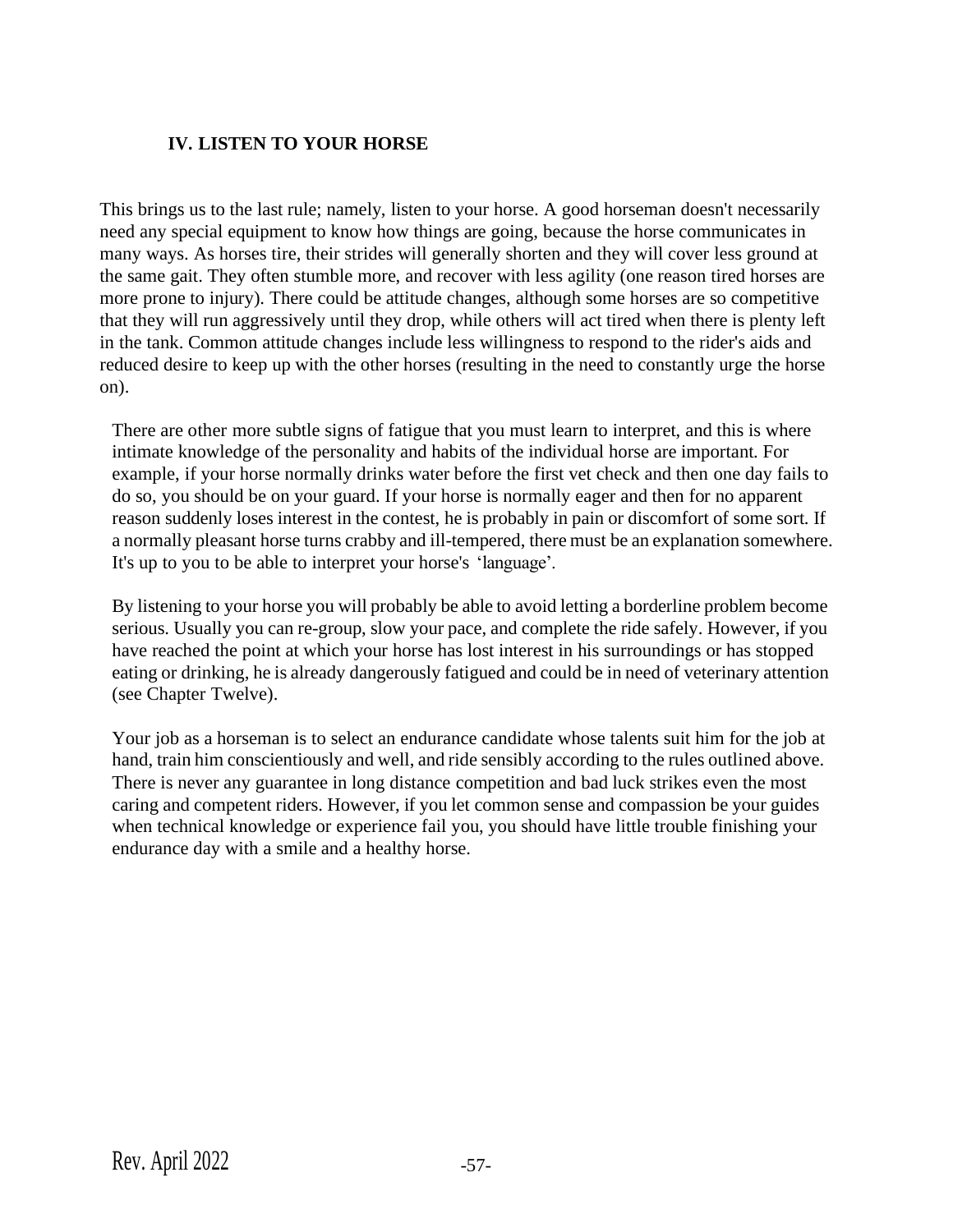Although some riders take great pride in their ability to perform 'solo', most prefer to have the help of a pit crew. The crew can consist of one or more people, usually family members or friends. The crew assists the rider in many ways over the course of the event, primarily, he takes over the care of the horse at the vet checks, leaving the rider free to see to his own personal needs. The pit crew's job can be quite casual if the rider's goal is a nonchalant scenic tour of the countryside. On the other hand, for a competitive rider in a difficult race, the pit crew can easily make all the difference in the outcome.

For the novice pit crew, the easiest way to learn the trade is to find out who the most successful riders are, watch what their crews do, and ask a lot of questions. Word gets around quickly about who has the best crews. Offer to help one of these a few times. Most would love to have an extra hand.

The difficulty of the pit crewing job can be vastly complicated if the ride is a hundred miler where all the checks are scattered over a mountain range and up virtually impassable, rutted out, dry creek beds that pass, more or less, for roads. It's even more challenging if there is no water, if none of the 'roads' have names, if there are no gas stations for the next hundred miles, and if the ride management forgot to do the vet check maps. Like endurance riders, pit crews must cultivate an unorthodox sense of humour to survive. With any luck the novice crew will have as a first mission, a fifty miler where all the checks are in camp.

### **I. PRE RIDE CARE**

The pit crew's day begins with the pre-ride feeding for the horse. To get the maximum benefit, this should be done four hours prior to the start of the ride. If the competition begins at 6:00 am, this means the feeding is at 2:00 am! In practice, horses are often fed about two hours before the ride without apparent ill effects. Naturally the horse should have all the water and hay through the night that he wants, and most people also give a couple tablespoons of electrolytes with the feed (See Chapter Four).

What you will need during the day will depend, to some extent, on the weather. If it is cold and wet, the horse will need blankets and a rainproof cover. The rider will probably want a full change of clothes (especially dry socks), an extra jacket, and towels. If the weather is hot and dry, you will need water by the barrel. Routinely, you will need a stethoscope, a thermometer, sponges, buckets, electrolytes (and some means of administering them), hay, a halter and lead rope, clean saddle pads, spare tack (in case anything breaks), and lots of drinks and food for the rider. It's also good to have an extra set of horse shoes and the tools required to put them on. Incidentals suchas aspirin or Advil, Vaseline (for tack rubs or skin burns) *(udder paste works very well)*, duct tape (for all kinds of instant repairs), and tissue will also come in handy. If the ride is a hundred miles, a few flashlights, a head lamp, and extra batteries might be necessary. If you are going to have to do a lot of driving during the day to get to the vet checks, or to meet your rider at points in between, make sure you've got a full tank, and that your vehicle is in good working order. The

Rev. April  $2022$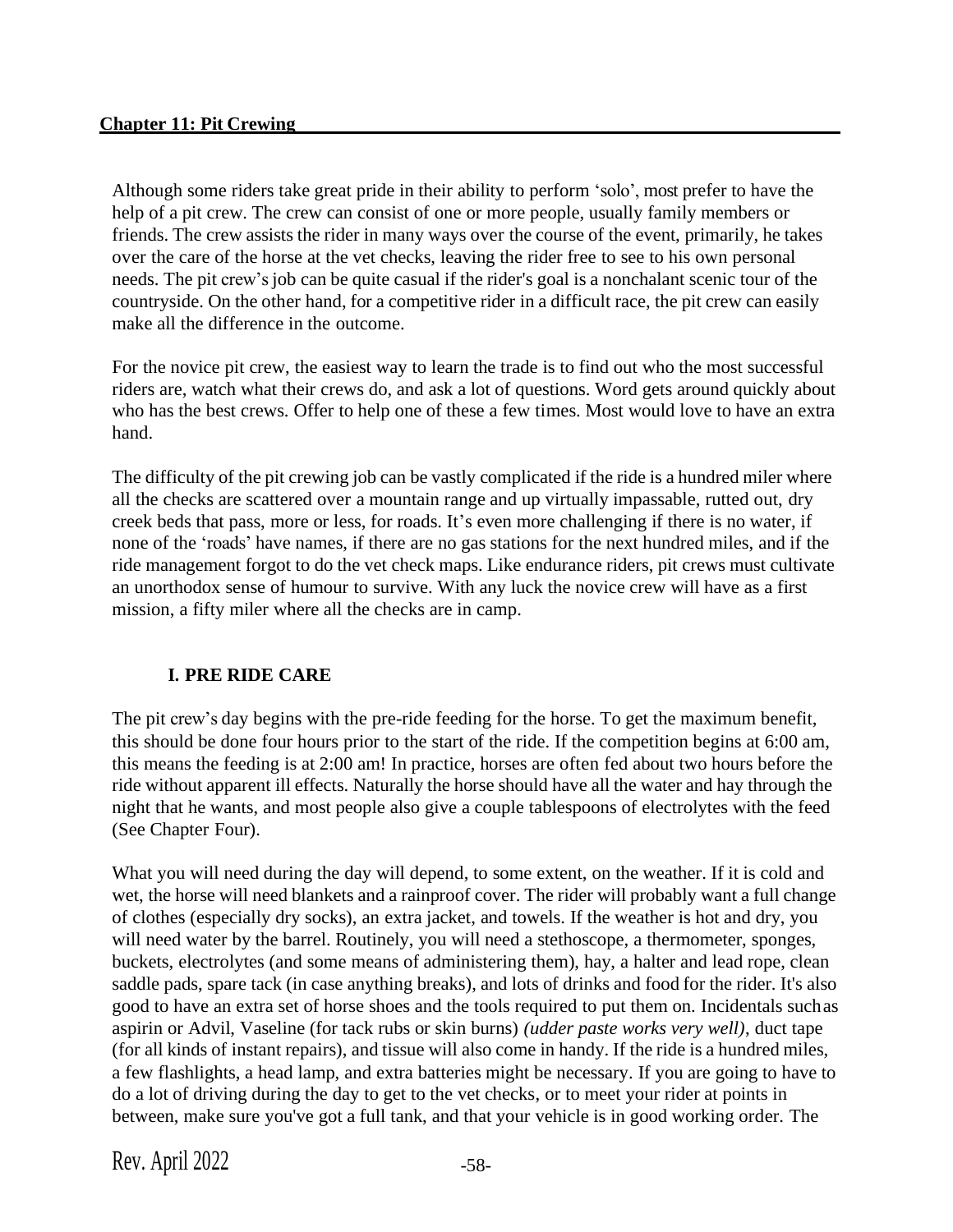ultimate humiliation for a pit crew is to run out of gas somewhere in the middle of the wilderness.

Most vet checks are run as a gate into a hold. This means that your required hold time does not begin until after your horse has recovered to a pre-specified pulse count, or passed the 'gate'. 64 bpm is standard. *(Sometimes reduced to 60 to slow things down early on a long ride and protect the horses)*. After the horse has had his pulse checked and his time marked on a card, he will proceed to the vets where he will have his metabolic and mechanical fitness to continue evaluated more fully. The rider and crew are then free to do whatever they like until the hold period is over. The duration of the hold time varies-greatly, depending on how many miles have been covered up to that point, the length of the ride, and the weather conditions. Most commonly, the hold time runs between thirty minutes and one hour.

#### *(See Ride Management Manual for a description of the various types of gates and holds.)*

As soon as the race starts and the riders are out of camp, you should begin getting everything ready for the first vet check. You should position all your equipment as closely as possible to the vetting area, but out of the way of the traffic flow. (Setting up your crewing area is usually done the previous day.) Sometimes it's a bit tricky to get a good spot, and the early bird has the best chance. Don't wait until it's almost time for the horses to be arriving before getting set up. If the day is going to be hot, a shady spot is imperative. Get oriented to which direction the sun is going, and decide where it's going to be when the horses come in. Get everything you think you could possibly need and organize it in one place. You don't want to waste your vet check running back and forth to get forgotten items. Set up at least three buckets of water, two for drinking and one for sponging. Have more water handy if the weather is hot, because you're going to be using a lot. Set out a fat flake of hay. Line up your electrolytes, a halter and lead, and the drinks and food you think your rider is most likely to want. Put the stethoscope around your neck, or you will probably misplace it, and get a fix on how the vet check is laid out. Where are the in timers, the pulse takers, the vets, and the out timers?

Sometimes it takes a while to comprehend the overall picture, as things are not always clearly demarcated. If other horses begin to come in and you don't expect your rider for a while, watch how they are doing. See if you can figure out which vets seem the most competent. This might seem like an odd piece of advice, but the reality of endurance riding is that vets vary widely in their ability. You'll want to go to a good one and stick with him all day if you can.

# **II. CARE OF THE HORSE DURING THE VET CHECK**

Know that most riders prefer to take their horse through the pulse and vet lanes themselves, and you will be busy assisting them as their crew. You may have to attend to this as the ride progresses, and your rider tires.

As soon as your horse comes in, immediately get his vet card marked with his arrival time, and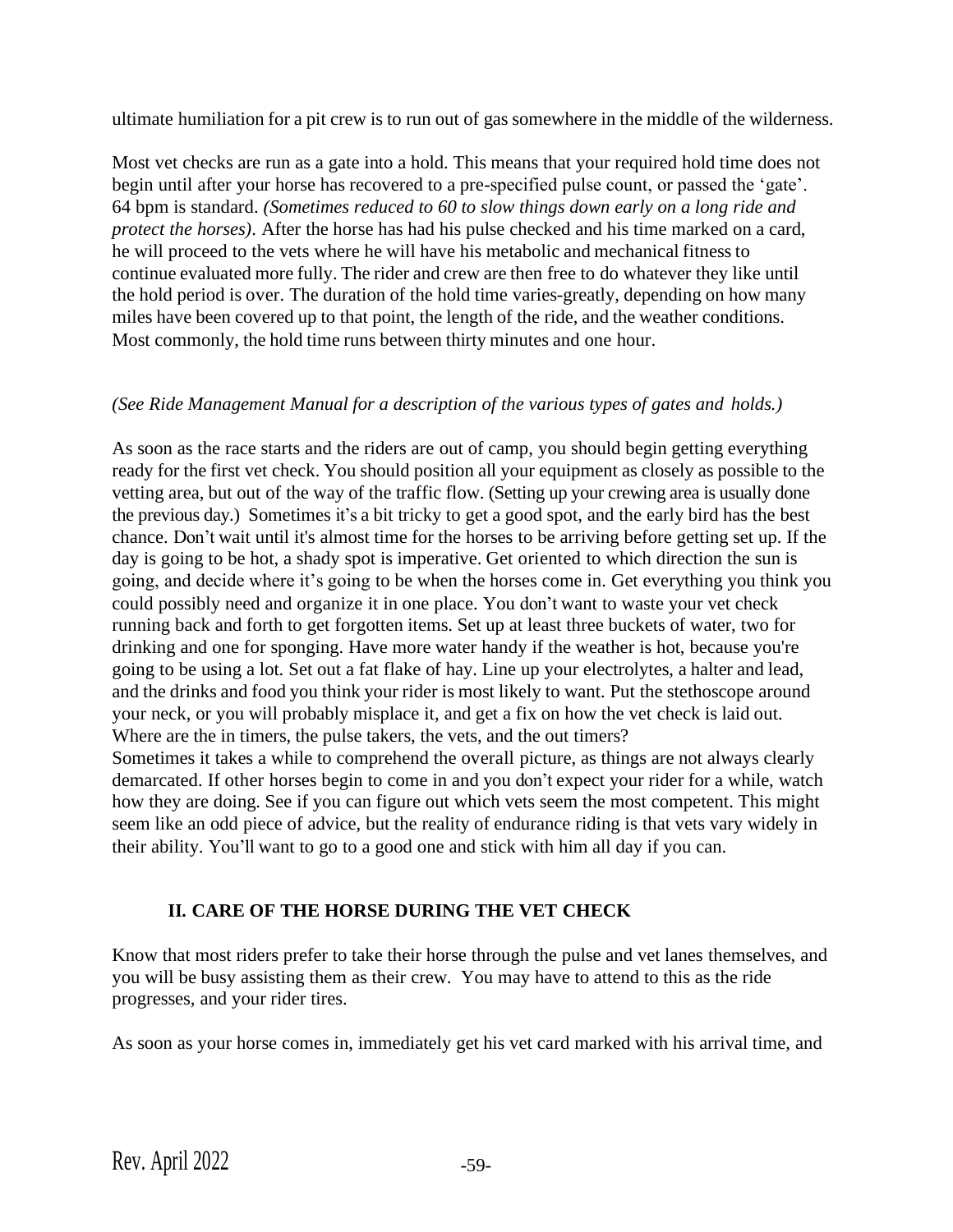take a pulse. (ERA in times are recorded on a time sheet by the timers. You will have to ask for your In Time.) If it's already down to the requirement, say 64, call for an official pulse. (ERA has volunteers to take the pulse, and have it recorded by the timers. Many riders in ERA go straight to the pulsers after arriving at the Timing Table.) If the count is pretty close, say 68, and you anticipate that it will reach 64 any second, just keep the stethoscope on him while the rider quietly offers him water. If the pulse is running in the high 70's or 80's, it's probably going to take at least a few minutes before it gets down. In this case you should go ahead and take the tack off and start sponging. If the horse is hot, lots of water is the best way to get a pulse down quickly. However, be on guard about using water, especially cold water from a mountain creek or hose, if the day is chilly. Also, some horses are very prone to cramping if they get much water on the muscles of the croup and back. If you know your horse is like this, it's best to blanket these areas and only wet the neck and legs. If the horse takes as much as ten minutes or more to get down, it's a good bet that he's going too fast for his present ability. Your rider needs to know how long the recovery time is and adjust his goals accordingly. A recovery time of around five minutes or less is an indication that the horse is being ridden sensibly. *(Sometimes walking a horse a bit will help the pulse to drop.)*

It is not a good idea to let the horse eat anything until after he gets vetted, as this often causes the pulse to hang. Sometimes it's best to walk him around slowly rather than letting him stand, especially if the pulse is still quite high.

Vets normally aren't concerned about the respiration count; it's the quality of the breathing rather than the rate that is important. A panting horse is preferable to one taking long gasping breaths. Panting could indicate, however, that the horse is over-heating, so a temperature should be taken. Temperatures below 103 degrees are usually considered safe enough for the horse to pass the vetting. If you have a horse that pants you are always well advised to call the ride management ahead of time and find out how they intend to handle it (See Chapter Twelve). *(Most of our vets recognize the difference between a 'panting' horse that is getting rid of heat, and a horse that is gasping for breath from over exertion. Rapid shallow breathing is common in many experienced endurance horses and helps to cool the horse.)*

The usual practice at endurance rides is to have your in time written on your vet card as soon as you call. (ERA records your in time on their timing sheet.) If the pulse timer counts you over the required maximum, say 64, then you may get a penalty of some sort. For example, you may not be allowed to ask for a check until other horses in line for a pulse are checked. So be sure you are down before you call. If you are sure and you know the timer has miscounted, don't hesitate to ask for a re-check. Most people will accommodate you on this. If they won't do so, you must accept their decision and try again later.

When you call for a pulse, be as close as possible to whoever is going to check you. If you are right on 64 and have to walk more than a few steps, you may be 68 when you get there. Walk slowly and quietly to where you must go, and try to stay away from any commotion. Don't let the horse drop his head to eat, as this could also put him over. Attention to these details can get you a minute or more advantage over someone who isn't so careful, and sometimes this can ultimately be very significant.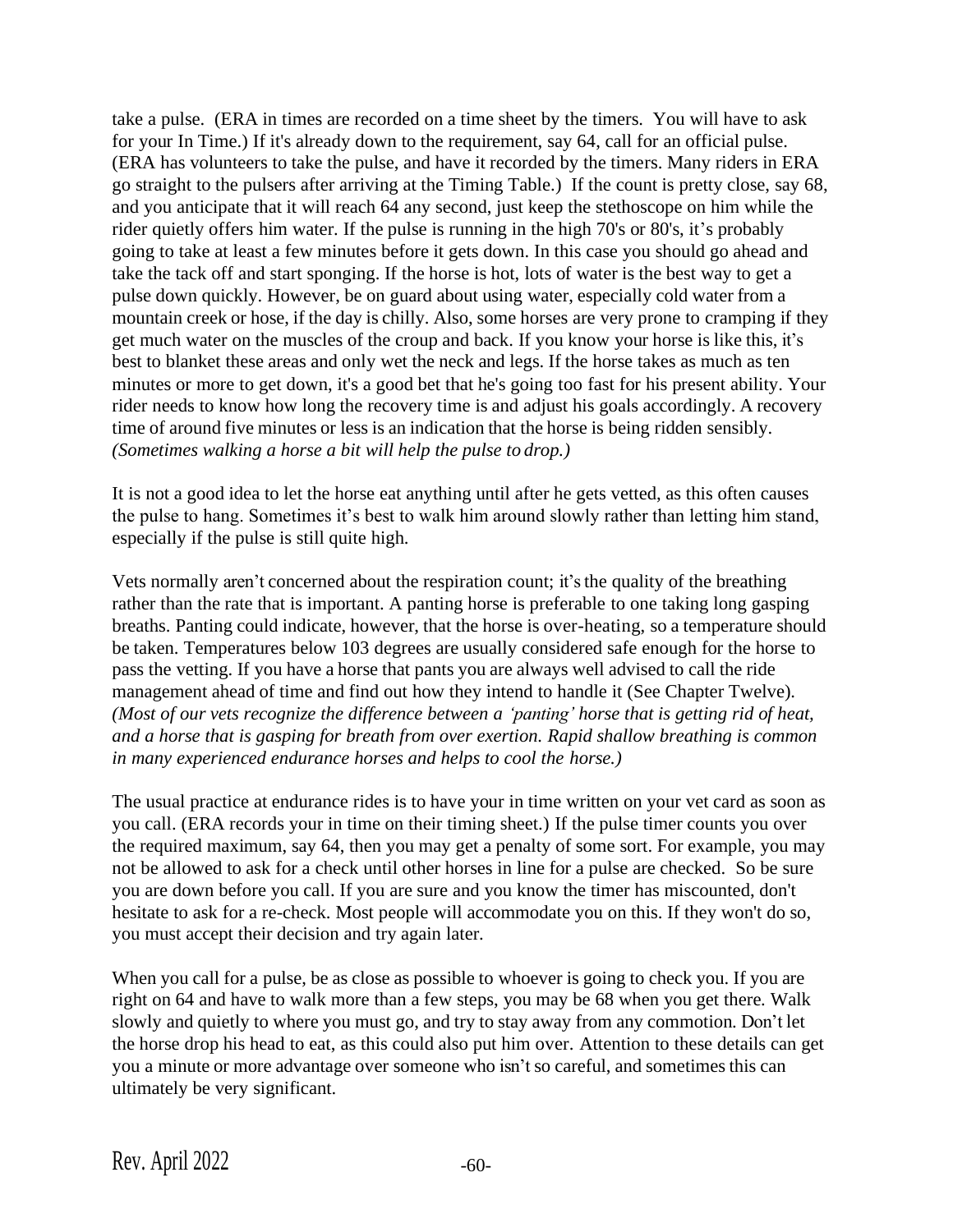After passing the pulse taker, the next step is to present the horse to the vet. Pay careful attention to his remarks, and if he asks you any questions, be completely honest in your answers. Always pass on any comments to your rider. When you get your vet card back, look it over. There

are spaces for all the various metabolic and mechanical factors to be graded. If you notice any low marks, you might want to ask the veterinarian how concerned he is about these conditions. What constitutes a 'C' to one vet might be a 'B' or a 'D-' to another, so it's best to ask if you have any doubts.

Interpreting metabolic conditions is not as easy as counting a pulse or knowing when a horse is lame, but the rider and crew should make it their business to learn as much as they can about it. Sooner or later you will find yourself in a situation where you will need to make your own judgments. In particular, you should know if your horse is behaving uncharacteristically. What could normally be a cause for concern in most horses might not be significant with yours, and vice versa (See Chapter Twelve).

The Cardiac Recovery Index, or 'Ridgway Trot' has proven to be a very useful tool for determining when a horse is becoming over-stressed. Its unique value is that it detects problems at their onset, before other indicators register that a danger zone has been crossed. The CRI is performed as follows. The horse's pulse is taken and the time is noted (for example, pulse--64; time=1:03:07). The horse is then trotted in hand approximately 125 feet (about 45 steps) away from a point and then turned around and trotted back. During this trot out, the veterinarian will evaluate the horse's gait and attitude. After 60 seconds have passed from the initial pulse taking, the pulse is re-checked. It should be no higher than the first reading (for example, pulse--64; time=1:04:07). An accurate pulse count is imperative or the test will not be valid. If the pulse has increased the second time it is checked, there is cause for concern. While a four beat per minute increase (64 to 68) is not alarming, as the increase grows so should concern. A 64 to 80 reading, for example, would be fair warning that the horse is in enough distress that continuing the ride would be risky. Generally speaking, if the veterinarian gets a poor CRI reading, he will ask the rider to come back again for a re-check. At that time the CRI would be repeated, and unless it had normalized, the horse would probably be pulled from the ride. The veterinarian would most likely evaluate the horse as a whole before making his decision, but poor metabolic readings or lameness inevitably seem to accompany a poor CRI.

#### *(More detailed information on the CRI is contained in the Veterinary Handbook and the Ride Management Handbook.)*

Assuming that you have passed the vetting and everything is within normal ranges, you should take your card to have it marked for your out time. (ERA out times are usually recorded on a white board at the Timer Tent. It is your responsibility to check your out time.) Be sure that your watch is synchronized with the official ride time, and that when you get your card back the correct time is entered. Even at the best of rides mistakes are sometimes made, so it pays to check. Make a point of putting your card in the same place all the time, it's very easy to lose it in the rush of getting everything done. (Many ERA rides keep the vet cards at the Vet Check area.) Let your horse eat and drink, before administering electrolytes, as the taste may put your horse off feed. Since there is some debate about value of electrolyting, it must be explained in some detail. As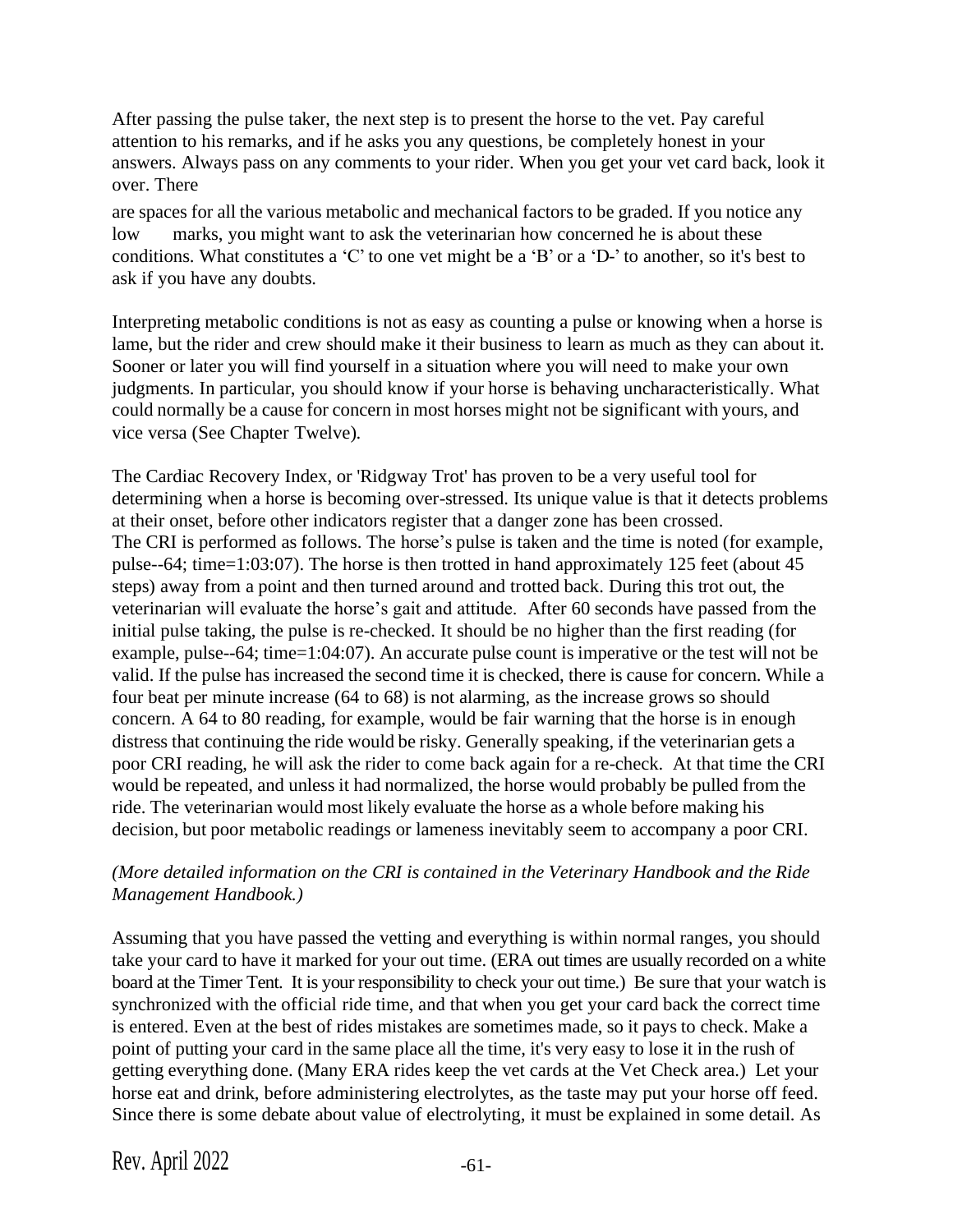the horse sweats, he loses water and electrolytes (sodium, potassium, calcium, magnesium, and chloride). Losses and imbalances commonly result in cramping, and occasionally in colic and tying up. In the most extreme cases, death can result. Supplementation is designed to offset these problems, just as drinking Gatorade is designed to help human athletes. Disagreement comes, at least in part, because of the impossibility of determining accurately the horse's needs during the ride. Naturally the dosage depends on the horse's constantly changing metabolic state. Theoretically, there is a danger of over-concentration of the salts in the horse's stomach. In such a situation, osmosis would draw precious fluids out of already dehydrated tissues and into the gut, making matters worse. *(Recent studies are clear on the need to provide electrolytes to the endurance horse. Large volumes of fluid and electrolytes are typically lost during the first 25 miles of a ride and never regained. See Ecker et al in electrolyte studies at the Equine Research Centre at Guelph, Ontario. More information on electrolytes is contained in an Appendix III.)*

If the horse is significantly dehydrated and has quit drinking, dosing with electrolytes could certainly be unwise; but when this state has been reached, it is time to withdraw from the ride in any case. Most veterinariansfeel that under any other circumstances electrolytes probably do help. Further, many believe that it is dangerous to compete without them, especially in hot and/or humid weather. Even though there is no laboratory on the trail to measure the horse's exact needs, we know that he is losing water and salts. If the process goes on too long, imbalances could reach dangerous proportions. As long as the horse is still drinking, it is very unlikely to overdose by giving a few tablespoons at each check (See Chapter Twelve). *(Note if the horse is NOT dehydrated, many researchers and vets believe that electrolyting will encourage drinking. This seems to be supported by anecdotal evidence in Alberta.)*

The most common method of administering electrolytes is by dissolving the powdered form with water. The mixture is put in a syringe or other convenient container and the horse is dosed with it. Molasses, applesauce, or other sweet tasting substances can be used instead of water to make it more palatable. For some horses it works best to mix powdered electrolytes with a small handful of feed. Usually it is more acceptable when it is dampened with water. Occasionally a horse will resist all efforts to give him electrolytes, and if he is forced to take them, will promptly sulk and refuse to eat or drink anything else for the remainder of the vet check.

With this kind of horse it's best to wait until almost time to go back out on the trail before electrolyting. If the horse has not drunk very well at the check, it is probably best not to electrolyte him. *(Some, including some very high level riders, believe that as long as the horse is not dehydrated, giving a lot of electrolytes will encourage a horse to drink, in addition, they tend to feed a LOT of electrolytes and use yogurt and Malox or "Neigh-Lox" to counter act the action of the heavy salt dose on the horse's stomach. Remember to wash the horse's mouth and lips out after electrolyting to avoid salt burns. Most riders pre-load with electrolytes starting two to three days before a ride. As some people suggest, at worst you will be creating expensive urine, and at best you are ensuring your mount has the salts he needs available to him.)*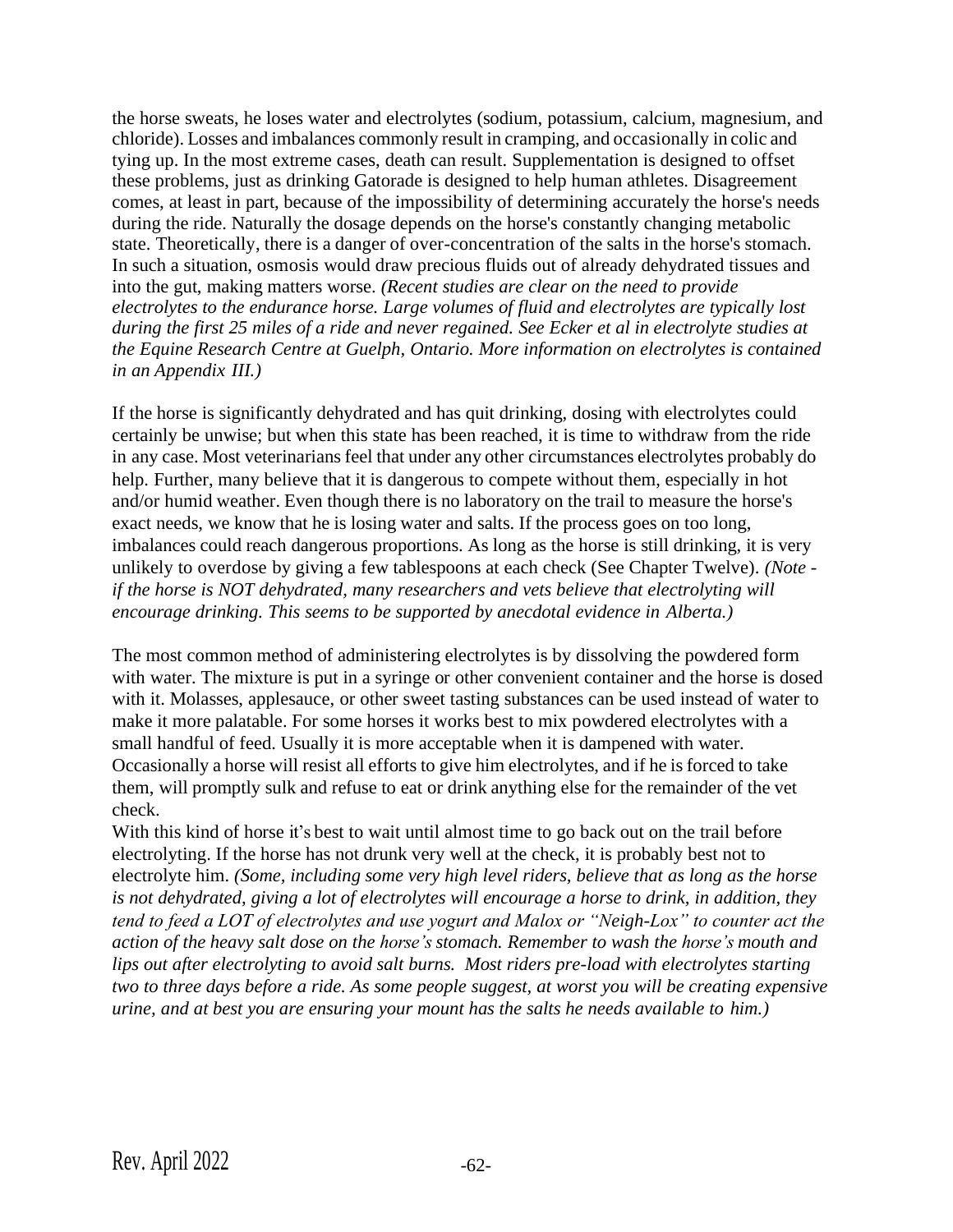#### *(Today there are many good electrolytes available in many forms. Cost is a significant issue.)*

A good procedure for the remainder of the rest period is to adjourn to the nearest patch of green grass and let the horse graze. If there is a creek or pond nearby, the grass along the banks is ideal. Such grass is especially high in moisture content, besides being a rich source of potassium.

Particularly on hundred milers, when the horse goes virtually all day and part of the night with little to eat, grass is the best and safest way to keep the intestine working. If no grass is available, dampened hay is a good second choice (see Chapter Four).

#### *(Well soaked beet pulp with a bit of grain is commonly fed in Alberta, often with some electroytes added.)*

You should check the pulse at least once after the initial vetting to make sure that it is continuing to come down. Ideally, it should return to the 40's before time to go back out, but it's not unusual for some horses to hang in the high 50's or so, especially towards the end of the ride. Anything over the low 60's is a good indication that the horse has done about all he can, so beware of further stressing him. If you vetted out at 64 and you later find that the pulse has gone back up, especially if the increase is marked (72 or higher), it's very likely that you have real trouble brewing. In such a situation you should ask for veterinary help.

The colour and flow of a horse's urine is an important indicator of his condition. Some horses won't urinate until they get off to themselves a little, and usually they prefer to be in tall grass or underbrush of some sort. The power of suggestion can also work wonders, so if your horse hasn't gone yet and you're concerned about it, be on guard for another horse that is urinating and then lead yours to that same spot. Watch especially for unusual colour. Dark amber is probably OK, but coffee colour is not. Port wine colour is caused by the presence of myoglobin and is a result of tissue breakdown associated with cramping and tying up. Under no circumstances should you leave camp if your horse is in this condition. Ask a veterinarian for help (See Chapter Twelve).

Be aware that just because your horse is bringing up the rear in an endurance ride, it doesn't necessarily follow that he is under less stress than the others. There is so much variation in ability and conditioning that it can be harder for one individual to do five mph than for another to do fifteen mph. In practice horses running off the pace are just as likely to get into trouble as the leaders.

Rev. April  $2022$   $-63$ When it's about five minutes before time to go, tack up and get to the area where the trail leaves camp. Your rider can go as soon as he is released by the out timer. Once he is off, you can clean up the mess you probably made and start getting ready for the next check. If you plan to meet your rider at a road crossing somewhere between checks, get together the things you'll need and allow plenty of time to find the spot. Take a lot of extra water if you have containers, in case you encounter other competitors who might need some. ln these cases, it adds to the fun of pit crewing if you share a ride with another crew whose horse is pacing with yours. Sometimes crews combine forces to cover several points where the riders cross roads. For example, one crew can meet riders at point A; another can meet them at point B. One of the attractions of endurance riding is that participants and crews can generally be relied upon to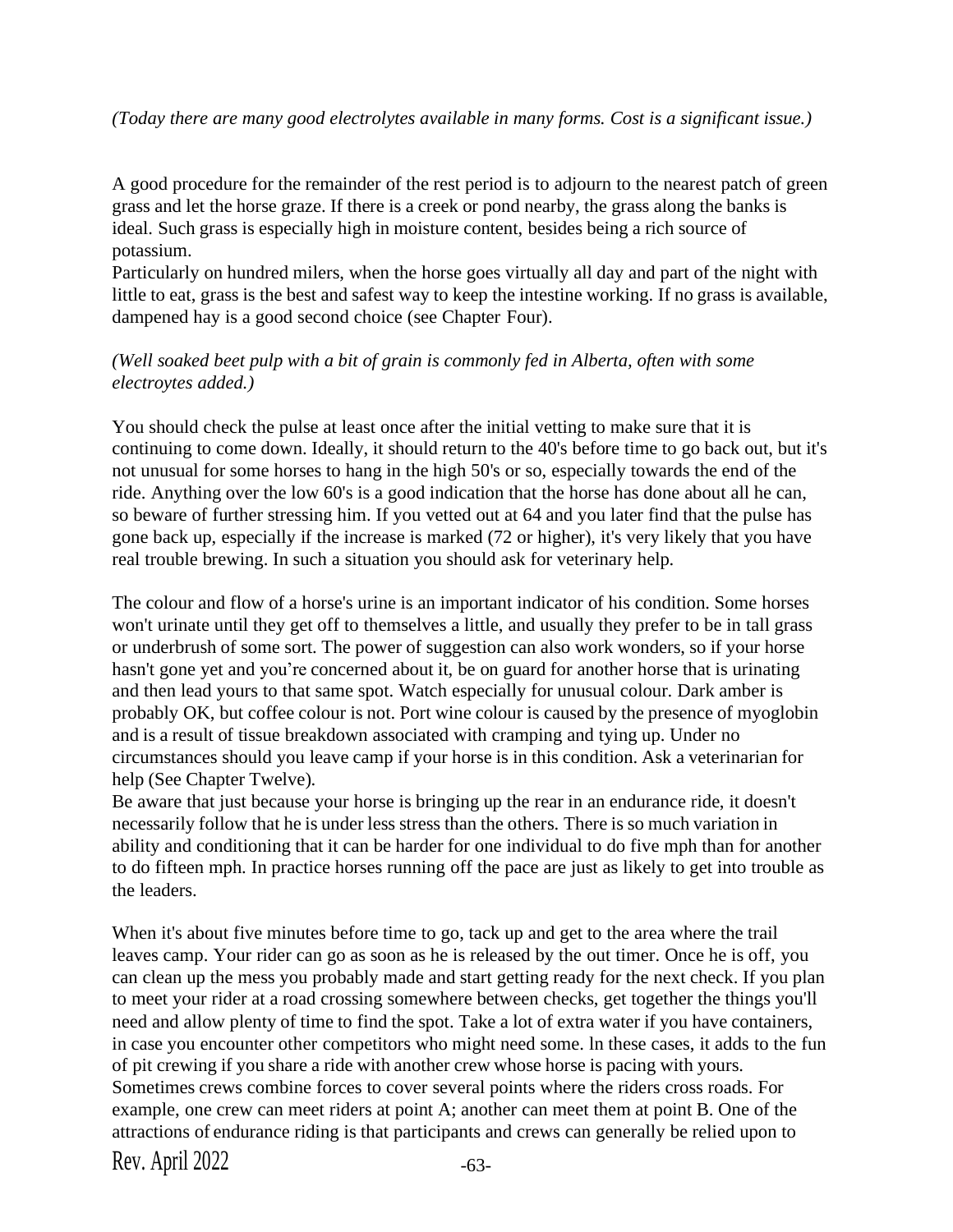help each other out, even when it's inconvenient or downright dangerous. Loaning tack, shoeing the competitor's horse, braving the wilderness to retrieve a lost competitor during a storm in the middle of a night, sacrificing a placing to help a junior rider finish - it's all part of the endurance rider's brotherhood. Hopefully, in our rapidly evolving sport, this is one feature that will not change.

#### **III. PASSING FINISHING CRITERIA**

As soon as the horse crosses the finish line, the crew should get the tack off and do the usual routine for getting the pulse down. *The horse must reach pulse criteria within 30 minutes of crossing the finish line or be disqualified.* Also, keep in mind that after any ride, but especially after a hundred miler, you are dealing with a very tired animal. Fatigued, dehydrated muscles are very prone to cramping and chilling especially if the temperature is chilly. It is best for the horse if the recovery is gradual. Be careful with overusing water, especially cold water. As soon as the pulse is down, it's wise to proceed immediately to get your completion exam. Most rides only require the horse to be down to a *64* pulse and sound at a *trot* to pass, and the longer the horse stands around, the more likely he is to become stiff and sore.

*The typical pulse rate is 64 at the finish for Endurance. In the Limited Distance, this is sometimes reduced to 56 or 60 to discourage racing.*

### **IV. BEST CONDITION**

If you have finished top ten, you will also be eligible for the Best Condition award, and you will have to present your horse again one hour after finishing *(or some other specified time)*. How you deal with your horse during this period can be quite individualized. For example, if your horse has a tendency to cramp, you will want to walk him, massage him, put warm covers on his back and croup, and do whatever else you can to keep him loose. If your horse's pulse hangs until he urinates, and he won't go until he's left alone, you will want to put him in a secluded spot and go away. If your horse overheats easily and the day is hot, you are going to be looking for a lot of water. In short, you must cater to your horse's particular needs, and try to make him as comfortable and happy as possible.

If you don't have any special problems or concerns, the best thing to do is to let the horse wander and graze, just as you did during the checks. Take a few minutes to wash off the trail grime and brush out his mane and tail. Keep water at his disposal and give him a final dose of electrolytes (unless this upsets him, in which case you should postpone it). Provide dampened hay if there is no grass. Dry feed can cause a dehydrated horse to choke. From time to time have him trot to warm him back up a little. It helps if you have schooled your horse at home for trotting out on the line. Not only should he follow willingly on a straight line but also on a circle in both directions. *(Teach your horse to lead from both sides, especially on circles.)*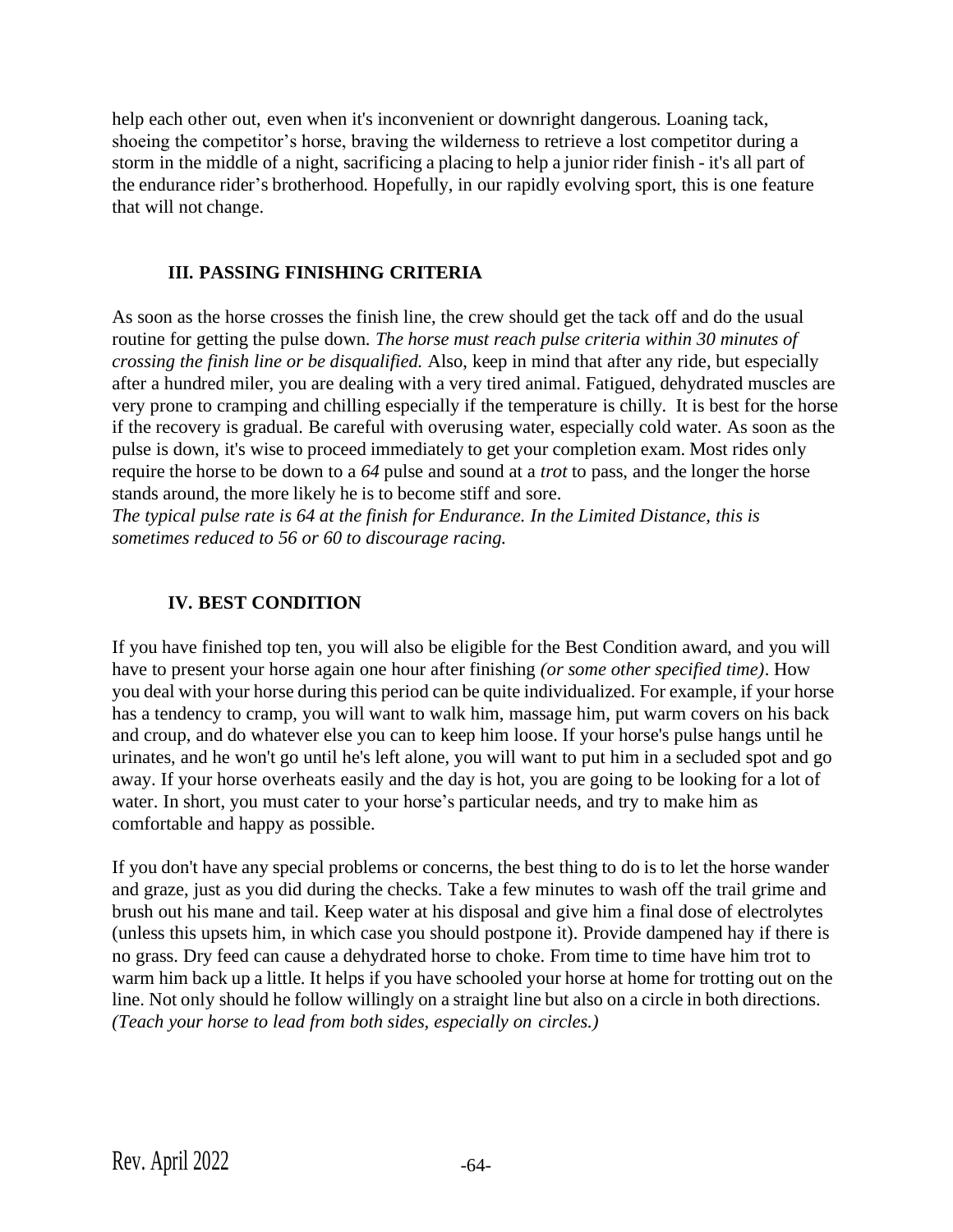### **V. POST RIDE CONSIDERATIONS**

After the final vetting, if the pulse has returned to 60 or less, it's time to give the horse some hay and secure him for the night. Panels or electric fence paddocks provide the most comfortable conditions *(some rides do not allow electric fences in case of horses breaking out, especially with blankets on, insulating them from the shock)*, as the horse is free to move around, roll or lie down at will. If you must tie him to a picket line, you should go back a few times over the next couple of hours and walk him for ten minutes or so. You should also re-check the pulse at least one more time to make sure all is well. Before going to bed, give the horse his grain. Many people like to make a sloppy bran mash mixed with carrots, apples, and other treats, and the horses seem to love it.

Even regular grain mixes can have water added and this also seems to meet with a favourable reaction. Naturally, plenty of water should be constantly available. A dry blanket will help keep the horse comfortable if the weather is chilly or wet. *(Soaked beet pulp is popular, many give extra rations after a ride.)*

If the horse's pulse begins to rise again after his post ride exam, it will be necessary to monitor his condition very carefully. Occasionally horses finish reasonably well, only to develop problems later. The first warning sign is a rising pulse, and a vet should be consulted. Early detection and treatment can keep a minor problem from becoming serious.

The morning after the race, you should trot the horse out. Give him at least ten or fifteen minutes of exercise before loading him up for the trip home. Look for any unusual filling or swelling, and in general try to get a fix on how he feels. Notice, for example, whether he ate his breakfast and how his stool looks. You expect an endurance horse to be tired after a ride, but if he looks exhausted you know he's been asked to do too much.

*(A horse should be well used, but not 'used up'. - Dr. Dick Barsleau)*

### **VI. TRAILERING HOME**

If you have a long trip home, it's best to stop every four or five hours and give the horse an opportunity to get out of the trailer and walk around a little. Offer water and give him a few minutes to graze at these stops. If the weather is hot, be sure that the trailer is well ventilated. If you stop at a restaurant to eat, open all the windows and half doors to maximize air flow. By all means park in the shade. If the weather is cold, be sure the horse has a blanket. *(Many horses will drink in the trailer - use a soft rubber feed dish for safety.)*

As you can see, there is much more to pit crewing than carrying a bucket of water. The crew is an integral part of the team, and once you've mastered the trade you will have a job for as long as you like - possibly longer.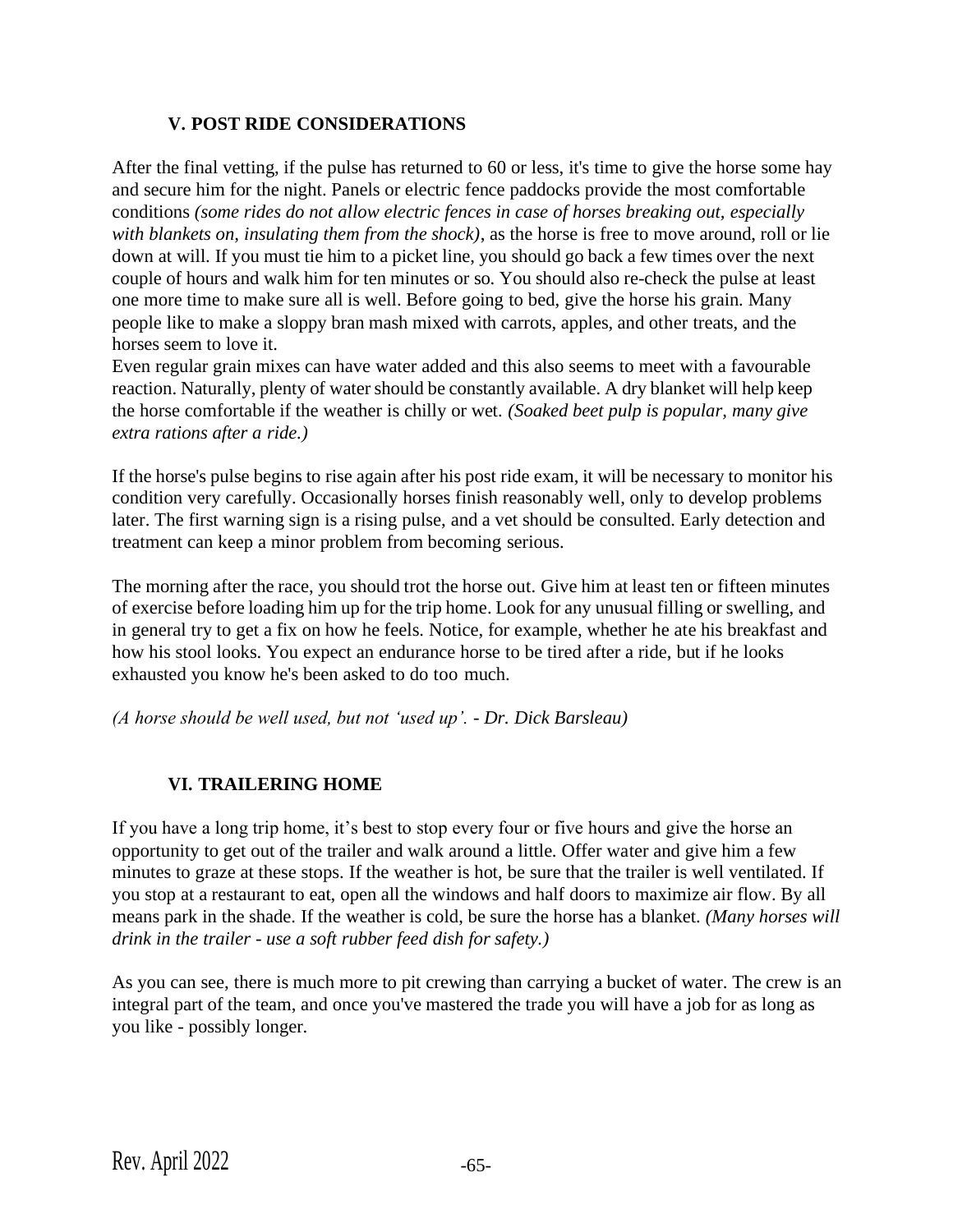Because of the potential for extreme stress that distance riding entails, it is vital that competitions be monitored by veterinarians experienced in this particular athletic pursuit. Their word is final in all matters pertaining to the safety and welfare of the horses. However, while their primary responsibility is to keep risks within reasonable boundaries, they function as much more than policemen or emergency room doctors. They also serve as counsellors and coaches for the riders, helping them to get the best performance from their horses on any given day, and at the same time educating them on how to improve future efforts.

# **I. PRE-RIDE EXAM**

The rider's first experience with the veterinarian will be at the pre-ride exam. This exam is usually performed on the Friday afternoon prior to the Saturday competition. The veterinarian's responsibility at this point is very simply to judge which horses are in satisfactory condition to start and which ones are not. The pre-ride exam is also the time when the vet familiarizes himself with each horse, noting any peculiarities in gait or pre-existing conditions that he feels might become more significant as the ride progresses. From the rider's point of view, the pre-ride exam provides the first impression of the vet's expertise. Ideally, it is a time for the establishment of mutual respect and good will.

Because it is so important for the rider to understand the significance of all the various tests that the vet can perform to determine the horse's condition, this chapter will attempt to explain it all in some detail. Once you understand how things work, it will be possible for you to make sound evaluations of your own when there is no vet around to help you.

At the beginning of the exam, a temperature may be taken. (ERA has added the taking of the temperature to the pre-ride Vet In.) Normal temperatures range from 99 degrees F to 101.5 degrees F, with most horses at 100 degrees F to 100.5 degrees F. Any horse with a significantly elevated temperature will be closely evaluated to determine if that temperature is due to possible illness, or if it is more likely due to recent exercise or some other innocent factor.

The vet will next listen to the heart and lungs with a stethoscope. Most horses have a heart rate of 32 to 44 beats per minute. Anything over 44 would probably be viewed with concern unless the elevated rate could readily be attributed to excitement and 'nerves'. Many horses have some slight irregularities in their heartbeat, and these usually are not significant. Typically, the vet would simply make a note of it on the rider's card, and monitor it for adverse changes during the ride. If the vet detects any congestion in the lungs if/when he listens to the horse's breathing, he would doubtlessly inform the rider and disqualify the horse.

The hydration of the horse is checked by looking at the mucous membranes, capillary refill time, and skin elasticity. Sometimes horses arrive at camp already significantly dehydrated, and this can give the vet cause for concern. *(See comments under trailering.)* In these cases the rider would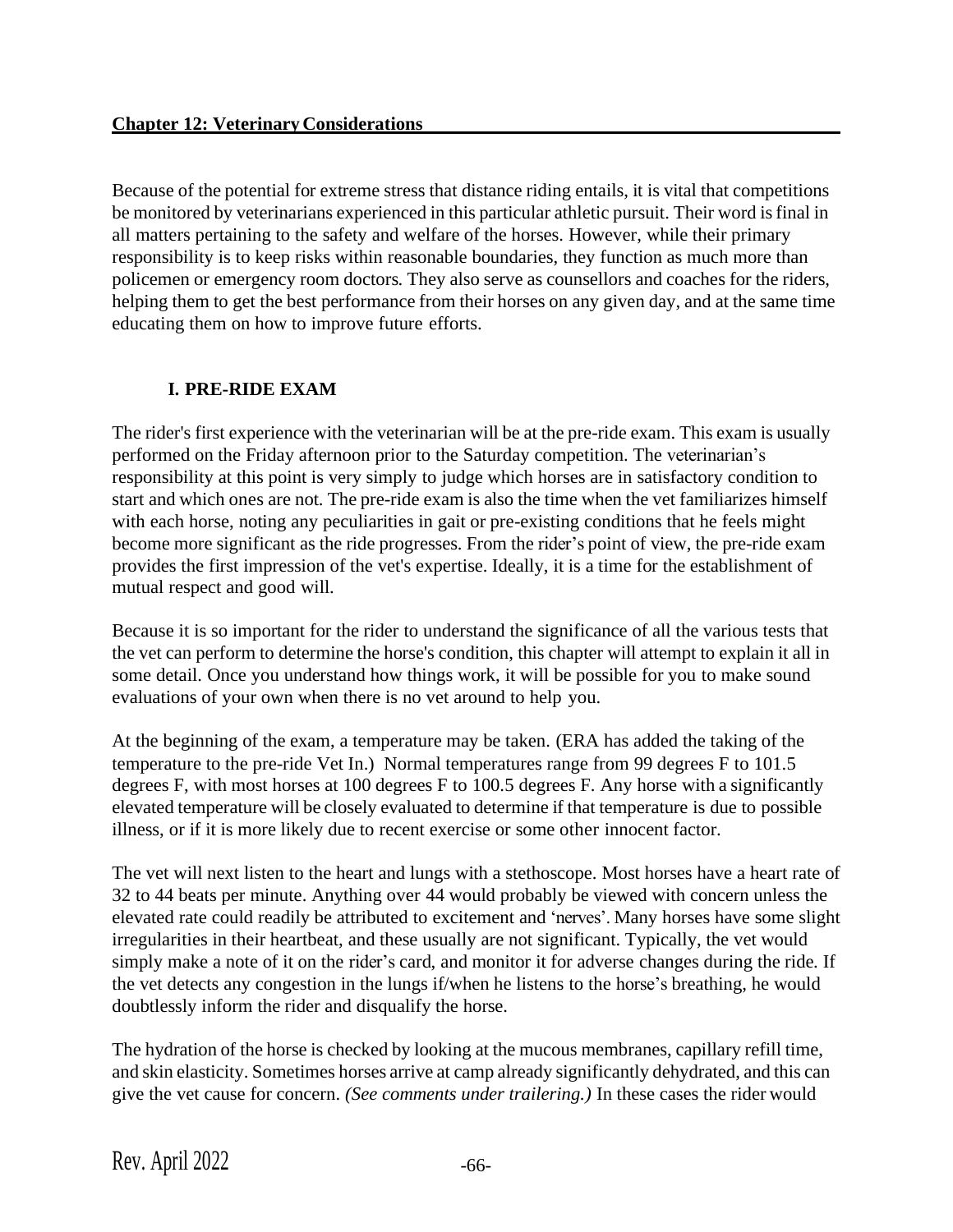probably be given an opportunity to encourage the horse to drink over the next several hours and then have him checked again. During the course of an endurance ride, even a fit, healthy and fully hydrated horse is bound to undergo a great deal of fluid loss. Starting with one that is already in a deficit would not be safe, particularly if the dehydration were accompanied by other signs of metabolic incompetence. *(Studies show that horses have large fluid losses particularly during the first 25 miles of a ride, then most will start to recover, but they do not normally fully recover. In a study of several hundred horses, only one horse recovered to its pre-ride weight over the course of a 100 mile race and a specified recovery period. A weight loss of 50 to 100 pounds is not unusual.)*

For your part, in order to avoid having the horse arrive in camp in this condition, be sure he always has fresh water at home. On the trip to the ride, offer him a drink at least every four hours. Finally, don't make the mistake of overriding your horse the week before a competition. Always give him two or three days of very light exercise before a ride so that he will arrive at camp rested and at his fighting best - not exhausted from eleventh hour conditioning efforts. The skin pinch is one method of determining hydration. It is performed by pinching the horse's skin with the thumb and forefinger over the point of the shoulder (not over the neck). In a fully hydrated horse, the skin will pop back immediately. Asthe horse becomes progressively more dehydrated, the skin will stay puckered up for progressively longer periods.

A capillary refill test is performed by applying thumb pressure to the gums, removing the thumb, and then observing the time it takes for the blanched area to return to the same colour as the surrounding membrane. This test indicates the ability of the heart to replenish its capillary system, and is a very important tool in assessing metabolic condition. Recovery normally takes less than two seconds at the pre-ride exam.

The mucous membranes that are observable are those of the inner eyelids and gums. Pink moist gums indicate proper blood perfusion of the tissue. Variations in normal include paler membranes, or membranes with a yellowish or greyish cast. Frequently, the gums and membranes around the eyes do not coincide in colour, with the gums being paler. Changes from the base line are usually significant.

Gut sounds are heard in the flank and abdominal areas. These sounds are perceived as slight, gurgling or rumbling. They will be recorded on the vet card as normal, hyperactive, slight, diminished, or non-existent. (ERA uses a lettering system, usually A-C)

During the pre-ride exam the horse will be observed for tack related sores and palpated for excessive tenderness. Legs should be checked for overt problems, such as filling in the joints or tendons, interference marks, or other swellings suggesting that the horse might suffer harm from competing. Any minor problems will be noted on the vet card and observed through the ride for signs of degeneration. Progressive deterioration could be cause for elimination from the ride. In evaluating soundness, the vet will want to see the horse trot in a straight line. Grossly lame horses are not permitted to start a ride, (a Grade III lameness results in a pull), but horses with slight irregularities of movement may be allowed to go. In the latter case, the veterinarian would try to determine whether competition would be likely to make matters worse. Horses with tendon,

Rev. April  $2022$   $-67$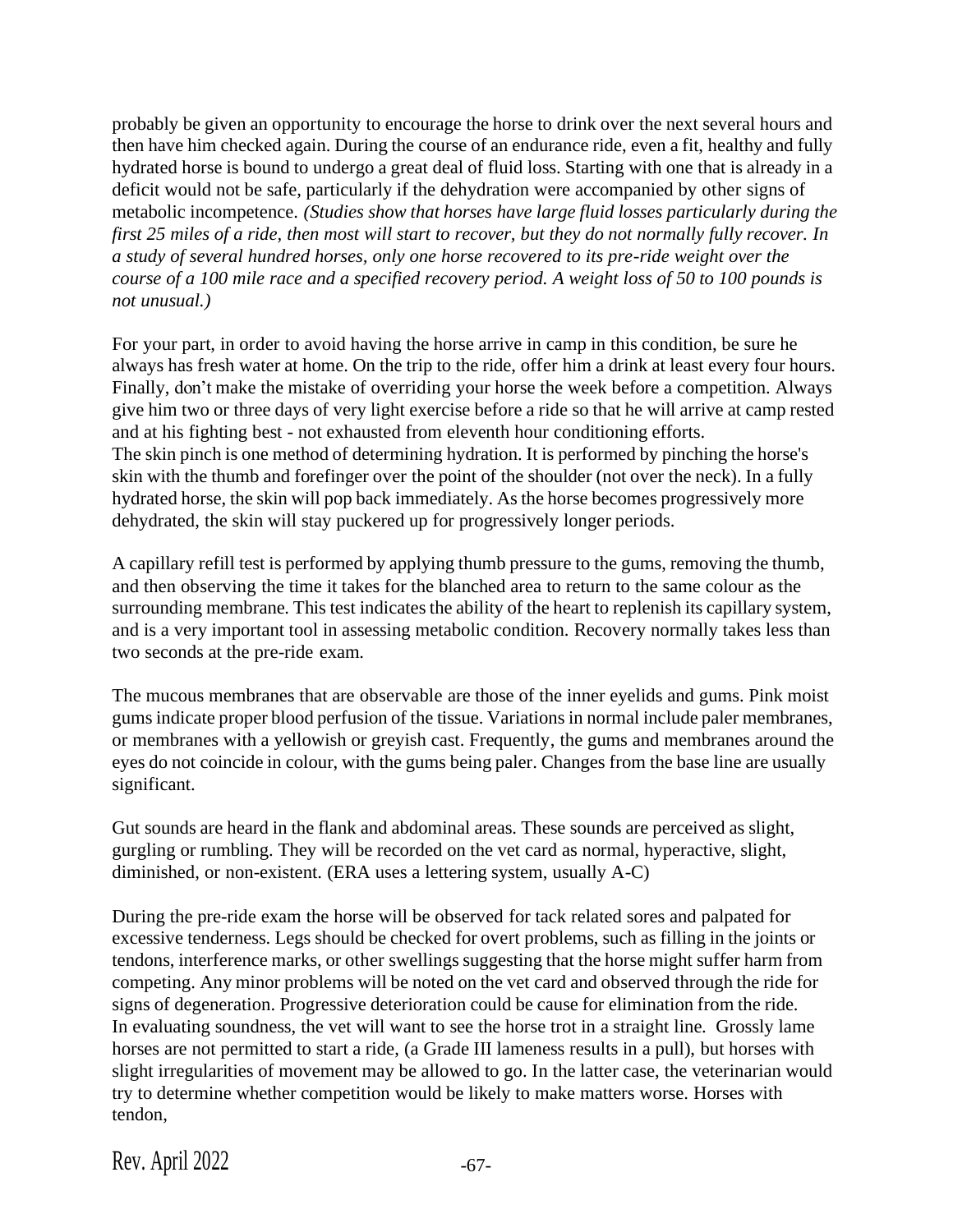ligament or joint problems would be poor risks; horses slightly 'off'because of muscle soreness or a cut would probably perform adequately.

In examining horses before the ride, obviously lame or sick ones are readily eliminated. In borderline cases, the vet is likely to let the horse start but keep a close watch on him during the ride. Most distance horses show some degree of wear and tear, and they are able to safely compete in spite of their accumulated liabilities. Endurance vets are aware of this and tend to make allowances.

# **II. RIDER BRIEFING**

The veterinarian's next responsibility, before an endurance competition, is to assist in a pre-ride briefing. During this briefing he explains how the vet checks will work and what recovery criteria the horse must meet before being allowed to continue. Usually rides require a pulse recovery somewhere between 60 and 68 (The norm for ERA is 64 bpm.) The vet will specify the length of hold time for the various checks, a consideration which is usually worked out with the management well in advance of the ride. If the vet has any special concerns (bad weather, for example) he will advise the riders accordingly. Finishing criteria will also be explained at the pre- ride briefing, and any questions answered.

# **III. VET CONTROL DURING THE RIDE**

# **A. Metabolic Factors**

During the ride the vet will rely heavily on pulse recovery to assess fitness to continue. As a rule, a fit horse that is being ridden comfortably within its ability to perform will recover very quickly, often within a few minutes, to a heart rate of *64* or below. All horses not being overridden should recover to *64* or less within ten minutes. After a 30 minute rest, if the horse has not recovered to whatever pulse that particular ride requires, he will be eliminated. A more subtle indication of a horse's condition is the quality of the heartbeat. The pulse should be regular and strong, not wandering, faint or erratic. *(In ERA, a horse that does not meet pulse criteria in 30 minutes is disqualified from competition.)*

Respiration rates vary widely depending to some extent on weather conditions. Some horses are 'panters', and will show elevated breathing rates even at rest when the weather is hot and humid. Panting is not necessarily an indicator of trouble, but temperature should usually be taken on such horses to make sure they are not overheating, and the lungs should be ausculted (listened to with a stethoscope). As long as the temperature is below 103 degrees F, and as long as pulse and other signs of recovery are prompt and progressive, elevated respiration rates are generally not considered a problem. *(As noted previously, most of the vets doing ERA rides understand the difference between a panting horse dissipating heat, and a stressed hard breathing horse gasping for oxygen.)*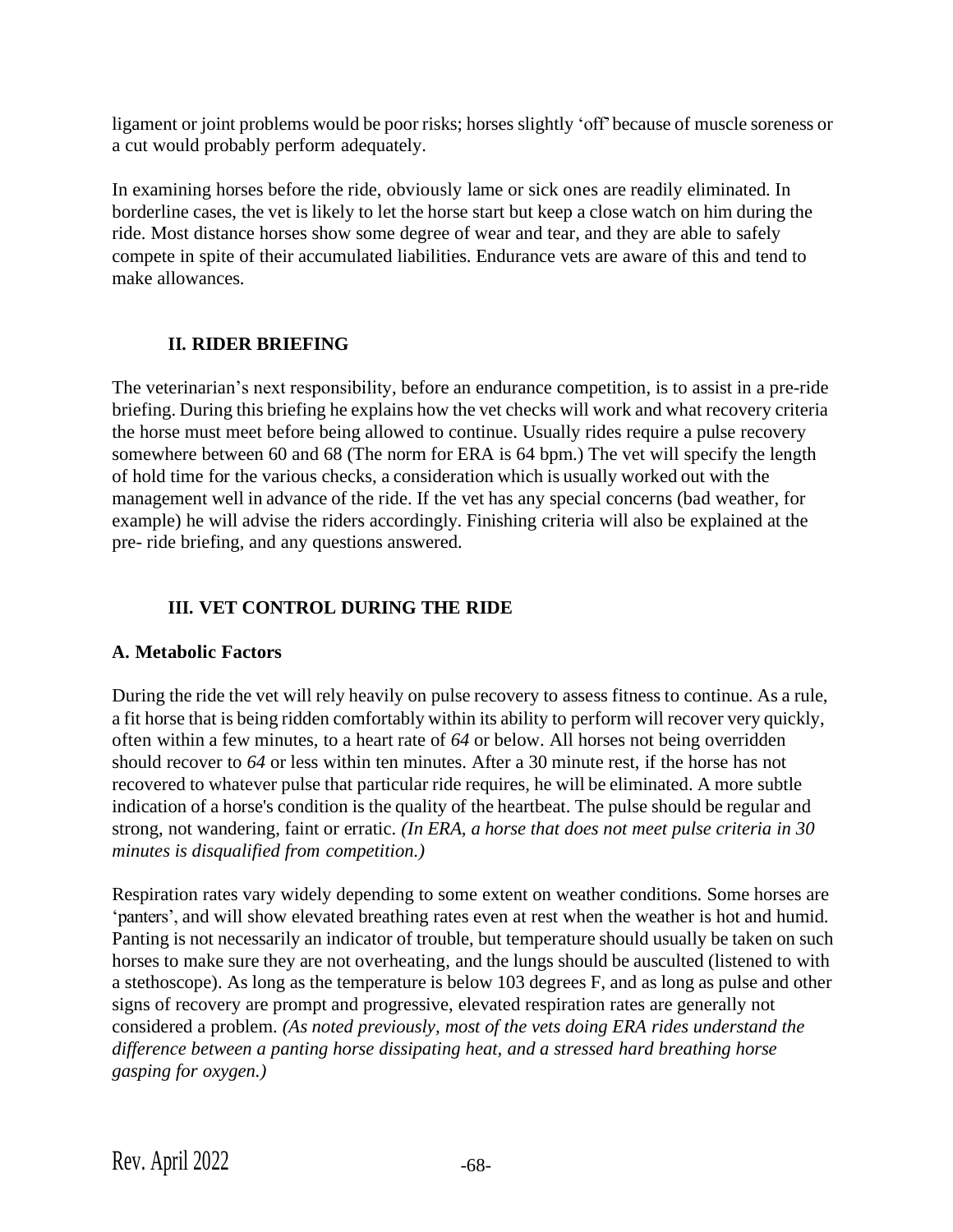All horses at work develop elevated temperatures: 102 degrees F to 103 degrees F is common and expected. However, once the temperature exceeds 105 degrees F there is cause for concern, especially if it fails to drop after the horse has had a chance to rest. Water can be effectively used to help the horse cool. In extreme cases ice water might be employed with good effect. Ice water, however, should be applied only to the large vessels of the neck and legs, as it is likely to cause cramping if used over the croup or back. (Considerable research has been done regarding use of ice water to cool endurance horses since the first writing of this manual, and it has become a common practice.) Most rides require the horse to be no higher than 103 degrees F before he goes back out on the trail. *(The Olympics at Atlanta, firstly the practices of the Australians, and many competitions since, have shown that cold water can be applied to the large muscles WHEN IT IS HOT without particular concern. However, you do need to take care over long term cooling.*

*Normally the first 20 minutes after arriving at a vet check is not a problem as it typically takes this long for heat to dissipate from deep in the muscles. However, after this length of time, continued cooling can lead to cramping and other problems.)*

Some fit and otherwise competent endurance horses do not regulate heat very well; you will find out very quickly whether yours is one of these. Poor heat tolerance can manifest itself in many unpleasant ways, from cramping to colic or worse. It is a condition inherent in the individual and will probably become more pronounced as he ages. Horses that compete in hot climates, particularly if high humidity is also likely, are especially subject to risk.

The vet will check all the horse's hydration factors at each stop during the ride. You will find that when one of these metabolic indicators is poor, then the others will also be poor. Of all the hydration factors, capillary refill is probably the most significant. Capillary refill time prior to the ride is typically one to two seconds. During the ride, refill time of two seconds or less is ideal, but 2 1/2 to 3 1/2 seconds is usual and expected. A refill time of 5 seconds or more is alarming. Mucous membranes in the fresh horse will usually be pink and moist, although slightly yellow or greyish gums are also sometimes noted. Variationsfrom normal would be a paler, whitish colour indicating inadequate perfusion; a bluish, cyanotic colour suggesting inadequate oxygenation of the blood; or a dark brick red colour suggestive of severe congestion of the membranes, with inadequate movement and oxygenation of the blood within these tissues. The brick red membranes associated with an extremely prolonged capillary refill is cause for great concern, because at this point the body's circulatory system is greatly compromised.

The skin pinch test as an indicator of hydration is usually not considered as important as either the capillary refill time or mucous membrane colour. Generally speaking, however, the skin can be expected to rebound within 3 seconds, even at the end of the ride.

During a ride, especially during a 100 miler when horses go for long periods with little to eat, gut sounds usually diminish. Reduced gut sounds are of little concern in an otherwise fit and alert horse. However, reduced or absent gut sounds, if accompanied by other obvious signs of fatigue or distress, may indicate gut paralysis caused by clinically significant fluid loss and/or electrolyte imbalance.

You must remember that the heat produced by endurance exertion elicits huge amounts of sweat. When percent of humidity and degrees of temperature together total over 150, enormous and

Rev. April  $2022$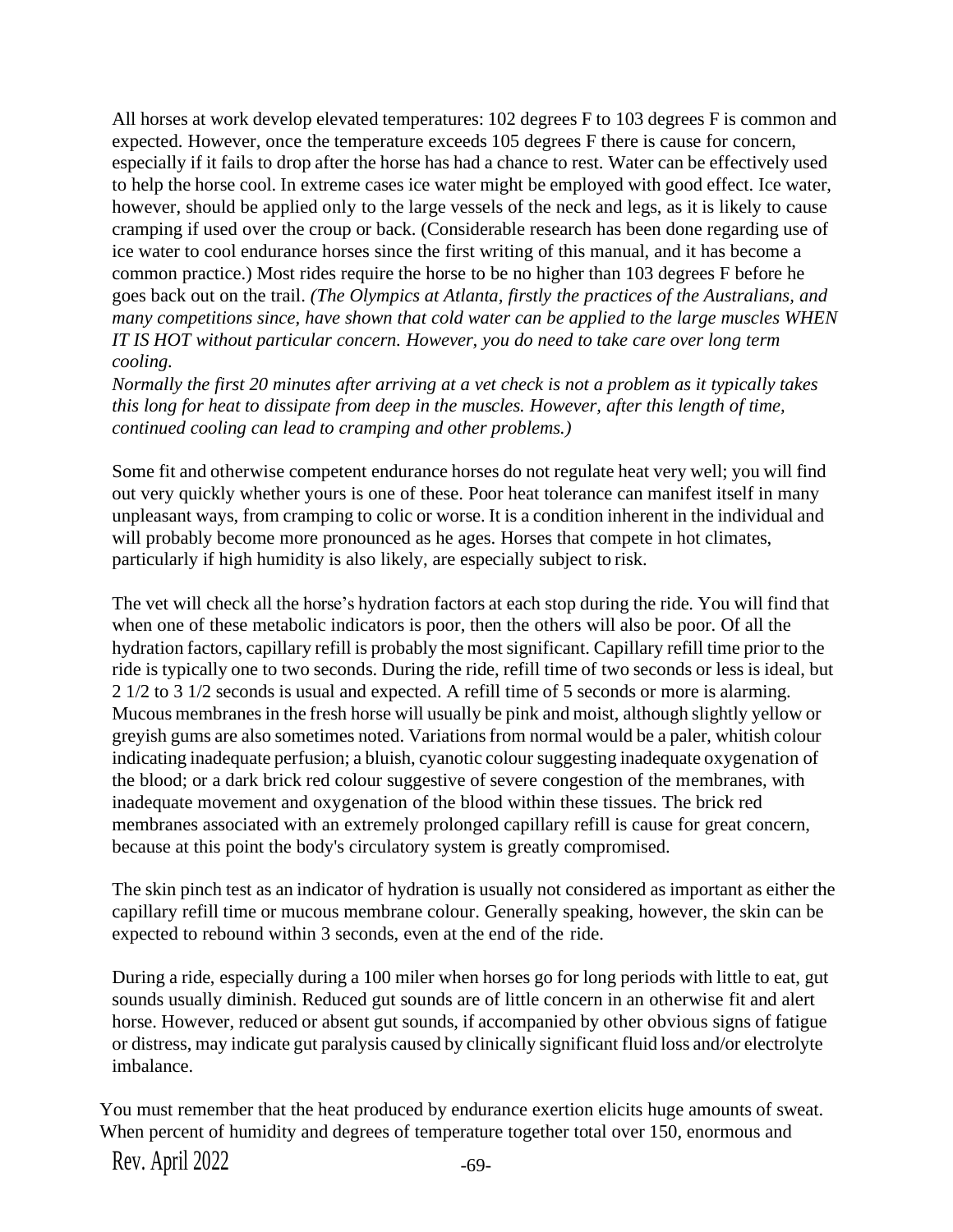even critical amounts of fluids and electrolytes are lost. Hemoconcentration (decrease in the volume of plasma in relation to the number of red blood cells) reduces perfusion (oxygen and fuel delivery; waste and heat removal) and is the largest contributor to general exhaustion syndrome. Calcium depletion leads to muscle hyperexcitability as evidenced by 'thumps' (synchronous diaphragmatic flutter) and muscle cramps. Potassium depletion leads to weakness and eventually to prostration.

Cramping and accompanying muscle pain generally take two forms. The first is a form still often referred to as 'azoturia" and is usually the more serious. It commonly takes place early and suddenly after the onset of exercise. Its cause is multi-faceted and still poorly understood. It can be related to feed program, hormone balance, mineral and electrolyte balance, or inability to remove lactic acid buildup rapidly enough from the muscles. In extreme cases, the horse will be very reluctant to move, and, if forced, will show great distress. The urine may appear port wine in colour because of the release of myoglobin from damaged muscle cells. If this severe form occurs on the trail, you should send for help and wait where you are for it to arrive. Deep massage of affected muscles is helpful while you are waiting. If your horse urinates at a vet check and you notice that the urine is dark in colour, you should ask a vet to take a look.

The less severe and non-life threatening form of muscle pain exhibits itself as muscle spasms or cramps and is most often noticed in the hind legs. This form usually occurs late in the ride and is commonly triggered by loss of fluid and electrolytes from heavy, exertionally induced sweating. Massage, careful replacement of fluids and electrolytes, and rest, will usually take care of the problem. With early recognition and care, the horse might be able to continue.

A very useful tool for determining whether or not to let borderline cases out of a vet check is the Cardiac Recovery Index, otherwise known as the CRI or the Ridgway trot. A full and detailed explanation of the CRI is given in Chapter Eleven. Aside from the various tests that can be used to evaluate the condition of the horse, the veterinarian will also use his powers of observation, just as you should. Some degree of dullness in expression and manner, some loss of spring to the gait, and some inattention to the rider's aids, for example, are signs of general fatigue that can be expected. However, when these signs progress to the extreme, disaster can result. Obvious indications of crisis include dark red, congested gums, cold extremities, capillary refill delayed beyond 5 seconds, gasping respiration, pulse persistently above 70, disoriented behaviour, unwillingness to move, obliviousness to pain from insect bites or the rider's aids, and loss of interest in food or water.

# **B. Mechanical Factors**

Just as is the case at the pre-ride exam, an obviously lame horse is readily disqualified at the vet check, while a marginally lame one will require a judgement call. There are occasions when a horse that only takes one or two questionable steps will be eliminated because the vet feels that continuing the ride could cause irreparable damage to the horse (by damaging a tendon or ligament, etc.). On the other hand, a horse that shows a consistent slight limp might be allowed to continue if the lameness were clearly due to a superficial injury, loss of a shoe, or some other temporary and relatively insignificant factor. Any lameness that increases in severity during the ride would be cause for disqualification. Grade III to V will result in elimination per ERA rules.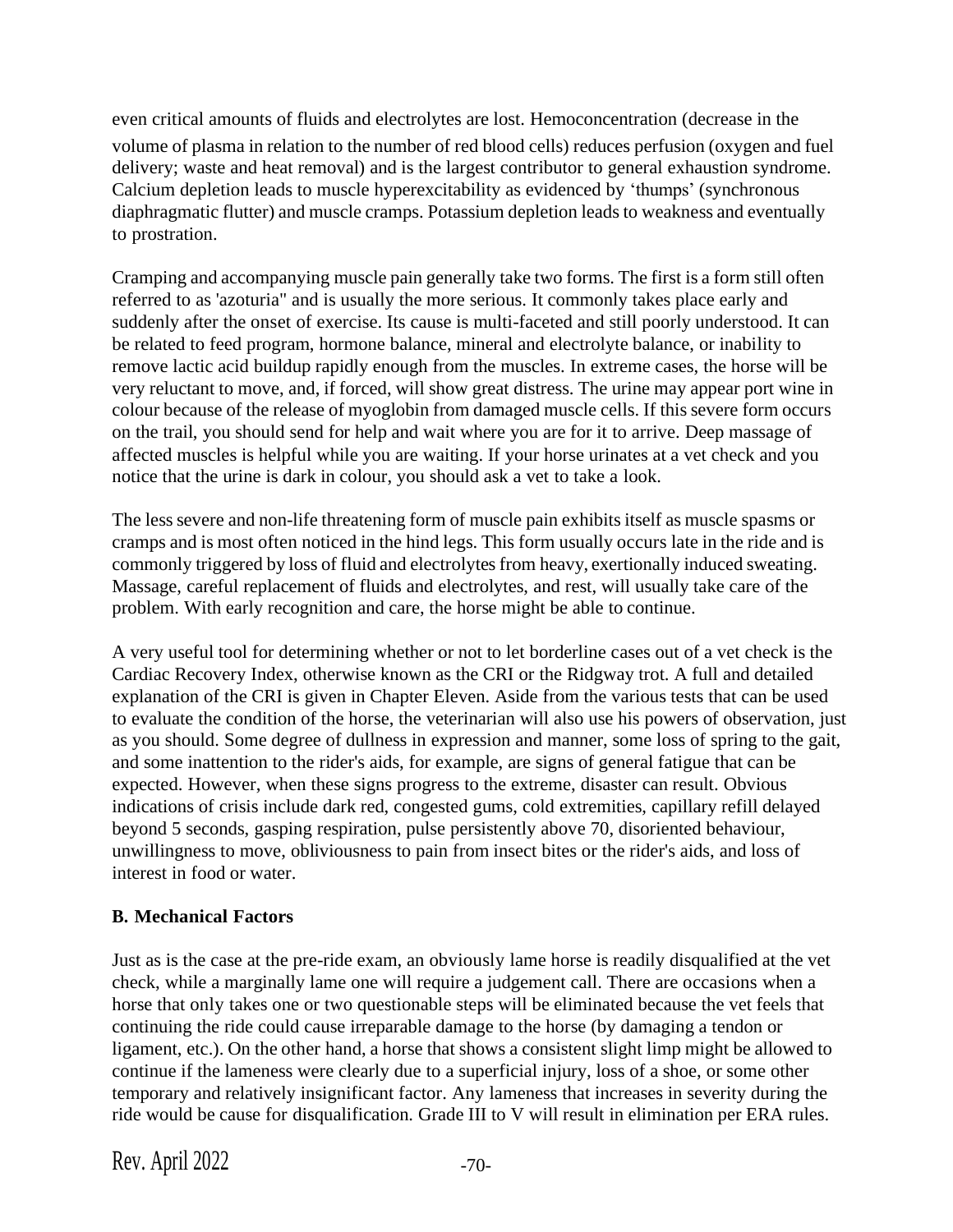### **IV. POST RIDE VET EXAM**

All horses must pass a post finish line vet check in order to earn a completion. *ERA requires that the horses meet the pulse criteria, normally 64 beats per minute, within 30 minutes of completion*. They must not have required veterinary treatment and they must be sound at a trot. ERA recommends that horses be sound enough 'to continue'. *(ERA sometimes sets Limited Distance as low as 56, but the norm is 64)* Additionally, novice horses must be judged 'fit to continue.'This means that they must have satisfactory recovery in all metabolic parameters, and they must not have 'an irregularity of gait consistently observable at a trot, if that 'irregularity is thought to cause pain or threaten the athletic future of the horse.

# **V. BEST CONDITION EXAM**

The highly coveted Best Condition award is decided according to a formula which takes into account the riding time, weight carried during the ride, and condition as determined by the vet score. Only the first ten horses to finish are eligible for this award. The veterinarian may elect not to give a Best Condition award if he feels there are no horses in good enough shape to deserve it. The weight and time is included to account for the amount of work the horse was required to do. Clearly, a horse that finished a ride in four hours worked harder than one that finished in six. Likewise, one that carried 200 lbs. worked harder than one that carried 120 lbs. The weight/time/vet score formula tries to balance all the factors, but the emphasis is heavily on the veterinary evaluation.

There is a total of 800 points available, that is, a horse who finished first, carrying the heaviest rider, and who received a perfect vet score, would get 800 points. 100 points of this is in the weight category. A horse carrying the most weight automatically gets l00 points. All others get deducted 1/2 point for each pound less than the heaviest rider weighed. For example, if the heaviest rider weighed 230 lbs., that horse would get 100 points in the weight category. If the next heaviest rider weighed 170 lbs., that horse would get 70 points (because he would get 230 -  $170 = 60$ :  $60/2 = 30$ :  $100 - 30 = 70$ ).

There are 200 points in the time category. The horse that finishes first gets maximum points. All others get a deduction of 1 point for each minute they finish behind the first horse. For example, if the winner finished in 4 hours he would get 200 points. If the second place horse finished in 4 hours and 30 minutes, he would get 170 points  $(200 - 30 = 170)$ .

The remaining 500 points are in the vet score. The BC form for this section is broken down into two major divisions; namely, standing evaluation and moving evaluation.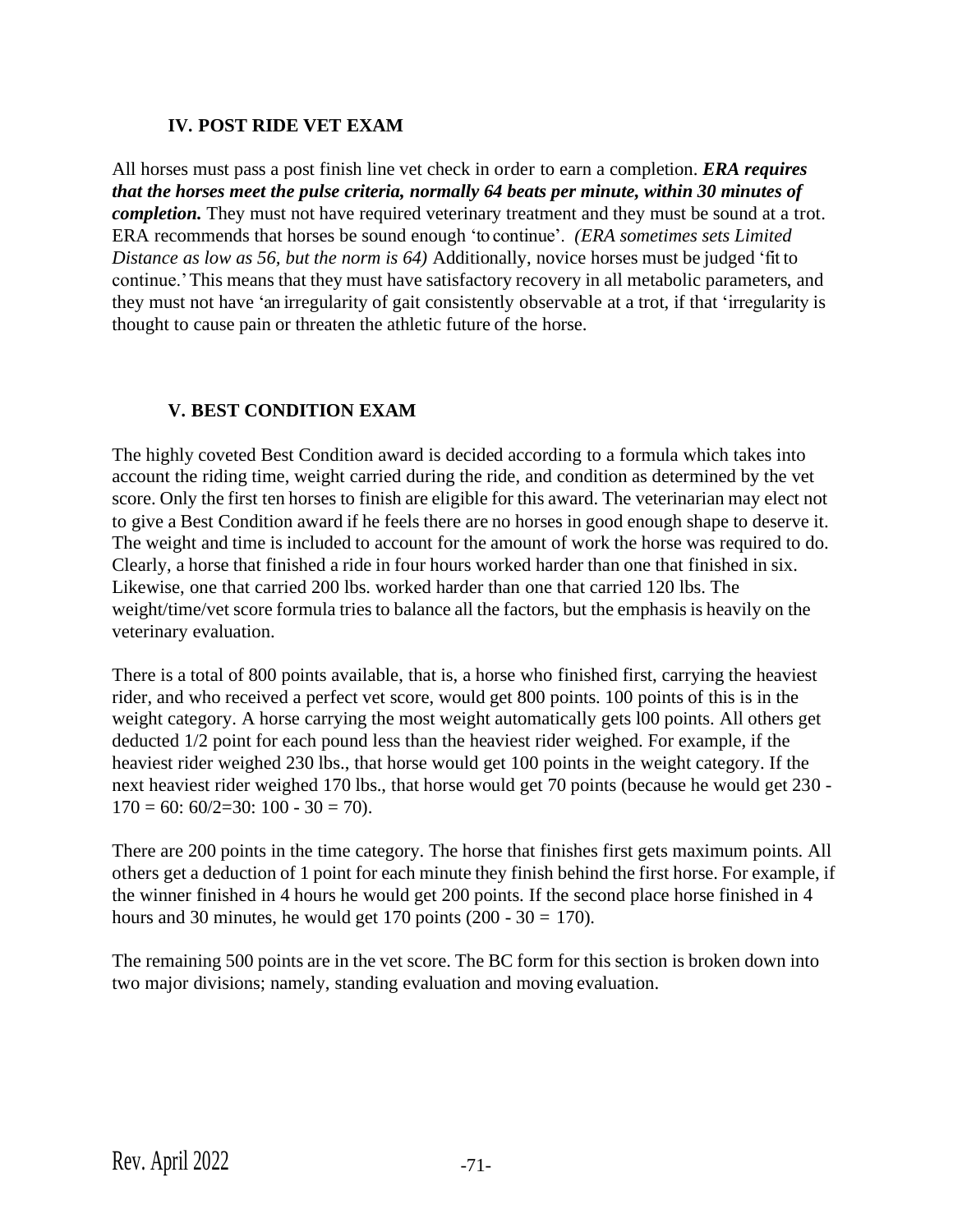The standing evaluation is subdivided into:

| 1. Recovery                          | 1 to 10 points |
|--------------------------------------|----------------|
| 2. Hydration                         | 1 to 10 points |
| 3. Lesions Producing Pain/Discomfort | 1 to 10 points |

The movement evaluation is sub-divided into:

| 4. Soundness           | 1 to 10 points |
|------------------------|----------------|
| 5. Quality of Movement | 1 to 10 points |

Each of these scores is multiplied by 10, so there is a  $300 + 200$  point maximum in each subdivision. Totals from these 2 divisions, the Vet Score, are added to weight and time scores to arrive at the final grand total.

Although the weight and time factors are entirely objective, this is not the case for the veterinary evaluation. The degree of subjectivity of this award obviously varies, not only according to the ability of the attending veterinarian to recognize the horse's true metabolic and mechanical condition, but also according to that vet's opinions about which factors are more important and which ones are less so. Having put those cards squarely on the table, let us turn to the Best Condition form and review some of the ways horses logically earn or lose points.

1. Recovery: As you have already learned, the ability of a horse to recover promptly and progressively to a low heart rate is an excellent indicator of both his immediate condition and of his fitness to continue. Thus a horse that could recover to a rate of 56 at the one hour post ride BC check would get a better score than one that recovered to 60. **Further, the AERC Veterinary Committee recommends that the Cardiac Recovery Index (taken either 10 or15 minutes after crossing the finish line) be used as an adjunct in scoring pulse recovery**. *(ERA recommends this process to assist veterinarians to evaluate the comparative condition of the top ten horses. A horse that has an 'inverted' CRI at the final check is not subject to elimination as it is not 'going on' but comparison of the results will be useful to the veterinarian in evaluating the horses for best condition.)* This measurement is not usually used to eliminate the horse from the rest of the BC exam; however, if the recovery pulse were borderline to start with (for example, if the recovery pulse were 64 in a ride requiring a recovery to 64), and then the CRI were also poor (64-76, for example), many veterinarians would not feel the horse should be considered *(for Best Condition)*. Respiration rate per se is of little value in the scoring. However, evidence of pulmonary congestion or difficulty in breathing is scored heavily against the horse. Body temperature, like respiration, is of limited value in scoring recovery unless it remains over 103 degrees F. at the one hour exam.

2. Hydration: The parameters used to evaluate hydration include mucous membranes, capillary refill, gut sounds, skin rebound and jugular refill. How to evaluate these factors has already been discussed. A fully hydrated horse should receive maximum points and a severely dehydrated one should receive few points, if any. Once again, the vet has the discretion to excuse any horse from BC judging that he finds to be overstressed.

3. Lesions Producing Pain: In determining the horse in best condition at the time of examination, the exhibition of pain is of marked consequence. It is not totally a question of whether the pain is

Rev. April  $2022$   $-72$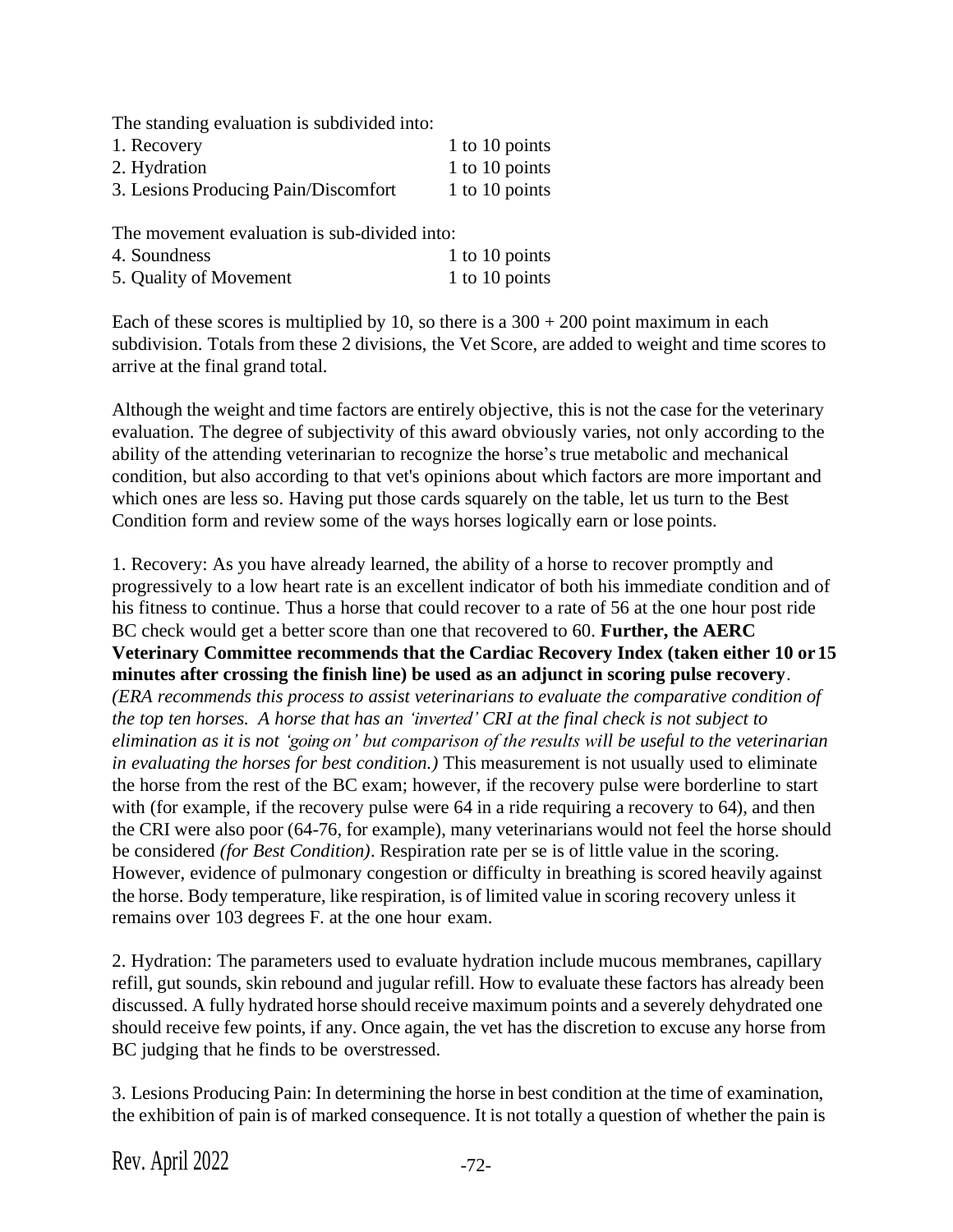long or short term, but how much pain the lesion is creating at the time of examination. In the case of BC, the horse is being compared with the other eligible horses, as well as against the standard of a sound and metabolically normal horse. Swellings and/or heat in joints, tendons, ligaments, and backs are considered in this category. Also important are cuts and burns from tack rubs, interference marks and collisions with trail debris. Clearly, damage to bones, ligaments and tendons is extremely significant - although horses with this type of problem would likely be lame and therefore not eligible for consideration in the first place. A back raw from tack rubs or sore from muscle strain, though not life threatening can cause a horse great pain and discomfort and therefore is normally scored strongly against him for purposes of BC. Interference marks can be slight or can be extremely painful. In some cases interference can be so severe as to be crippling. Scratches from close encounters with sticks and stones are not especially significant; on the other hand, deep cuts or collisions so severe that they cause pain and swelling can't be ignored. Different veterinarians are obviously going to attach different clinical significance to some of these items - based on their experiences and philosophies - and thus are going to score differently in this category.

4. Soundness: A lame horse is automatically disqualified from BC consideration, so it may seem odd that this category exists at all. An explanation is in order. For the sake of convenience, equine veterinarians classify lameness into grades. Grade I is the mildest form; grade V is the most extreme.

Grade I is defined as: lameness difficult to observe. Not consistently apparent regardless of whether the horse is circling, going up or down a hill, trotting on a hard surface, etc.

Grade II is defined as: lameness difficult to observe at a walk or trot on a straight line, but consistently apparent under certain circumstances (such as circling etc.).

Grade III is defined as a consistently observable lameness at a trot under all circumstances.

Grade IV is defined as an obvious lameness with marked nodding.

Grade V is defined as: minimal weight bearing on one leg, or inability to move.

Grades III to V are automatically excused from BC judging; Grades I and II usually are not. The 'soundness' score should reflect the significance of the gait impairment as well as the degree of impairment at that moment. A horse that merely has a peculiar way of going may appear slightly 'off', so it is very important for the vet to have made notes, whether mental or otherwise, about how each horse moved at the pre-ride exam.

5. Quality of movement: This category judges the amount of impulsion or 'spring' left in the horse's gait, as well as his willingness to trot in hand. A horse that drags back or needs outside urging to trot will be penalized. It's up to the rider to school the horse to trot out promptly in hand so that he doesn't lose points unnecessarily in this category. The horse should trot freely both in a straight line and in a circle. In judging impulsion, the vet must be able to differentiate between a tired horse and one that is just a poor mover. Once again, he will have to compare the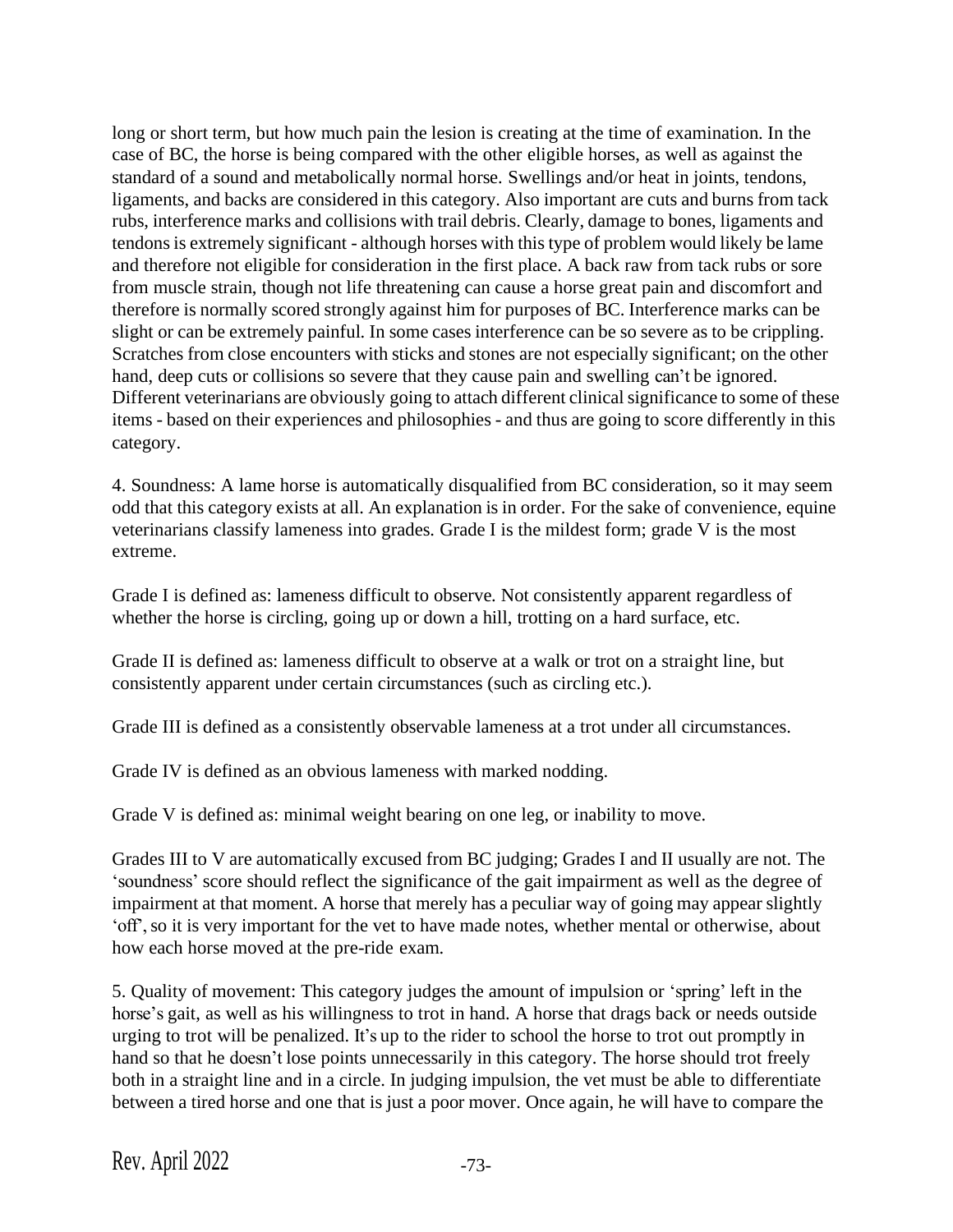post-ride trot with the pre-ride trot to arrive at a valid deduction.

# **VI. CONCLUSION**

The object of this chapter has been two-fold. First, it has attempted to enumerate the veterinarian's duties from the pre-ride exam through the Best Condition evaluation. Secondly, it hassought to explain, asspecifically as possible, the various metabolic and mechanical factors and their relative importance. As the ultimate guarantor of the horse's safety, it is important that the rider understands these evaluations and takes on the responsibility for learning how to make them him/herself. Remember, the horse you save may be your own.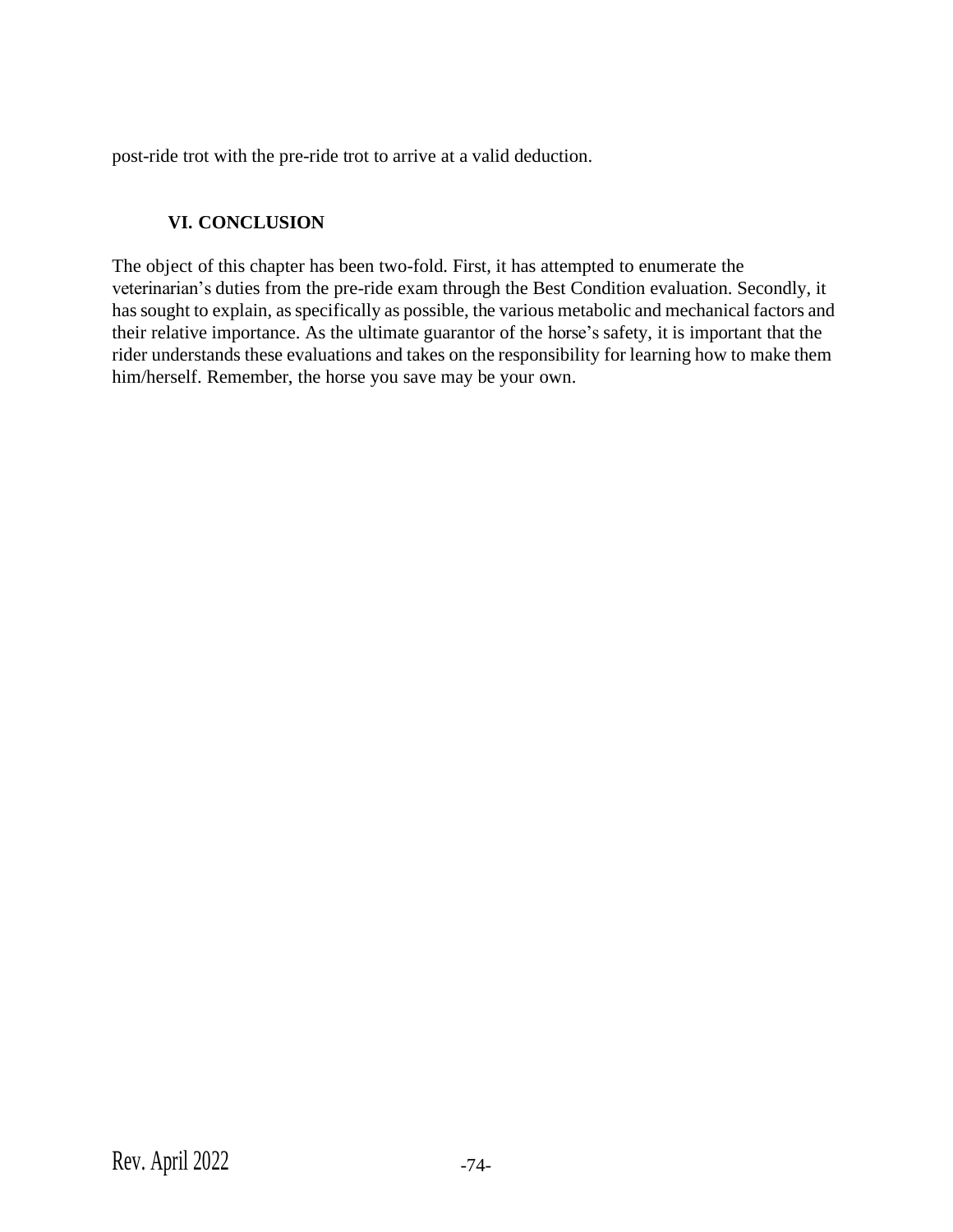### **Drug Testing in Endurance and Competitive Trail Horses**

### Trisha Dowling, DVM, MS, Diplomate ACVIM & ACVCP

In the United States and Canada, the rules of endurance and competitive trail rides require that the horses compete entirely on their natural abilities without being influenced by any drug, medication or veterinary treatment. When competing horses are tested, the "no drug" rule means that no traces of a drug or drug metabolite shall be found. Simple confirmation of the presence of any drug is evidence that the rule has been broken. While this is a simple and straightforward policy, drug testing methods are now advanced enough to detect very small amounts of drugs for long periods of time after they have been administered, at concentrations that have no effect on performance.<sup>1</sup> Violations of the drug rule in distance riding are usually due to carelessness or inattention to dose or dosage form, misunderstanding of the directions or not waiting a suitable "withdrawal time" before entering a horse in a competition. It is extremely rare in these sports for a positive drug test to mean that someone intentionally tried to alter the outcome of a race. But with a "no drug" rule, finding a minute amount of a drug in the blood or urine of an endurance or CTR horse is equivalent to saying that anyone who has a minute amount of alcohol in their blood is guilty of drunk driving! While there is no acceptable excuse for finding narcotics, amphetamines or mood-altering drugs only approved for humans in the blood of competing horses, the occasional detection of trace levels of antihistamines, bronchodilators or nonsteroidal antiinflammatory drugs is much more understandable. Therefore, when a positive drug test result occurs in a ride governed by the ERA, ERA Rule 13.4 will take effect. Most Canadian distance riding organizations have no mechanism for veterinary input and scaling of the disciplinary action. Obviously, most riders would prefer to avoid positive drug tests. Because of the variability in doses and elimination rates of drugs, horse to horse variation in drug elimination, and the variation in drug testing methods, it is very difficult for veterinarians to give advice to riders as to when it is safe to enter a ride after their horse has been given a drug for an appropriate medical reason. If competitive horses are to receive proper veterinary care, then information on detection times must be available to veterinarians and competitors. This article discusses the reasons for the uncertainty in drug detection times and offers guidance in determining appropriate withdrawal times prior to a competition.

### **Amount of Drug Given**

The amount of a drug given to a horse has a great effect on drug withdrawal time. For some equine medications, the doses are very small yet for others, the amount of drug given is very large. For example, the pain reliever butorphanol is usually dosed at 500 micrograms to a 1000 lb horse, while the dose of phenylbutazone ("bute") to the same horse would be 3 grams. A milligram is 1/1000th of a gram, and a microgram is 1/1000th of a milligram. Therefore, that's a six thousand-fold difference in the number of butorphanol molecules injected into the horse's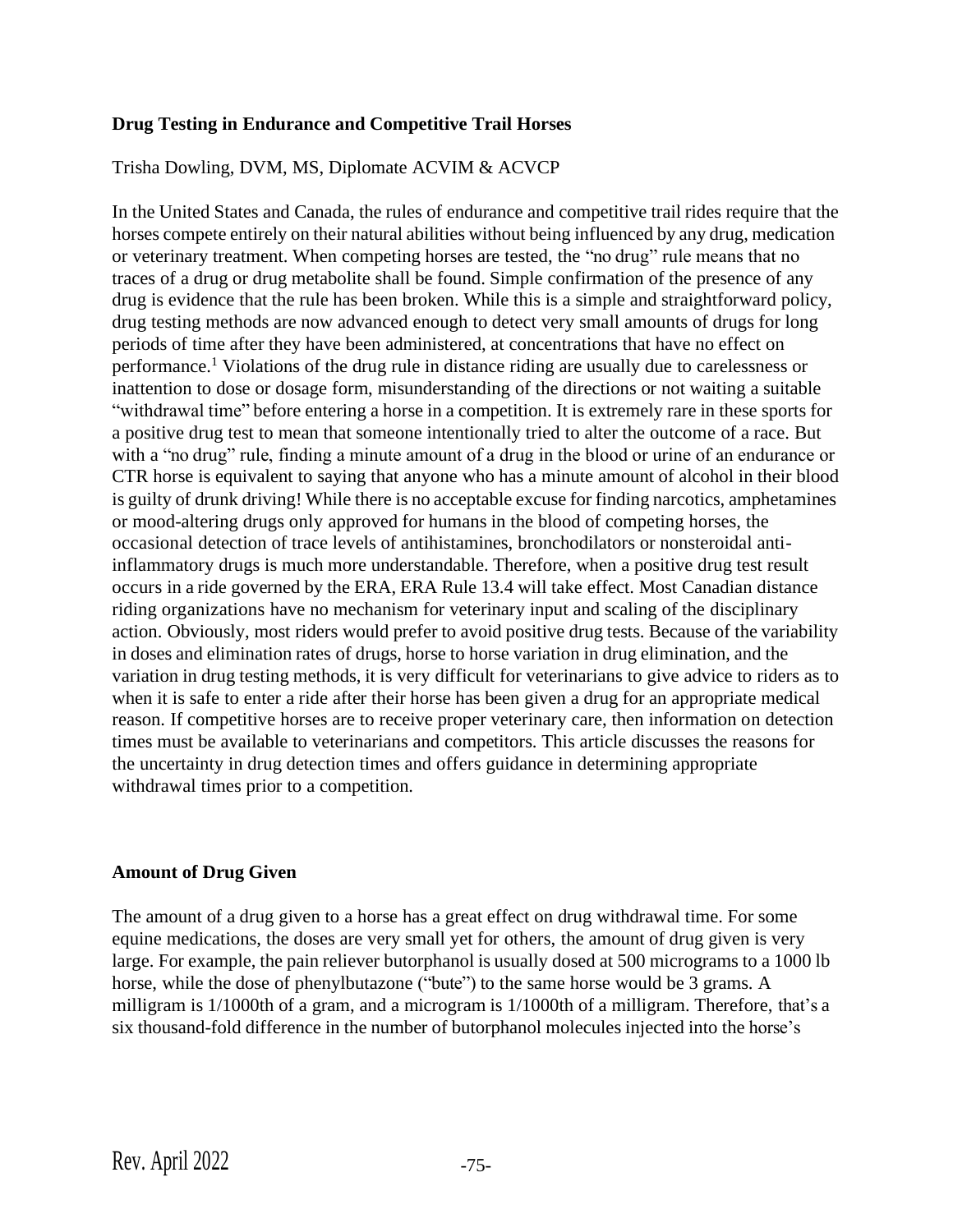body compared to the number of bute molecules. Obviously, the more molecules of drug given, the easier it is going to be to detect the drug in blood or urine.  $2^{\circ}$ 

# **Drug Elimination Rate**

Drug elimination is the removal of the drug from the horse's body by all routes. Most drugs are eliminated in the urine by the kidneys, but some drugs may also be eliminated in bile through the intestinal tract and through sweat, tears, saliva and other body secretions. Horses get rid of drugs by halving the drug concentration in their blood at a constant rate over time. For any drug, this is determined by administering a dose of the drug to a test group of horses then taking repeated blood samples. The concentrations of the drug in the blood are measured, and when the concentrations are graphed over time, the drug's "elimination half-life" can be calculated. Figure 1 is an example of the antibiotic oxytetracycline, given intravenously to a horse. The concentration of the drug in the horse's blood is measured and plotted logarithmically over time. The elimination half-life (t<sup>1/2</sup>) is defined as the amount of time it takes for the drug's concentration to decrease by one half. In Figure 1, the concentration of oxytetracycline in the horse's blood decreases by one half every 4 hours, therefore the t<sup>1/2</sup> of oxytetracycline is 4 hours. This rate of elimination of oxytetracycline stays constant over time until the drug can no longer be measured in the blood. Values for the t½ of drugs used in horses can be found in veterinary textbooks such as Plumb's *Veterinary Drug Handbook* (3rd Edition, Iowa State University Press, 1999).

The value for t½ depends on the chemical properties of the drug and the mechanisms that the horse's body uses to get rid of the drug. Values for different drugs can range from minutes for drugs like prostaglandin F2" (Lutalyse®) to hours for phenylbutazone to days for long-acting tranquilizers like reserpine. In Figure 2, the amount of drug is plotted against the number of halflives. Note that after 10 t½'s, 99.9% of the drug has been eliminated from the horse's blood, but it will take about 70 t<sup> $1/2$ </sup>'s to clear all the drug molecules from the body. <sup>2</sup> In general, the detectability of a drug in a horse depends on the amount of drug administered and the speed at which the horse eliminates the drug. If the drug is administered in gram amounts, such as phenylbutazone, and it has a long t½, then it will be detectable in blood or urine for a relatively long period of time. On the other hand, if it is administered in milligram or microgram amounts and it has a very short t½, then it is likely to only be detectable for a short period of time.

# **Biological Variability Between Horses**

One of the major reasons for the difficulty in making drug withdrawal time recommendations is the variability between horses in the way in which each handles a given drug. When a group of horses are dosed with a drug, they spread the drug concentrations out in a peculiarly skewed fashion, with a cluster of levels at the lower end of the distribution, but a longer tail at the higher concentrations. Figure 3 shows the plasma concentrations of 49 horses 24 hours after they all got the same dose of phenylbutazone.<sup>2</sup> While the majority of horses had blood levels less than  $7.25$ : g/ml, 4 horses had blood levels between 8.85 and 12.05. So if withdrawal recommendations are made from studies using small numbers of horses, they will tend to miss the horses that contribute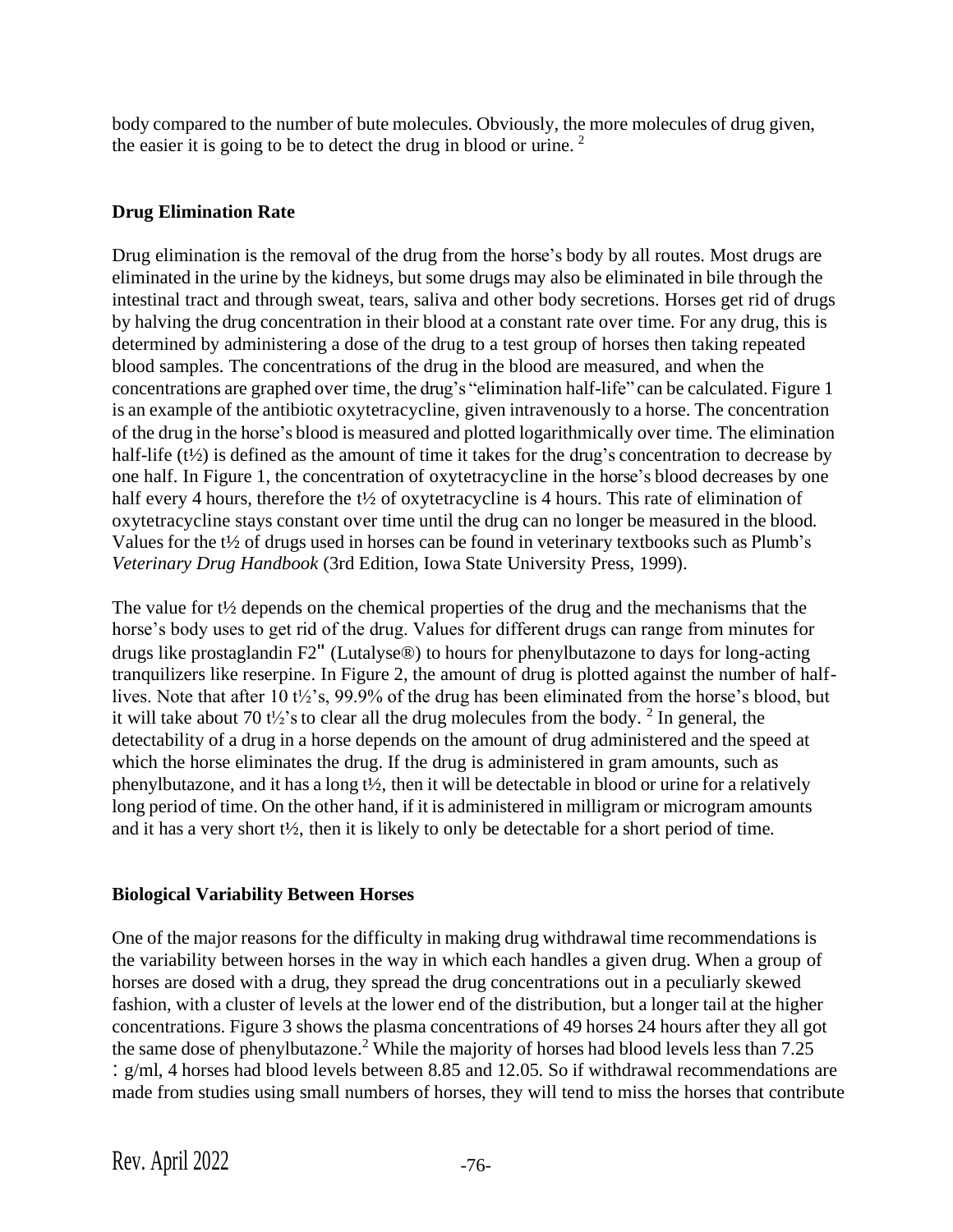to the high tail of the distribution curve. So be cautious regarding withdrawal recommendations made from studies using small numbers of horses. It appears that you have to test at least 50 horses to get an accurate picture of the skewness of the blood level distribution.

# **Drug Testing Methodology**

Drug testing laboratories in the United States and Canada may be privately owned or government run and predominantly deal with samples from race horses, where there are strong economic incentives to "fixing" the outcome of a race. Depending on the jurisdiction, drug testing protocols may require urine or blood samples. In Canada, blood or urine samples may be collected and are submitted to two government approved private laboratories. For most drugs that are of concern in endurance and competitive trail riding, blood samples are ideal in that they are easily collected and the amount of drug in the blood can be correlated with its effect on performance. Urine testing is a better method to simply determine whether or not a horse has been given a drug, since most drugs are eliminated in the urine, it tends to contain higher levels of drugs for a longer period of time than blood samples. However, urine is slow and difficult to collect from typically dehydrated trail horses and drug levels in urine cannot be used to determine if a horse had a blood concentration of drug that was therapeutic or performance altering.<sup>2</sup>

One of the major problems with a "no drug" policy is that there is no standardization between testing laboratories as to which testing methodology is used and they can arbitrarily start using a more sensitive test.<sup>3</sup> In effect, the testing laboratory decides how rigorous the "no drug" policy will be when they select the testing method. Most of the private laboratories utilize thin layer chromatography as their drug screening methodology and confirm positive tests using liquid chromatography-mass spectrophotometry or gas chromatography-mass spectrophotometry. <sup>4</sup> However, enzyme-linked immunoabsorbent assay (ELISA) tests have been developed for a number of drugs that are frequently abused in racetrack situations.<sup>3</sup> When ELISA testing methodology is applied to urine samples, extremely small amounts of drug can be detected long after the other methods would give a negative test. An example of this is screening for the presence of flunixin meglumine (Banamine®). By thin layer chromatography, the detection time of flunixin in urine is 2 days after a typical intravenous dose. If an ELISA test is used, flunixin can be detected in urine for at least 15 days.<sup>5</sup> Unfortunately, veterinarians and riders are unlikely to know what screening test is being used or may not know that the screening test (and therefore the detection time) has been changed until notified by a client of a drug violation.

# **Interfering and Naturally Occurring Substances**

Depending on the testing laboratory, there are some drugs that are not performance-altering by themselves, but they interfere with some testing methods. The presence of such an interfering substance will cause some laboratories to call a "positive". This is not uniform between testing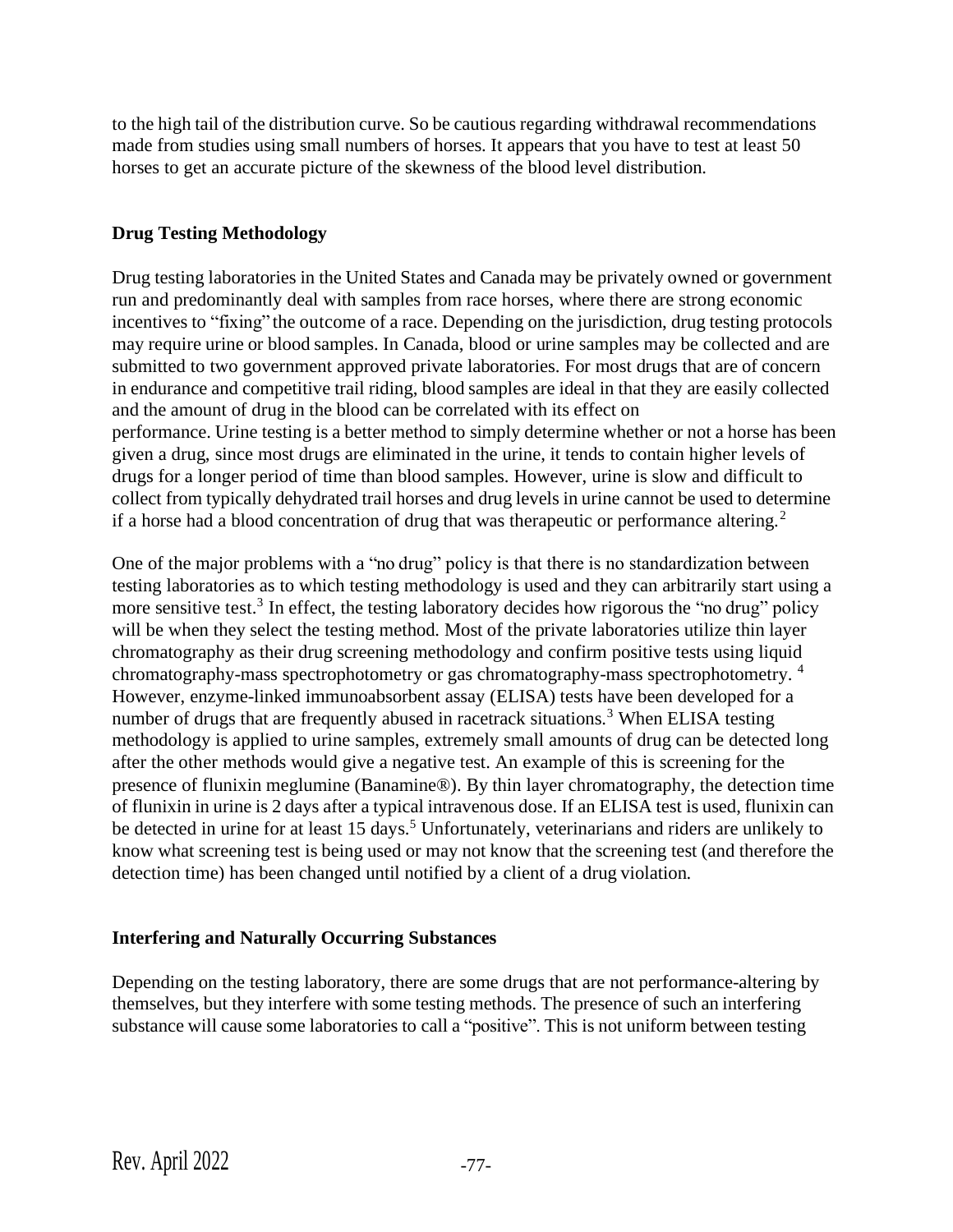laboratories, but the usual interfering substances are dipyrone, sulfa antibiotics, isoxsuprine, thiamine and benzimidazole dewormers(eg, fenbendazole [Panacur®], oxifendazole [Anthelcide EQ]). As stated previously, most of the laboratories are primarily screening for drugs with the potential to alter the outcome of track races, so they use common sense in what they will call as a "positive" and do not concern themselves with dewormers, fly repellents, menthol and nutritional supplements. Riders are often concerned regarding supplements containing yucca, which does contain salicylates similar to salicylic acid (better known as aspirin). Salicylates also occur in some grasses and hays and horse urine naturally containslarge quantities of salicylates. In the 1980'sthe official racing laboratory of Agriculture Canada conducted research trials to establish an accepted concentration limit for salicylic acid in blood and urine. <sup>6</sup> These standards have been validated and accepted as international thresholds.<sup>1</sup> When fed as directed, yucca supplements are highly unlikely to add enough salicylate to result in a positive test for aspirin.

### **So What's a Rider to Do?**

An endurance rider should always work in conjunction with their veterinarian to provide the best medical care for their horse. Valid medical therapy should never be withheld out of fear of a positive drug test. Common sense and some understanding of the properties of drugs and the limitations of drug testing will help riders and veterinariansto avoid drug rule violations. Before giving any drug to a horse during competition season, the rider and veterinarian should consider the following:

**1) What is the total drug dose?** Drugs that are given in small amounts (micrograms) will be less likely to cause positive tests than drugs given in larger amounts (milligrams or grams).

**2) What is the route of administration of the drug?** Drugs will be cleared most quickly after an intravenous injection. Orally administered drugs in horses may bind to hay in the gastrointestinal tract which tends to slow the absorption rate, thereby slowing the elimination rate. Also, horses may spit pastes or granules out into water or feed buckets and consume the drug at a later time. So avoid oral bute or Banamine® products in competitive horses. Injectable phenylbutazone must be given by careful intravenous injection, so usually requires a veterinarian to administer it, but it will be eliminated more quickly and consistently than the oral products. Drugs that are administered by the intramuscular route must be absorbed from the muscle site into the blood stream before they can be eliminated. Drugs like procaine penicillin G, the typical white penicillin are formulated to be very slowly absorbed to provide long-acting levels of penicillin. However, the slow absorption of the procaine, which is a local anaesthetic (Novocaine®) causes it to be very slowly eliminated from the horse's body. Positive tests for procaine are very common and the testing laboratory cannot determine a positive test that results from the use of the antibiotic preparation from an unethical use of Novocaine® to deaden pain and mask a lameness.

**3)** What is the elimination half-life ( $t\frac{1}{2}$ ) of the drug? The numerical value for  $t\frac{1}{2}$  can be found for most drugs used in horses in veterinary pharmacology text books. Remember that 99.9% of a drug will be gone from the horse's blood in 10 t½ s, but remember to also consider the total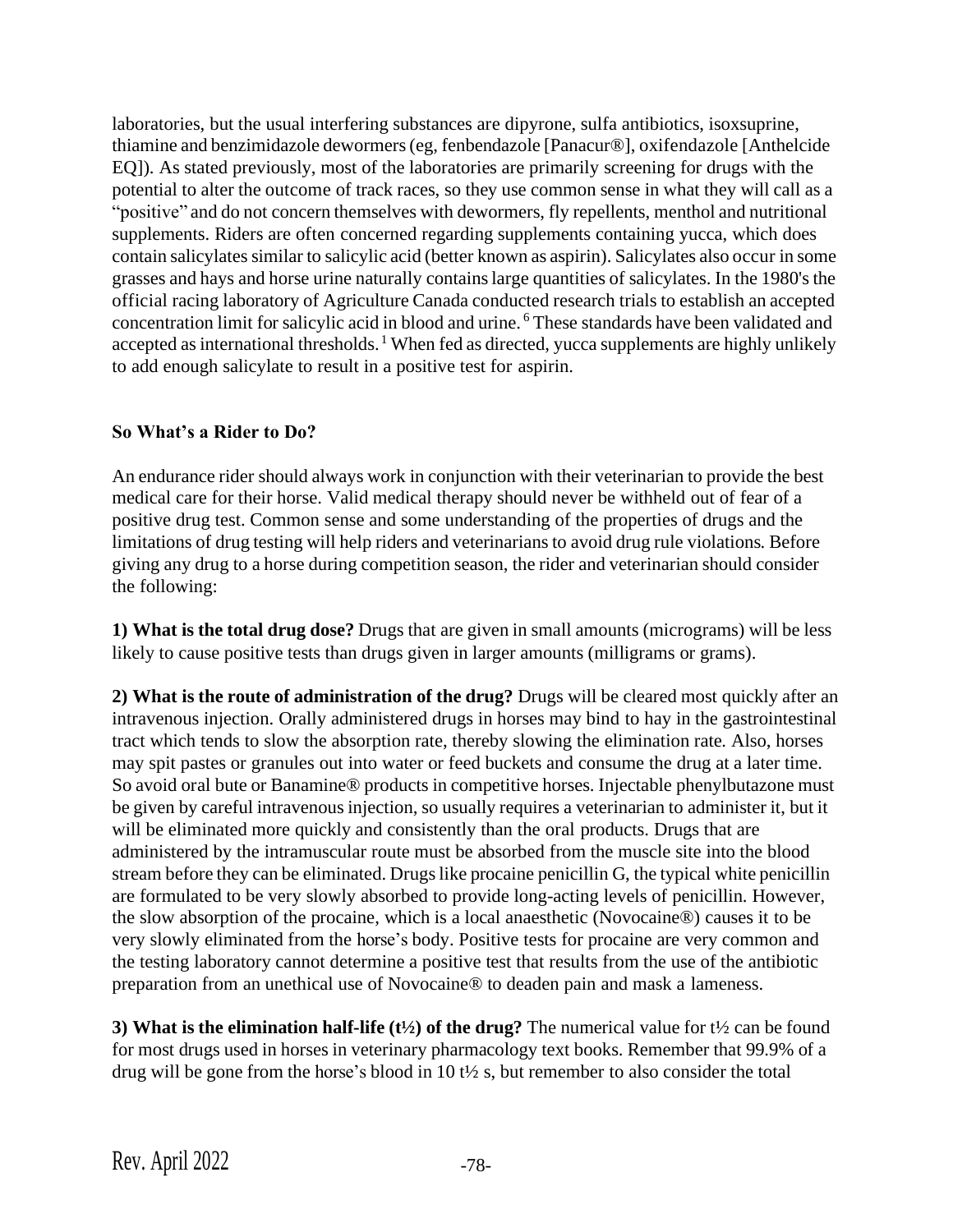amount of drug given. Drugs with t½ values of minutes are cleared very rapidly from the horse's body and usually do not result in much risk of positive drug tests. Try to avoid drugs with values of t½ of many hours or days. When you can chose between similar drugs for the same purpose, try to pick the drug with the smallest total dose and the shortest elimination half-life. For example, the dose of bute is in grams and the  $t\frac{1}{2}$  of bute is 8 hours, while the doses for flunixin (Banamine®) and ketoprofen (Anafen®, Ketofen®) are in milligrams and their t½'s are an hour.

**4) Look for published detection times for drugs.** Refer to FEI Clean Sport - Prohibited Substance list, as per ERA Rule 13.1

Dr Dowling is an associate professor of veterinary clinical pharmacology at the Western College of Veterinary Medicine and a visiting scientist at the CFIA's Centre for Veterinary Drug Residues. She is board certified in large animal internal medicine and veterinary clinical pharmacology and is a member of the Federal Equine Drug Advisory Committee.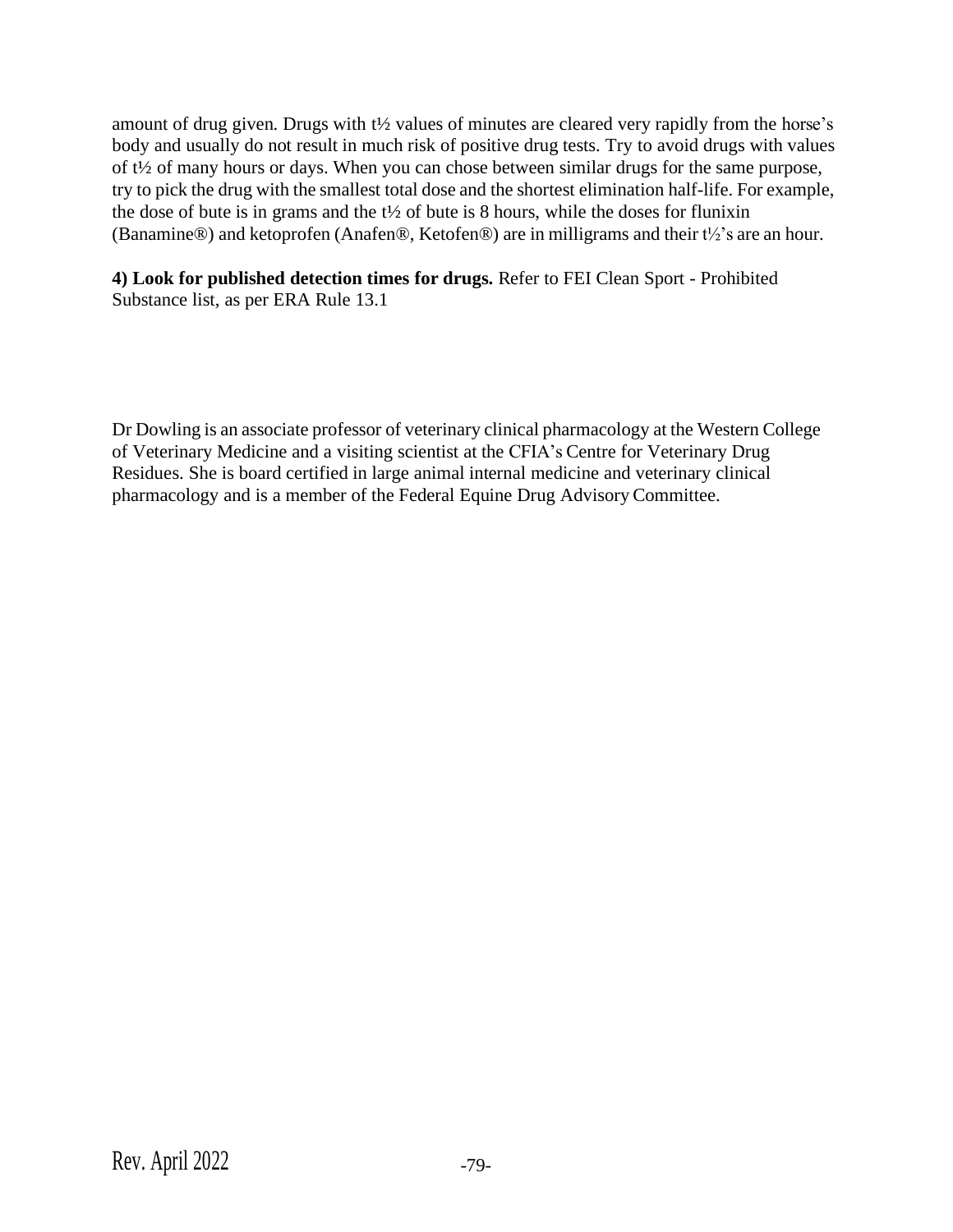#### **Appendix I: Check List of Supplies**

See also write up under ERA's "Introduction to Endurance Riding"

The following is mostly from AERC with a few modifications here and there –

#### **People Camping Supplies**

Sleeping arrangements Sleeping bag/blankets **Pillow** Lantern Flashlight and batteries Folding chair Alarm clock Drinking water Gatorade/electrolytes Food Cooking gear Cooking fuel/cook stove First Aid kit Advil etc. **Medications** Rubber boots Changes of clothes Sports bra Extra socks Windbreaker/Jackets/Vests Half chaps Rain gear Hat Gloves Helmet Bandana Sunscreen **Sunglasses** Insect repellant Monkey Butt Lip Balm Soap/Shampoo **Towels** Toothbrush/paste Toilet paper **Tissues** Shaving gear ERA membership card Entry info, map, directions Phone and chargers/cords Beer/recreational drink **Guitar** Sense of Humour

Rev. April  $2022$   $-80$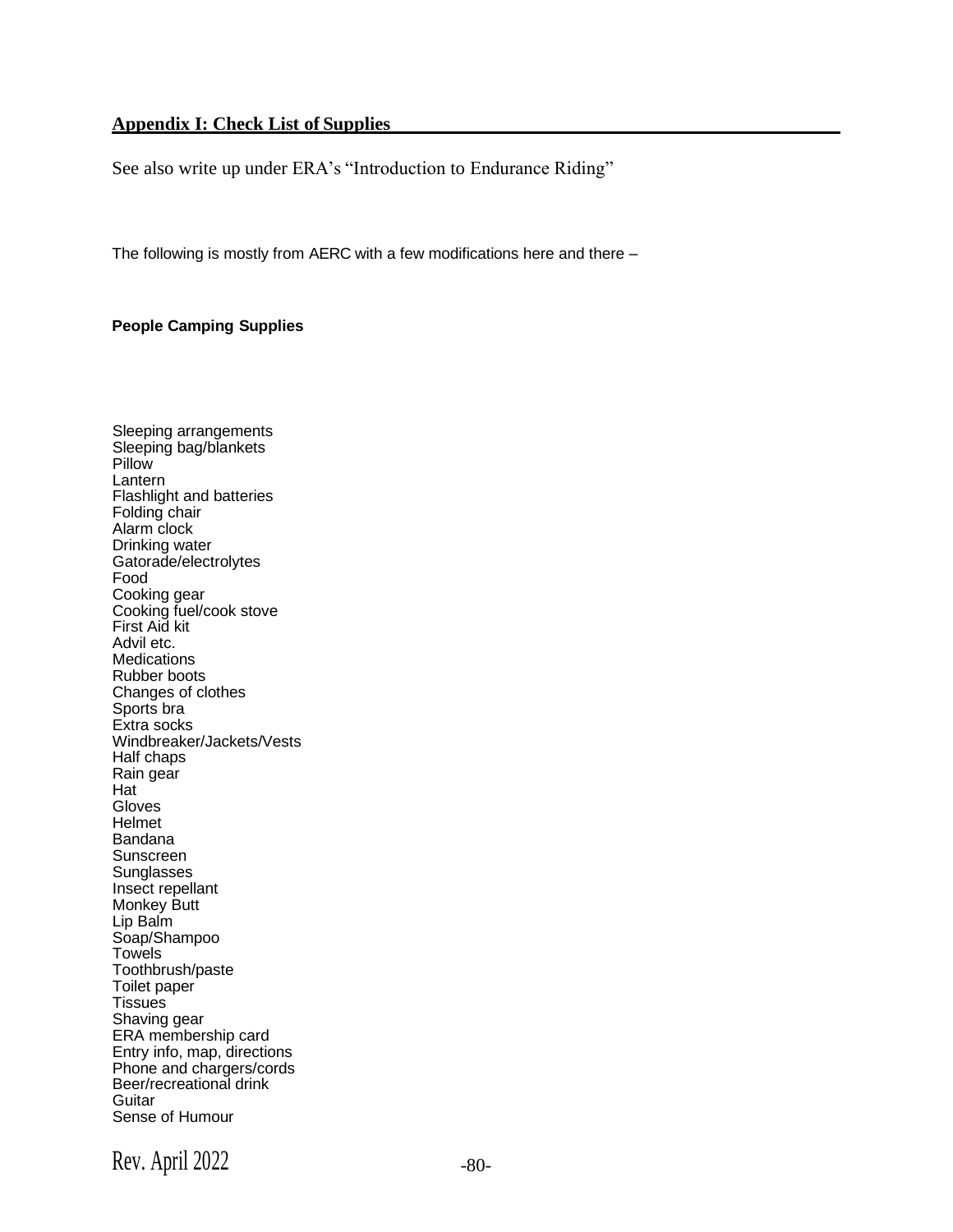### **Horse Camping Supplies**

Hay Hay bag Feed tubs/Pails Grain/supplements Beet pulp Electrolytes/syringes Apple sauce, etc for elytes Salt/minerals Horse cookies Carrots/apples Blankets/Coolers Rain sheets Bug sheet Bug spray Fly mask Leg wraps **Poultice** Shipping boots Braiding bands Horse enclosure Garbage bags Rope/more rope Horse water Sponges Sponge or scoop attached to saddle Grooming gear Shovel/manure fork Wagon/wheel barrow Tubs/Water container Saddle Pads Headstall/bit/reins Breast collar Halter/lead x 2 ERA horse #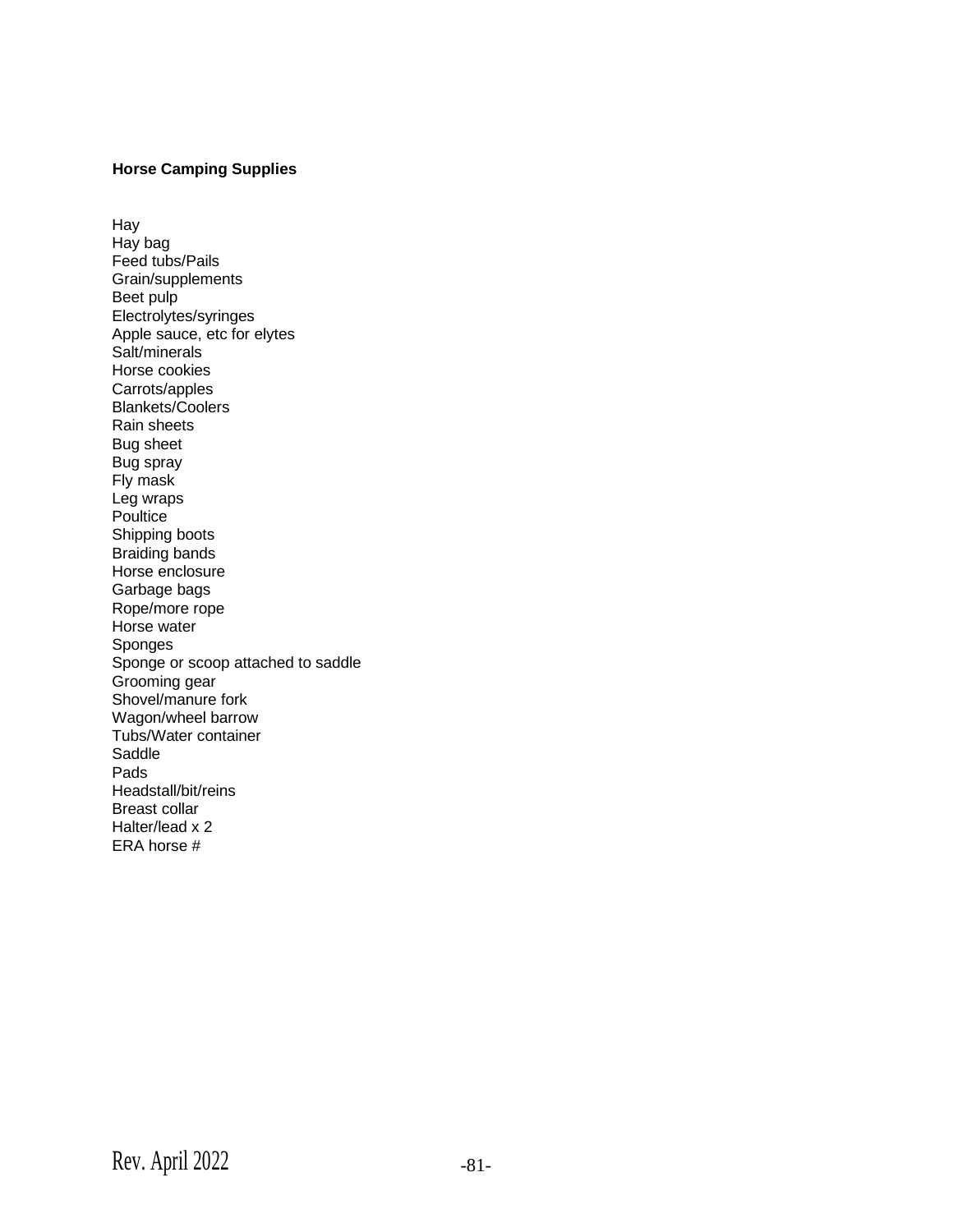#### **Horse Vet Supplies**

Absorbine **Liniments** DMSO\* Listerine Mouthwash (Liniment) Gall salve/Desitin Vaseline Dipyrone\* (for colic) Diovol Vet wrap Bandages Sterile pads **Ointment** Liquid bandage

*Other medical supplies as suggested by various articles on emergency horse care and your veterinarian. Do not use any of the above if you have not studied the application. You may do more harm than good. You should understand that some topical applications of antibiotics slow the healing process, some injections cause huge areas of muscle damage.*

*\* Do not use before final vet check. See the head vet if in doubt before using any medication, feed or topical application especially if you do not know the contents. Remember, even chocolate or soda pops can look like a drug in a test.*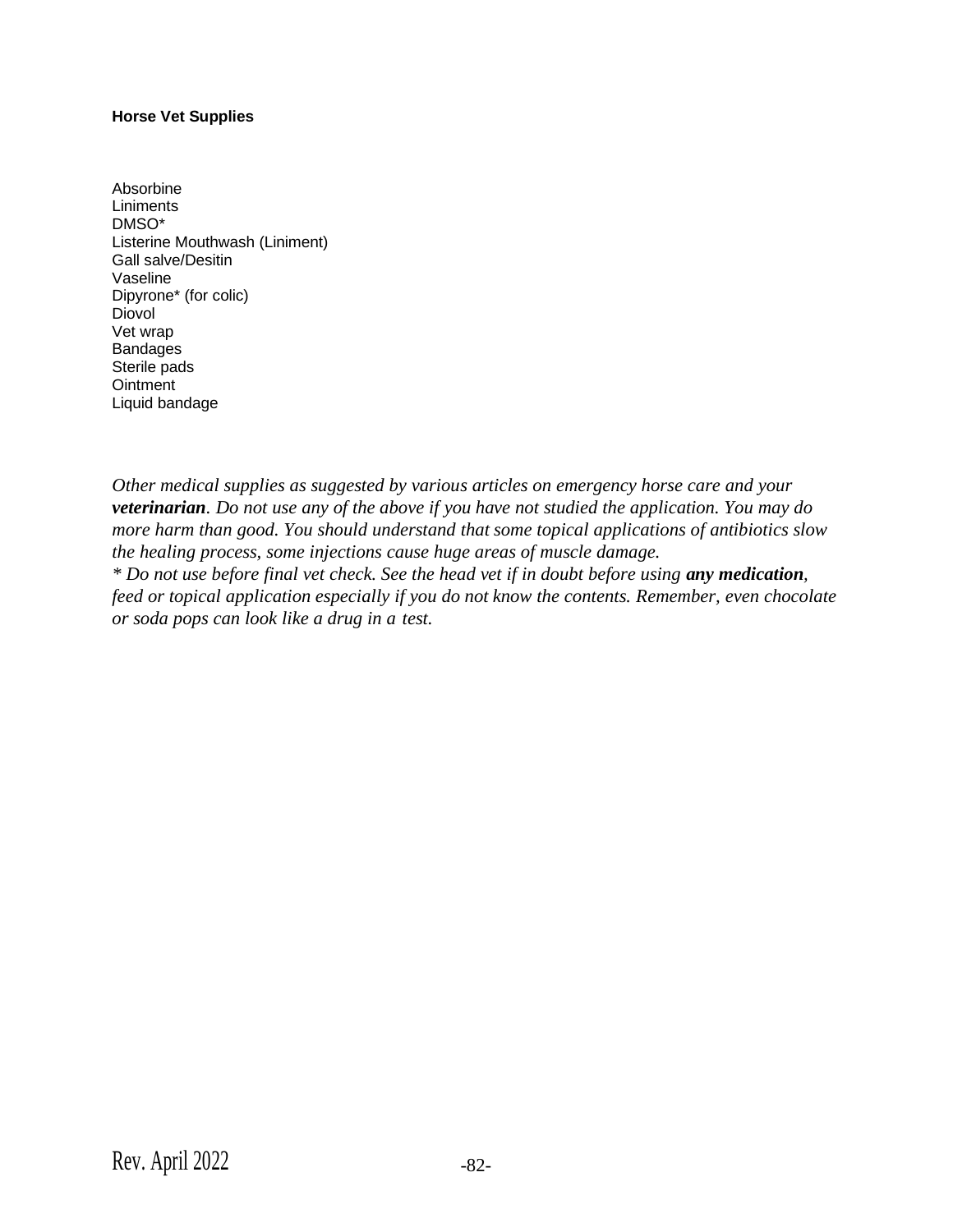#### **Pit Crew Supplies**

Bulk water containers

Extra buckets Spare Tack Umbrella (Rain or Sun) Farrier supplies Spare horse shoes **Electrolytes** Glow sticks Cooler/ice chest with food and drinks Duct tape and nylon string Knife Hoofboots Stethoscope and thermometer Watch with second hand or a stop watch Hay, feed, feed tubs, hay bag Sponges and Towels Horse blankets and coolers Folding chairs Flashlight and batteries **Toiletries**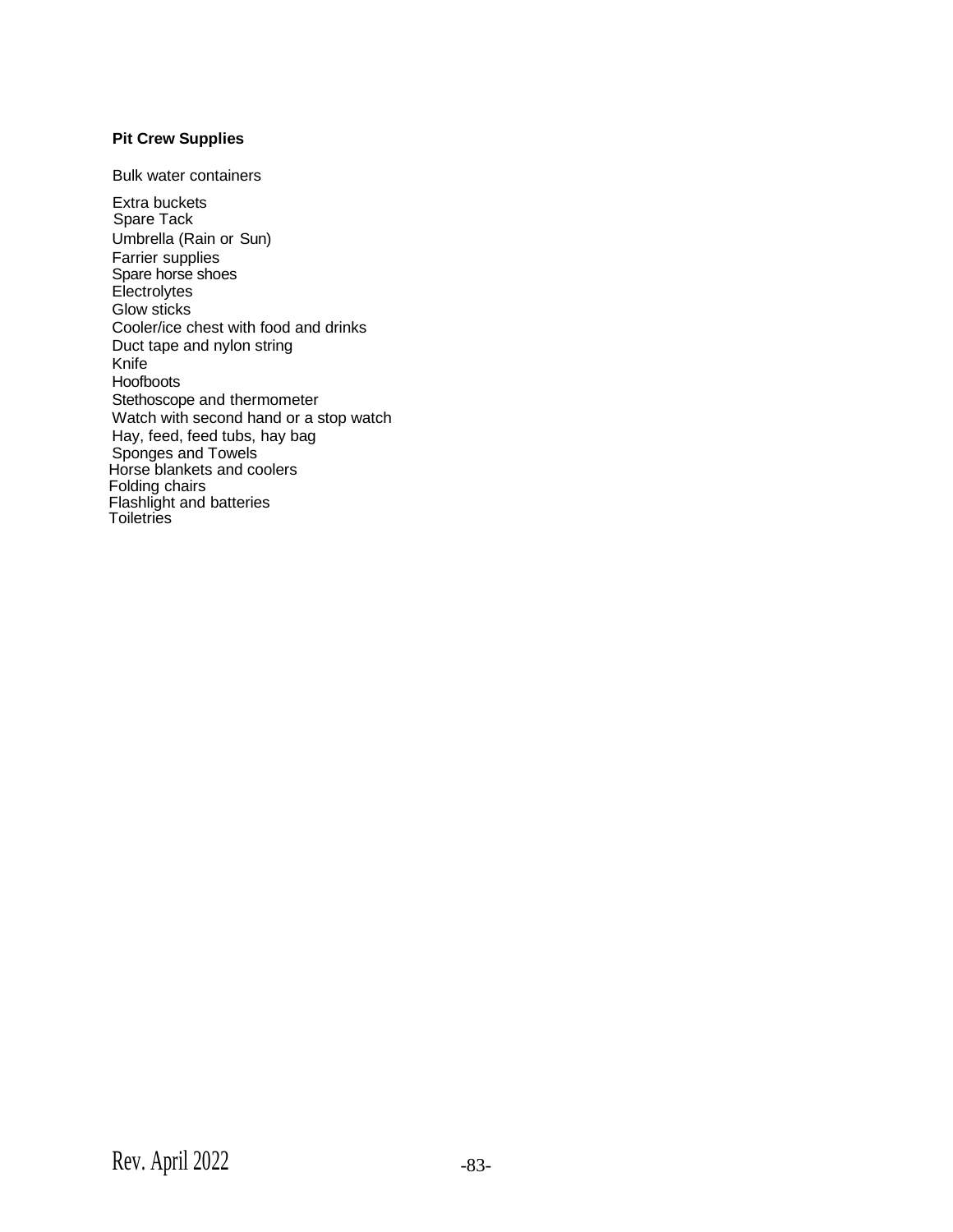#### **Tack**

Halters and lead ropes Spare head stall and reins Saddles Saddle pads Cinches Cinch covers Breast collar **Crupper** Head lamp if needed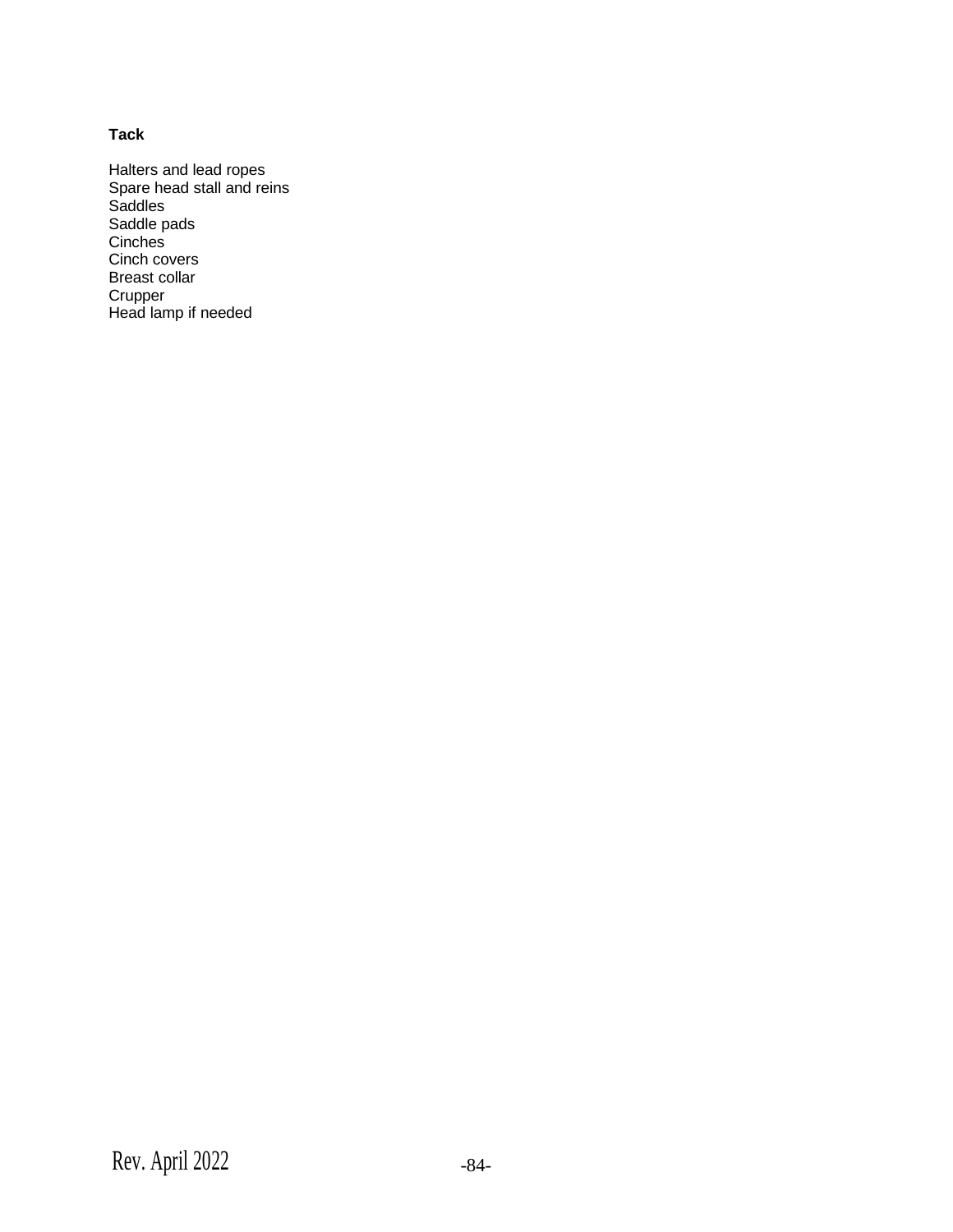#### **Rider Supplies**

Protective head gear

Layered clothing appropriate to weather conditions. Remember: "If you don't like the weather in Alberta, wait five minutes."

Camel back for liquid supply on long rides

Fanny pack with : Baggies for map and vet card, stethoscope, sun glasses, gloves, emergency kit with mylar blanket, knife, bandages, wound ointment, nylon string, water proof matches, fish hooks, needles, lighter, fire starter, miniature flashlight, glow stick, whistle, safety pins, some high energy food such as a power bar, lip balm, pain killers, medications, hoof pick, arnica, and any other emergency supplies you think appropriate for the distance you will be from civilization.

Note: the mylar blanket in addition to being warm, makes an excellent reflective marker that can be easily spotted from the air.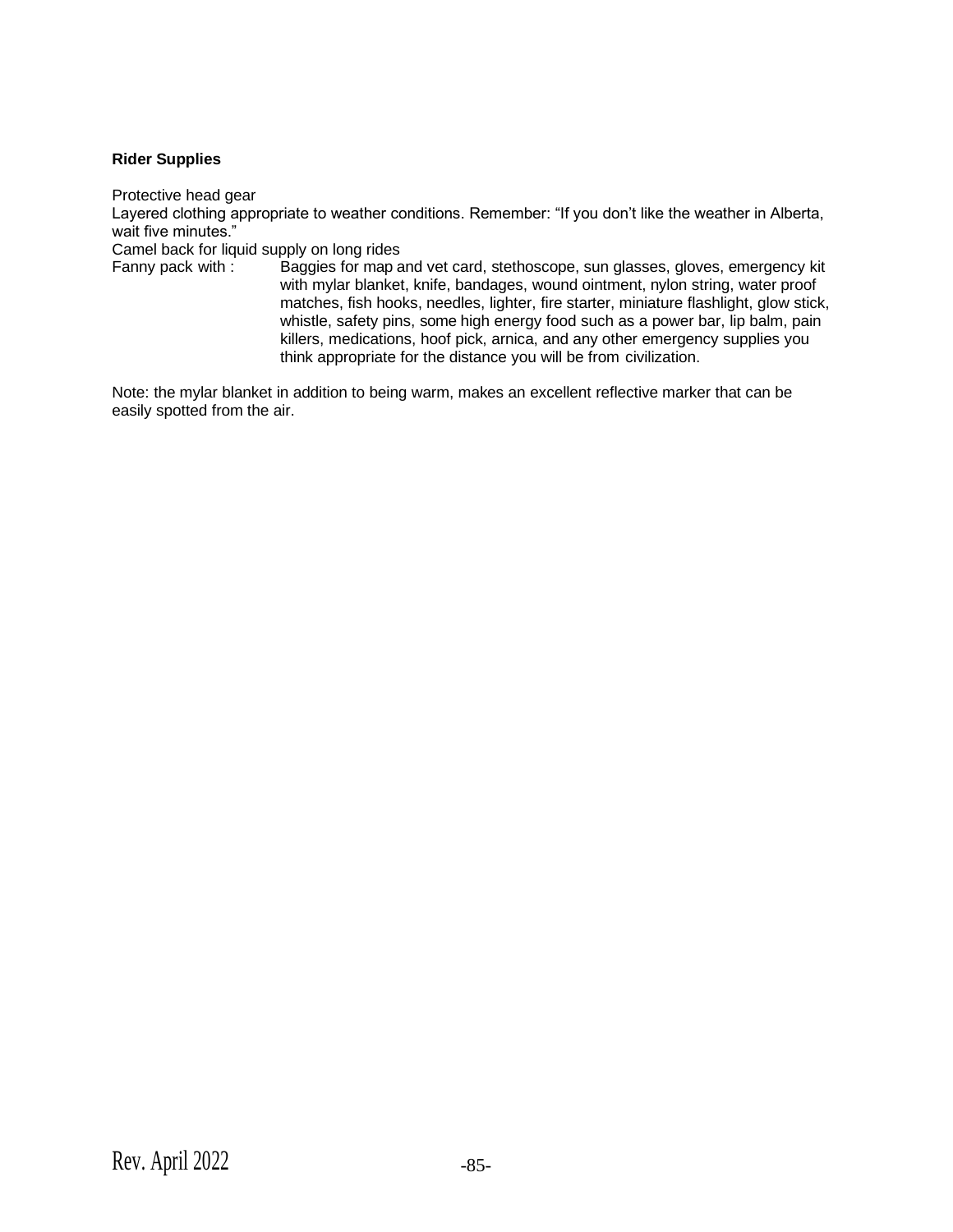#### **Appendix II: Glossary**

**Aerobic:** A horse's muscular system getting energy from a chemical reaction using oxygen, delivered by the blood. Can continue as long as enough fuel and oxygen are available.

**Anaerobic:** A horse's muscular system getting energy from a chemical reaction not using oxygen. Used for short burst of high speed, quickly builds up toxins and exhausts the muscles. **Anaerobic threshold:** The speed at which a horse's muscular system changes from aerobic to anaerobic reactions; the highest speed he can maintain for a long distance.

Anal Tone: the muscle tone of the anus; loss of anal tone is a sign of fatigue.

**Arrival Time:** The time a horse and rider physically arrive at a vet check.

**Azotouria:** see Tying Up.

**BC:** Best Condition.

**Best Condition:** an award based on the horse's physical condition as determined by the ride vets, riding time, and weight carried.

**Borium:** a hard material applied to horseshoes, for greater wear and traction.

**Cantle Bag:** A storage pack attached to the cantle of the saddle.

**Capillary Refill:** the time, in seconds, it takes the horse's gum to rectum to a pink color after it has been blanched with thumb pressure.

**Cardiac Recovery Index:** an metaboloc evaluation where the horse's pulse is taken, the horse is trotted out 125 feet and back, and the pulse is taken again exactly one minute from the beginning of the trot. Failure of the pulse to recover to or below the original value is an indication of potential problems.

**CRI:** Cardiac Recovery Index, explained above.

**Crupper:** a device attached to the saddle and running under the horse's tail to keep the saddle from sliding forward.

**Dehydration:** loss of bodily fluids through sweating, without adequate replacement by drinking. An endurance horse on a hot day can lose over 50 pounds of water. Necessary electrolytes are lost, too. Excessive dehydration can be life-threatening.

**Easyboot:** A temporary, clamp-on "horseshoe.'

**Electrolytes:** Ions of Salts, necessary for bodily functions and lost in the sweat. Excessive loss can cause cramping, "thumps," and even become life threatening. Commonly these are Calcium, Sodium, Potassium, Magnesium, and Chloride.

**Elevator:** A ride which allows riders starting one distance to change to a longer distance ride upon completion of the shorter.

**Endurance Ride:** A ride of 5O or more miles length, held over a specified course under strict veterinary control, with no minimum time limit.

**Fanny Pack:** A storage pack carried around the rider's waist.

Fartlek: speed play, a type of conditioning utilizing randomly mixed speeds and distances.

Fixed Hold: A type of vet check where the horse remains a fixed amount of time between his arrival time and his out time.

**Founder:** see laminitis.

**Gate:** A type of vet check where the hold time does not start until the horse reecovers to the set pulse criteria.

**Grade I Lameness:** a barely discernable lameness seen inconsistently or intermittently while the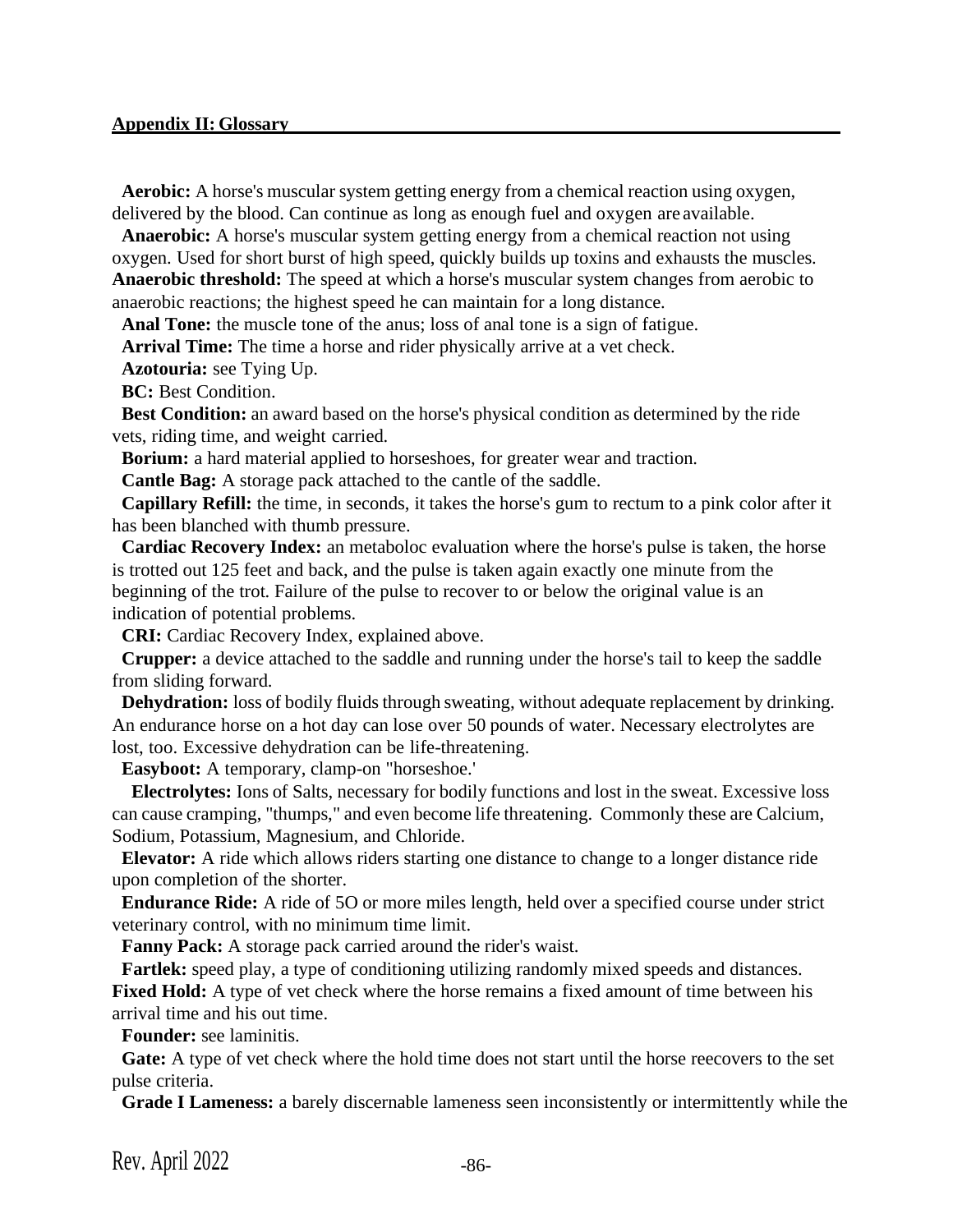horse is being trotted.

**Grade II Lameness:** a slight, inconsistent lameness that usually is more consistent when the horse is trotted in one direction and is non-existent or almost unobservable when the horse is trotted in other directions.

**Grade III Lameness:** a consistently observable lameness when trotted in all directions. Normally results in disqualification.

**Gut Sounds:** the sounds of the intestinal system (random gurgling noise s). Often diminishing with fatigue, their total absence can indicate a serious metabolic problem with the horse.

**Hold Time:** The time a horse and rider must remain in a vet check.

**Interval Training:** repeated short bursts of high speed interspersed with recovery periods; an advanced conditioning method for horses that already have a solid LSD foundation.

**IV:** Fluid given intravenously to a sick or dehydrated horse; may contain electrolytes and/or medications.

**Laminitis:** inflammation of the laminae of the hoof. Extremely painful condition requiring immediate veterinary treatment, as it is life-threatening. Early signs are heat in the hooves and a "tucked up" stance where the horse holds his hind hooves close in under himself and the forefeet out in front.

**Limited Distance Ride:** A ride of 25 to 35 miles length, held in conjunction with an Endurance ride as a training ride for novice riders and young horses.

LSD: Long Slow Distance, the fundamental conditioning tool.

**Novice Ride:** See Limited Distance Ride.

**Mucous Membranes:** the inside of the mouth, eyelids, etc. Their color and moisture are signs of dehydration and fatigue.

**Out time:** The time a horse and rider are authorized to leave a vet check.

**Panting:** Rapid, shallow respiration that a horse uses to help cool himself. Not a sign of any problem if the horse's other parameters are good.

Pit Crew: People who assist the rider and help care for the horse.

**Post-Finish Vet Check:** the vet exam after the finish line; the final exam before a horse qualifies as completing the ride.

**Pre-Ride Vet Cheek:** the vet exam before the start of the ride, where the fitness of the horse to compete is determined.

**Pulled:** Disqualified from the ride; not permitted to continue riding.

**P&R:** Pulse and Respiration. Although the term P&R is generally used to describe recovery at gates, only the pulse is required to reach a fixed criteria for the hold time to begin. As some horses pant, respiration is evaluated by the vet during the vet exam.

**P&R Crew:** Ride officials who check the horse's pulse and respiration rates at a vet check.

**P&R Time:** At gate type vet checks, the time the horse is presented for his exam.

**Road Founder:** founder (laminitis) caused by concussion, usually from too much high speed on hard surfaces during a ride. May take several days to show up after a ride, and in severe cases is life threatening.

**Riding Time:** The time from the start of the ride until the horse and rider cross the finish line, excluding the hold times.

**Skin Pinch Test:** a test for dehydration; pinch a fold of skin between your fingers and note the number of seconds it takes to flatten back out. The longer the time, the greater the dehydration of the horse. Over three to four seconds indicates potentially serious dehydration. To be accurate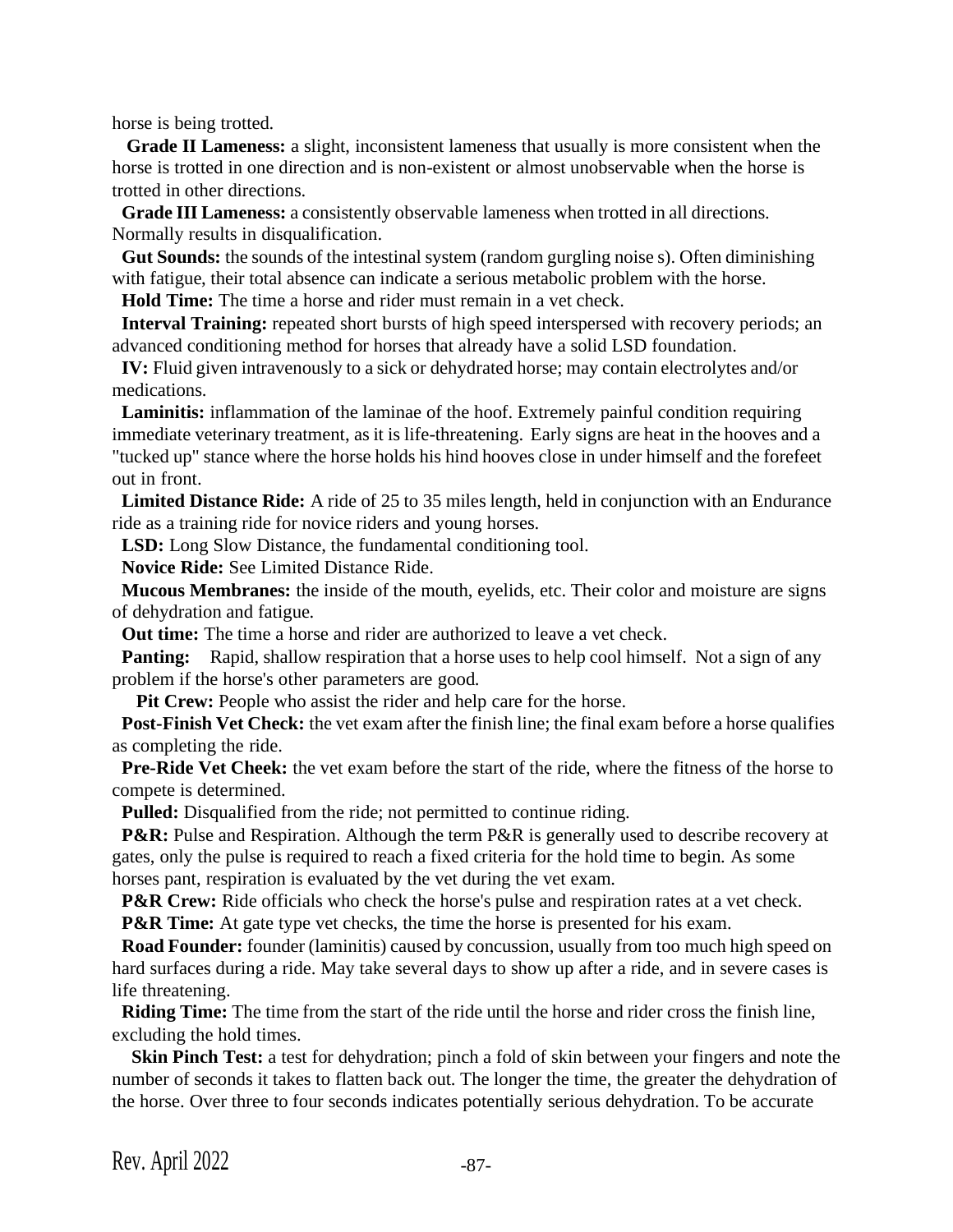on endurance horses, this test should be applied at the point of the shoulder, not up on the neck. **Stop & Go:** A gate type vet check with no hold time; as soon as the examination is successfully completed the rider can leave.

**Thumps:** a rhythmic contraction of the diaphragm muscles, in time with the horse's heartbeat. Caused by electrolyte imbalance.

**Timer:** Ride official who records arrival and P&R times and clocks riders out of vet checks. **Trot-By:** A vet check where the riders ride past at a trot and stop only if asked to do so by a ride official. Vets observe the horses as they pass, primarily forlameness.

**Trot-Out:** A process where the horse is trotted in hand for inspection by the vets, usually done at vet checks.

**Tying Up:** A life-threatening condition(azotouria), usually occurring in the first few miles of a ride, where a horse's muscles cramp so badly he can barely move. An emergency requiring immediate veterinary care, and not moving the horse. Not to be confused with cramping, which occurs after many miles of stress.

Vet Check: A checkpoint along the trail where the horses are examined by ride veterinarians to determine their fitness to continue. See Chapter Nine.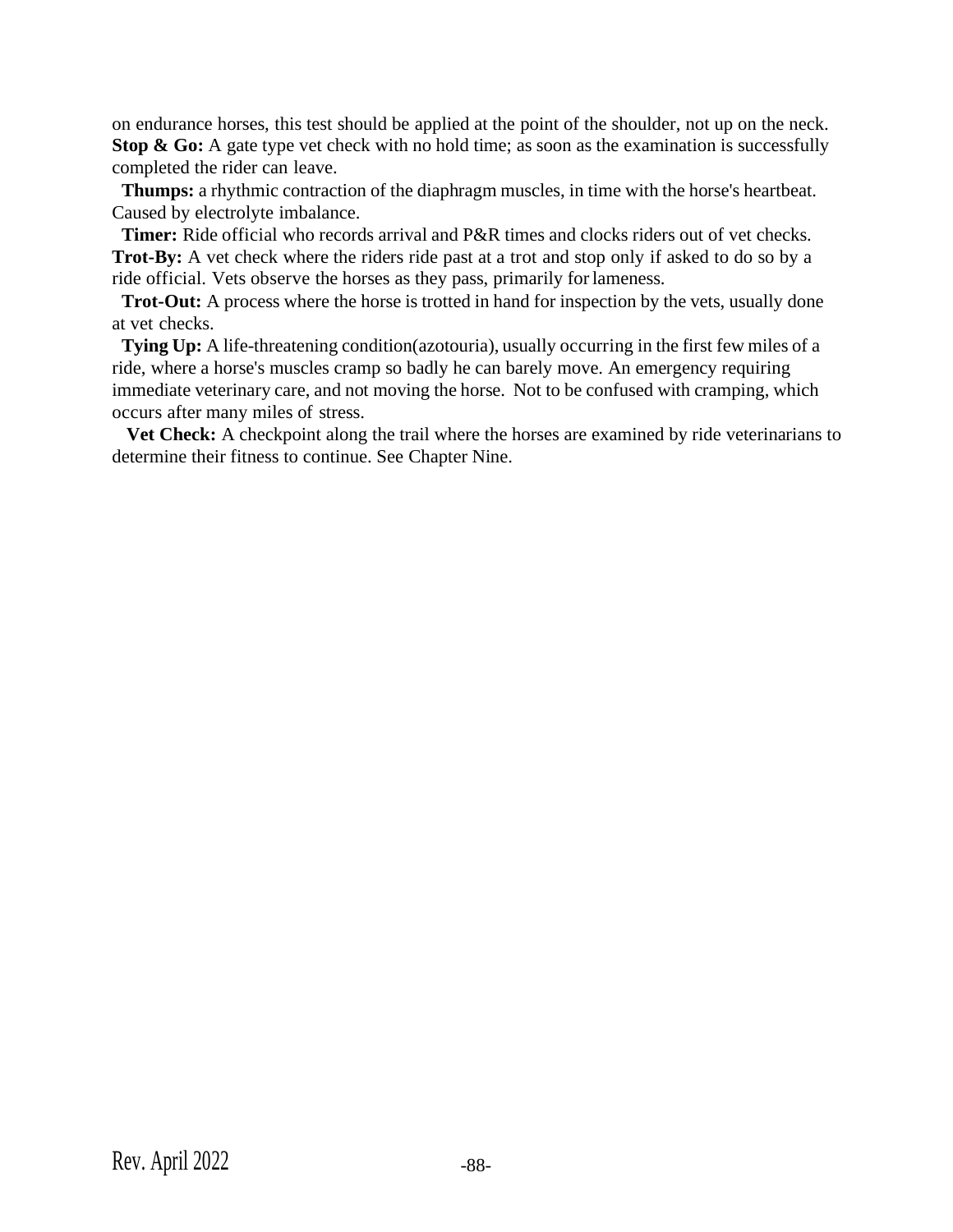### **Appendix III:Electrolytes**

The following information is from the Equine Research Centre web page.

The Equine Research Centre at Guelph, Ontario, Canada - [www.erc.on.ca](http://www.erc.on.ca/)

# **Preventing Dehydration in the Performance Horse**

by Gayle Ecker. Excerpt from Focus on Endurance, Equine Research Centre

### **Replacing the Losses**

Ion losses through sweat can generally be readily replenished by a good quality diet for sedentary horses or horses undergoing low level, or short-term work. However, horses in training (and therefore sweating) several days a week, and regularly involved in intense or prolonged activity during competition, may become chronically deficient in electrolytes, because there may not be enough in the feed to replace those losses. Horses involved in long-term, higher intensity work may lose electrolytes at a rapid rate (10 to 15 L of sweat per hour) and the sudden decrease in electrolytes can cause the muscle problems and heat stress injuries.

# **Ways You Can Help Your Horse**

Waysin which chronic and acute losses of electrolytes and fluids may be minimized or eliminated are listed here.

1. During the week, make sure the horse has a high quality diet and add electrolytes only if the horse has been working at intensities and durations causing moderate to high sweat losses. Lower losses are easily replenished by normal amounts of these ions in the feed and hay. Always make sure that the horse has access to a clean salt block. It may be advisable to break the block up into smaller pieces and place these in the grain bin. Some owners have a small container fixed in the stall to hold free-running salt. Excess electrolytes during the week will not be stored up for the event on the weekend and are not advised. Excess electrolytes will be excreted in the urine.

2. One to two hours before the event (or before a long trailer ride), it may be beneficial to give the horse a dose of electrolytes to build up a reservoir in the gut. Do not give electrolytes to a horse that is already dehydrated. A high concentration in the gut may actually pull water from the blood, increasing the dehydration of the body. Attempt to give about four gallons of water before or after the dose, or give the dose in the water if the horse will drink it.

Feeding hay four to five hours before the event may also increase the water in the gut which would be available to the horse when dehydration develops. *(Most ERA riders now feed significant quantities of well soaked beet pulp before and during a ride to assist in water*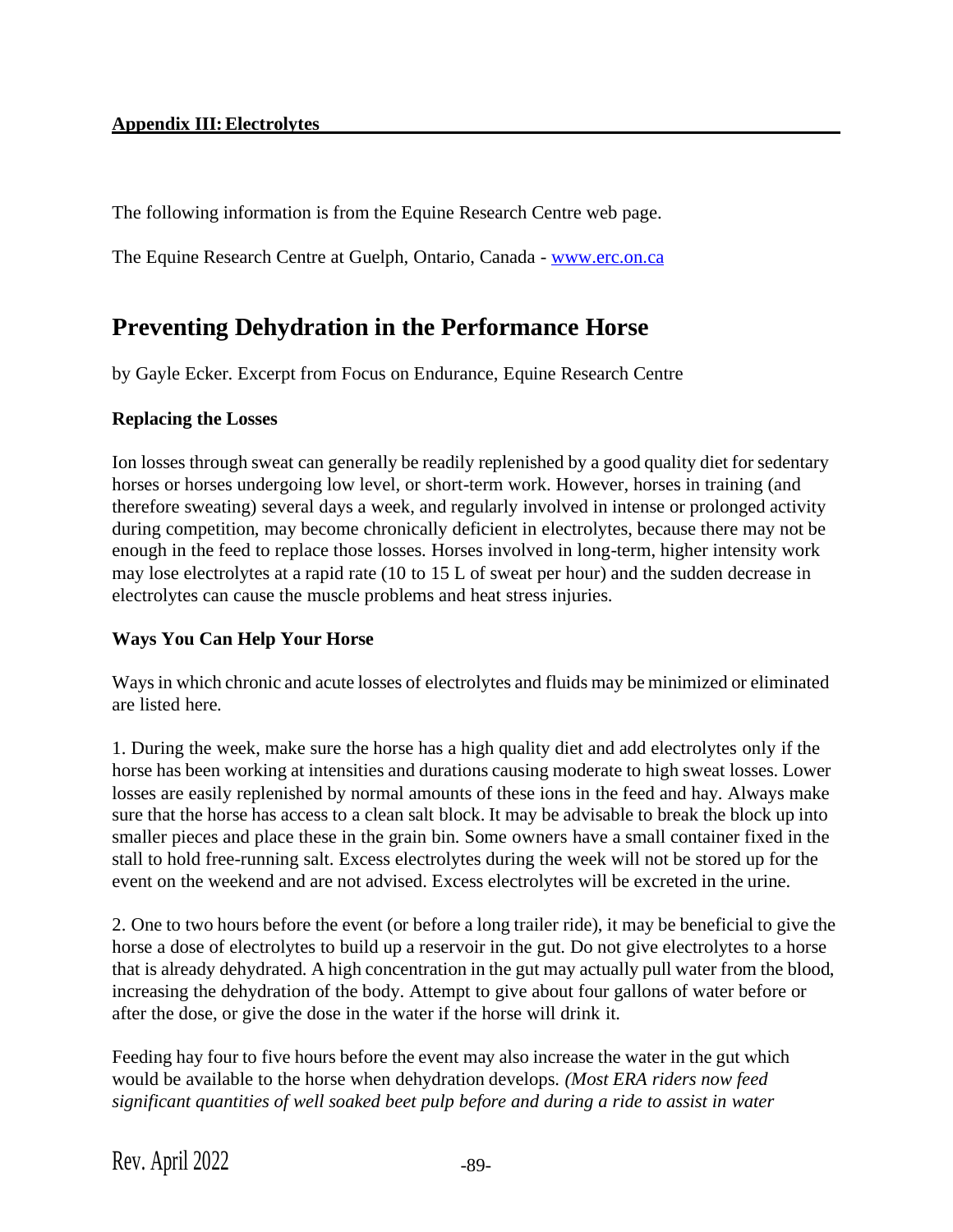*retention in the gut. Anecdotal evidence suggests that some horses on a high moisture diet seem to take longer to start drinking during ride, perhaps due to the water available in the gut. Whether this is a good or bad thing is not determinable. As mentioned under selection of an endurance horse, the ones that drink a bit at every stop are preferable to the fickle drinkers, although there are many excellent performers in this latter category.)*

3. Do not use electrolyte preparations with glucose or other sugars listed as one of the first few ingredients. The high sugar will cause a surge of glucose in the bloodstream which in turn causes a release of insulin. The insulin causes an uptake of glucose from the blood and could cause the horse to become hypoglycemic while it is exercising. It is important to have a small amount of glucose in the gut as this helps the gastric uptake of sodium and water. It would be better to give small amounts of glucose frequently than to give large amounts at any time as this would avoid the "peaks and valleys" of blood glucose. Also, avoid high fat supplements as this may slow down the absorption of electrolytes in the gut. Fat supplements are beneficial during training as part of the diet, but should not be given during exercise or during rest breaks.

4. Supplement fluids and ions early in an endurance ride or when you know the horse will be needing electrolytes. You may increase the sodium level and the horse may start drinking sooner as a result. If the weather is hot, don't wait until the horse shows signs of dehydration before administering electrolytes. If you wait until the horse "looks" like it needs electrolytes, it will have some level of dehydration by that time and less blood is available to the gut for normal function. Also, if an electrolyte mix is given without an adequate amount of water (about four gallons), the high concentration of ions may actually pull water into the gut, and this takes more water out of the blood, further dehydrating the horse.

5. For horses experiencing high sweat losses, do not use an electrolyte supplement containing bicarbonate. Generally, due to the sweat loss, the horse is already alkalotic, and the bicarbonate would increase this.

6. Once the event is over, do not stop giving electrolytes. The horse may still be sweating for some time after the event to reduce body temperature. It may be more important to get the electrolytes into the horse after the event. If a horse consumes water only, this can actually "dilute" the blood, further lowering the plasma concentrations. If the horse is already dehydrated and low in potassium due to sweat losses, then this condition can be worsened by feeding the horse large amounts of hay. The hay requires a lot of water for digestive enzymes and will pull water and potassium into the gut, worsening the effects of dehydration. Allow the horse to drink water with ions until satisfied before providing hay and feed, i.e. replace fluids and ions first, then provide the feed.

7. Ensure that you are helping the horse to cool itself. The blood flow is shunted away from the gut to the muscles and skin when the horse is overheated in order to assist with heat loss through sweating. Monitor the rectal temperature of the horse and the vasodilation of the skin to ensure the horse is cooling out. Once the horse is cooled out, there will be more blood available to establish normal blood flow to the gut. The intake of electrolytes assists in the restoration of cell and plasma volume, and this aids in cooling and reduces work of the heart by keeping blood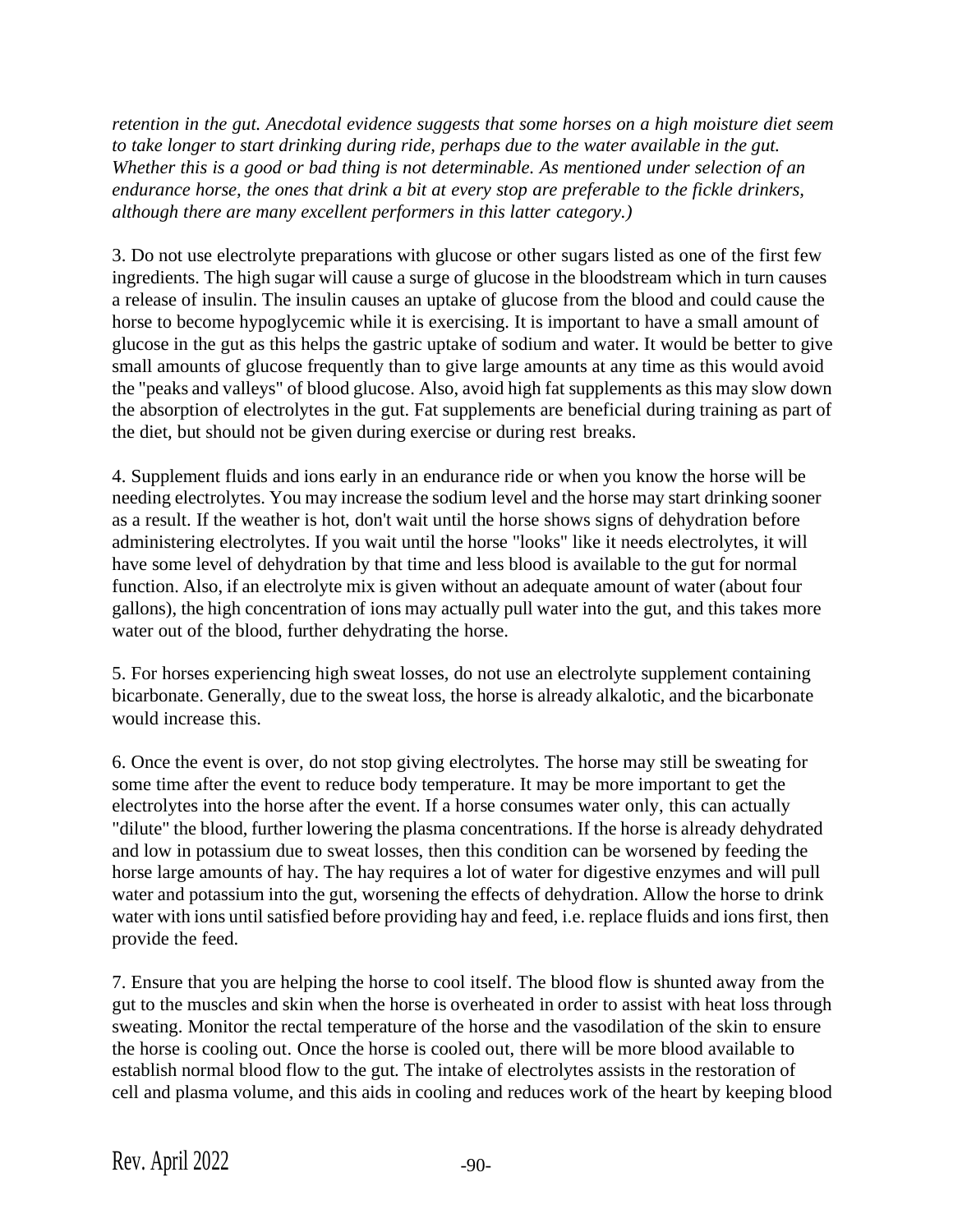volume high.

8. Monitor the clinical parameters yourself to help determine if electrolyte solutions are necessary. Ask your veterinarian to teach you to perform skin pinch, capillary and jugular refill and mucous membrane testing as well as listening for gut sounds. These will help you to determine if the horse needs more electrolytes and fluid. If these parameters are not showing an improvement about half an hour after the horse has had fluid and electrolytes, then a second dose of electrolytes may be necessary as long as the horse has had a good drink of water.

9. Encourage higher fluid intake by making up a "slush" or sloppy mash of the feed mixed in with lots of water, and perhaps pieces of apples and carrots. You may want to experiment with different flavours such as apple or orange to see if the horse likes it.

10. Frequent small doses of supplements are preferable to one or two large doses. Make sure the horse has access to water and possibly some electrolytes at least every two hours. The electrolyte powder can be mixed up with water and some apple sauce and squirted into the horse's mouth (open the side of the lip and squirt it to the back of the mouth with the head held up) using a 60 cc syringe with the nib cut off. Tip: 35 mm film canisters make an easy way of measuring and carrying electrolytes as they hold one ounce or approximately 30 grams. Or mix the electrolytes into a sloppy mash which you are using to feed the horse. If a slurry or mash high in electrolytes is used, ensure that as much water is consumed as possible in the one hour preceding and following.

11. If your horse refuses to drink even though you have given it lots of time, you might try putting a tablespoon of salt onto the tongue or into the lip of the horse. The salty taste sometimes causes the horse to start drinking.

If you are new to events which might require supplementation of electrolytes, discuss the needs with your veterinarian and with other riders who have been competing successfully. Their routines will not be exactly what your horse needs, but it gives you a place to start and, by trial and error, you will learn to adjust the dosages to suit the needs of your horse.

The above is from "Focus on Endurance"

A detailed book is available from the Equine Research Centre as noted below:

<http://www.erc.on.ca/focus.htm>